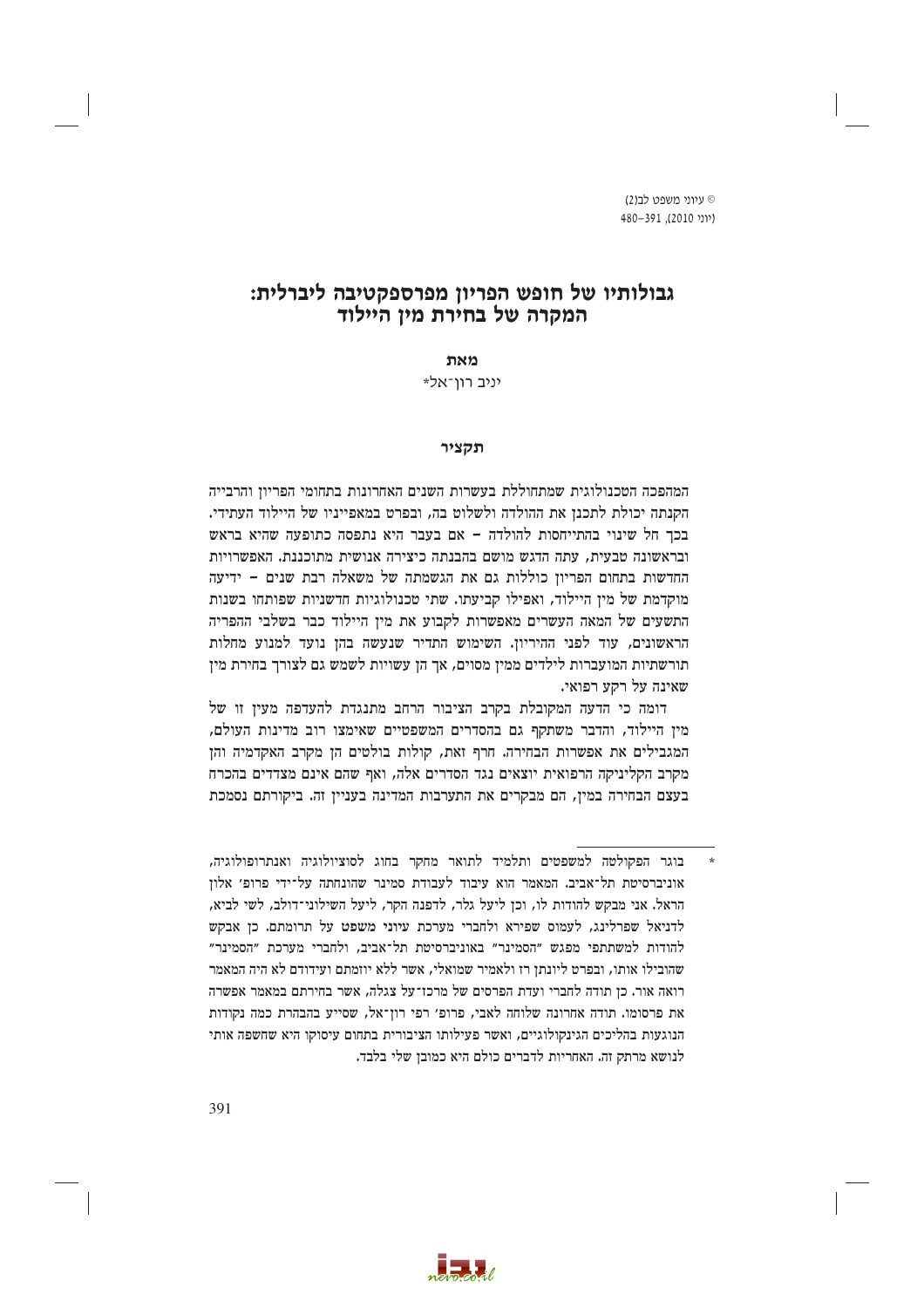#### ∨יווי משפט לר∣ חשע״א

על העיקרון הליברלי שלפיו אין לפגוע בזכויות ולהגביל את הבחירה ללא הוכחה של נזק ממשי. המצדדים בהגבלת הבחירה מציגים שלל של נזקים אפשריים כאלה, לחברה או לפרטים, כגון הפרת האיזון הדמוגרפי בין המינים, הרעת מעמדן של נשים בחברה, גרימת נזקים רפואיים או פסיכולוגיים ליילוד שבחרו את מינו, וכמובן, סכנת הגלישה ב"מדרון חלקלק" לעבר אנושות מהונדסת גנטית. בשולי הדיון נשמעות התנגדויות לבחירת המין מתוך תפיסות שאינן ליברליות בהכרח ואשר נשענות על תורות אתיות חלופיות, הכוללות ציוויים נגד בחירת המין שמקורם בדת, בתפיסה מוסרית של הטבע או באתיקה של אהבה הורית.

המאמר הנוכחי מבקש לאתגר את מסגרת הדיון המקובלת הנוכחית - המציבה את הזכות לבחור מזה ואת תוצאותיה המזיקות של הבחירה מזה - ולצד זאת להמשיך לדבוק בעקרונות המחשבה הפוליטית הליברלית. הטיעון המרכזי בנוי משני חלקים. בחלקו הראשוז נשללת ההשקפה שלפיה הבחירה במיז היא זכות. בחלק זה נערר דיוז בזכויות המשמשות תדיר להצדקת העמדה התומכת בבחירה, הן כאלה הקשורות במישרין לנושא (כגון חופש הפריון והזכות להורוּת) והן זכויות קלסיות המשמשות משענת לטענה בעד זכות הבחירה (כגון הזכות לפרטיות והאוטונומיה של הפרט). חלקו השני של הטיעון מבקש לחלץ את הדיון בהולדה מהדיכוטומיה שהוא כלוא בה – בין תופעה טבעית ליצירה אנושית – תוך הסתייעות בחלוקה המשולשת של הפעילויות האנושיות שהציגה חנה ארנדט. בהסתמך על כתיבתה של ארנדט ועל ההגות הפוליטית הביקורתית, נטען, ראשית, כי ההולדה המתוכננת היא פעולה פוליטית, וככזו מטילה על ההורים מעמד מעין־ריבוני, ושנית, כי היילוד העתידי הוא סובייקט פוליטי עוד לפני בואו לעולם. המאמר גורס אפוא כי גם מפרספקטיבה ליברלית, אופייה הפוליטי של ההולדה, תפקידם הריבוני של ההורים המולידים והיות היילוד העתידי סובייקט פוליטי – לצד שלילת מסגרת הדיון של הזכויות – כל אלה מצדיקים (אף שאינם מחייבים) הטלת הגבלות על בחירת המין על־ידי הקהילה הפוליטית בהתאם לערכיה המשותפים. את המאמר חותם ניתוח של ההסדר המשפטי הישראלי ביחס לבחירת מין היילוד לאור מסגרת הדיון שהותוותה קודם לכן.

- א מרוא
- ב. הצגת הנושא: על בחירת מין אלקטיבית ועל מעמדה המשפטי בעולם
	- 1. טכניקות וטכנולוגיות של בחירת מין היילוד
	- 2. מעמדה המשפטי של בחירת מין היילוד בעולם
	- ג. טיעונים בעד ונגד התרה או איסור של בחירת מין היילוד
- 1. המתנגדים לבחירה: טיעונים המצדיקים התערבות באפשרות הבחירה של מיו היילוד והגבלתה
	- (א) פגיעה בשוויון
	- (ב) טיעונים דתיים וטיעוני המשפט הטבעי
		- (ג) טיעונים הנוגעים במשפחה ובחבריה

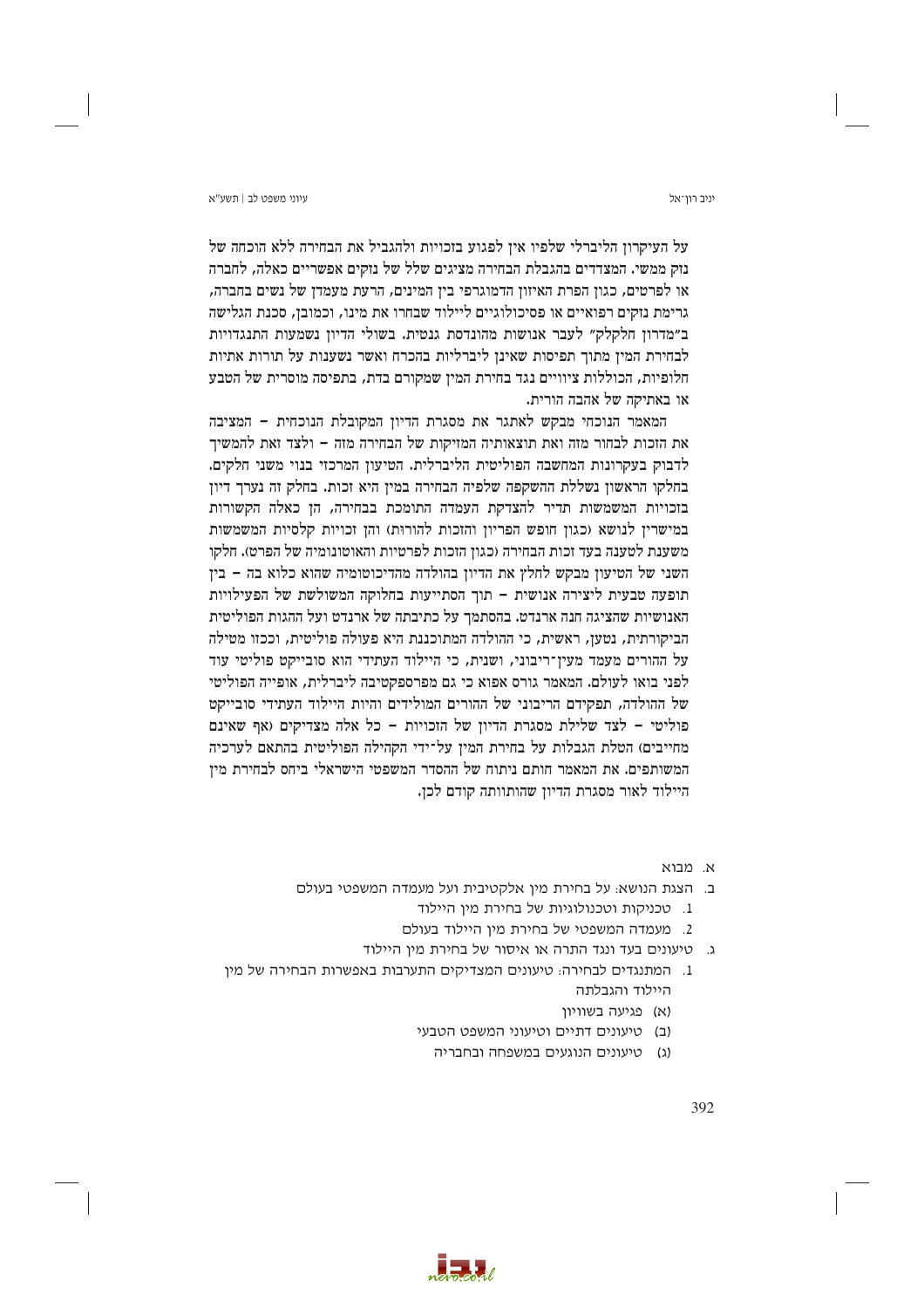(ד) טיעונים מזווית ליברלית־הומניסטית

- 2. המתנגדים לאיסור הבחירה: טיעונים נגד התערבות באפשרות הבחירה של מין היילוד
	- ד. בחירת מין היילוד בראי הזכויות והחירויות הליברליות
		- 1. חופש הפריון (Reproductive Liberty)
			- 2. הזכות להורות
		- 3. הזכות למשפחה והזכות לתכנון המשפחה
			- 4. הורות. מיניות והזכות לפרטיות
			- 5. בחירת מין היילוד וחירות הבחירה
	- ה. היילוד העתידי כסובייקט פוליטי ובחירת מינו כפעולה פוליטית וריבונית
		- ו. על ההסדר הישראלי לגבי בחירת מין היילוד
			- י. סיכום

# א. מבוא

בשחרית היום הראשון בראש השנה העברית נאמר פיוט עתיק־יומין, ששורותיו נושאות הד למסורת יהודית קדומה:

> "זַכַר לַהּ יֹשֶׁר אַרֲחוֹת / עָבַּר לְהַמְיִר בְּבֻטֵן אֲחוֹת חשבה היום זכרה להאחות / סלוף דינה ביהוסף להנחות"

המסורת המתוארת כאן עוסקת בהולדת דינה ויוסף, בני יעקב, ובפעולת הבחירה במין היילוד שעשתה רחל אמנו באמצעים ניסיים. לפי האגדה, תחילה הרתה לאה בן זכר. לאה כבר ילדה ליעקב ארבעה בנים, ושתי השפחות ילדו אף הן שני בנים כל אחת. כדי למנוע מצב שבו תלד רחל רק בז אחד ליעקב (דבר שנחזה בזכות כוח הנבואה שניחנו בו האימהות) ותופלה לרעה לעומת יתר האימהות, נישאה תפילה לאלוהים. התפילה נענתה, ומינו של העובר של לאה שונה, ולפי גרסות אחרות הוחלף העובר עצמו לעובר ממין נקבה, הלוא היא דינה, ואילו רחל ילדה את יוסף.<sup>2</sup> מדרש אגדה זה, מעבר להיותו אזכור קדום של בחירה



הפיוט "אבן חוג מצוק נשיה", המיוחס לר׳ אלעזר הקליר. ראו מחזור לימים הנוראים – לפי  $\overline{1}$ מנהגי בני אשכנז לכל ענפיהם כרך א – ראש השנה 70 (מוגה, מעובר ומבואר על־ידי דניאל גולדשמיט, ירושלים, התש״ל). על הקישור במסורת בין ימי ראש השנה לבין פקידתן של נשים עקרות ראו יעל לוין "'ותתפלל חנה': על פרשת חנה ותפילתה בליטורגייה" מסכת  $(2005)$  88-84, 81 7

לאגדה כמה מקורות בכמה גרסות, שהשוני העיקרי ביניהן הוא תיאור של שינוי מין העובר  $\overline{\phantom{a}}$ של דינה מזכר לנקבה לעומת תיאור של חילופי העוברים של דינה ויוסף בין לאה ורחל. לנוסח שינוי המין ראו ירושלמי, ברכות ט, ג: "עיקור עיבור של דינה זכר היה. מאחר שנתפללה רחל נעשית נקבה. הדא היא ואחר ילדה בת". ראו גם בראשית רבה עב, כא (מהדורת תיאודור־אלבק 844–845); ברכות ס, ע"א; מדרש "שכל טוב", בראשית ל, כא: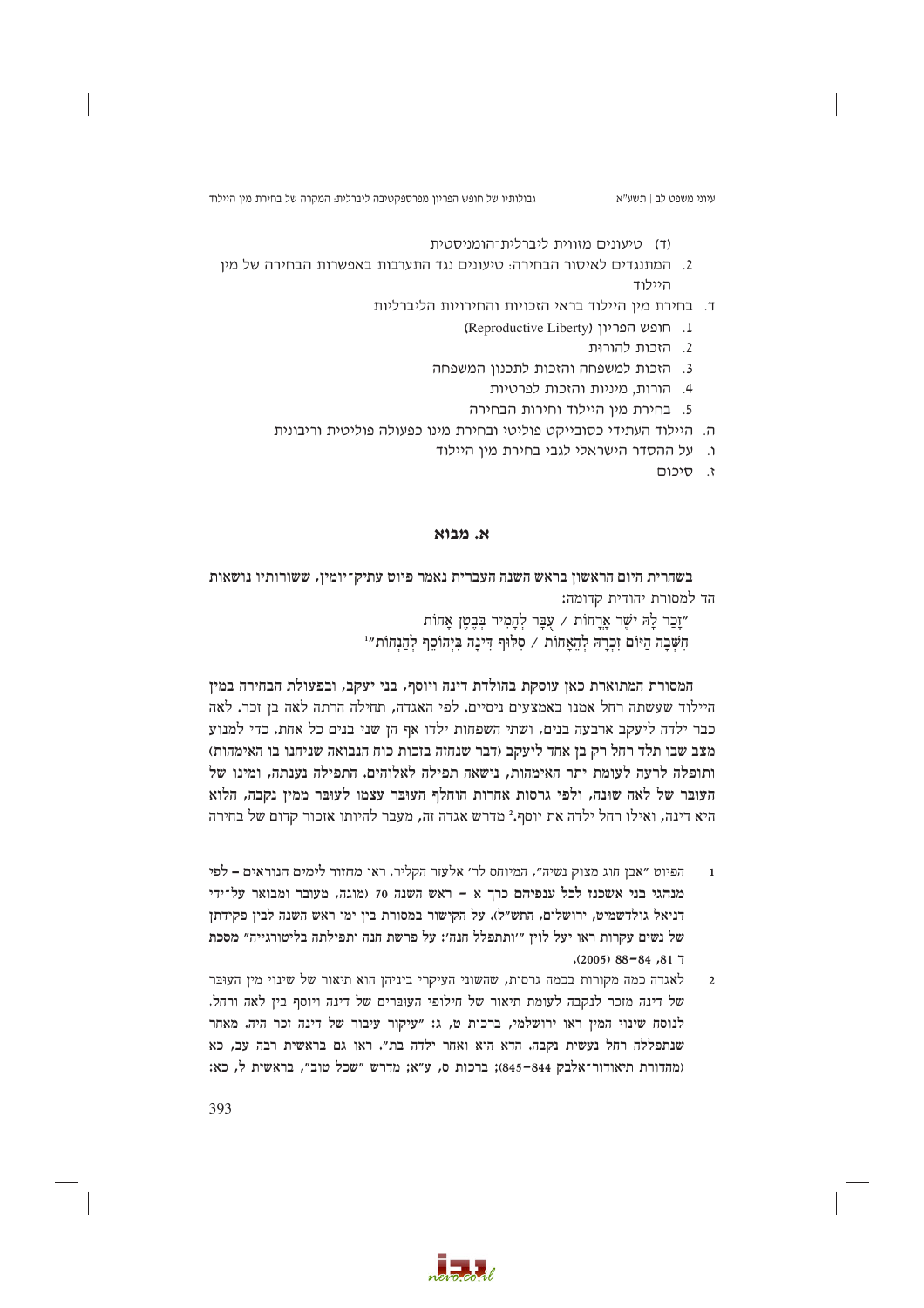### עיווי משפט לר∣ חשע״א

במין היילוד, הוא גם עדות לאורך־ימיה ולעוצמתה של התשוקה – אשר טבועה ככל הנראה במיז האנושי – לדעת ולקבוע את מיז היילוד עוד לפני הלידה. הסיפור מדגים גם את ההטיה המגדרית הנלווית לא אחת לתשוקה זו.<sup>3</sup>

לא רק המסורת היהודית מלמדת אותנו כי ימיה של המשאלה לדעת את מינו של היילוד, ואף יותר מכך לשלוט בו, עתיקים ככל הנראה כימיה של האנושות עצמה. משאלה זו חוצה תקופות ותרבויות. פרט למקורות היהודיים - אשר האזכור מעלה הוא רק אחד מני רבים מהם – ניתן למצוא עדויות לה בספרות של חכמי יוון העתיקה, שהמציאו שיטות שונות ומשונות לקביעת מין היילוד מראש, וכן בתרבויות שונות שבהן רווחת העדפה ברורה למין מסוים (הגברי ברוב המקרים, אם לא בכולם) מסיבות דתיות, כלכליות וחברתיות. כיום משאלה זו יכולה לנבוע גם מטעמם האישי של ההורים או משאיפה "לאזן" את מצאי המינים במשפחה.

במסגרת המהפכה הטכנולוגית ויישומיה לגבי פריון האדם התפתחו, החל במחצית השנייה של המאה העשרים, יכולות חדשות המאפשרות לאבחן תכונות גנטיות שונות, וביניהן את מין העובר, באופן ודאי כבר במהלך ההיריון. התפתחויות טכנולוגיות חדשות עוד יותר, מחמש־עשרה השנים האחרונות, מאפשרות לקבוע את מין היילוד העתידי עוד לפני ההיריון, באמצעות הפריה חוץ־גופית, ואפילו לפני ההפריה עצמה (על־פי מיון הזרע, כפי שיפורט בהמשך).

הליך הבחירה של מין היילוד, המכונה בעגה המקצועית ״ברירת המין״, מתקיים באורח

394

יניב רוו־אל

<sup>&</sup>quot;ואחר ילדה בת״ (מהדורת בובר 148): ״לכד נאמר ואחר ילדה בת, כלומר לאחר שנתפללה לאה ואמרה יהי רצון שיהא עובר בבטני נקבה, כדי שתלד רחל אחותי זכר שלא תהא פחותה מן השפחות שילדה כל אחת ב׳ שבטים, מכאן שנתחלפה דינה בבנימין, והיתה תפלה זו אחר שנולד יוסף, אבל מקצת רבותינו דרשו שנחלפה ביוסף.״ ראו עוד בענייז זה ר׳ שמואל אליעזר בו יהודה הלוי אידלש (המהרש״א), חידושי אגדות, נידה לא, ע״ב ד״ה ״ואת דינה בתו״: ר׳ משה ב״ר שמעון מרגליות (בעל ״פני משה״), מראה הפנים לתלמוד ירושלמי, ברכות ט, ד, ד"ה: "על שם הנה כחומר ביד היוצר". כן ראו ישעיהו בן פזי "'מדרש פליאה' להלכה?" (דף שבועי מס׳ 264 מאת המרכז ללימודי יסוד ביהדות, לפרשת ויצא, התשנ״ט): מיכאל שיינפלד "אולי אבנה ממנה׳ – על הפונדקאות״ (גליון פרשת השבוע של משרד המשפטים מס׳ 266, לפרשת לך לך, התשס"ו); וכן בג"ץ 2458/01 משפחה חדשה נ׳ הוועדה לאישור הסכמים לנשיאת עוברים, פ״ד נז(1) 419, 474–475 בפסק־דינו של השופט אנגלרד (2002) (להלן: ענייו משפחה חדשה).

מעניין שגם המיתולוגיות והדוגמות הספרותיות המציגות את דמותה של האישה העקרה  $\overline{3}$ מדגישות במקרים רבים את הרצון והשאיפה לבן זכר דווקא. ראו, למשל, את שירה של רחל "עקרה", הפותח בשורה הידועה "בן לוּ היה לי" (אם כי מן הראוי לציין שבשל כללי השפה העברית, ביטוי הכמיהה לפרי־בטן מחייב, באופן הכרחי כמעט, הטיה מגדרית). לעומת זאת, הסיפור המקראי על חנה העקרה (שמואל א, א 1−20), אף שהוא מסתיים בלידת בן זכר, אינו מדגיש את הפן המגדרי בהכרח ("ויהי לפננה ילדים, ולחנה אין ילדים" – שם, פס' 2; "ויזבח אלקנה, ונתן לפננה אשתו ולכל בניה *ובנותיה* מנות" – שם, פס׳ 4).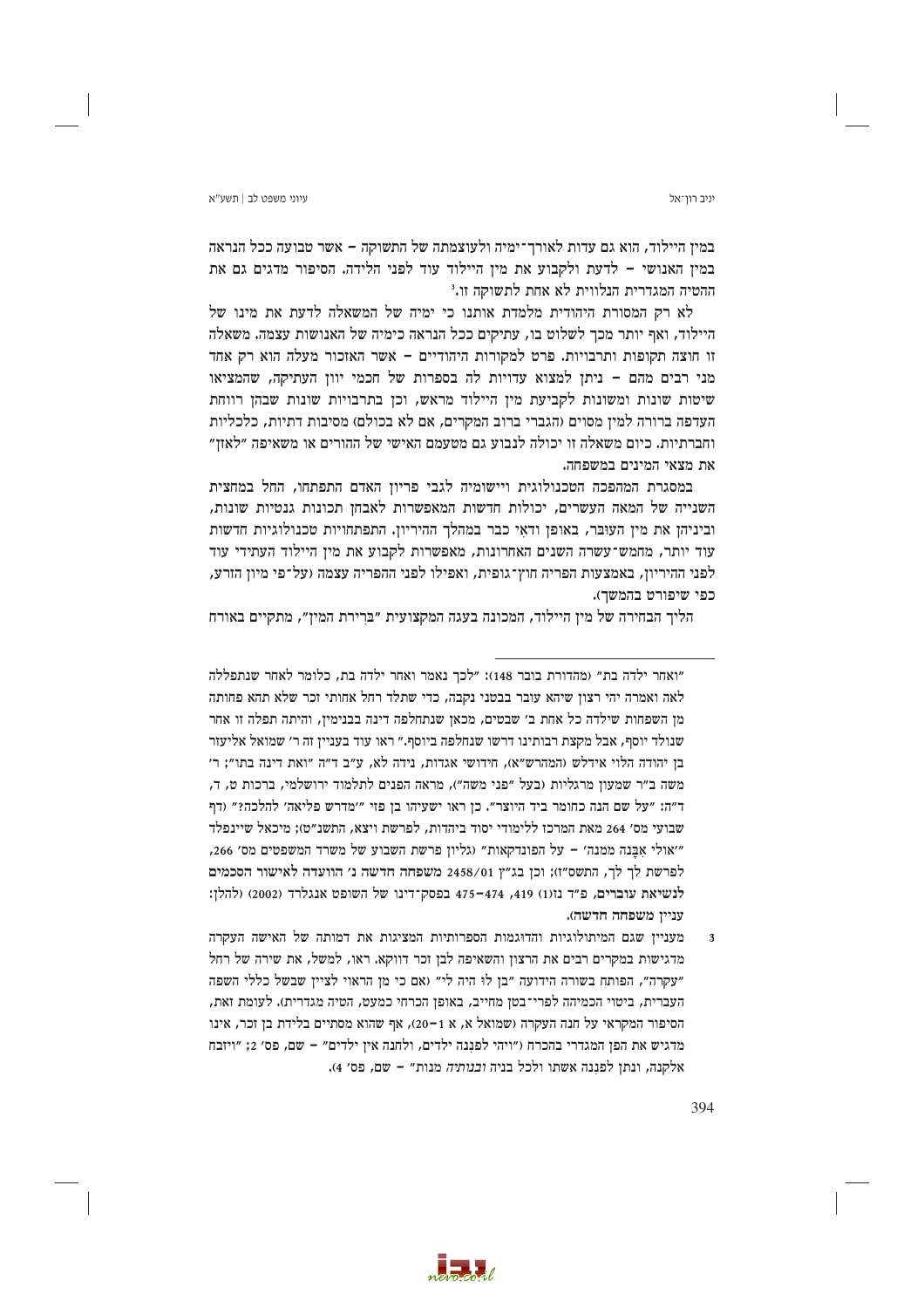גבולותיו של חופש הפריון מפרספקטיבה ליברלית: המקרה של בחירת מין היילוד

עיוני משפט לב | תשע"א

 $\overline{5}$ 

נפוץ למדי כדי למנוע תורשה של הפרעות גנטיות המופיעות רק במין מסוים, על־פי־רוב בזכרים. במקרים אלה נהוג להתייחס לכד כאל ״בחירת מיז מטעמים רפואיים״.ª אולם כפי שקורה לעיתים קרובות, מרגע שבחירת המין מתאפשרת מבחינה טכנולוגית, ניתן לעשותה גם על רקע העדפה אישית של ההורים או של אחד מהם, או מטעמים דומים אחרים, שנהוג לכנותם "חברתיים", כדי להבדילם מהמקרים הרפואיים שנזכרו.

מקרים אחרונים אלה מעוררים סערה וויכוחים נרחבים בקהילות הרפואיות והאקדמיות ובקרב הציבור הרחב בעולם כולו. ההיבטים המגדריים הנטועים בסיטואציה של הבחירה - העדפה של מין מסוים על האחר - מוסיפים נדבך של מורכבות לסוגיית הלידה, שיש לה ממילא, מטבעו של מעשה ההולדה, נגיעה מגדרית ישירה. באופן לא־מפתיע, גם בתוככי התנועה הפמיניסטית מובעות עמדות שונות ומגוונות כלפי הפרקטיקה של בחירת המין. מעבר לכך, בחירת מין היילוד כרוכה בעבותות בסוגיית היחסים המשפחתיים, על המורכבות שהיא מציבה, בהיותה מוכרת לכל אדם מכלי ראשוז ולנוכח החששות שמעוררת התערבות ציבורית בה. אך דומה שהחשש העיקרי בדיונים על טכנולוגיית הפריון החדשות ועל האפשרות לבחור את מאפייני הצאצאים הוא מפני הנדסה גנטית של בני־אדם. דיונים פופולריים רבים בסוגיה מעלים חששות שבחירת המין צועדת בדרך ישירה לקראת מצב קיצוני של יצירת ״תינוק לפי הזמנה״, וגם הדיונים האקדמיים יותר בסוגיה של בחירת המין נכרכים לא אחת בדילמה הכללית של עיצוב גנטי. חשש זה ביחס ליכולת האנושית, המשלבת זה בזה יצירה והרס, אף הוא עתיק־יומין ונטוע עמוק במיתולוגיות של תרבויות רבות – החל בסיפורים המקראיים על מגדל בבל ועל אדם וחווה ופרי עץ־הדעת, ובמיתוסים ההומריים על סיזיפוס שניסה לכבול את המוות ועל פרומתאוס שהביא לאדם את האש; המשר בגלגוליהם השונים של סיפורי הגולם למיניהם בפולקלור היהודי: וכלה בגרסות של העת החדשה למוטיב זה, ובראשן כמובן פאוסט, המוכר את נשמתו לשטן בעבור תאוותו לידע, ומייד לאחריו המדען הפרומתאי פרנקנשטיין. לא בכדי ביטוי שגור בדיונים על עיצוב גנטי, המביע את החשש זה, הוא "לשחק את אלוהים" (playing god). הסוגיה של עיצוב או הנדוס גנטי של תינוקות עתידיים מדגימה כיצד ״בעיות פילוסופיות של אי בודד״ נהפכו בזמן קצר לשאלות מעשיות.5



במסגרת מאמר זה יאומצו ההגדרות המקובלות בדיונים בתחום, המבחינות בין ״טעמים רפואיים״ לבחירת מין לבין כאלה שאינם רפואיים. הראשונים הם מקרים שבהם בחירת המין נועדה להקטין את הסיכוי להעביר מחלות גנטיות הקשורות לכרוזומי המין, כגון המופיליה ומחלת הנטינגטון. מחלות גנטיות אלה יבואו לידי ביטוי רק במין מסוים, ואילו ליילודים מהמין האחר, הגם שיהיו נשאים של הגן הגורם למחלה, יש סיכויים נמוכים בהרבה לחלות. הטעמים שאינם רפואיים (״בחירת מין אלקטיבית״) מוגדרים כ״חברתיים״. ניתן כמובן לקיים דיון נרחב גם בהגדרות אלה, במידת דיוקן ובתחום תחולתן, אולם דיון מעין זה חורג ממסגרתו של המאמר. ראו עוד בהקשר זה להלן ה״ש 20.

דוד הד "בני אדם על פי הומנה" הריון מסוג אחר 219, 222 (שולמית אלמוג ואבינועם בן־ זאב עורכים, 1996) (הספר להלן: הריון מסוג אחר). לדיונים נוספים במטפורה של "לשחק DAVID HEYD, :("Playing God" הבותרת "DAVID HEYD, <t"Playing God"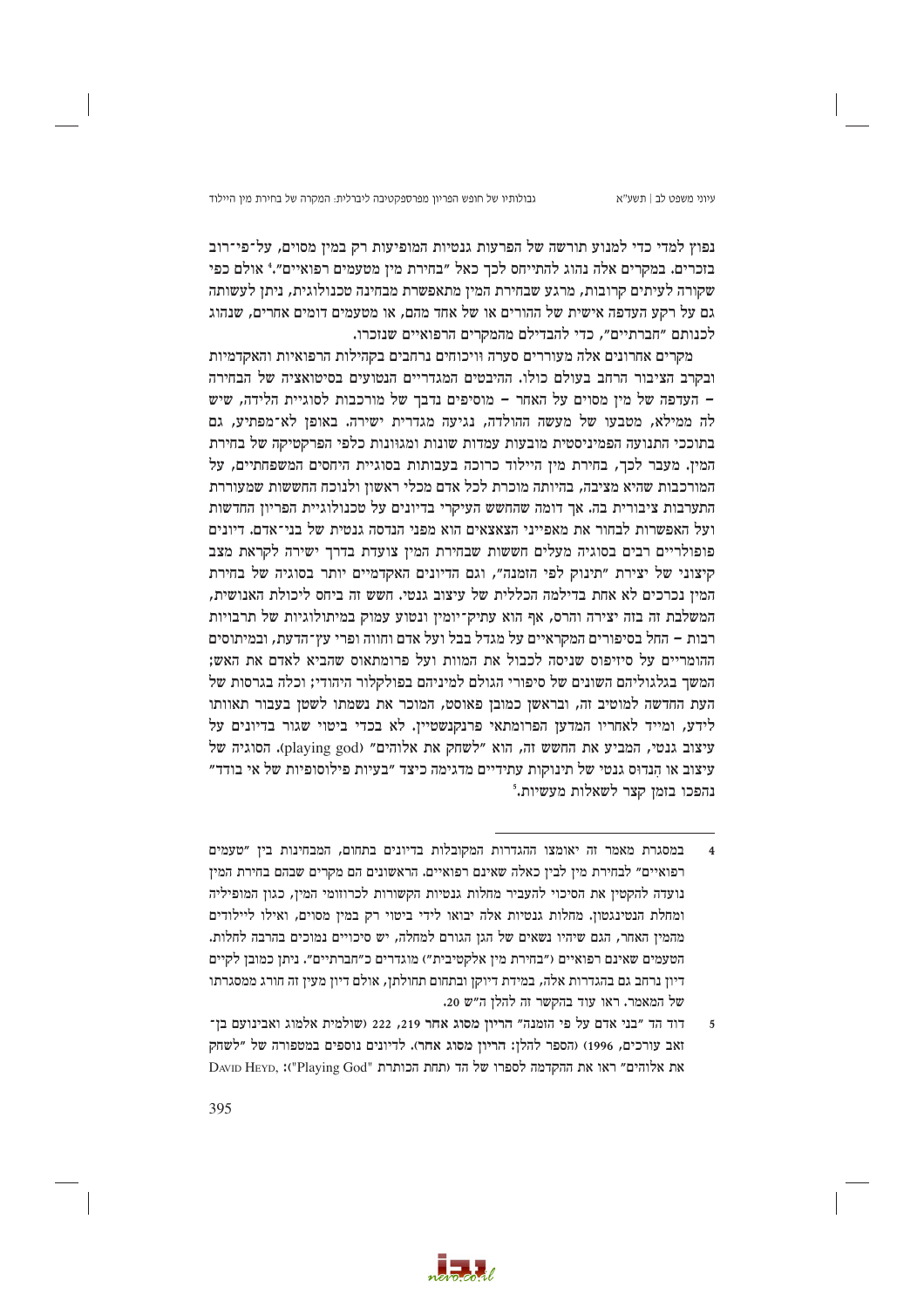עיווי משפט לר∣ חשע״א

יניב רוו־אל

מאמר זה יעסוק בסוגיה של בחירת מין היילוד מפרספקטיבה ליברלית. הניסיון לטוות טיעוז כולל, המתיימר להקיף את כל האפשרויות הטכנולוגיות ואת כל זוויות־המבט הרלוונטיות, הוא ניסיון יומרני, למצער למאמר מסדר־גודל זה. עם זאת, הדיון בשאלה על בחירת מין היילוד לא יוכל להתחמק מנקודות ההשקה ומתחומי החפיפה המתקיימים עם שאלות אחרות. אשתדל בכל־זאת לקיים את הדיון באופן ממוקד עד כמה שניתן, הן מבחינה תוכנית והן מבחינה מושגית. מבחינה תוכנית יתמקד הדיון בשאלה של בחירת מין היילוד בלבד, מבלי לנסות להשליך על בחירה ועיצוב של תכונות אחרות המוזכרות לא אחת בדיונים כאלה, כגון גזע, אוריינטציה מינית, אינטליגנציה, תכונות חיצוניות ועוד. מבחינה מושגית אבקש למקד את הדיון בפרספקטיבה של הפילוסופיה הפוליטית הליברלית, ובפרט בזכויות האדם הקשורות לעניין ובמושג הריבונות, ובמידת הרלוונטיות שלהם לשאלת הבחירה במין היילוד העתידי.

הנושא של בחירת מיז היילוד יוצג מייד ב*פרק ב* להלז, שבמסגרתו יוצגו הטכנולוגיות המשמשות לבחירה זו ומעמדה המשפטי במדינות שונות בעולם. ב*פרק ג* אציג את הטיעונים המקובלים בספרות נגד מדיניות מתירנית ביחס לבחירת המין ובעדה. בפרק ד אדון בבחירת מין היילוד מפרספקטיבה של זכויות האדם, ואטען, בניגוד לעמדה הרווחת, כי אף לא אחת מהן מצליחה לבסס זכות להורים לבחור את מין ילדם. ב*פרק ה* אדון במשמעותה הפוליטית של פעולת הבחירה במין היילוד, ואבקש לטעון כי משמעות זו, על רכיביה השונים, מצדיקה את מעורבותה של הקהילה הפוליטית בקביעת המדיניות ביחס לבחירת המין -ובמידת הצורך גם בהגבלתה ואף באיסורה – על־סמך ערכים משותפים מרכזיים לקהילה. בפרק ו אציג את ההסדר הישראלי ביחס לבחירת המין, עם הערות לגבי ניתוחו של הסדר זה לאור מסגרת הדיוז המוצגת כאז.



<sup>(1992) (</sup>GENETHICS: MORAL ISSUES IN THE CREATION OF PEOPLE 1-20; וכן פרק 9, תחת אותה כותרת, בספרו של בַּיַירץ, אשר נושא שם זהה כמעט לשם ספרו של הד, אך מציג גישה שונה למדי לנושא: KURT BAYERTZ, GENETHICS: TECHNOLOGICAL INTERVENTION IN HUMAN (1994) REPRODUCTION AS A PHILOSOPHICAL PROBLEM 173-197. לדעה לא־שגרתית בנושא ראו תומר גינזברג "מי מפחד מתינוקות לפי הזמנה? אל עבר עולם חדש מופלא של בחירות הורים את תכונות ילדיהם בעידן ההנדסה הגנטית" רפואה ומשפט 34, 112 (2006). ראו גם, באופן כללי, דוד אוחנה התשוקה הפרומיתאית: השורשים האינטלקטואליים של המאה העשרים מרוסו עד פוקו <2000).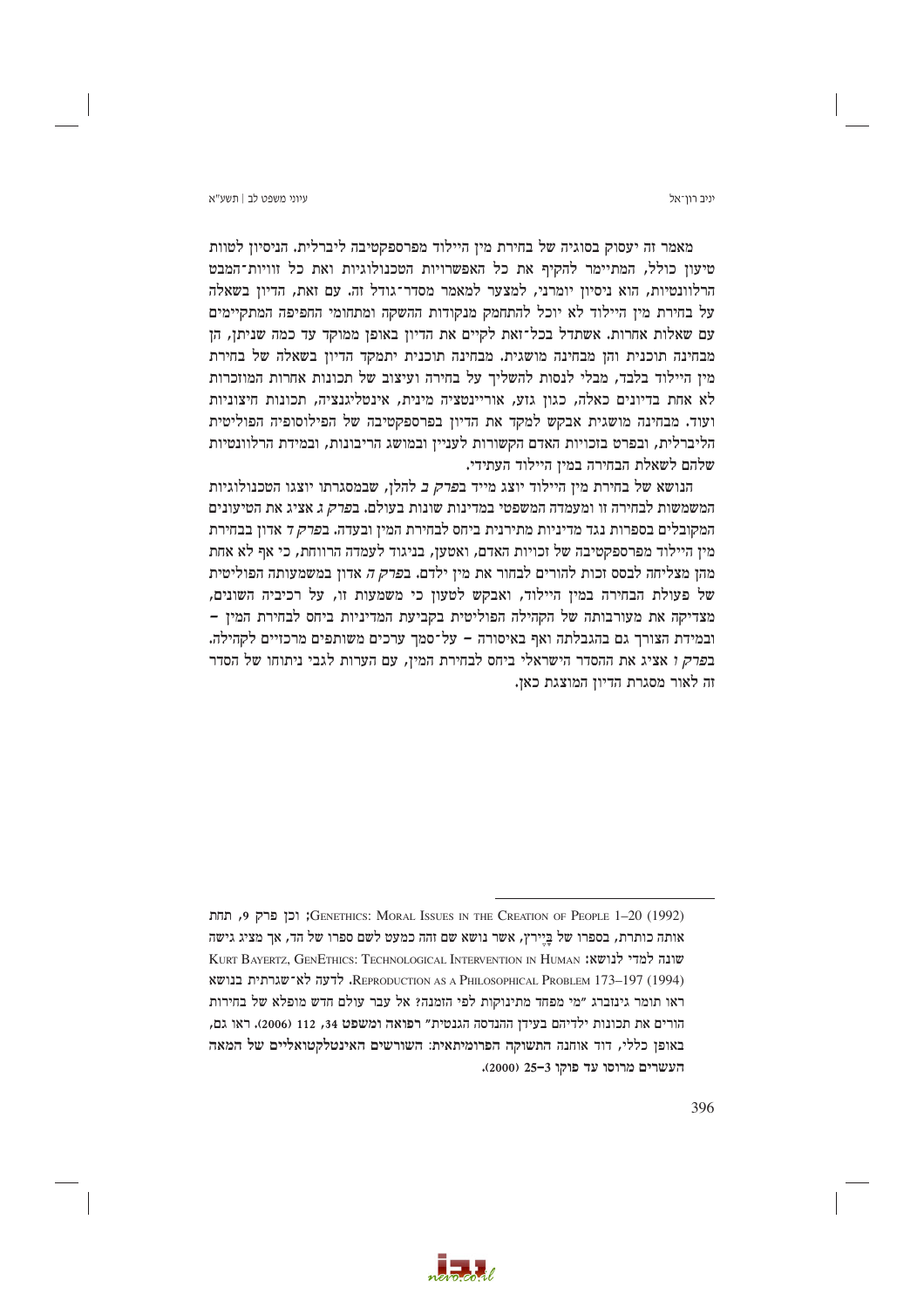# ב. הצגת הנושא: על בחירת מין אלקטיבית' ועל מעמדה המשפטי בעולם

## 1. טכניקות וטכנולוגיות של בחירת מיו היילוד

כשם שהמשאלה לשלוט במין היילוד היא עתיקת־יומין, כך גם השיטות השונות שהוצעו להורים השואפים לצאצא ממיו זה או אחר דווקא. המלצות והמצאות של שיטות כאלה ואחרות רווחות מימי העולם העתיק ועד לימינו. כך, למשל, בספרות הרפואית היוונית והרומית העתיקה ניתן למצוא סברות מגוונות לגבי גורמי קביעתו של מין היילוד, כגון חום הגוף ואיכותו של הזרע, לצד השפעתן של רוחות השמים. בהתאם לכך ניתן למצוא ״מתכונים״ שונים ומשונים לתכנון מין היילוד העתידי מן התקופה העתיקה ומימי־הביניים, ובכלל זה דיאטות, משחות והמלצות על תנוחות ספציפיות ועל מועדים מיוחדים לקיום יחסי־מין.<sup>ז</sup> גם במסורת היהודית ניתן למצוא מתכונים מעין אלה. כך, למשל, הפסוק המקראי "אשה כי תזריע, וילדה זכר"<sup>8</sup> זכה בפרשנויות שונות החל בתקופת המשנה ועד לאחרונים, מתוך ניסיון לעמוד על משמעותה המדויקת של המילה "תזריע", שפעולתה מניבה, על־פי הפרשנות, בנים זכרים.°

- וכז תיאוריות שלפיהז קביעת המיז קשורה לצד ברחם שבו העובר גדל או לצד של האשר  $\overline{7}$ שממנו הזרע מגיע (ומכאז ההמלצה לקשור או לכרות את האשר ההפור בהתאם למיז הרצוי). וזאת לצד המלצות מוזרות אף יותר, כגון קיום המשגל בליל ירח מלא או לאחר שתיית דם של K. Cloonan, C. Crumley & S. Kiymaz, The Historical, Scientific, אריה, ראו, למשל: Cultural and Economic Aspects of Gender Pre-selection, in DEVBIO - A COMPANION TO DEVELOPMENTAL BIOLOGY ch. 21.4 (Scott F. Gilbert ed., 7th ed. 2003), available at 7e.devbio.com/article.php?id=185; Eugene S. McCartney, Sex Determination and "Control in Antiquity, 43 AM, J. PHILOLOGY 62 (1922) ו הוא החומנה ו Control in Antiquity, 43 AM, J. PHILOLOGY 62 Joseph G. Schenker, Gender Selection: Cultural and Religious ;(2000) 38 Perspectives, 19(9) J. Assist. REPROD. & GEN. 400 (2002), חלק ניכר מן המתכונים מומלצים עדיין כיום, למשל באתרי אינטרנט שונים. ראו נטע דורון ״קביעת מין היילוד״ www.mamy.co.il/Article.aspx?IDP=596 8.10.2005 mamy; "בחירת מין היילוד: יש גם דרך טבעית" www.refua.info/siteFiles/1/564/7508.asp 1.11.2006 Refua.info. ראו גם את ההמלצות השונות בסוף כתבתה של נאוה סטולר ״ילד בהזמנה״ הצופה 12.11.2006.  $.2$  יב  $.2$ 
	-
- בבלי, נדה לא, ע״ב. ראו גם, למשל, ילקוט שמעוני, רמז תקל (מהדורת שילוני 300); ר׳ שלמה לניאדו כלי יקר – פירוש על ספר ויקרא פרק י״ב; ר׳ מאיר שמחה הכהן משך חכמה – ויקרא (מהדורת קופרמן, 1977), פרשת תזריע, לפרק יב, פס׳ ב, עמ׳ רנה; ר׳ פנחס הלוי הורוביץ פנים יפות – ויקרא (התשמ״א), פרשת תזריע, עמ׳ עח. כן ראו צפרירי, לעיל ה״ש 7.



בחירת מין אלקטיבית היא בחירת מין שנעשית מטעמים שאינם רפואיים. ראו לעיל ה"ש 4. 6 להלן במאמר זה אתייחס רק לבחירת מין אלקטיבית (אף אם לא אנקוב תואר זה), למעט אם יצויז אחרת מפורשות.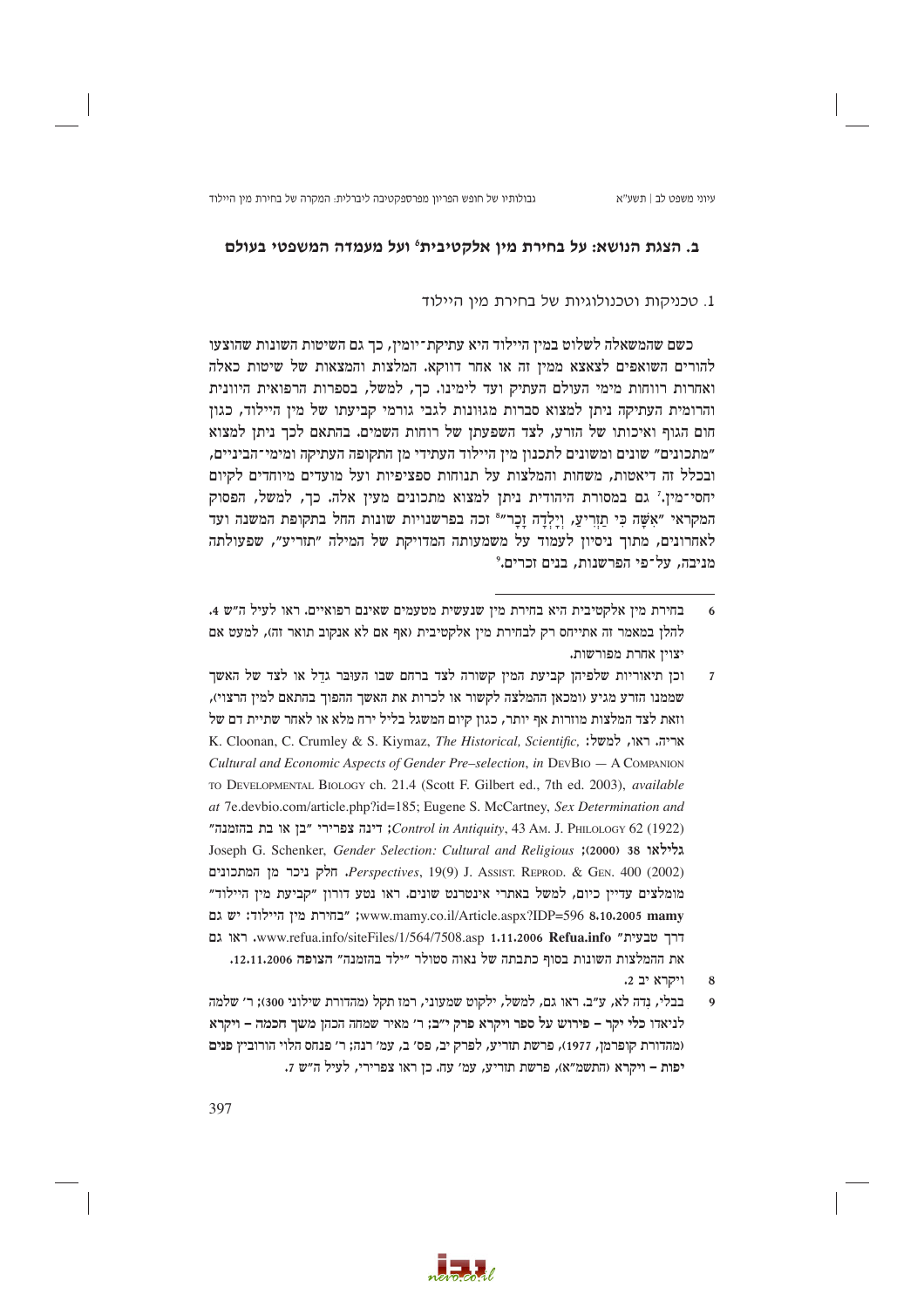יניב רוו־אל

שיטה עתיקה לא פחות, אך ודאית הרבה יותר בתוצאותיה, היא הרג התינוק (ובדרך־ כלל הרג התינוקת). בזמנים עברו היה רצח תינוקות (infanticide) תופעה נפוצה ורווחת ככל הנראה, אם בדרך של הרג פעיל ואם במחדל של הזנחה ואי־טיפול.10 למרבה הצער נראה כי המנהג מתקיים גם בתקופה המודרנית ברחבי מזרח אסיה - בעיקר בסין, עקב מדיניות הגבלת הילודה וההעדפה הכלכלית לבנים; ובהודו, מסיבות של העדפות דתיות, תרבותיות וכלכליות לבנים.''

ההתפתחויות הטכנולוגיות במהלך המאה העשרים הולידו אפשרות לדעת את מין העובר בסבירות גבוהה מאוד כבר במהלך ההיריון עצמו.<sup>12</sup> בעקבות זאת "פותחה" שיטה נוספת של "בחירת" מין היילוד, אשר נפוצה בעשורים האחרונים – הפלת העובר שמינו אינו רצוי. שיטה זו רווחת במיוחד במדינות כגון הודו וסין, שהוזכרו לעיל, לצורך העדפת בנים.<sup>13</sup> השימוש בהפלות של עוברים בריאים ממין נקבה למטרה של לידת בנים היתוסף על הסערות הציבוריות שעוררה ממילא סוגיית ההפלות, והעמיד במבוכה את התנועה הפמיניסטית: מחד גיסא, הוגות פמיניסטיות הכירו בכך שפרקטיקה זו מנצלת לצרכים מינניים (סקסיסטיים) את זכות הבחירה והאוטונומיה של האישה להפסיק היריון, לרוב אף תוך כפיית העמדה החברתית על האישה ההרה; מאידך גיסא, התנגדות לכך נתפסה כהסגתה לאחור של זכות זו, המאוימת ממילא. הביו־אתיקאית הפמיניסטית דרנובסקי סיכמה זאת באומרה: No one liked sex" <sup>14</sup>, selection, but few were willing to actively oppose it"

Ashley Bumgarner, A Right to :ראו ה"ש 11. כן ראו Genpercipe Warch ו-Ashley Bumgarner, A Right to  $13$ Choose? Sex Selection in International Context, 14 DUKE J. GENDER L. & POL'Y 1289 Wei Xing Zhu, Li וארצות־הברית); Wei Xing Zhu, Li אשר דנה באופו השוואתי במדינות סיו, הודו וארצות־הברית) Lu & Therese Hesketh, China's Excess Males, Sex Selective Abortion, and One Child Policy: Analysis of Data from 2005 National Intercensus Survey, 338(7700) Br. MED. J. 920 (2009) נאשר מדווחים כי עיקר הפער המספרי בין גברים לנשים בסין הוא תוצאה של מדיניות הפלות של בנות).

Marcy Darnovsky, Revisiting Sex Selection: The Growing Popularity of New Sex 14 Selection Methods Revives an Old Debate, 17(1) GENEWATCH 3 (2004); Marry Ann Warren, Sex Selection: Individual Choice or Cultural Coercion? in BIOETHICS: AN ;ANTHOLOGY 137 (Helga Kuhse & Peter Singer eds., 1999). ראו גם באופן כללי על הדיון Helen Bequaert Holmes, Choosing Children's Sex: Challenges to Feminist :הפמיניסטי Ethics, in REPRODUCTION, ETHICS, AND THE LAW: FEMINIST PERSPECTIVES 148, 162-166 (Joan C. Callahan ed., 1995)

a sa ba

<sup>,</sup> לעיל ה״ש Cloonan, Crumley & Kiymaz  $10$ 

Case Study: Female Infanticide, GENDERCIDE WATCH, www.gendercide.org/case :187  $11$ .infanticide.html

הבירור במהלך ההיריון נעשה באמצעות בדיקה טרום־לידתית, כגון דיקור מי־שפיר או  $12$ בדיקה על־קולית (אולטרסאונד). לפירוט ראו רוני מימון וראובן אחירון "על־קול במיילדות וגינקולוגיה״ מיילדות. גינקולוגיה ורבייה 77 (מהדורה רביעית, אברהם גולז עורר, 1997).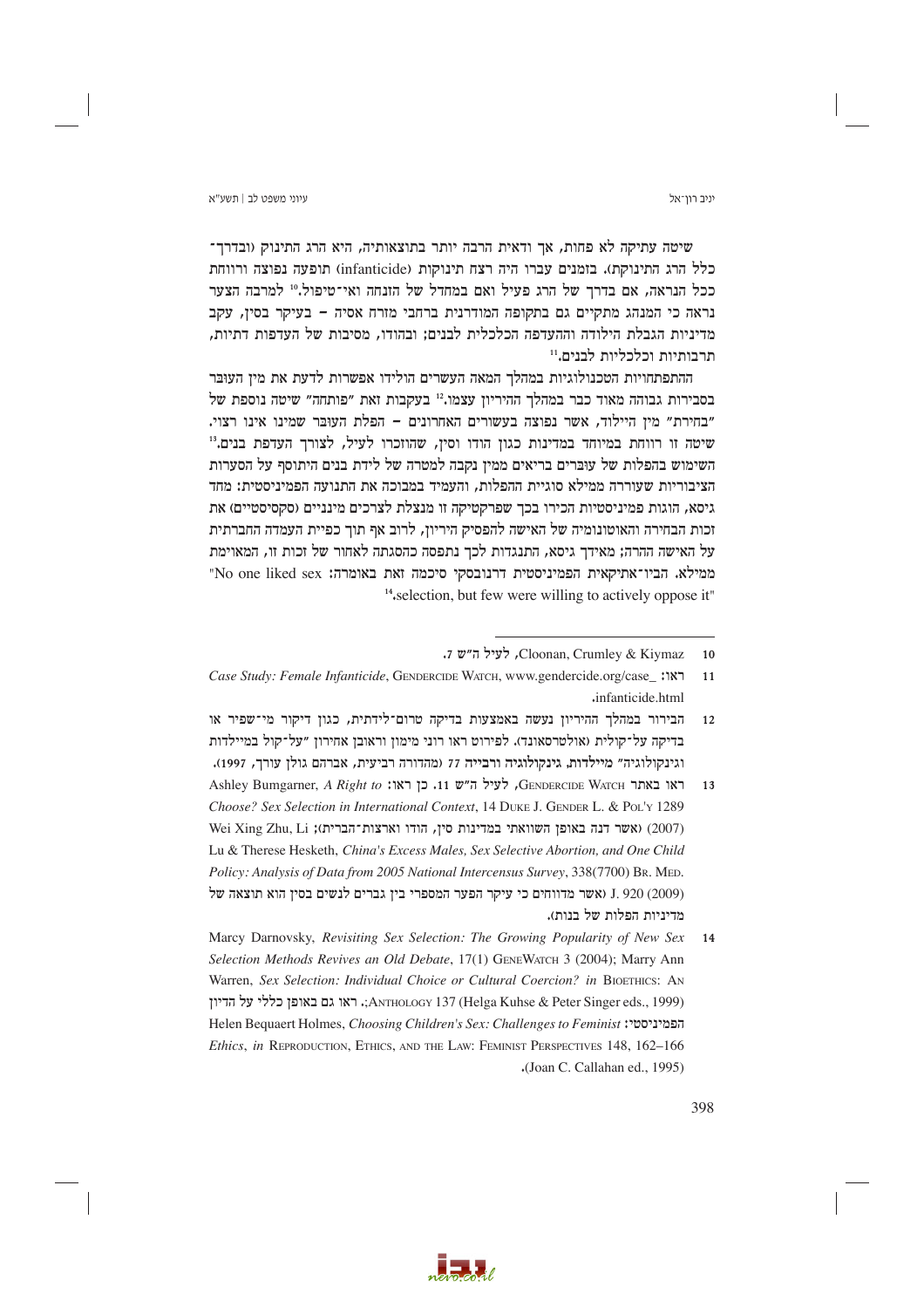גבולותיו של חופש הפריון מפרספקטיבה ליברלית: המקרה של בחירת מין היילוד

למי שמסתייג מן הפרקטיקה של בחירת המין באמצעות הפלה, הציע המדע הבטחות נוספות. רובז ככולז מתבססות על העובדה שזרע "זכרי" (אשר נושא כרומוזום Y, ולכז יוליד זכר אם ייקלט בביצית) הוא קטן ומהיר יותר מאשר זרע "נקבי" (שנושא כרומוזום X). היפותוות מדעיות שונות פותחו על־סמך ידיעה זו ונמכרו לציבור, אף שלא הוכחו אמפירית בצורה מובהקת.יּוּ המבוססת מביניהז מבחינה מדעית פותחה על־ידי רונלד אריקסוז בשנות השבעים, והיא מושתתת על מעין ״מירוץ־מכשולים״ כימי לזרע (בהנחה שתאי הזרע הזכריים מהירים יותר ולכן ניתנים להפרדה). השיטה לא הניבה תוצאות ודאיות, אף שהיא מיושמת במעבדות רבות."

חוד־החנית בהתפתחויות המדעיות בתחום זה הן שתי טכניקות שמבטיחות תוצאות ברמת ודאות גבוהה ביותר, ואשר באו לעולם עם ההתפתחויות העצומות שחלו למן סוף שנות השבעים בתחום רפואת הפריון. בשנות התשעים פותחה שיטה שמסוגלת לזהות עוד לפני ההיריון מאפיינים גנטיים של העובר (אבחון גנטי טרום־השרשתי, ובלועזית: Preimplantation Genetic Diagnosis; בקיצור ולהלן: PGD). אסקור שיטה זו בפירוט יחסי, מאחר שטכניקה זו עומדת במוקד הדיון בבחירת מין היילוד בישראל: ראשית נעשה תהליך של הפריה חוץ־גופית, כלומר, הפריה בין ביצית לזרע שמתרחשת במעבדה.'' ימים ספורים לאחר ההפריה, בהיות ה״קדם־עוּבּר״<sup>18</sup> בשלבי התפתחותו הראשונים, בהיותו



DAVID M. RORVIK & LANDRUM B. SHETTLES.) כך, למשל, פורסם בשנות השבעים ספר  $15$ ובו המלצות שונות לבחירת מין, (Your Baby's Sex: Now You Can Choose (1971) לכאורה על בסיס מדעי, כגון תזמון של קיום יחסי־המין ביחס לביוץ או שטיפת איברי הרבייה של האישה לפני המשגל (בחומרים בסיסיים לשם לידת בן, ובחומרים חומציים לשם לידת בת). שיטה אחרת התבססה על דיאטה: מזון עתיר נתרן ואשלגן מגביר את הסיכוי להרות בן, ומזוז עשיר בסידו ובמגנזיום מגביר את הסיכוי להרות בת. ראו: Jean Stolkowski & Joseph Choukroun, Preconception Selection of Sex in Man, 17 Isr. J. MED, Sci. 1061 (1981) ראו גם Cloonan, Crumley & Kiymaz, לעיל ה"ש 7, בטקסט הסמוך להערות 34-37; צפרירי, לעיל ה״ש 7.

R.J. Ericsson, C.N. Langevin & M. Nishino, *Isolation of Fractions Rich in Human*  $16$ יש: 1973) ו<br/> היש גם צפרירי, לעיל ה״ש ז. על הייש: 1973) האו האו ה<br/>  $\Gamma$  Sperm, 246 NATURE 421 (1973) השיטה ראו HFEA REPORT, להלן ה"ש 25, בעמ' 28-29.

בהפגשה של תאי זרע וביצית או בטיפול מיקרו־מניפולציה לוקחים זרע מצבר של תאי זרע  $17$ באמצעות פיפטת זכוכית, ומזריקים אותו לתוך הביצית. ראו פירוט טכני על השיטה בשפה בהירה יחסית אצל אורי אברך ובני פיש "הפרייה חוץ־גופית" מיילדות, גינקולוגיה ורבייה 411 (מהדורה רביעית, אברהם גולן עורך, 1997). לתמצית תולדותיהם של טיפולי ההפריה החוץ־גופית ראו העליון, להלן ה"ש 21, בעמ' 33-33.

לרוב בשלב התפתחות של שמונה תאים. המונח "pre–embryo" מציין ביצית מופרית אשר מתחילה להתפתח לקראת מצב עוברי אך לא הושרשה עדיין ברחם. באנגלית קיימת הבחנה מושגית בין fetus, העובר בשלבי התפתחותו המאוחרים, לבין embryo, העובר מייד לאחר ההשרשה ברחם ובשלבי התפתחותו הראשונים. בעברית אין הבחנה בין מצבי העוּבּר, והמונח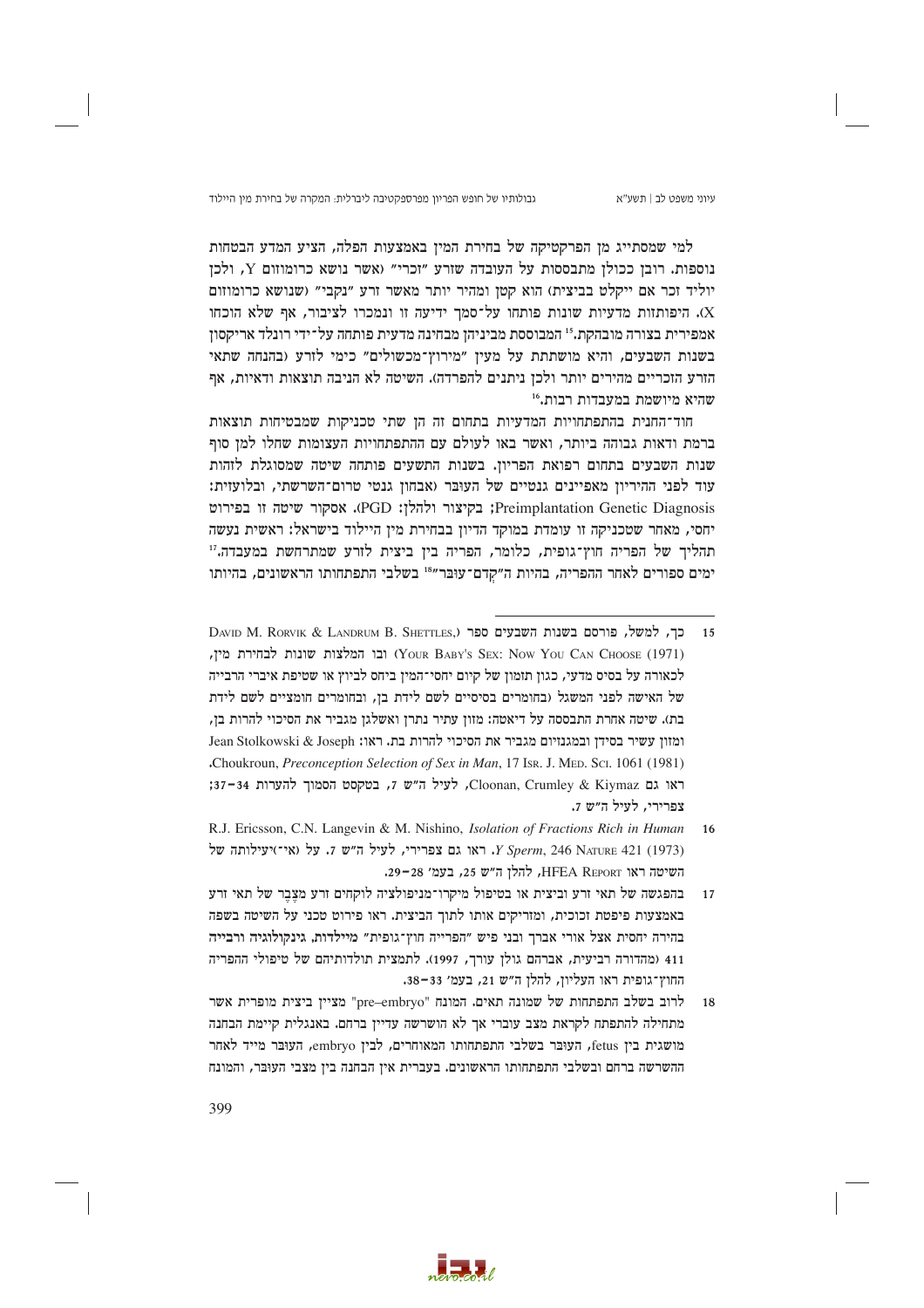### עיווי משפט לר∣ חשע״א

יניב רוו־אל

מורכב משישה עד שמונה תאים, מסירים ממנו תא אחד או שניים לצורך האבחון. הליכים אבחוניים שונים הנעשים על תאים אלה מאפשרים להסיק מידע על המטעז הגנטי של הקדם־עוּבּר, ובכלל זה על הפרעות גנטיות שונות וכן על מינו.19 בחירת המין נעשית באמצעות אלימינציה והחדרה לרחם של קדם־עוּבּר מהמין הרצוי בלבד (מתוך כמה ״קדם־ עוברים" שהתקבלו בהליך ההפריה). טכניקה זו פותחה במקור, כאמור, כדי למנוע העברת מחלות גנטיות תורשתיות, והיא מאפשרת, בין היתר, בחירת מין מטעמים רפואיים.<sup>20</sup> יש להדגיש כי ביצוע הבחירה בשיטה זו כולל הפריה חוץ־גופית, על כל הכרוך בכך מבחינה גופנית, נפשית וכלכלית בעבור האישה המטופלת.<sup>21</sup> יעילותה של שיטה זו בקביעת מינו של

״קדם־עּוּבּר״ עלול ליצור הטיה מסוימת בשל האסוציאציה של דמוי־אנוש שהמילה ״עּוּבּר״ מעוררת. עם זאת, כדי להימנע מהסרבול הכרוך בשימוש במונח "הביצית המופרית" על הטיותיו, אשתמש להלן במונח "קדם־עוּבּר" לציון ה־embryo או ה־pre–embryo, חשיבותו של הכינוי הלשוני נובעת מכר שיש לו השלכה על האופז שבו התהליכים הביולוגיים של הפריוז וההתעברות נתפסים ומובנים. לדיוז מענייז בנושא ההבניה החברתית של העוברים ראו נגה וינר ויעל השילוני־דולב "על עוּבּרים בהקשרים: אתיקה הקשרית בייעוץ גנטי ובניהול רפואי של היריון בסיכון ומעמדו של העובר בישראל" סוציולוגיה ישראלית יא 65 (2009).

- K. Hardy et al., Human Preimplantation Development In Vitro is Not Adversely 19 Affected by Biopsy at the 8–Cell Stage, 5 HUM. REPROD. 708 (1990); The ESHRE Ethics Task Force, Taskforce 5: Preimplantation Genetic Diagnosis, 18 HUM. REPROD. ות (hereinafter: Taskforce 5) והושע דור ודניאל זיידמו "טכנולוגיות חדשניות בהפריה חוץ־גופית – פריצת הגבולות ברביית האדם״ הריון מסוג אחר, לעיל ה״ש 5, 46, בעמ׳ 58–60. מעניין שפול רובינסון מתאר אותו תהליך בדיוק בדרך שונה, שרומזת אולי להערכה אתית שונה שלו: יצירה מלאכותית של ״תאום״ זהה לקדם־עוּבּר המקורי, ועריכת בדיקות גנטיות על אותו "קדם־עובר תאום" אשר גורמות להשמדתו. ראו: .Paul Robinson Prenatal Screening, Sex Selection and Cloning, in A COMPANION TO BIOETHICS 173, .177–178 (Helga Kuhse & Peter Singer eds., 1998)
- ראו עוד לעיל ה"ש 4. יש לצייז כי למרות הקונסנזוס הרחב הקיים לגבי שימוש ב־PGD  $20$ (כמו־גם בהפלות) למניעת השרשה של קדם־עוּבּרים בעלי סיכוי להיות חולים, ואף של קדם־עוּבּרים שיהיו נשאים בלבד (ואשר פרט לכך עשויים לחיות חיים בריאים לחלוטין), שימוש זה אינו נקי ממחלוקות אתיות, בעיקר (אך לא רק) מצד תנועות למען זכויותיהם של אנשים עם מוגבלויות. ראו Taskforce 5, שם, בעמ׳ 649–650; Robinson, שם, בעמ׳ 178–182. עוד על ההשפעה התרבותית של הפסקת היריון או מניעתו בשל תפיסה חברתית של מחלות ראו יעל השילוני־דולב "מיהו תינוק רצוי? הפלות סלקטיביות בשל אנומליות בכרומוזומי־מין בגרמניה ובישראל" תיאוריה וביקורת 25, 97 (2004). סוגיות אלה אינן נידונות כאמור במאמר זה.
- לפירוט נקודת־המבט של המטופלת העוברת תהליכי הפריה חוץ־גופית ראו הילה העליון גן  $21$ נעול – חוויות הגוף, הזהות והרגש של נשים מטופלות פוריות בישראל (2007). העליון מפרטת את חוויותיה של המטופלת הן בגוף ראשון והן על־סמך ראיונות־עומק שערכה עם

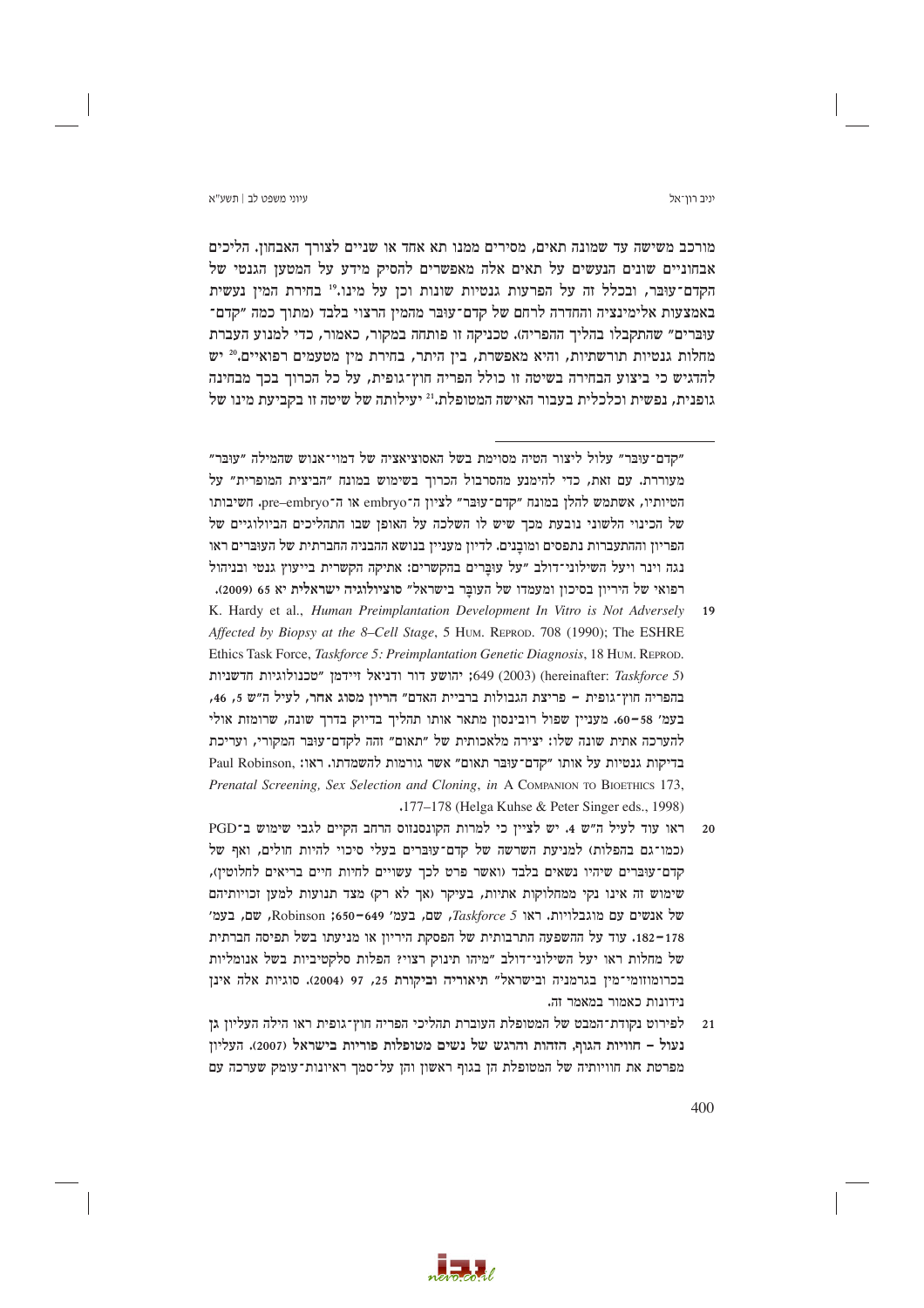הקדם־עוּבּר מגיעה עד ל־100% כמעט, 22 אולם ההפריה עצמה נעשית מחוץ לגוף האישה, ולפיכר הסיכויים להשיג היריוז נמוכים בהרבה מאשר ברבייה טבעית.

שיטה אחרת מניבה אף היא תוצאות בטוחות יחסית ואינה כרוכה בהפריה חוץ־גופית. היא מבוססת, בדומה לשיטת אריקסון, על מיון הזרע לפני ההפריה, אלא שהיא יעילה ממנה בהרבה. השיטה החדשנית למיוז זרע קרויה MicroSort, והיא משתמשת בטכניקת מיון המכונה ציטומטרייה של זרימה (Flow Cytometry). במקור פותחה שיטה זו בארצות־ הברית לצורך שימוש בתעשיית גידול הבקר.<sup>23</sup> מיון הזרע נעשה על־ידי "צביעת" תאי הזרע בצביעה זרחנית (פלואורוסצנטית) והפרדה בין התאים הממוינים באמצעות קרן לייזר. בזרע הממוין המתקבל נעשה שימוש לשם הפריה, אם בהפריה חוץ־גופית ואם בהזרעה מלאכותית (שהיא פולשנית פחות מהפריה חוץ־גופית). מפתחי השיטה טוענים לדיוק של 90%–93% ב"ייצור" בנות, ושל 73%–80% ב"ייצור" בנים. השיטה מיושמת לפי שעה בארצות־הברית בלבד (לעת עתה רק במרפאות ספורות, תחת פיקוח ומעקב של מנהל המזון והתרופות האמריקאי, ה־FDA, 24 (עלות הטיפול בשיטה זו היא כמה אלפי דולרים לפחות. יצוין כי

מטופלות נוספות. על הסיכונים הרפואיים הכרוכים בתהליך ראו שם, בעמ׳ 37–38 (וראו גם אברך ופיש, לעיל ה"ש 17, בעמ' 425-426). לסקירת דילמות זוגיות המתלוות לטיפול ההפריה החוץ־גופית ראו לעיל אצל העליון, בעמ׳ 93–99. על הסיכונים הרפואיים ראו עוד: Joseph G. Schenker & Yosef Ezra, Complication of Assisted Reproductive Techniques, ו-61 Ferru. Steru. 411 (1994) סיגל גולדין "טכנולוגיות של אושר: ניהול פריון במדינת רווחה מעודדת ילודה" פערי אזרחות: הגירה, פריון וזהות בישראל 167, 177 (ה"ש 15 והטקסט הסמוך אליה) (יוסי יונה ואדריאנה קמפ עורכים, 2008). לביקורת הפמיניסטית הרדיקלית על טיפולי ההפריה ראו כרמל שלו ״דיני פוריות וזכות הפרט להיות הורה״ מעמד האשה בחברה ובמשפט 503, 523–524 (פרנסס רדאי, כרמל שלו ומיכל ליבז־קובי עורכות, 1995). כז ראו בהקשר זה נקודת־מבט אישית אצל רונית ליברמנש פגומות (2005), בפרט בפרק הראשון ("הרחם הלאומית").

- הסיכוי (הזניח ביותר) לטעות בקביעת המין נובע מהסתברות (נמוכה ביותר) לתקלות טכניות  $22$ שונות בעת הבדיקה – על־פי ברור פלדמז, הרצאה ביום־עיוז של הפורום לצדק חברתי במכון גרטנר בנושא "בדיקות אבחון טרום־לידתי - עד כמה" (5,12,2006). כן ראו Crumley & Kiymaz, לעיל ה״ש 7.
- D.L. Garner & G.E. Seidel, History of Commercializing Sexed Semen for Cattle, 69  $2<sub>3</sub>$  $\cdot$ THERIOGENOLOGY 886 (2008)

L.A. Johnson et al., Gender Preselection in Humans? Flow Cytometric Separation 24 of X and Y Spermatozoma for the Prevention of X-Linked Diseases, 8 HUM. REPROD. 1733 (1993); E.F. Fugger et al., Births of Normal Daughters after MicroSort Sperm Separation and Intrauterine Insemination, In-Vitro Fertilization, or Intracytoplasmic Sperm Injection, 13 HUM. REPROD. 2367 (1998); J.L. Simpson & S.A. Carson, The ראו גם באתר Reproductive Option of Sex Selection, 14 HUM. REPROD. 870 (1999). www.microsort.net. לפירוט על השיטה בעברית ראו צפרירי, לעיל ה"ש 7.

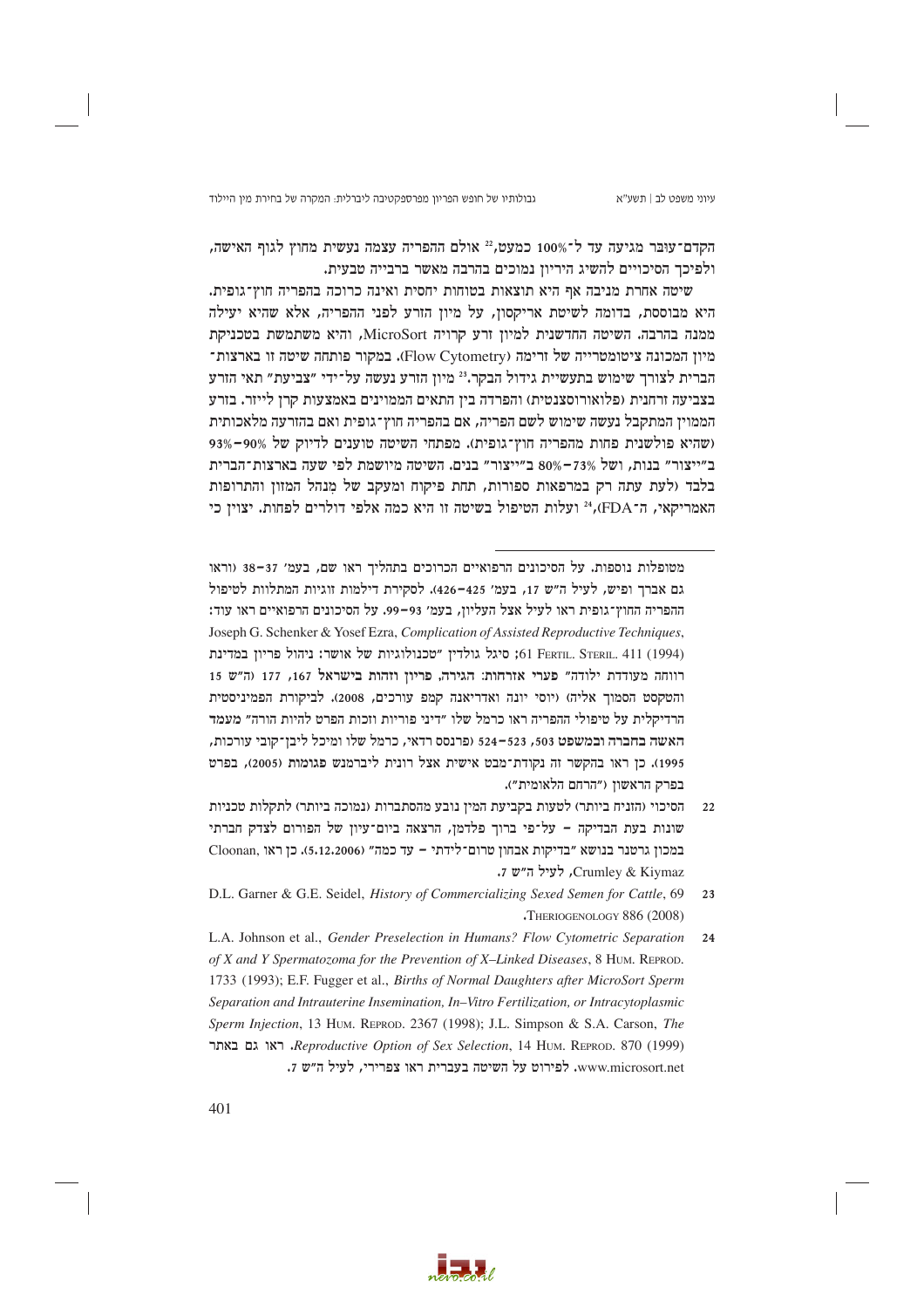יניב רון־אל

אף שהשיטה כבר הובילה ללידתם של תינוקות בריאים, יש עדיין מחלוקות לגבי מידת בטיחותה (בשל הצביעה הזרחנית של הזרע המשמש להפריה).25

בכוחה של סקירה קצרה זו להמחיש כי הערכה אתית של בחירת המין עשויה להיות תלויה עד־מאוד בטכנולוגיה המשמשת לבחירה. בחירת מין באמצעות תזמון מועד המשגל שונה באופן מהותי, מבחינה אתית ומוסרית, מרצח של תינוק/ת מהמין הלא־רצוי. באופן דומה, גם מי שאינו מתנגד להפסקת היריון או להפלה על רקע מין העובר עשוי להסכים כי פעולה  $^{26}$ זו נושאת בחובה משמעויות והשלכות שונות בהשוואה לבחירת מין באמצעות מיון זרע אף שההתייחסות בהמשך המאמר לפרקטיקה של בחירת המין נעשית במנותק מדיון בשיטה מסוימת, ובניסיון לבחון מבחינה אתית את פעולת הבחירה כשלעצמה, ברי כי הדיון מכוון ומתייחס בעיקר לשתי השיטות החדשניות, שבהן בחירת המין נעשית לפני תחילת ההיריון יתרה מזו, (MicroSort) או באמצעות מיון זרע (MicroSort). הכחון מאבחון היה היות היו בניגוד לשיטות הפרימיטיביות, הטכנולוגיות החדישות לבחירת מין היילוד מחייבות התערבות חברתית באמצעות המוסדות הרפואיים ומצריכות מימון רב, ובהתאם לכך גם כפופות להסדרה ולפיקוח באמצעות המשפט. הסעיף הבא עוסק בסוגים שונים של הסדרה כזו.



HUMAN FERTILITY AND EMBRYOLOGY AUTHORITY, SEX SELECTION: OPTIONS FOR :187 REGULATION - A REPORT ON THE HFEA'S 2002-03 REVIEW OF SEX SELECTION INCLUDING ולעיל ולהלו: A DISCUSSION OF LEGISLATIVE AND REGULATORY OPTIONS 27–32 (2003) Agneta M. Sutton, Sex Selection Via "Sperm-Sorting": A לו: Agneta M. Sutton, Sex Selection Via "Sperm-Sorting Morally Acceptable Option? THE CENTER FOR BIOETHICS HUMAN DIGNITY WEBSITE .(2002), available at www.cbhd.org/resources/reproductive/sutton 2002-11-04.htm Frank Van Balen, Attitudes Towards Sex Selection in the Western האו בהקשר זה גם:  $26$ World, 26 PRENATAL DIAG. 614 (2006); Sue Hall, Erin Reid & Theresa M. Marteau. Attitudes Towards Sex Selection for Non-Medical Reasons: A Review, 26 PRENATAL DIAG. 619, 623–624 (2006). שני המאמרים סוקרים מקבץ של סקרי דעת־קהל שנעשו ביחס לבחירת המין, ומצביעים על כך שלשאלת השיטה שבה הבחירה נעשית יש השפעה על ההערכה ביחס לביצוע הבחירה. Van Balen מראה כי יש קבלה רחבה יחסית של השיטות הפרימיטיביות, שאינן אפקטיביות (כגון תזמון המשגל), לעומת שימוש בטכנולוגיות מתקדמות. .Hall et al מראות שקיימת הבחנה פנימית גם בתוך השיטות המתקדמות - הפלות, PGD ומיון זרע. Thomas Baldwin, *Understanding the Opposition*, 26 PRENATAL DIAG. 637, **EDIA** 643-644 (2006); David Heyd, Male or Female: We Will Create Them - The Ethics of Sex Selection for Non-Medical Reasons, 10 ETHICAL PERSPECTIVES 204, 206-208  $(2003)$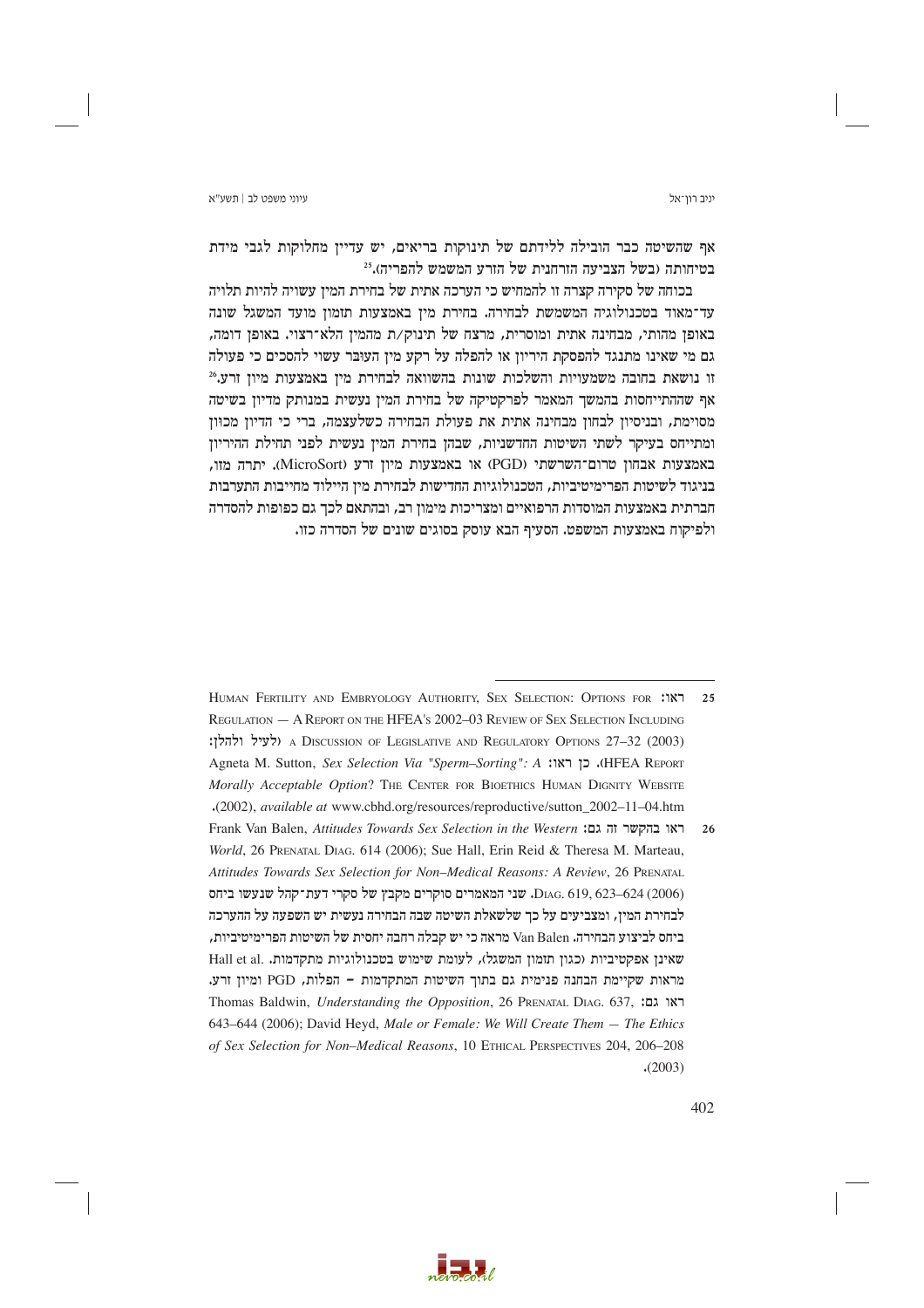גבולותיו של חופש הפריון מפרספקטיבה ליברלית: המקרה של בחירת מין היילוד

### 2. מעמדה המשפטי של בחירת מין היילוד בעולם<sup>27</sup>

מדינות שונות נדרשו לסוגיית הטכנולוגיות החדשות של בחירת מיו היילוד מבחינה חוקית ורגולטורית. ברוב המדינות הביעו הממסדים המשפטי והרפואי את הסתייגותם מהפרקטיקה של בחירת המין, ונראה כי כיום שורר קונסנזוס רחב נגד בחירת מין היילוד מסיבות שאינן רפואיות (לצד הקונסנזוס הגורף ששורר, כנראה, ביחס להתרת בחירת מין מסיבות רפואיות). בחירת המין אסורה באופן גורף כמעט בכל מדינות אירופה וברוב מדינות אסיה – אם באמצעות חקיקה האוסרת זאת (כך בגרמניה, בצרפת, בשווייץ, בדנמרק, באיטליה, בהולנד וכן בקנדה; ובהתייחס ספציפית לטכנולוגיית ה־PGD – בבלגיה, באסטוניה, ביוון, בנורווגיה, במדינת ויקטוריה שבאוסטרליה, בניו־זילנד, בהודו ובסינגפור) ואם באמצעות הנחיות מקצועיות של גופים מדינתיים המפקחים על הממסד הרפואי (למשל, בבריטניה, ביפן ובחלק ממדינות אוסטרליה).<sup>28</sup> לעומת זאת, בארצות־הברית ובחלק ממדינות אמריקה הדרומית אין מדיניות רשמית בסוגיה, מה שמאפשר למעשה את ביצוע הבחירה (נראה כי לפחות בחלק מן המדינות המתפתחות העדר הרגולציה בנושא נובע מחוסר הרלוונטיות של הטכנולוגיות החדישות). גם בזירה הבין־לאומית קיבלו ארגונים רבים החלטות והצהרות אשר מסתייגות מבחירת המין וקוראות לפיקוח על הנושא, ביניהם הפדרציה הבין־לאומית לגינקולוגיה ולרפואת פריון (FIGO) 29° וארגון הבריאות העולמי (WHO).<sup>30</sup> סעיף 14 לאמנה



למעט אם צוין אחרת, המידע המובא בסעיף זה נכון לסוף שנת 2006. עם זאת, ואף שההתפתחויות המשפטיות בנושא זה עשויות להיות רבות ומהירות, לא נראה כי נעשו שינויים רבים במצב המשפטי המתואר נכון לסוף שנת 2009. ראו, למשל, השוואה בין־ מדינתית באתר www.ivf-worldwide.com/Education/sex-selection.html. למידע נוסף על מדיניות חקיקה בנושא במדינות שונות בעולם ראו גינזברג, לעיל ה"ש 5, וכן: Edgar Dahl, The 10 Most Common Objections to Sex Selection and Why They are Far from Being Conclusive: A Western Perspective, 14 (Suppl. 1) REPROD. BIOMED. ONLINE 158 .(2007), www.rbmonline.com/Article/2450

נוסף על מדינות אלה, גם בספרד, בדיוז בעתירה של אם לארבעה בנים שביקשה להשתמש  $28$ בהפריה חוץ־גופית כדי להרות בת, פירש בית־המשפט את החוק משנת 1988 המסדיר את נושא ההפריה החוץ־גופית כאוסר זאת. המידע לגבי המדינות השונות לקוח מתוך: Bartha M. Knoppers, Sylvie Bordet & Rosario M. Isasi, Preimplantation Genetic Diagnosis: An Overview of Socio-Ethical and Legal Considerations, 7 ANN. REV. GENOM. HUM. www.bionetonline.org/English/ :BIONET ו-GENET. 201, 211, 214-215 (2006) Content/db leg2.htm#sex

FIGO - INTERNATIONAL FEDERATION OF GYNECOLOGY AND OBSTETRICS, ETHICAL ISSUES  $29$ IN OBSTETRICS AND GYNECOLOGY 9-10 (2006); FIGO Committee Report, *Ethical* Guidelines on Sex Selection for Non-Medical Purposes, 92 INT. J. GYNECOL. & OBSTET.  $.329(2006)$ 

WORLD HEALTH ORGANIZATION, GENOMICS AND WORLD HEALTH - REPORT OF THE  $30$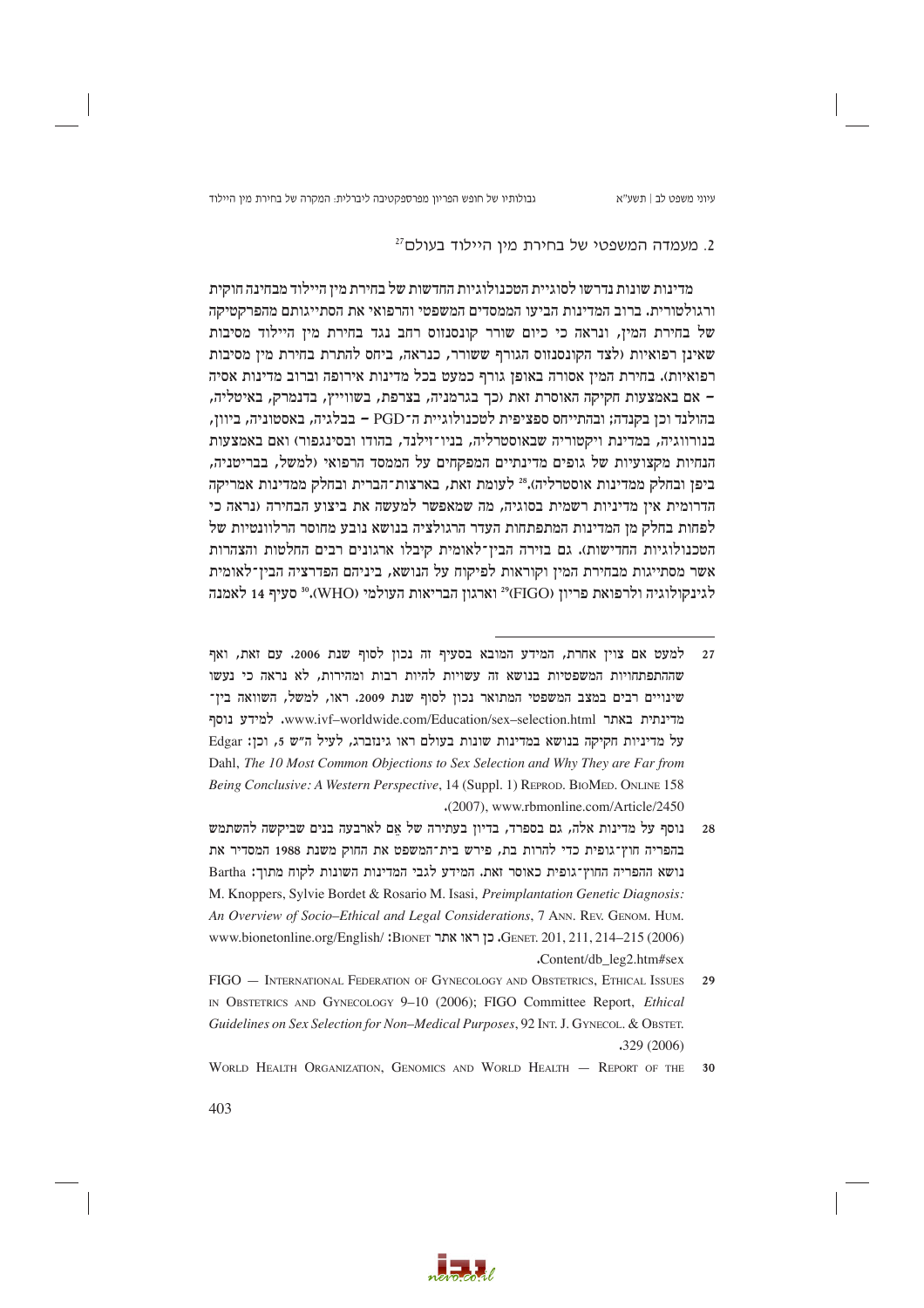הבין־לאומית לזכויות אדם וביו־רפואה (אמנת אוביידו), משנת 1997, אוסר בחירת מין אלא מטעמים של מניעת מחלות תורשתיות.<sup>31</sup>

בשורות הבאות אתמקד בניסוח תמציתי של המצב המשפטי בארבע מדינות: שלוש מדינות מערביות – ארצות־הברית, בריטניה וגרמניה – שמייצגות שלושה מיקומים שונים על הטווח שבין מדיניות מתירנית לבין איסור פלילי; ומדינה נוספת – הודו – המהווה מקרה־מבחן ליעילותה של החקיקה בריסון נטיות תרבותיות חזקות. הצגת אופן ההתמודדות הישראלי עם הסוגיה תיעשה ביתר פירוט בהמשך המאמר.<sup>32</sup>

ארצות־הברית מייצגת קוטב אחד, מתירני יחסית מבחינה משפטית, ביחס לבחירת המין. אין רגולציה פדרלית או מדינתית על בדיקות וסריקות גנטיות לפני ההיריון או על בחירת מין טרום־הריונית באמצעים טכנולוגיים, ועל־כן עיקר ההתייחסות לסוגיה נעשית על־ידי גופים מקצועיים שאינם בעלי מעמד משפטי מדינתי.<sup>33</sup> יש לזכור כי ההתייחסות לבחירת המין בארצות־הברית קשורה גם לסוגיית ההפלות (הנודעת לשמצה בתרבות הפוליטית האמריקאית): בחירת המין באמצעות PGD כרוכה בברירה של קדם־עוּבּרים, בדומה להפלות ולפחות בעיניהם של המצדדים ב"זכות לחיים" של עוברים וקדם־עוברים מרגע הפריית הביצית). בהתאם לכך, רגולציה ממשלתית על בחירת המין עשויה להיתפס כמעורבות מדינתית לא־רצויה בתחום הפרט, בדומה לאיסור המשפטי בנוגע להפלות. הגוף המקצועי האמריקאי המרכזי הוא החברה האמריקאית לרפואת הפריון (ASRM), אשר מסתייגת ככלל מבחירת המין. הוועדה האתית של גוף זה פרסמה המלצות סותרות מעט ביחס לבחירת המין: המלצותיה משנת 1999 מסתייגות מבחירת מין, מטעמים של שוויון בין המינים בעיקר, אך בד בבד מסתייגות גם מאיסורה בחוק; 34 והמלצותיה משנת 2001 לגבי



ADVISORY COMMITTEE ON HEALTH RESEARCH 160-162 (2002). גם תוכנית הפעולה שאומצה בוועידת קהיר של האו״ם לאוכלוסייה ולפיתוח מתנגדת באופז ספציפי לבחירת מיז, למעט מטעמים רפואיים, אם כי ייתכז שהיא מכוונת בעיקר לפרקטיקה של הפלות: UNITED NATIONS, POPULATION AND DEVELOPMENT: PROGRAMME OF ACTION ADOPTED AT THE INTERNATIONAL CONFERENCE ON POPULATION AND DEVELOPMENT (Cairo 1994), available .at www.iisd.ca/Cairo/program/p04000.html

CONVENTION FOR THE PROTECTION OF HUMAN RIGHTS AND DIGNITY OF THE HUMAN BEING  $31$ WITH REGARD TO THE APPLICATION OF BIOLOGY AND MEDICINE: CONVENTION ON HUMAN RIGHTS AND BIOMEDICINE § 14 (Oviedo 1997)

ראו להלן פרק ו.  $32$ 

PCBE - THE PRESIDENT COUNCIL ON BIOETHICS, REPRODUCTION AND RESPONSIBILITY: THE REGULATION OF NEW BIOTECHNOLOGIES 99-103 (2004); Owen D. Jones, Sex Selection: Regulating Technology Enabling the Predetermination of a Child's Gender, 6 HARV. J. .L. & TECH. 1, 30-31 (1992)

ASRM - American Society for Reproductive Medicine, Sex Selection and 34 Preimplantation Genetic Diagnosis, 72 FERTIL. STERIL. 595 (1999), לא ברור מה המשמעות של המלצות אלה כלפי חברי ה־ASRM עצמם, שכן כמה מביניהם מפרסמים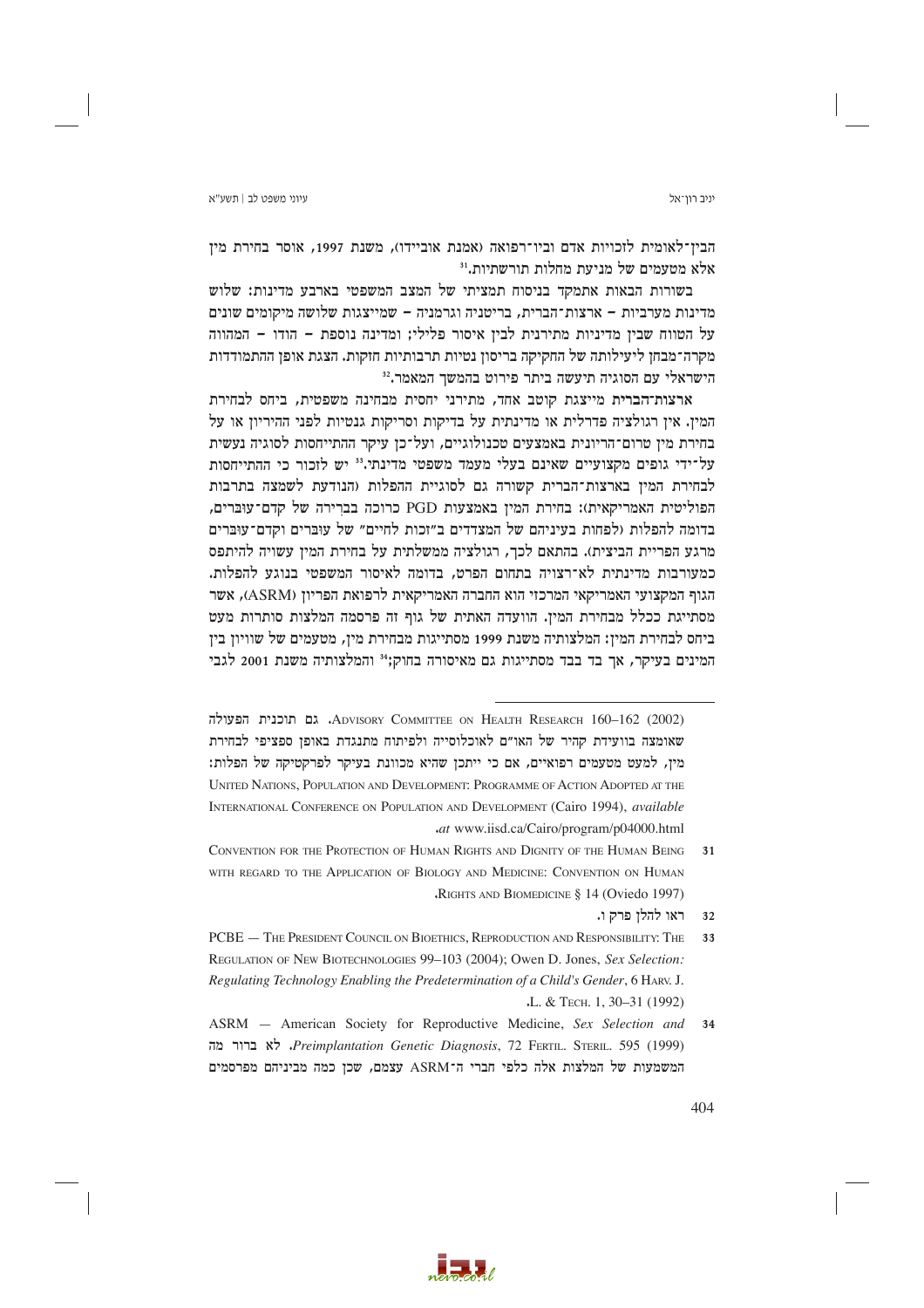גבולותיו של חופש הפריון מפרספקטיבה ליברלית: המקרה של בחירת מין היילוד

מיון זרע (MicroSort) קובעות כי אם הטכנולוגיה יעילה ובטוחה, אזי היא מקובלת מבחינה אתית, אולם אד ורק לצורכי ״הגדלת המבחר המיני״ במשפחה (כלומר, לשם הולדת ילד מהמין המיוצג פחות במשפחה).35 מתברר כי הוועדה אינה רואה למעשה פסול בבחירת מין כשלעצמה, כל עוד היא לצורכי איזון המשפחה, אולם מסתייגת מן העול שבהליכי ההפריה החוץ־גופית הכרוכים בשיטת ה־PGD, ומביאה בחשבון גם שיקולים של קדושת החיים של הקדם־עוּבּרים בהסתייגותה זו.<sup>36</sup> גם ועדה מייעצת לממשל בוש בנושאים ביו־אתיים נקטה עמדה מסתייגת ביותר מן הפרקטיקה של בחירת המין. עם זאת, אף שהוועדה ציינה את חשיבותם של דיונים פרלמנטריים בנושא, היא נמנעה מלהמליץ על רגולציה של התחום.<sup>37</sup>

בקוטב הנגדי לארצות־הברית, מבחינת הרגולציה המדינתית על טכנולוגיות המסייעות בפריון ועל בחירת המין, מצויה גרמניה. קשה לא לפרש את מדיניותה הנוקשה והמחמירה בתחום זה, ובתחום הפריון בכלל, בין היתר על רקע העבר הגרמני בתקופת הרייך השלישי. מכל מקום, הפריה באמצעות זרע שמוין לצורך בחירת המין היא עברה פלילית על־פי החוק להגנת העובר הגרמני, שדינה עד שנת מאסר. בחירת מין לצרכים רפואיים מותרת, אולם היא מוגבלת לרשימה ספציפית של מחלות המנויות בחוק.<sup>38</sup> לגבי בחירת מין ב־PGD,

בפומבי ובאופן מסחרי את הטיפול ב־PGD לשם בחירת המין. ראו PCBE, שם; Darnovsky, לעיל ה״ש 14.

ASRM, Preconception Gender Selection for Non-Medical Reasons, 75 FERTIL. 35 STERIL. 861 (2001). הוועדה מתנה זאת בכך שההורים יאשרו מראש שיקבלו גם ילד מהמין הלא־רצוי אם התהליד ייכשל. יש לצייז שהמלצה זו עוררה סערה זוטא: היו שתהו על השוני בין העמדות, ובתגובה הודיע המשפטן ג׳ון רוברטסון, המשמש יושב־ראש הוועדה, כי לדעתו גם בחירת מין ב־PGD לצורכי איזון משפחה היא מקובלת מבחינה אתית. אמירה זו עוררה ביקורת ציבורית נרחבת, כולל מאמר ב־New York Times, ועד־מהרה חזר בו רוברטסוז מעמדתו, והוועדה מיהרה לאשרר את הצהרתה הקודמת לגבי PGD. ראו: Gina Kolata, Fertility Ethics Authority Approves Sex Selection, THE NEW YORK TIMES (28.9.2001); John A. Robertson, Sex Selection for Gender Variety by Preimplantation Genetic Diagnosis, 78 FERTIL, STERIL, 463 (2002)

יוזכר כי PCBE, Staff Background Paper - Thinking About Sex Selection (2002) 36 הפרקטיקה של בחירת מין באמצעות PGD כוללת אלימינציה של קדם־עוּבּרים. החשיבות המוקנית לשיקול זה אינה מפתיעה אפוא בהתחשב בשכיחותה של העמדה השמרנית בארצות־ הברית לגבי הפלות, ובמרכזיותה של הסוגיה בשיח הציבורי האמריקאי.

PCBE, לעיל ה״ש 33, בעמ׳ 225-205; AND וPCBE, Beyon THERAPY: BIOTECHNOLOGY AND 37 THE PURSUIT OF HAPPINESS 57-70 (2003) (hereinafter: PCBE, BEYOND THERAPY) מקצועי אמריקאי אחר, שולי יותר, הביע עמדה נחרצת נגד בחירת מין מכל טעם שהוא, למעט סיבות רפואיות, אולם אף הוא לא המליץ על איסור בחירת המין בחוק. ראו: ACOG - THE AMERICAN COLLEGE OF OBSTETRICIANS AND GYNECOLOGISTS, ETHICS IN OBSTETRICS AND GYNECOLOGY 37-40 (2nd ed. 2004)

Embryonenschutzgesetz, 1990 (Ger.) § III (להלן: חוק הגנת העובר הגרמני). לתרגום

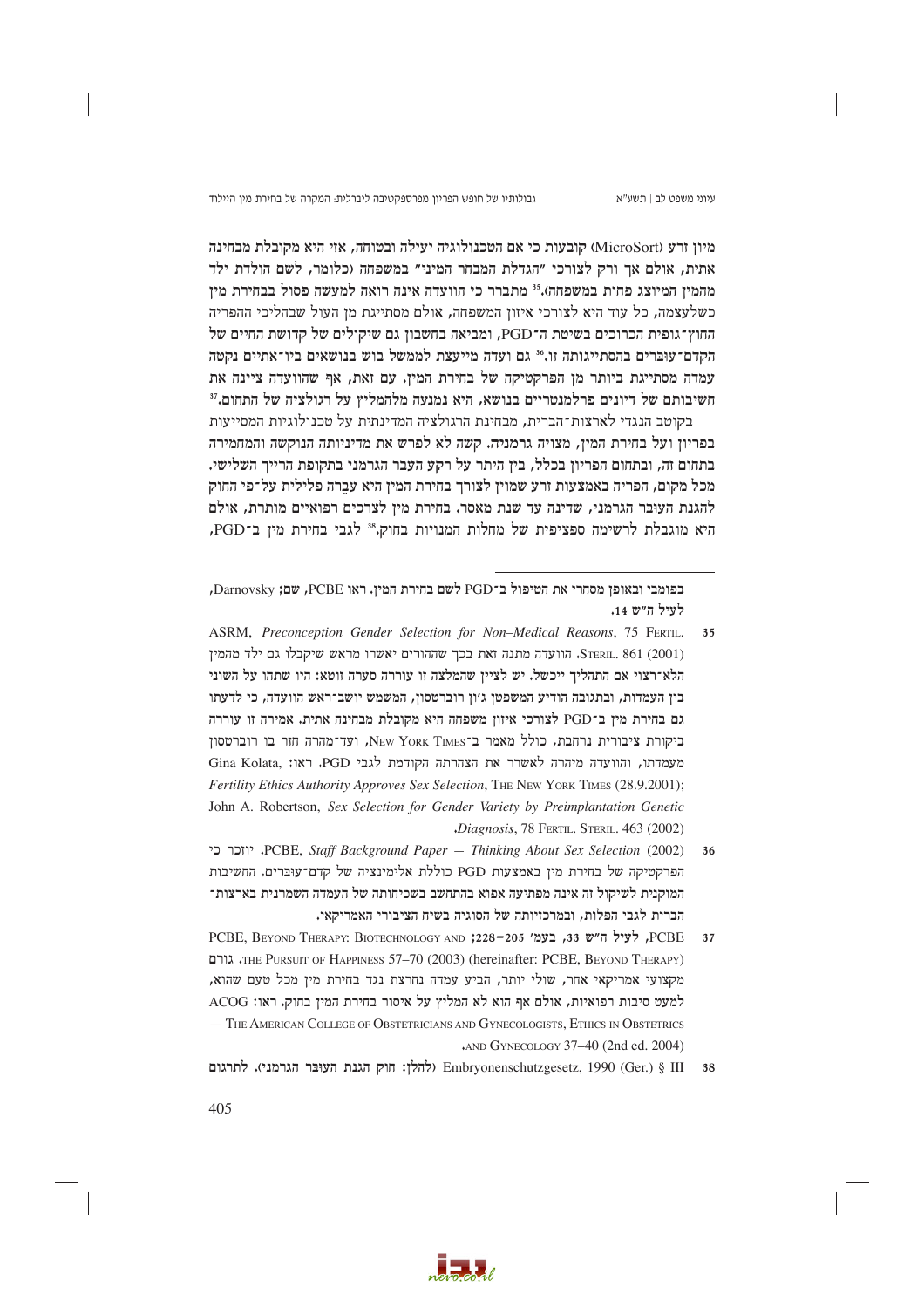הפרשנות הנוקשה של החוק כיום אוסרת PGD באופן כללי, גם מטעמים רפואיים, ובוודאי לצורך בחירת מין אלקטיבית.<sup>39</sup>

בריטניה עשויה להיתפס כמקרה־ביניים בין שני הקצוות שהוצגו, שכן לצד אי־ הפללתה של בחירת המין, ולמעשה העדר איסור מפורש שלה בחוק, הרשות הסטטוטורית המופקדת על התחום מנהיגה בפועל מדיניות שאוסרת את יישום הפרקטיקה.60 הרשות לפריון אנושי ולאמבריולוגיה (HFEA) היא גוף אשר פועל במסגרת חוק הפריון האנושי והאמבריולוגיה,<sup>41</sup> ומסדיר את כל תחום הטכנולוגיה של הפריון. הרשות מופקדת על בקרה והרשאה של מרפאות העוסקות בהפריה חוץ־גופית, ומתנה את הרישיון בהימנעות מבחירת מין. בשנים 2002–2003 קיימה ה־HFEA בדיקה מקיפה של נושא הרגולציה של בחירת מין אלקטיבית, שכללה גם כמה סקרי דעת־קהל בנושא. בעקבות זאת פורסם דוח אשר קובע – בין היתר בעקבות ההתנגדות הציבורית העזה והחשש מפני ״מדרון חלקלק״ – כי יש להתמיד במדיניות הנוכחית, ואף לאסור בחירת מין באמצעות מיון זרע, למעט לצרכים רפואיים.<sup>42</sup> בדצמבר 2006 הודיע משרד הבריאות הבריטי כי הוא תומך בתיקון החוק כך

German Embryo Protection Act (Translation), 6 REPROD. MED. ONLINE 91 אנגלי ראו:  $(2002)$ 

- על־פי ס׳ VIII לחוק הגנת העובר הגרמני, כל תא אשר מוסר מהקדם־עובר נחשב עובר 39 (שכן יש לו יכולת להתפתח לאדם), ולפיכך הגנת החוק חלה גם עליו. ראו שם, ס׳ II-I, VIII. התוצאה היא שהפלה בשל אבחון מחלה בעובר מותרת (אם היא מוכרת בחוק), אך בדיקה גנטית לקדם־עוּבּר לפני השרשתו אסורה. תוצאה זו הניבה תופעה של ״תיירות PGD״ למדינות שכנות, וכן עוררה ביקורת של גורמים רשמיים. ראו: NATIONALER ETHIKRAT, **GENETIC DIAGNOSIS BEFORE AND DURING PREGNANCY: OPINION (2003)**
- האיסור חל על ביצוע בחירת מיז באמצעות PGD. בחירת מיז באמצעות מיוז זרע אינה  $40$ נופלת במסגרת החוק ופיקוח הרשות, וכמה מרכזים בריטיים מציעים אותה בשיטת אריקסוז המיושנת, אך לא בשיטת MicroSort, שמצויה בארצות־הברית בלבד. יש לציין בהקשר זה מקרה שזכה בתהודה ציבורית נרחבת בבריטניה; לזוג מסטרטון היו ארבעה בנים ובת־זקונים, שנספתה בשרפה בגיל שלוש. בני־הזוג ביקשו להביא לעולם בת נוספת באמצעות הפריה חוץ־גופית, אולם שום מרכז בריטי לא הסכים לקבלם כדי למלא את בקשתם. הזוג פנה ל־HFEA והוביל מאבק ציבורי למען הסרת הרגולציה, אולם ללא הועיל. בסופו של דבר נסע הזוג לאיטליה כדי לעבור את הטיפול באופן פרטי, אך הטיפול לא הסתיים בהיריון Camillo Fracassini, Couple Abandon Battle for Baby of Their Choice, הרצוי, ראו: THE SUNDAY TIMES - SCOTLAND (23.1.2005). מקרה זה היה אחד המניעים לסקרים שערכה ה־HFEA בנושא בקרב הציבור.
- Human Fertilisation and Embryology Act, 1990, c. 37 (Eng.) נושא ההפלות מטופל  $41$ בחוק נפרד: Abortion Act, 1967, c. 87 (Eng.). החוק מתיר הפלה במקרה של סכנה לאם או ליילוד העתידי, ומתנה אותה בהסכמה של שני רופאים ובביצועה בבית־חולים ממשלתי.
- HFEA REPORT, לעיל ה"ש 25, בעמ' 26-38. הדוח זכה בחיזוקים רבים, אך נמתחו עליו  $42$ גם ביקורות נוקבות על־ידי ביו־אתיקאים בכירים באירופה. אפילו כאלה שתמכו במסקנתו

406

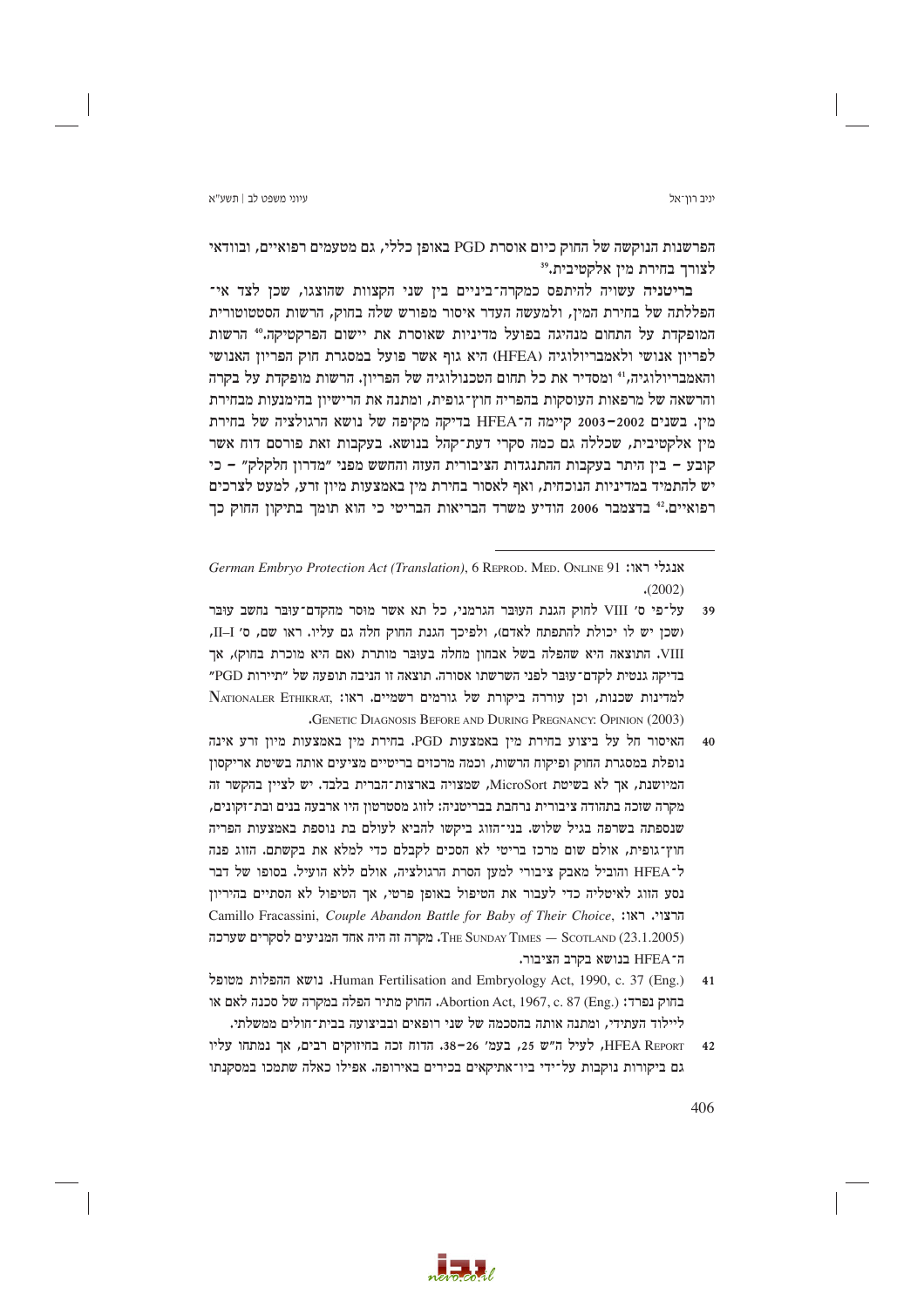שיכלול איסור מפורש של בחירת מין,<sup>43</sup> ובשנת 2007 הציג את הצעת החוק בנושא רקמות אנושיות ועוברים – אשר טרם אושרה – המבקשת לעגז בחוק את המדיניות הנוכחית של איסור בחירת המין.<sup>44</sup> גם אם יתקבל החוק, הרגולציה של בחירת המין לא תיעשה בצורה של איסור פלילי על ההורים הבוחרים, כמו בגרמניה, אלא באמצעות רישוי ופיקוח על המרפאות והמוסדות הרפואיים והמסחריים שמציעים את השירותים הללו לציבור. על כל פנים, המצב החוקי הנוכחי הוא שבחירת המין האלקטיבית אסורה, גם אם לא באמצעות איסור מפורש בחוק.45

בשלושת המקרים שתוארו כאן נראה כי המשטרים הרגולטוריים תואמים יחסית את הדעה הרווחת במדינות ביחס לבחירת המין.4ª הדוגמה של הודו, לעומת זאת, מהווה מקרה־

- Parliamentary Office of Science and Technology, Postnote 198: Sex Selection (2003);  $43$ Department of Health, Review of the Human Fertilisation and Embryology Act: Proposals for Revised Legislation, 15, 32 (2006)
- Department of Health, Human Tissues and Embryos (Draft) Bill (2007, Cm. 7807).  $44$ available at www.dh.gov.uk/prod consum dh/groups/dh digitalassets/@dh/@en/ documents/digitalasset/dh 074720.pdf (להלן: הצעת החוק). לאיסור בחירת המין ראו ס׳ 17A-1ZC להצעת החוק, בעמ' 58-60, וכן את דברי ההסבר והתוספות בעמ' 99-101, 118 ו־142. אף שהצעת החוק אוסרת את בחירת המין באמצעות הפיקוח המוסדי, כאמור בטקסט, יש בה גם הצעה, צופה פני עתיד, להפליל מכירה של ערכות למיון זרע (ככל שיהיו כאלה זמינות בעתיד – ראו שם, בעמ׳ 45–46). גם כאן, ההפללה אינה של המשתמשים, אלא של המוכרים או המפרסמים ערכות כאלה.
- אחת התוצאות של מצב זה היא התפתחות של תיירות "בחירת מין" לארצות־הברית. ראו:  $4.5$ Alice Fishburn, US Clinic Offers British Couples the Chance to Choose the Sex of Their Child, TIMESONLINE (22.8.2009), www.timesonline.co.uk/tol/life\_and\_style/ .health/article6805880.ece
- ראו Hall, Reid & Marteau, לעיל ה״ש 26, בעמ׳ 623–624. המאמר מסכם עשרים ואחד סקרי  $46$ דעת־קהל שנעשו בארצות־הברית, בבריטניה ובגרמניה בנוגע לבחירת המין האלקטיבית. תוצאות הסקר מראות בבירור כי בגרמניה יש נטייה חזקה, של יותר מ־90%, נגד בחירת



הסופית בדבר רגולציה חוקית ביקרו את הישענותו של הדוח על ״הטיעון הדמוקרטי״ כדי Edgar Dahl, The Presumption in ; 14 שעיל ה"ש Darnovsky, לעונביל את חופש הפריון. ראו Favour of Liberty: A Comment on the HFEA's Public Consultation on Sex Selection, 8 REPROD. MED. ONLINE 266 (2004); John Harris, No Sex Selection Please, We're British 31 J. MED. ETHICS 286 (2005) (hereinafter: Harris, We're British); Tim Baldwin, Reproductive Liberty and Elitist Contempt: Reply to John Harris; 31 J. MED. ETHICS 288 (2005); John Harris, Sex Selection and Regulated Hatred, 31 J. MED. ETHICS 291 (2005) (hereinafter: Harris, Regulated Hatred); R. McDougall, Acting Parentally: An Argument Against Sex Selection, 31 J. MED. ETHICS 601, 601, 605 (2005); SHEILA MCLEAN, MODERN DILEMMAS: CHOOSING CHILDREN 131-136 (2006)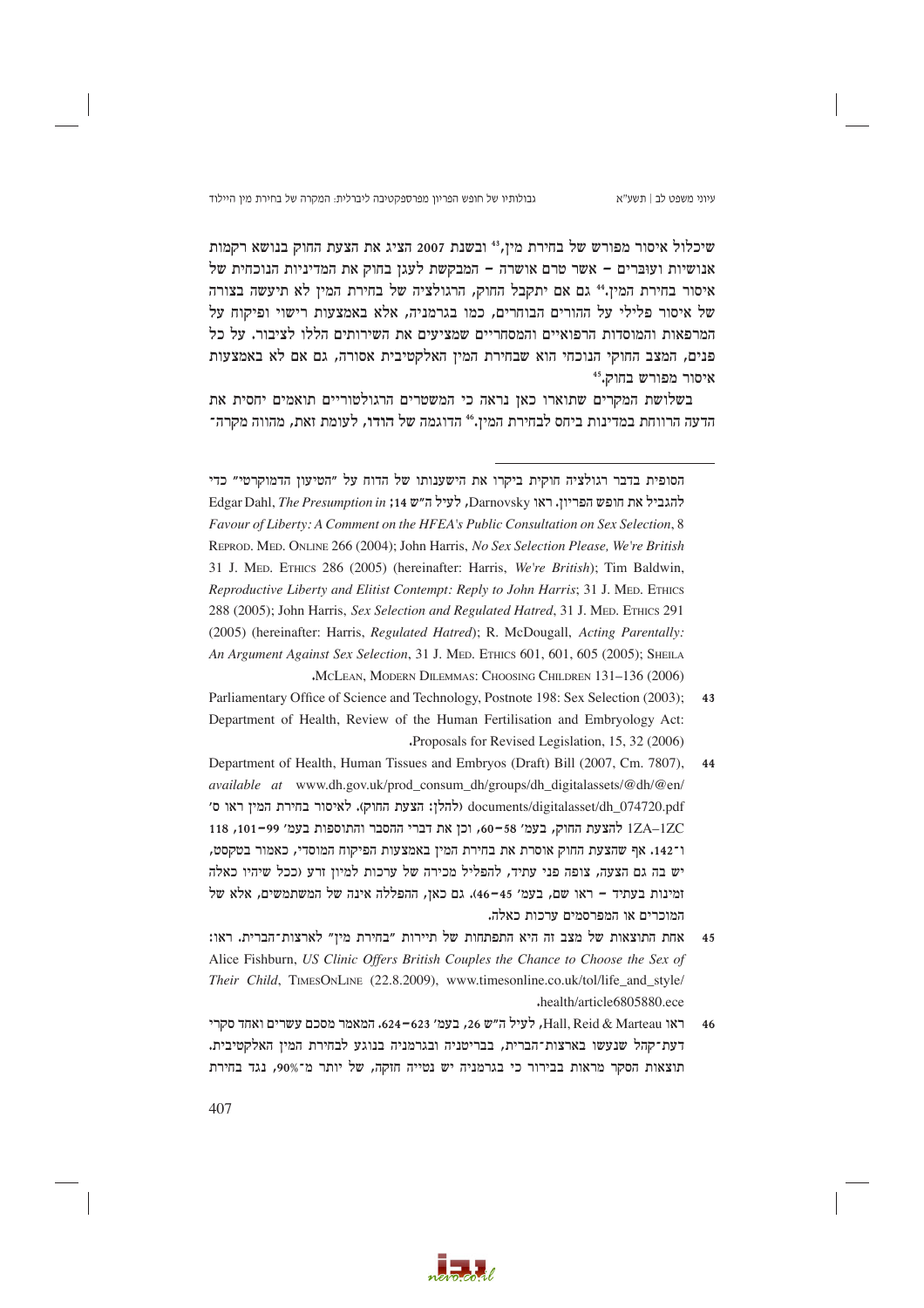### עיווי משפט לר∣ חשע״א

יניב רוו־אל

מבחן לנסיונה של המדיניות הרגולטורית להביא לידי שינוי בפרקטיקות החברתיות, ככל הנראה ללא הצלחה מרובה. בתרבות ההודית יש העדפה מובהקת לבנים מסיבות כלכליות. תרבותיות ודתיות, כמו־גם היסטוריה עגומה של הזנחה ורצח של תינוקות ממין נקבה בהיקפים נרחבים. בשנות התשעים התפתח בהודו שיח נרחב סביב נושא בחירת המין, 24 בעקבות התפשטות הפרקטיקה של הפלת עוברים ממין נקבה, ככל הנראה בהיקפים של מיליונים.<sup>48</sup> בשנת 1994 נחקק בהודו חוק פלילי האוסר על רופאים לערוך בדיקת מין לפני הלידה. לצד הטלת איסור מפורש על סיום היריון בגלל מין העובר, החוק קובע רשימה מצומצמת של סיבות רפואיות שבגינן ניתן לערוך בדיקות במהלך ההיריון, ואוסר על הרופא או היועץ הגנטי שערך את הבדיקות למסור לאישה או לבני משפחתה, בכל צורה שהיא, מידע על מין העובר. אפילו בקשה למידע זה מצד המטופלים מהווה עברה

מין אלקטיבית, וכי גם בבריטניה יש התנגדות אולם בשיעור נמוך במעט (נתון שמקבל אישוש גם מסקרי דעת־הקהל הרשמיים שערכה הרשות הסטטוטורית. אשר לא נכללו במחקר הנידון – ראו HFEA REPORT, לעיל ה״ש 25). בארצות־הברית יש בעיה לעמוד על השיעורים המדויקים, בשל השוני הרב בין המחקרים. יש לציין כי המחקר בעייתי ככלל משום שהוא נפרש על־פני שנים ארוכות וכלל סקרים ביחס לפעולה של בחירת מין בשיטות שונות, אולם לצורכנו ממצאיו עשויים להעיד על המגמה הכללית במדינות אלה.

- Farhat Moazam, Feminist Discourse on Sex Screening and Selective Abortion of 47 Female Foetuses, 18 BIOETHICS 205, 210-211 (2004); Prabhat Jha, Rajesh Kumar, Priya Vasa, Neeraj Dhingra, Deva Thiruchelvam & Rahim Moineddin, Low Maleto-Female Sex Ratio of Children Born in India: National Survey of 1.1 Million Households, 367 LANCET 211 (2006); Sabu M. George, Millions of Missing Girls: From Fetal Sexing to High Technology Sex Selection in India, 26 PRENATAL DIAG. 604 (2006). ראו גם Bumgarner, לעיל ה"ש 13, בעמ' 1295–1297.
- מחקר משנת 1986 שנעשה בשישה מרכזים רפואיים במומביי מצא כי מתוך 8,000 הפלות 48 מתוכננות, 7,999 היו של עובר ממין נקבה, ראו Moazam, שם, בעמ׳ 209. אכן, ממצאיהם של מחקרים וסקרים מצביעים על ירידה ניכרת בשיעור הבנות בקרב כלל האוכלוסייה בעשורים האחרונים: היחס הכללי ירד מ־972 בנות לכל 1,000 בנים בממוצע בשנת 1901 ל־929 בנות לכל 1,000 בנים בשנת 1991, ויש מדינות בהודו שבהן המספרים נמוכים אף Radhika Balakrishnan, The Social Context of Sex Selection and the Politics :יתר, ראו of Abortion in India, in POWER AND DECISION: THE SOCIAL CONTROL OF REPRODUCTION לאחר 267, 268–271 (Gita Sen & Rachel C. Snow eds., 1994) ו-267, 268–267. הגמת הירידה נמשכה גם לאחר שנת 1991. ראו: Cloonan, Crumley & Kiymaz, לעיל ה"ש 5; George; שם, בעמ' 606 (המביא נתונים משנת 2004 על יחס של 818 בנות ל־1,000 בנים). קביעה מצוטטת ביותר בהקשר זה היא זו של הכלכלן אמרטיה סן (זוכה פרס נובל לכלכלה לשנת 1998) בדבר מאה מיליון הנשים החסרות במדינות אסיה כתוצאה מהזנחה ומהפלות. ראו: Amartya Sen, , Darnovsky יאו גם, Missing Women - Revisited, 327 BRITISH MED. J. 1297 (2003) לעיל ה״ש 14.

Take a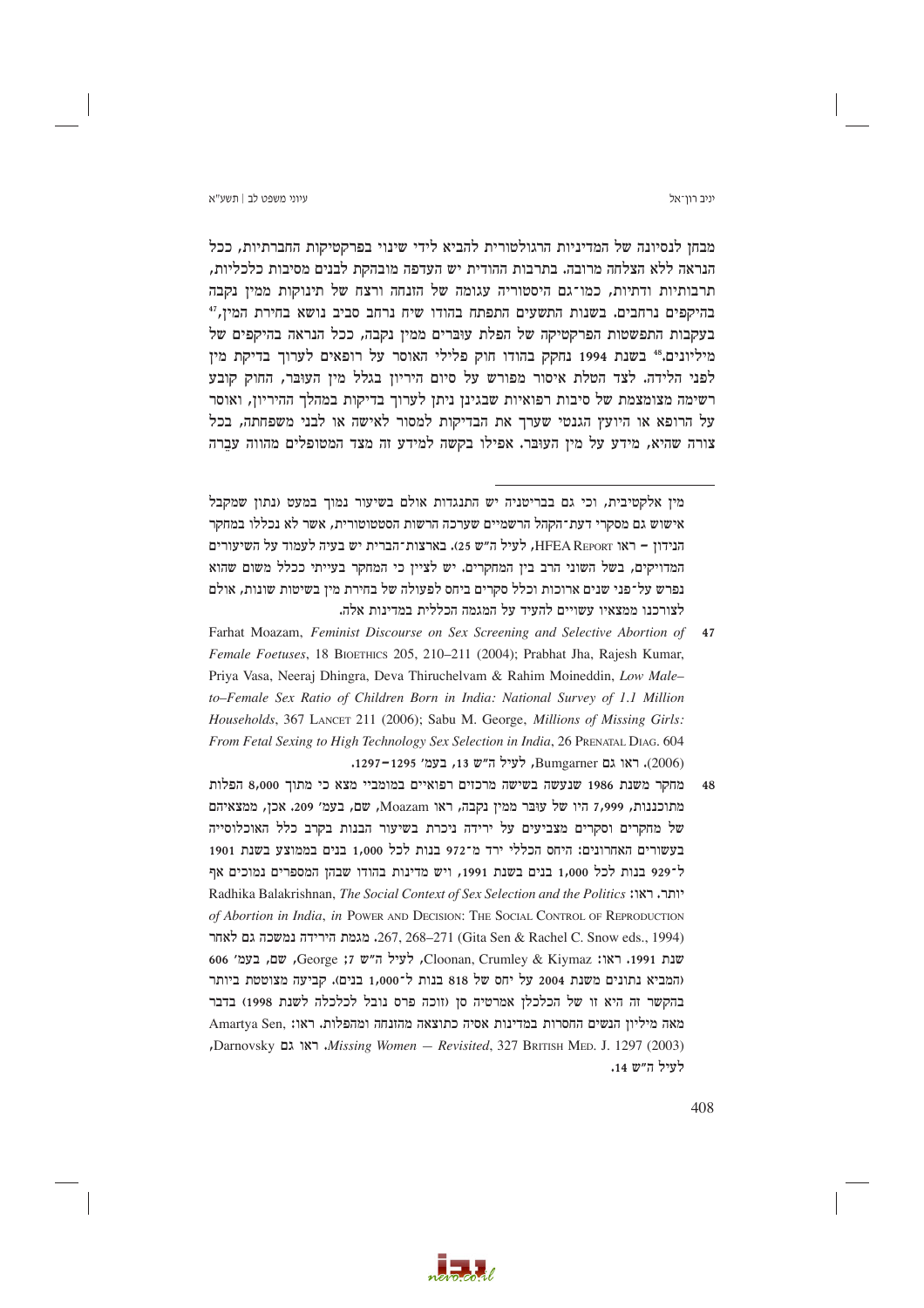פלילית.49 החוק המקורי לא התייחס לבדיקה טרום־הריונית, וויכוח ציבורי נרחב התעורר לאחר שמרפאות ביצעו בחירת מיז באמצעות PGD ואף פרסמו זאת בגלוי.<sup>50</sup> בשנת 2003 תוקן החוק, וגם בדיקה זו נאסרה.<sup>51</sup> עם זאת, הן החוק המקורי והן החוק לאחר תיקונו לא נאכפו בקפידה, ולא הצליחו לחולל שינוי משמעותי בדפוסי ההפלות והבדיקות. רק בשנים האחרונות החל אולי להשתנות יחס האכיפה.<sup>52</sup>

הסקירה הקצרה בפרק זה מראה כי הדעה הרווחת מסתייגת מבחירת המין לא לצרכים רפואיים, וברוב המקומות הדבר אף נאסר בחוק. עם זאת יש גם קולות נישאים, בעיקר מקרב האקדמיה ומן הפרקטיקה הרפואית, הקוראים תיגר על מוסכמה זו. הפרק הבא יציג את הטיעונים הנפוצים במסגרת מחלוקת זו.

- The Pre-Natal Diagnostic Techniques (Regulation and Prevention of Misuse) Act, 1994 (Act no. 57 of 1994) (Ind.), *available at* mahilaayog.maharashtra.gov.in/new/ pdf/pndt-%20act.pdf. ראו ס׳ 4-6 ו־23 לחוק. החוק גם קובע לצורכי העברה הפלילית חזקה ניתנת לסתירה כי בדיקת מין שנעשתה לפני הלידה נכפתה על האישה ההרה על־ידי בעלה או בני משפחתו. ראו ס׳ 24 לחוק. לניתוח החוק וליישומו ראו גם Bumgarner, לעיל ה"ש 13, בעמ' 1302-1304.
- A. Malpani, Sex Selection by IVF: The Freedom to Choose, 6 INDIAN J. MED. ETHICS 50 54 (1998); A. Malpani, A. Malpani & M. Dodi, Preimplantation Sex Selection for ראו גם את התגובות על המאמר Family Balancing in India, 17 Hum. REPROD. 11 (2002) Eashir Mamdani, In Support of ;(2779-2778 'בחלק "מכתבים לעורך" באותו גיליון, בעמ' 19 Sex Selection, 13 INDIAN J. MED. ETHICS (2005); Firuza Parikh, Sex Selection by IVF: Detrimental to Indian Women, 6 INDIAN J. MED, ETHICS (1998); T.K. Rajalakshmi, Sex ,47 לעיל ה"ש Selection and Questions of Law, 17 FRONTLINE (2000), לעיל ה"ש 47  $.605$  'בעמ
- The Pre–Natal Diagnostic Techniques (Regulation and Prevention of Misuse)  $51$ Amendment Rules, 2003, No. 14, Acts of Parliament, 2003 (Ind.), *available at* www. medindia.net/indian health act/the pre natal diagnostic techniques pndt act rules/list-of-acts.htm. ראו גם Bumgarner, לעיל ה"ש 13, בעמ' 1303-1304; Bartha M. Knoppers & Rosario M. Isasi, Regulatory Approaches for Reproductive Genetic Jesting, 19 HUM. REPROD. 2695, 2696 (2004)
- בראשית שנת 2006 הטיל בית־המשפט ההודי לראשונה מאסר בפועל על רופא שערך בדיקה  $52$ של מין העובר. ראו רויטרס "הודו נאבקת בהפלות של עוברי בנות: מאסר לרופא שסייע לזהות מין העובר״ הארץ 30.3.2006, יצוין כי לצד הביקורת הציבורית והביקורת העולמית שמתחו ארגוני נשים על ממשלת הודו – על כך שהיא אינה מתמקדת בשיפור מעמד הנשים, שהוא מוקד הבעיה האמיתי – ננקטו גם אמצעים לבר־משפטיים, כגון הפקת טלנובלה פופולרית העוסקת בנושא, במטרה להביא לידי שינוי דעת־הקהל. ראו שם.

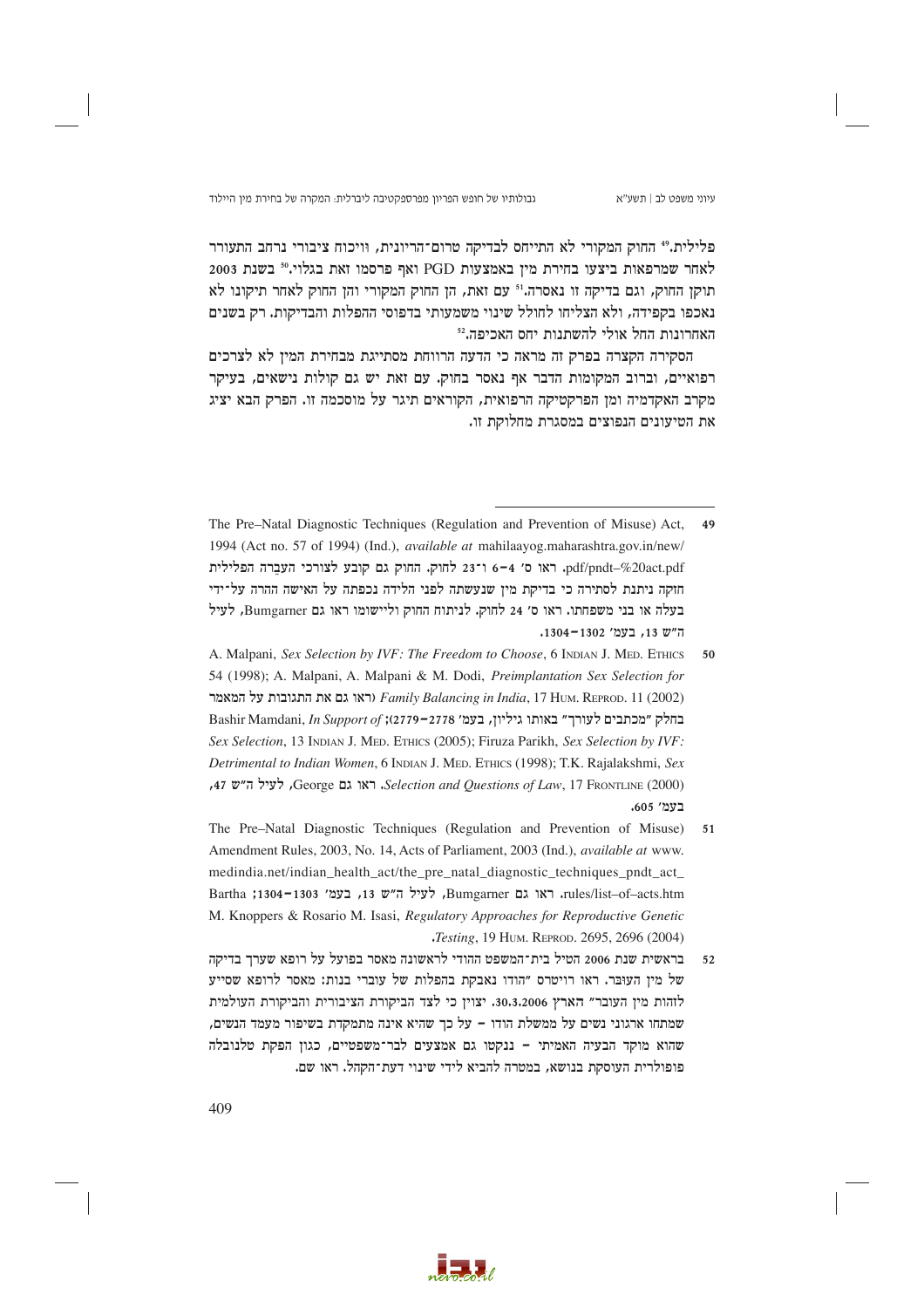∨יווי משפט לר∣ חשע״א

יניב רון־אל

# ג. טיעונים בעד ונגד התרה או איסור של בחירת מין היילוד

רשימת הנימוקים השוללים הטלת איסור חוקי על בחירת המין (אף אם לא מצדדים בה ממש), ולצידה רשימת הנימוקים המצדדים בהגבלתה של בחירת המין או באיסורה המוחלט, הן מגוונות מאוד, ופירוטן מצוי באופן נרחב בספרות העוסקת בנושא, ואף סוכם לאחרונה בעברית באופן מקיף.<sup>53</sup> ההצגה הנוכחית נעשית אם כן בקיצור יחסי, ולא באופן מלא, אולם הן רשימת הטיעונים עצמה והן אופן סיווגם משמשים רקע חשוב להמשך הטיעון. חרף החלוקה הגסה שתיעשה להלן לטיעונים ה״מתנגדים לבחירת המין״ לעומת טיעונים ה"תומכים" בהתרתה, אין זו חלוקה מדויקת,<sup>54</sup> ויש להדגיש כי הקבוצות העומדות משני צידי המתרס אינן הומוגניות. בקרב המצדיקים הטלת הגבלות על בחירת המין, למשל, ניתן למצוא קואליציה של שמרנים דתיים, פמיניסטיות רדיקליות וליברלים ניאו־קנטיאניים. מן הראוי, אפוא, להיות רגישים לדקויות ולעמדות־הביניים, והחלוקה הנושאית המובאת כאן היא דרך אחת לחדד את הערנות לכך.

1. המתנגדים לבחירה: טיעונים המצדיקים התערבות באפשרות הבחירה של מין היילוד והגרלחה

לעומת הנימוקים המתנגדים ל*התערבות* בבחירת המין, אשר משתיתים את טיעוניהם בעיקר על הנימוק של זכות הבחירה או חירות הבחירה, כפי שיפורט בהמשך," להצדקתה של ההתערבות יש נימוקים רבים ושונים. מבחינה פילוסופית ניתן לזהות בהם שתי מגמות עיקריות: סוג אחד של הנמקה שולל את הטענה שקיימת זכות לבחור את המין, לרוב על בסיס הצגת אתיקה חלופית לאתיקה הליברלית של חירות הבחירה (למשל, על בסיס דתי או על רקע ערכים משפחתיים שיש לקדמם); ואילו סוג אחר של טיעונים, ולמעשה רובם, מנוסחים מעמדה תוצאתנית, קרי, הם מקבלים על־פי־רוב את הטענה שבאופז

ראו תת־פרק ג2 להלן.  $55$ 



ראו את סקירתה המקיפה של רות זפרן "מתחם הלגיטימיות בבחירת מאפייניו הגנטיים של 53 הילד על־ידי הוריו – בחירת מיז העובר מטעמים חברתיים כמקרה־מבחז״ משפט ועסקים ו  $(2007)$  473-459, 451

למעשה, עצם הבחירה הסמנטית ב״התרה״ או ב״איסור״ יש בה משום נקיטת עמדה מוסרית  $.54$ ביחס לסוגיה. שימוש ב"התרה", למשל, מכיל כבר הנחה מוקדמת שיש דבר־מה שמחייב היתר (כלומר, שבחירת המין מחייבת התרה או איסור מצד מישהו). המושג האנגלי -Non interventionalist אולי מוצלח יותר, אולם מסורבל לתרגום, ואילו שימוש במושג כגון ״תומכי בחירת המין״ יהיה מוטעה, שכן רבים ממביעי עמדה זו אינם תומכים בפרקטיקה של בחירת המין ככזו, ואף מתנגדים לה מוסרית, אולם לצד זאת מתנגדים להתערבות מדינתית בהחלטת הפרט. גם השימוש במונח "איסור בחירת המין" מטעה, מכיוון שבקרב קבוצה זו יש תמיכה גורפת למדי בבחירת מין מטעמים מסוימים (רפואיים, למשל) או בטכנולוגיות מסוימות (מיון זרע, PGD או הפלה, למשל).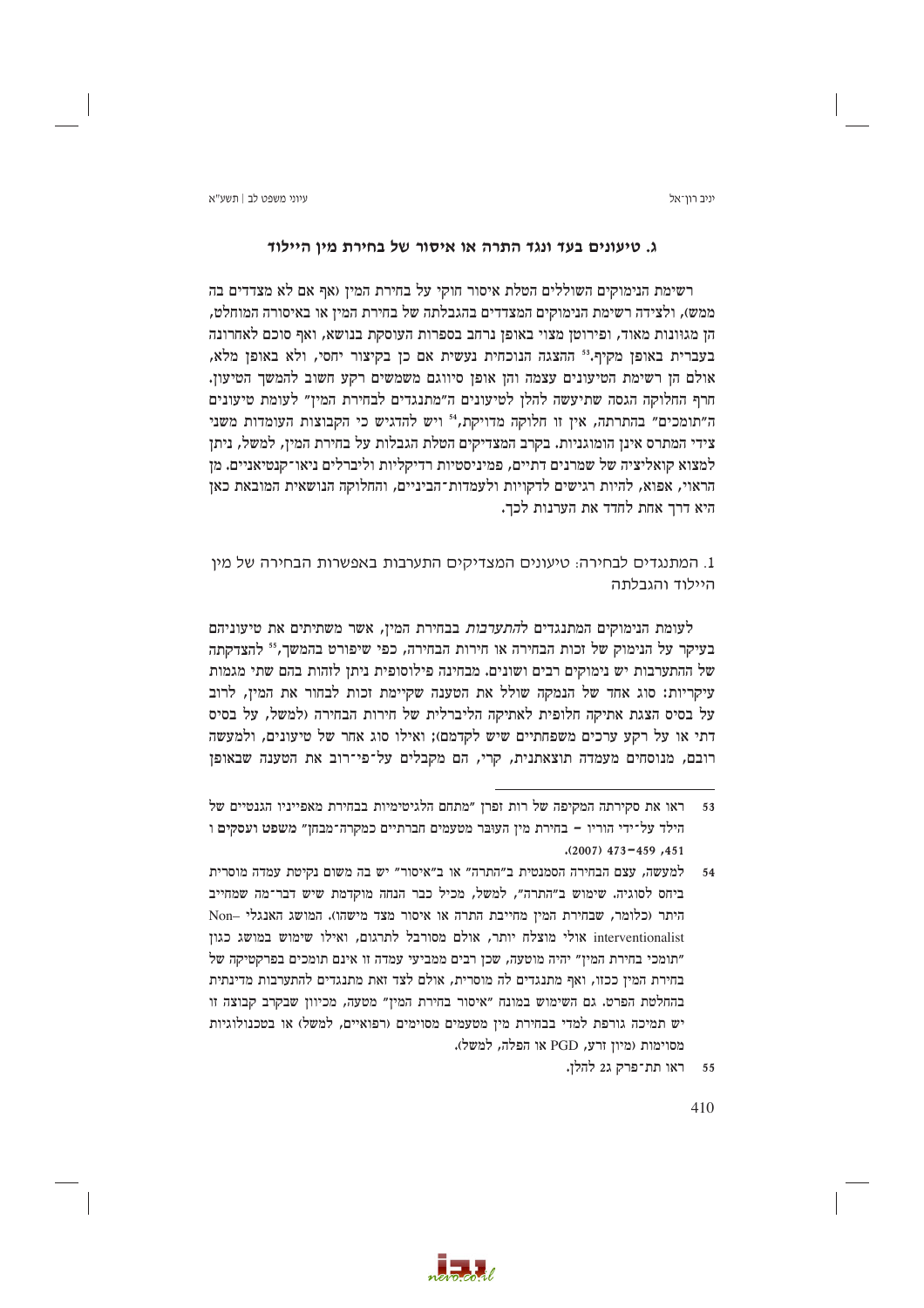גבולותיו של חופש הפריון מפרספקטיבה ליברלית: המקרה של בחירת מין היילוד

עיוני משפט לב | תשע"א

עקרוני יש לאדם זכות או חירות לבחור את מין צאצאו, אך מנסים להצביע על נזק כלשהו או השלכה מסוכנת או פוגענית שעלולים להיגרם לחברה או לפרטים בתוכה כתוצאה ממדיניות המתירה זאת.

החלוקה האנליטית שאציג כאן מסווגת את ההתנגדויות לבחירת המין באופן שונה ומזווית נושאית, תחת ארבע כותרות־גג: (א) טיעונים המתרכזים בפגיעה בשוויון; (ב) טיעונים המביעים חשש מפני הפרת סדר או מפני פגיעה במוסר הטבעי; (ג) טיעונים המתמקדים בפגיעה בפרטים בתוך המשפחה, לרבות היילוד העתידי, או במערכת המשפחתית בכללותה; וד) טיעונים השואפים להשעין את ההתנגדות לבחירת המין על אתיקה ליברלית־הומניסטית.56

### (א) פגיעה בשוויון

קבוצה זו כוללת מקבץ של טיעונים שהמשותף להם הוא הטענה כי בחירת המין מפרה את השוויון או פוגעת בו, בין שמדובר בשוויון בין המינים, בשוויון בין־תרבותי ובין־ מדינתי או בשוויון כלכלי. ראש וראשון לטיעונים הללו הוא *הפגיעה בשוויון המגדרי*, קרי, הטיעון הגורס כי בחירת מין מבטאת הפליה בין המינים וגורמת לאי־שוויון. טיעון זה למעשה מקפל בתוכו שתי טענות שונות זו מזו – האחת מעריכה את עצם פעולת הבחירה כאי־שוויונית, והאחרת טוענת שאף אם הפעולה עצמה ניטרלית מבחינה ערכית, היא תוביל בהכרח לתוצאות שיקדמו אי־שוויון.

ביתר פירוט, לפי הטענה הראשונה, בחירת מין היילוד מראש היא בהכרח פעולה מיננית (סקסיסטית), הכורכת את עצם קיום החיים האנושיים בהערכה של חיים ממין זכר מול חיים ממין נקבה. בחירת המין היא "החטא המינני המקורי",<sup>57</sup> שכן היא משקפת את המינגיות בצורתה הטהורה והבוטה ביותר, "היות שעוד קודם להיריון, לפגי הופעתה של



לסיווג שונה מעט של הטיעונים המתנגדים לבחירת המין ראו Baldwin, לעיל ה"ש 26. 56

Rachel E. Remaley, The Original Sexist Sin: Regulating ודאו כותרת המאמר: 57 ון Preconception Sex Selection Technology, 10 HEALTH MATRIX 249 (2000) מצטטת את סופרת המדע הפופולרי הפמיניסטית Tabitha Powledge, שכינתה כך את בחירת Jody Danis, ;383, 380, 27 בעמ׳ 86, 201, להלן ה״ש 86, 201, 383, 383, Jody Danis, "Sexism and the Superfluous Female": Arguments for Regulating Pre-Implantation Sex Selection, 18 HARV. WOMEN'S L.J. 219, 241 (1995); Kelly M. Plummer, Ending Parents' Unlimited Power to Choose: Legislation is Necessary to Prohibit Parents' Selection of Their Children's Sex and Characteristic, 47 St. Louis U. L.J. 517, 521, 552 (2003); Laura Purdy, Is Preconception Sex Selection Necessarily Sexist? 15(2) REPROD. BIOMED. ONLINE 33 (2007); Eric Blyth, Lucy Frith & Marilyn Crawshaw, Ethical Objections to Sex Selection for Non-Medical Reasons, 16(1) REPROD. BIOMED. ONLINE 41, 44 (2008); Norbert Gleicher & David H. Barad, The Choice of Gender: Is "Elective Gender Selection, Indeed, Sexist? 22 HUM. REPROD. 3038 (2007)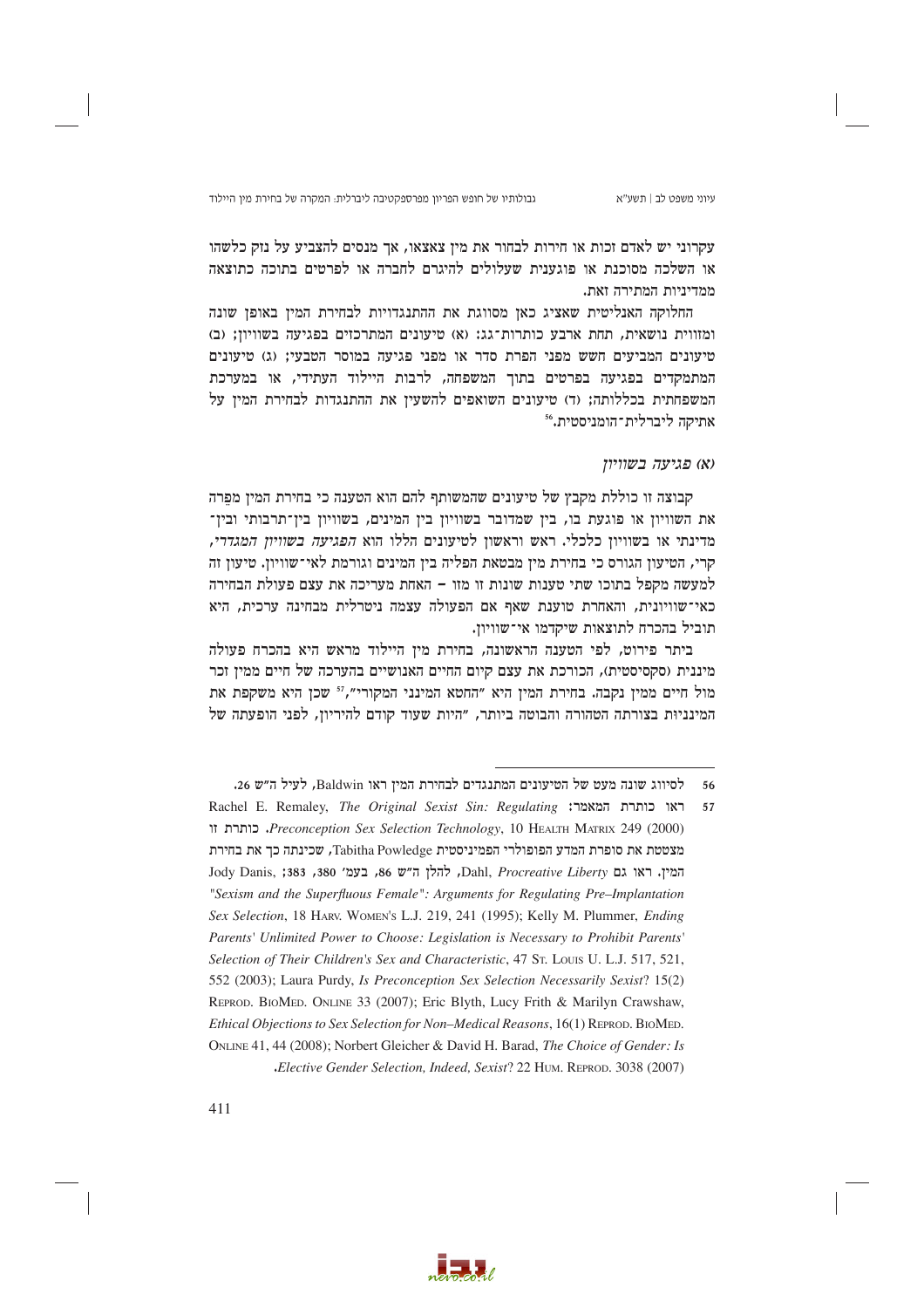כל התגלמות פסיכולוגית או פיזית, לפני שההורים יכולים לדעת דבר כלשהו על ילדם, <sup>58</sup>. ערכו של הילד מבוסס בעיקר על מינו״

הטענה השנייה מבססת את התנגדותה לא על הבחירה עצמה, שכן זו עשויה להיות ניטרלית, כאמור, אלא על תוצאותיה, שכן אלה יכללו בהכרח את הגברת ההפליה והמינניות בחברה. השקפה זו גורסת כי בחירה מראש במין היילוד כרוכה מן הסתם בהשקפות שונות ביחס למינים השונים (גם אם הבחירה אינה נובעת מהערכה מדרגית (היררכית)), ועל־כן לגידול הילד/ה יתלוו תפיסות מגדריות סטריאוטיפיות. במילים אחרות, להורים אשר בוחרים במין מסוים לצאצאם יש בהכרח תפיסה סטריאוטיפית של המין, והם יגדלו את בנם/בתם לפי תפיסה זו.59

בהמשך לכך אפשר לטעון כי השלכותיה הלא־שוויוניות של בחירת המין אינן רק ביחס למעמדן של הנשים לעתיד לבוא, אלא גם ביחס למעמדן של הנשים הנוכחיות – אלה שמשתתפות בגופן בהליך בחירת המין. יש לזכור כי בחירת המין לפני ההיריון מצריכה הזרעה מלאכותית (במקרה של מיון זרע) או הפריה חוץ־גופית (במקרה הנפוץ יותר של בחירה בשיטת ה־PGD). התהליך האחרון - הכולל טיפול גירויי הורמונלי, שאיבת ביציות והשתלה של הביציות המופרות – כרוך מבחינת האישה גם בעול נפשי־פסיכולוגי ובהיחשפות לסיכון גופני.<sup>6</sup>0 יתרה מזו, מאחר שבסביבות תרבותיות שקיימת בהן העדפה



Jonathan M. Berkowitz & Jack W. Snyder, Racism and Sexism in Medically Assisted 58 Conception, 12 BIOETHICS 25, 33 (1998)

Cloonan, Crumley & Kiymaz, לעיל ה״ש Darnovsky ;7, לעיל ה״ש Baldwin ;14, לעיל 59 ה"ש 26, בעמ' 643: וכז Van Balen, לעיל ה"ש 26, הדו במתאם שביו תפיסות סטריאוטיפיות מגדריות לביז השאיפה לבחירת מיז. כז ראו בהקשר זה להלז בטקסט הסמור לה״ש 94.

Immaculda De Merlo-Martín, On Our Obligation to Select the Best Children: ו־או 60 48 (2004) 34, ופרן, לעיל ה״ש 53, בעמ׳ A Reply to Savulescu, 18 BIOETHICS 72, 75-78; 471–472 ובה״ש 68. על הקושי הכרור מבחינת האישה בתהליר ההפריה החוץ־גופית ראו גם ה״ש 21 לעיל. אומנם, יש המבקשים להגביל את האפשרות לבחור את המין רק לנשים שעוברות ממילא תהליכים של טיפול והפריה חוץ־גופית (ראו, למשל, את עמדתו של דוד הד – Heyd, לעיל ה"ש 26, וכן כפי שהוצגה בפרוטוקול ישיבה מס׳ 124 של ועדת המדע והטכנולוגיה, הכנסת ה־16 (16.3.2005), ובפרוטוקול ישיבה מס׳ 1 של הוועדה המשותפת של ועדת העבודה, הרווחה והבריאות וועדת המדע והטכנולוגיה לנושא אבחון גנטי טרום הריוני למטרות בחירת מין היילוד, הכנסת ה־16 (5.7.2005). אולם נתונים שנאספו על־ידי האיגוד האירופי לפריון מצביעים על כך שבשנת 2002 נערכו 182 מחזורי הפריה חוץ־גופית לצורך בחירת מין "חברתית" ב־PGD, ומתוכם רק ב־19 מקרים הייתה ההפריה החוץ־גופית J.C. Harper et al., *ESHRE* :הכרחית בשל אי־פוריות של אחד ההורים המיועדים. ראו: PGD Consortium Data Collection V: Cycles from January to December 2002 With Pregnancy Follow-up to October 2003, 21 HUM. REPROD. 3, 6-9 (2006).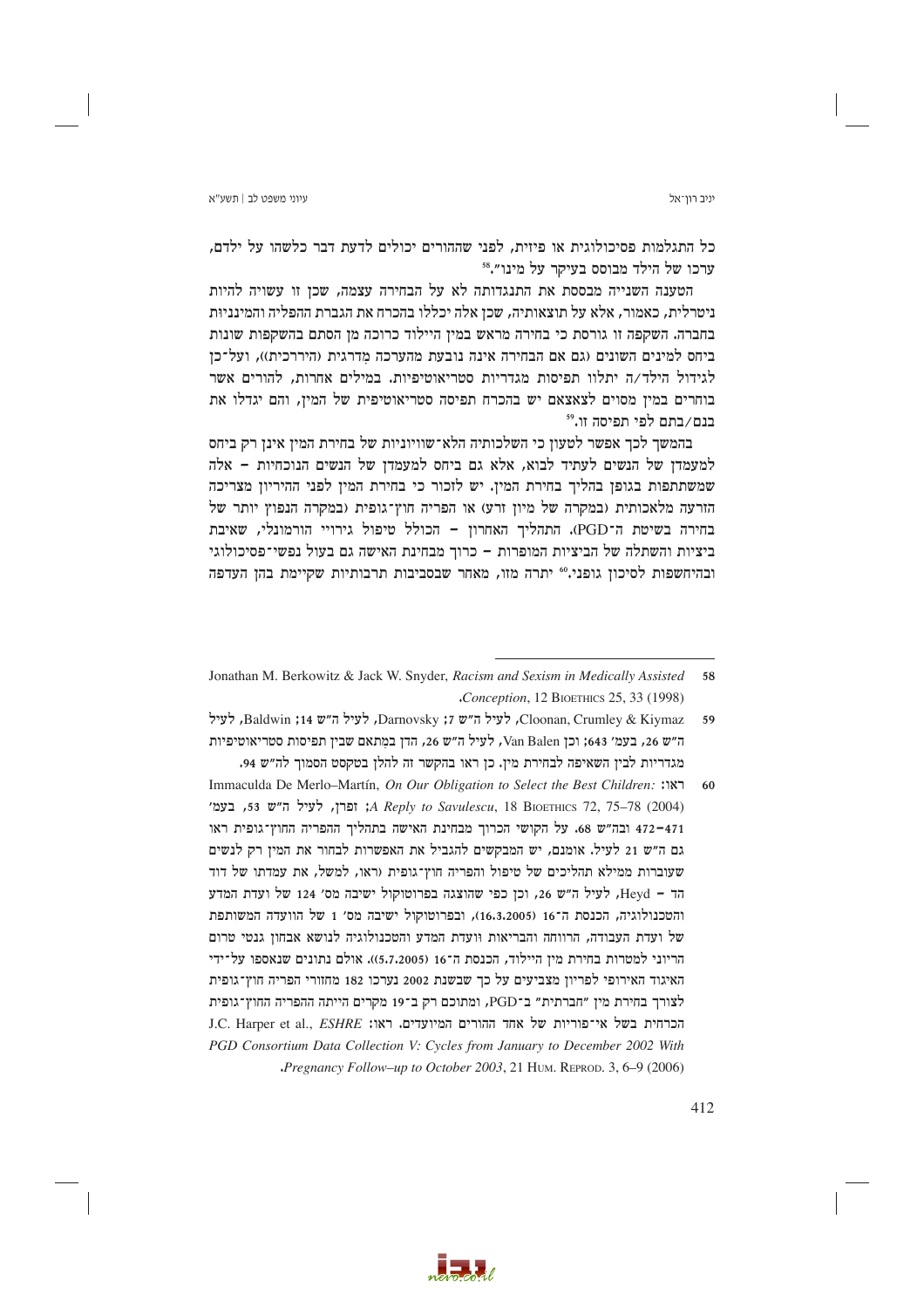גבולותיו של חופש הפריון מפרספקטיבה ליברלית: המקרה של בחירת מין היילוד

לבנים האישה חווה לחץ חברתי רב לבחור במין היילוד,<sup>61</sup> על המחירים הנפשיים והגופניים הכרוכים בכר. הנה לנו מעגל שוטה של שוביניזם והפליית נשים.

השלכה מטרידה נוספת שעלולה להיות למדיניות מתירנית של בחירת מין היילוד היא בהקשר של שוויו*ן בין־תרבותי ובין־מדינתי*. כאמור, השיח על בחירת המין מושפע מו האופו המינני שבו הפרקטיקה מיושמת בכמה מדינות באסיה, ובפרט בהודו ובסיו.84 בתשובה לכך יש הטוענים כי בחירת המין אינה פסולה כשלעצמה, אלא רק בסביבות גיאוגרפיות או תרבותיות שיש בהן נטייה חזקה לבחור בבנים (לעומת מדינות מערביות, שבהן הנטייה מאוזנת, כעולה מסקרי דעת־קהלז<sup>63</sup> או לחלופין במקרים קונקרטיים שבהם ניתן לשער כי בחירת האישה אינה אוטונומית. 40 כנגד הצעה זו, המתנגדים לבחירת המין טוענים כי יישום מדיניות ברירנית (סלקטיבית) ביחס לבחירת המין בתרבויות שונות יהווה חוסר שוויון בין מדינות (במקום שמדינות המערב ישמשו דוגמה למדינות המתפתחות ביחס למדיניות הראויה) או אפילו בין קהילות תרבותיות שונות באותה מדינה.55

תחום נוסף שבו לבחירת המין יש השלכות על השוויון הוא *התחום הכלכלי*. אומנם, מרבית הכתיבה האקדמית על בחירת המין אינה נוגעת בהיבטים הכלכליים הקשורים לסוגיה, אולם אי־אפשר לדון בהיבטיו האתיים של הנושא מבלי להביא בחשבון את הפן

- לטענה בעד הוכחה פרסונלית ראו נעם זהר ״בז או בת? בחירה גנטית. חירות הפרט והתערבות המדינה״ עיוז 243 (2007): וראו גם את הראיוז עימו בכתבתה של שלומית עוזיאל־רז ״בז או בת בסופרמרקט הגנטי״ גלילאו 112, 24 (2007). לטענה בעד התרת בחירת המין רק בסביבה תרבותית שאינה מפלה לרעה נשים ראו Warren, לעיל ה״ש 14, בעמ׳ 141–142: Moazam, לעיל ה״ש 47, בעמ׳ 219–220 (אף שיצויז כי שתיהז מתייחסות רק לבחירת מיז באמצעות הפלות); McLEAN, לעיל ה"ש 42, בעמ' 122; Purdy, לעיל ה"ש 57, בעמ' 36; & Gleicher Barad, לעיל ה״ש 57 (על־סמך ממצאיהם האמפיריים); Dahl, לעיל ה״ש 27, בעמ׳ 159.
- ראו, למשל, Blyth, Frith & Crawshaw, לעיל ה"ש 57, בעמ׳ 43, וכן George, לעיל ה"ש 65 47, בעמ׳ 608, הטוענים כי מדינות המערב חייבות לשמש דוגמה מבחינה משפטית, ולשמור על השוויון בין המדינות במדיניות ביחס לבחירה. תוצאה מסתברת של חוסר הרמוניה חקיקתית בין מדינות או בין אזורים שונים ביחס למעמדה החוקי של בחירת המין תהיה עלייה ב״תיירות Guido Pennings, Legal : הפריון שמתפתח כבר כיום בהקשרים שונים וראו, למשל: Guido Pennings, Legal (Harmonization and Reproductive Tourism in Europe, 19 HUM. REPROD. 2689 (2004), ובכלל זה בהקשר של בחירת מיז היילוד (ראו Fishburn, לעיל ה"ש 45). הדבר מתקשר ישירות לחוסר השוויון הכלכלי שיידון מייד, שכן ברור כי רק שכבות אוכלוסייה מבוססות יוכלו להרשות לעצמן את העלות הכרוכה בנסיעה ובתשלום בעבור הטיפול בחוץ־לארץ לצורך בחירת המין (השוו לעניין זה את "תיירות הפריון" המתפתחת לצורכי תרומת ביציות ופונדקאות – למשל, "מזל טוב, זה ויקינג!" הארץ 27.12.2006; נעמי דרום ורוני לינדר־גנץ "ילדים חורגים" 24,7,2008 The Marker Week).



ראו לעיל ה״ש 47–48 והטקסט הסמוך אליהן. 61

שם. 62

ראו להלן ה״ש 86. 63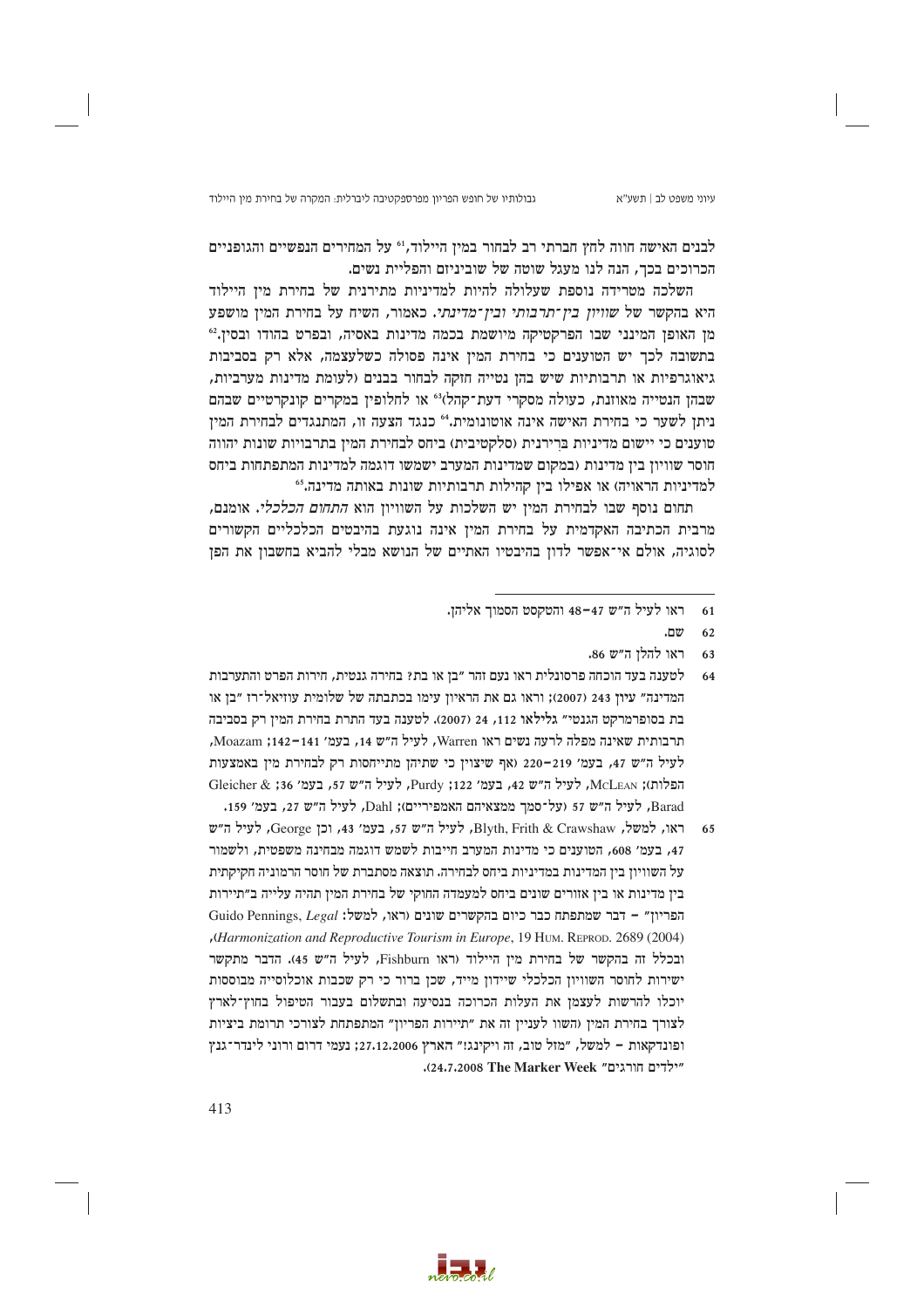עיווי משפט לר∣ חשע״א

הכלכלי המשולב בו, על האינטרסים כבדי־המשקל של הגורמים המעורבים בכך.66 היבט זה מעלה את סוגיית מימוז השירותים של בחירת המיז. מחד גיסא, מימוז ציבורי לבחירת מיז יפנה משאבים ניכרים, שסביר אף שיגיעו מתקציבי הבריאות, למטרות שאינן תרפויטיות.<sup>67</sup> מאידך גיסא, הותרת המימון לבחירת המין בידי השוק הפרטי<sup>66</sup> תביא בהכרח לידי הגדלת חוסר השוויון בחברה: בחירת המין תהיה עניין לעשירים בלבד, ונוסף על כך היא עלולה להגדיל את חוסר השוויון הכלכלי והמגדרי בדרכים נוספות, בשל הקשר הידוע שבין כושר ההשתכרות לבין המגדר, וכן בין חלוקת ההון המעמדית לבין נישואים לבני המעמד הגבוה (לרוב, אגב, לבניו, ולא לבנותיו)."

# וב) טיעונים דתיים וטיעוני המשפט הטבעי

בבסיסם של הטיעונים מקבוצה זו נגד התרת בחירת המין עומד מכנה משותף. במבט ראשון החיבור בין נימוקים דתיים לבין החשש מפני הפרת האיזון הדמוגרפי הטבעי עשוי להיראות רופף, אולם מדובר למעשה בקו מחשבה דומה, שבבסיסו התנגדות לפרקטיקה על רקע ראייתה כהפרה של צו עליון כלשהו, בין שמקורו אלוהי ובין שמקורו "הטבע". הפילוסוף דוד הד כותב: ״נטייתם הטבעית של בני־אדם להעדיף בתחום ההולדה את הדרך הטבעית קשורה בפירוש של החלופה המלאכותית כענייו על־טבעי. הביטוי התיאולוגי ילשחק אלוהים׳ מיטיב לפרש את ההסתייגות המקובלת מהתערבות אנושית במה שמצוי מעבר לתחום הלגיטימי של הפעולה.״"

חלק לא־מבוטל מן המתנגדים לבחירת המין מפאת החשש ״לשחק את אלוהים״ עושים ואת מטעם דתי ממש. כך, למשל, הרב יעקב אריאל עונה על השאלה: "מי שה[קב"ה] זיכהו רק במין אחד אינו חייב להתחכם על רצון ה[קב״ה] ולחפש דרך מלאכותית כדי לקיים את המצוה... אנו סמוכים ובטוחים שבמקביל דאג לכר ה׳ שמספר בני המיז האחר

הד, לעיל ה״ש 5, בעמ׳ 222.  $70$ 



תעשיית רפואת הפריוז היא אחת הגדולות בעולם – בארצות־הברית לבדה היא מגלגלת כשלושה מיליארד דולר בשנה (רויטרס "תעשיית הפוריות בארצות־הברית עוברת לרשת" הארץ 28,11,2006, וראו גם דרום ולינדר־גנץ, שם). לפי ניתוח של המגזין FORTUNE, אף אם רק שני אחוזים מז ההורים ישתמשו בטכנולוגיה של בחירת מיז (ולא כל עשרים וחמישה האחוזים שהצהירו, במענה לסקר, כי היו מעוניינים להשתמש בטכנולוגיה זו), הערך הכלכלי יהיה מאתיים מיליון דולר בשנה, וכל זאת לגבי MicroSort לבדה (מוזכר אצל Cloonan, Crumley & Kiymaz, לעיל ה"ש ז). ראו עוד להלן ה"ש 180 וכן De Merlo-Martín, לעיל ה"ש 60, בעמ' 73–75; גולדין, לעיל ה"ש 21, בעמ' 172–178.

Remaley, לעיל ה״ש 57, בעמ׳ 279–280; Jones, לעיל ה״ש 33, בעמ׳ 25; Plummer, לעיל 67 ה"ש 57, בעמ' 544–546.

David McCarthy, Why Sex Selection Should Be Legal, 27 J. למשל, אצל: .1 David McCarthy, Why Sex Selection Should Be Legal, 27 68 MED. ETHICS 302, 304-305 (2001)

Remaley, לעיל ה״ש 57, בעמ׳ 275, 279–280; Danis , לעיל ה״ש 57, בעמ׳ 237; De Merlo-Martín, לעיל ה"ש 60, בעמ' 81-82.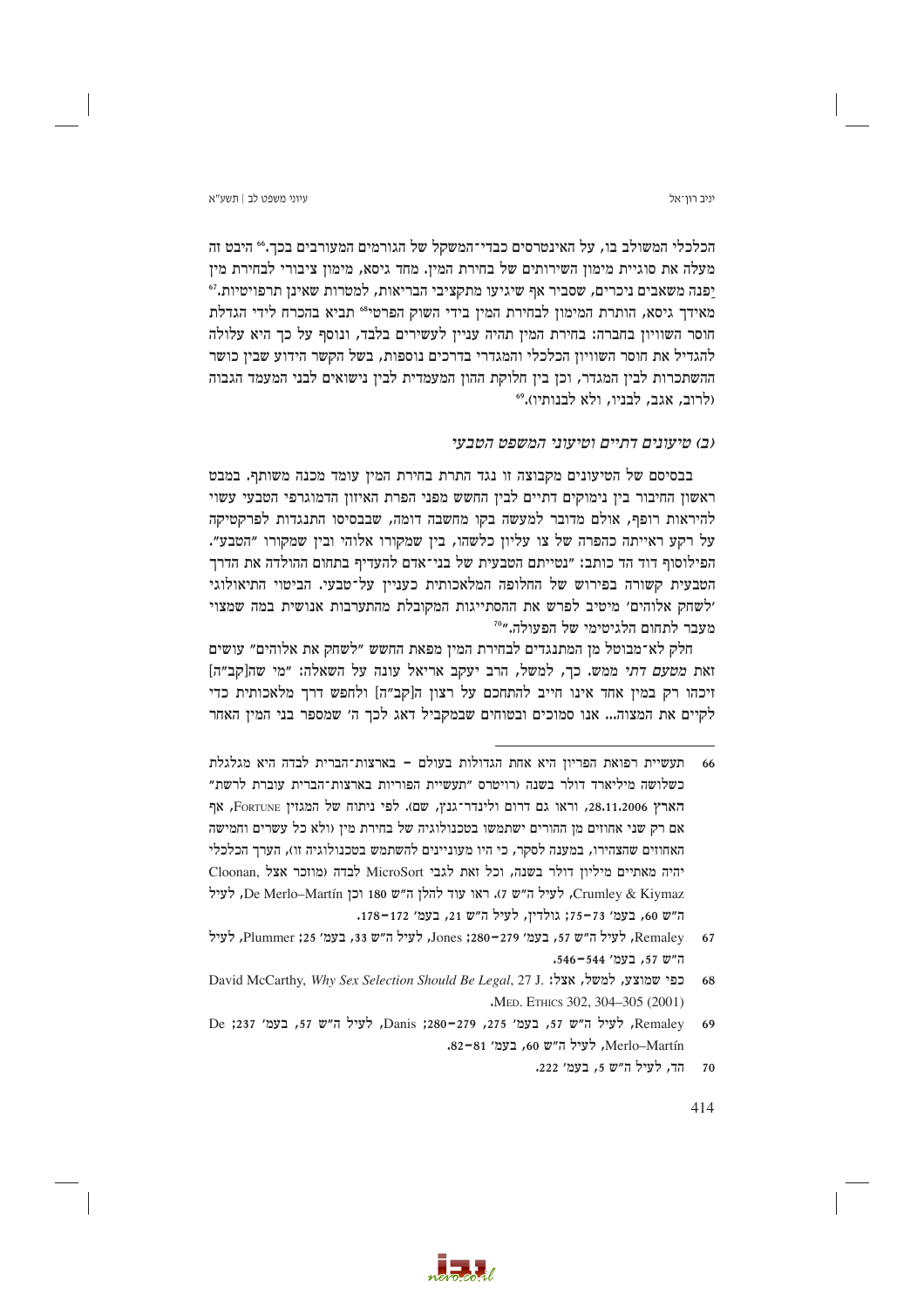גבולותיו של חופש הפריון מפרספקטיבה ליברלית: המקרה של בחירת מין היילוד

שנולדו בעולם מאזן את מספר בני המין שנולדו במקרה פרטי זה, והתערבות מלאכותית עלולה להפר את האיזוז הטבעי."<sup>ז</sup> גרסה נוצרית של הטיעוז גורסת: The question 'Is it" "za boy or a girl?' is one that should only be decided by our creator" הדתי – ובפרט בהקשר הנוצרי – יש חשיבות גם לטכניקה המשמשת לצורך הבחירה, שכן טכניקת הבחירה באמצעות ההפריה החוץ־גופית, המתחייבת כזכור מביצוע בחירת המין באמצעות PGD, כרוכה ב"ויתור" על קדם־עוּבּרים, מה שמעורר קשיים מבחינת הדת הנוצרית (ובמידה פחותה בהרבה גם מבחינת היהדות).<sup>73</sup>

לצד גישות אלה מושמעים טיעונים שאינם נוקטים בהכרח השקפה דאיסטית אך מוּנעים בכל־זאת על־ידי תפיסה כמו־רליגיוזית של הטבע או על־ידי טענה שניתן לכנותה "*הטבע* המוסרי", קרי, שמצב הדברים בטבע הוא המוסרי.<sup>14</sup> הטענה כי מצב הדברים בטבע והמנגנון הטבעי לבחירה בין המינים הם הרצויים, ואל לאדם לשנותם טכנולוגית, זכתה בתמיכה מעניינת מזווית ביולוגית: ולרי גרנט שיערה, על־סמך תצפיות ביולוגיות, כי בחירת המין בטבע אינה מקרית, אלא יש מאחוריה "אסטרטגיה אבולוציונית", ולפיכך יש מקום להיות

- יעקב אריאל "התערבות במעשה הבריאה" שיבוט גנטי מבט הלכתי (יוני רזיאל עורך, 2005). יש לסייג, עם זאת, ולצייז כי הרב אריאל מצייז לצד זאת כי ״זוג שיש לו ילדים רבים ממין אחד, אינו חייב ללדת ילד ממין אחר בדרך מלאכותית; אך אם הדבר גורם לזוג צער גדול – יש להתיר שימוש בדרך זו על ידי הדרכה הלכתית נאותה". ראו גם את דבריו של הרב יגאל שפרן בפרוטוקול ישיבה משותפת מס׳ 85 של ועדת העבודה, הרווחה והבריאות, ומס׳ 29 של ועדת המדע והטכנולוגיה, הכנסת ה־17 (30.10.2006): "גם כשהגמרא אומרת שיש טכניקות שאפשר לנווט איר ללדת דווקא יותר בנים או בנות, היא מקדימה ואומרת: ׳אין העולם יכול להתקיים בלא זכרים ובלא נקבות׳. לכן, הבורא לא נתן לאנשים את האפשרות לעשות בזה את כל המניפולציות האפשריות...״. אולם ראו את האפשרות של יחס מקל יותר מצד הדת היהודית ביחס לבחירת המיז (בשל פירושה המקובל של מצוות ״פרו ורבו" ביהדות כחובה להביא בן ובת) אצל Schenker, לעיל ה"ש 7, וכן: .Mark Popovski Jewish Perspectives on the Use of Preimplantation Genetic Diagnosis, 35 J. L. MED. & ETHICS 699, 709 (2007)
- Joe Carter, Sex and Desire: The Role of Parental Aspiration in Sex Selection,  $72$ CENTER FOR BIOETHICS HUMAN DIGNITY (2005), available at www.cbhd.org/resources/ reproductive/carter 2005-03-30.htm. ראו גם Schenker, לעיל ה״ש ז. עוד על הטיעון הדתי ראו Baldwin, לעיל ה״ש 26, בעמ׳ 639.
- ראו יוסי גרין הפריה חוץ גופית בראי ההסכמה 126–128 (1995); זפרן, לעיל ה״ש 53, 73 בעמ׳ 466–467, ה"ש 51–53 והטקסט הסמוך אליהן.
- אבינועם בן־זאב "מה שניתן לתקן בטבע ראוי שיתוקן" הריון מסוג אחר, לעיל ה"ש 5, 233, 74 בעמ׳ 234. ראו גם Baldwin, לעיל ה״ש 26, בעמ׳ 639. נציב הדורות הבאים בכנסת, למשל, מתייחס לבחירת המין כאל "התערבות בטבע, על יסוד החלטה שאינה עוסקת באתיקה, אלא עוסקת בשאלה מה נכון לאבא הזה שרוצה להשביע את רצונו" (אמירה בקונוטציה שלילית, כמובן). ראו פרוטוקול ישיבת ועדת הכנסת מיום 16.3.2005, לעיל ה״ש 60.

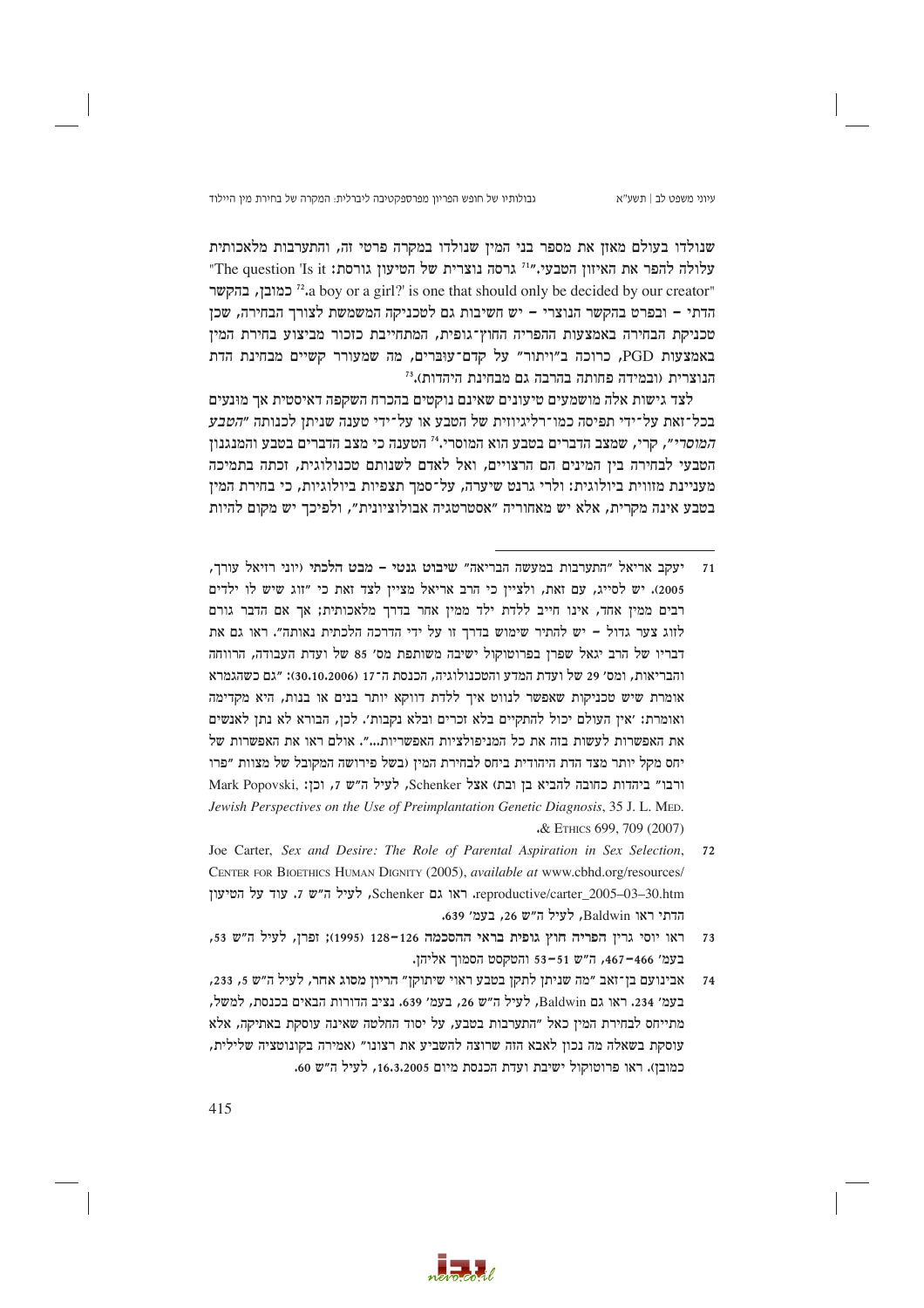עיווי משפט לר∣ חשע״א

הססניים לגבי יישום בחירה מודעת בקרב המין האנושי.15 וריאציה על גישה זו של *הטבע* המוסדי מציג הפילוסוף יורגז הברמס, שטועז כי מה שמאוים על־ידי טכנולוגיות הפריוז החדשות אינו "הטבע" סתם, אלא "טבע האדם": "לפנינו תחזית מטרידה, שבקרוב המין האנושי יוכל לקחת לידיו את האבולוציה הביולוגית שלו. להיות ׳שותף לאבולוציה׳ או אפילו ׳לשחק את אלוהים׳ – אלה המטאפורות לט*רנספורמציה עצמית של המיז האנושי.* אשר ככל הנראה הולכת ונעשית בהישג יד."<sup>76</sup>

טיעון נפוץ נוסף נגד התרת בחירת המין, במסגרת החשש מפני "שינוי מצב הטבע", הוא הטיעון בדבר "*המדרון החלקלק"*. בתמצית, הטיעון הוא שבחירת המין היא שלב ראשון בדרך לעיצוב גנטי של הדורות הבאים. ברקוביץ וסניידר, למשל, כורכים את בחירת המין עם בחירה של גזע, וסטיין כותב בהקשר זה על בחירה של ההעדפה המינית של הצאצא

- ההשערה היא כי מין היילוד נקבע על־ידי מאפייניה ההורמונליים של האם וליתר דיוק רמת  $75$ הטסטוסטרוז בגופה של האם – בעת ההפריה. מאפיינים אלה מושפעים הז מאופייה האישי הפנימי של האם והז מרמת המתח הקיימת בסביבה החיצונית. את השערתה בדבר הקשר ביז מאפיינים אלה לבין מין היילוד מבססת גרנט על מחקרים שנעשו בקרב בעלי־חיים ובני־ אדם על הקשר ביז רמת הטסטוסטרוז לביז מספר הצאצאים ממיז זכר. וכז על סטטיסטיקות דמוגרפיות כלל־עולמיות לגבי מספר לידות הזכרים באזורים מוכי־אסוז או בתקופות בתר־ V.J. Grant, Sex Predetermination and the Ethics of Sex Selection, 21 ווי: V.J. Grant, Sex Predetermination and the Ethics of Sex Selection, 21 HUM. REPROD. 1659 (2006). על טיעון זה עונה דהל כי אם התיאוריה אכן נכונה, אזי יש ליידע את ההורים הבוחרים בדבר עובדה זו, אולם איז להסיק מכר כי יש לשלול מהם את זכות E. Dahl, Evolution, Morality and the Law: on Valerie J. Grant's :הבחירה (ואף להפך) וראו גם את חילופי התגובות Case Against Sex Selection, 21 HUM. REPROD. 3303 (2006) ביז השניים באותו גיליוז). Baldwin, לעיל ה״ש 26, בעמ׳ 639, מזכיר אף הוא טיעוז דומה, הגורס כי יש לכבד את המערכות האקולוגיות של הטבע, אר ביישום לבחירת המיז הוא טועז כי זהו למעשה אותו טיעון החושש מפני שינוי היחס הדמוגרפי באוכלוסייה. ראו גם להלן הטקסט הסמוך לה"ש 79–88. להתייחסות נוספת לסוגיית בחירת המין על רקע תובנות Lee Cronk, Boy or Girl: Gender Preferences from a :של הביולוגיה ההתפתחותית ראו: Darwinian Point of View, 15 (Suppl. 2) REPROD. BIOMED. ONLINE 23 (2007), available .at www.rbmonline.com/Article/2854
- יורגן הברמאס עתידו של טבע האדם: בדרך אל אוגניקה ליברלית? 62 (אדם טננבאום 76 מתרגם, 2003) (להלן: הברמס) (ההדגשה במקור). לדיון מפורט יותר בתיאוריה של הברמס ראו להלן ס׳ (ד). לדיונים נוספים במטפורה של "לשחק את אלוהים" ראו לעיל ה"ש 5. תומך נלהב נוסף של הטענה כי המהפכה בתחום הפריון והטכנולוגיות החדשות שהיא הציגה מאיימות על עתיד הטבע האנושי הוא פרופ׳ לאון קס, ששימש גם יושב־ראש ועדה מייעצת לממשל האמריקאי הקודם בנושאים ביו־אתיים. להצגה תמציתית של עמדותיו ראו לאון קאס "השיבוט ועתיד האנושות" תכלת 12, 24 (2002) (להלן: קאס "עתיד האנושות"); לאון קאס "לשמור על אנושיות החיים: המדע, הדת והנשמה" תכלת 32, 19 (2008); לאון קאס "הומאניזם אמיתי יותר" תכלת 34, 40 (2009).

יניב רוו־אל

416

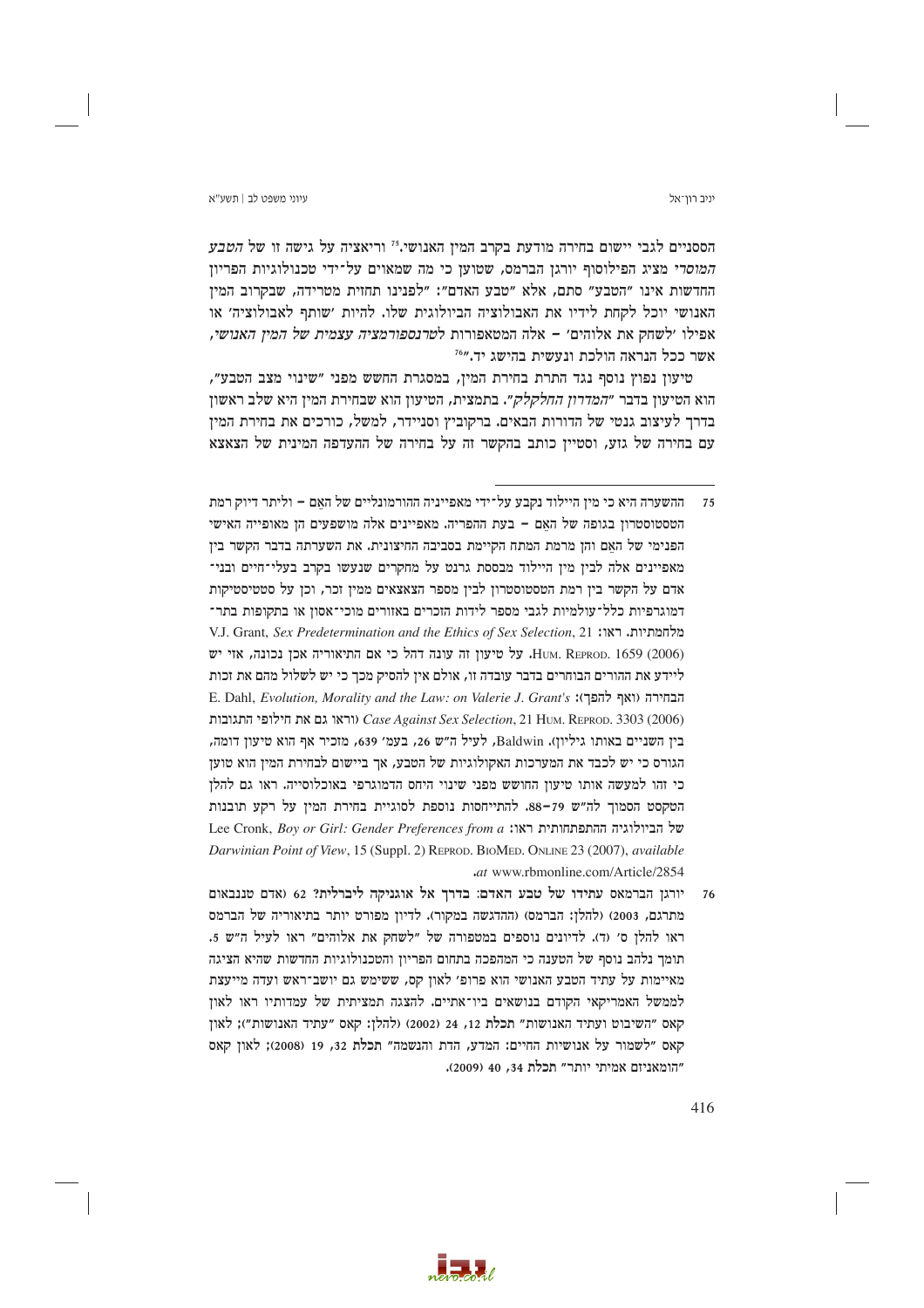גבולותיו של חופש הפריון מפרספקטיבה ליברלית: המקרה של בחירת מין היילוד

העתידי.<sup>17</sup> אוכורים פופולריים יותר הם הבחירה של תכונות חיצוניות (כגון צבע עיניים וגובה) וקוגניטיביות (כגוז אינטליגנציה). החשש הוא מפני היעלמות המגווז הגנטי הטבעי, מפני שימוש בהנדסה הגנטית לצרכים לא־מוסריים, ואולי אף, כפי שטוען הברמס, מפני שינוי טבעו האנושי והבלתי־מתוכנן של האדם. תרגומו הפופולרי של חשש זה מתבטא בצירוף מעורר ההתנגדות "ילד בהזמנה".<sup>78</sup>

הטיעון האחרון תחת כותרת זו של "הטבע המוסרי" - שהוא אולי הנפוץ ביותר וככל הנראה גם הנחקר ביותר מבחינה אמפירית – הוא החשש מפני עיוות היחס הדמוגרפי הטבעי בין המינים." המתנגדים להתרת בחירת המין טוענים כי מתן חופש בחירה במין היילוד יגרום לכך שזוגות רבים יותר יעדיפו בנים זכרים, והיחס הטבעי בין המינים, העומד על כ־50% בקירוב (וליתר דיוק, על־פי מחקרים דמוגרפיים, על 105:100 לטובת הזכרים) ילך ויתעוות, תוך הפיכת המין הנשי למיעוט מספרי ניכר. כדוגמה מציאותית מובאים המקרים של סין, הודו, קוריאה ומדינות נוספות באסיה, שבהן עוּות היחס בין המינים, בין היתר בשל הופעת האפשרויות הטכנולוגיות של הפלה, ומספר הזכרים באוכלוסייה גדל בצורה ניכרת.<sup>80</sup> בחירת מין היילוד, כך נטען, היא דוגמה קלסית ל"טרגדיה של נחלת

- Berkowitz & Snyder . לעיל ה"ש 158 Edward Stein, *Choosing the Sexual Orientation* 77 לעיל החשש מפני "מדרון חלקלק" ראו זפרן, לעיל .of Children, 12 BIOETHICS 1 (1998) ה"ש 53, בעמ' 469–470; דוד הד אתיקה ורפואה 67–69 (1989). טיעון "המדרון החלקלק" אינו נפוץ במיוחד בדיונים אקדמיים, מסיבות שמנויות במקורות אלה ואשר יפורטו גם בהמשר, אולם נראה כי זהו אחד הטיעונים הנפוצים ביותר בדיונים הפופולריים, לפחות על־פי נוכחותו בדיונים בתקשורת (ראו, למשל, סטולר, לעיל ה"ש 7) וכן לפי התרשמותי האישית משיחותיי עם אנשים, שאינם משפטנים או אקדמאים מקצועיים, סביב הכנת המאמר. Jackie Leach Scully, Sarah Banks & ותחושה זו קיבלה אישוש במחקרים אמפיריים. ראו: Tom W. Shakespeare, Chance, Choice and Control: Lay Debate on Prenatal Social Sex Selection, 63 Soc. Sci. & MED. 21, 26-27 (2006)
- ראו, למשל, סטולר, לעיל ה"ש ז ושם הכתבה: "ילד בהזמנה"); הד, לעיל ה"ש 5 ושם המאמר: "בני אדם על פי הזמנה"): גינזברג. לעיל ה"ש 5 (הכותרת הראשית של המאמר: "מי מפחד מתינוקות לפי הזמנה?").
- למעשה, היה אפשר לסווג טיעון זה גם תחת קבוצת הטענות של פגיעה בשוויון, משום 79 שהטיעון גורס כי התרת בחירת המין תביא לידי פגיעה בשוויון הדמוגרפי המתקיים כיום. אולם העדפתי להכניס אותו תחת הקטגוריה הנוכחית, מאחר שלטעמי הדגש כאן אינו בעצם השוויון בין המינים, אלא בהפרת היחס הטבעי (שהיה יכול להיות גם יחס אחר, כגון שני שלישים לעומת שליש), שמקורו בכוח עליון – הטבע או האלוהות. ראו, למשל, את ציטוטו של הרב אריאל בטקסט הסמוך לה״ש 71 לעיל.
- ראו לעיל ה״ש 48 על המצב בהודו, וכן ראו על החשש מפני הפרת האיזון הדמוגרפי: 80 Remaley, לעיל ה״ש 57, בעמ׳ 273–276; Jones, לעיל ה״ש 33, בעמ׳ 23–26; Robinson, לעיל ה"ש 19, בעמ' 183; PCBE, BEYOND THERAPY, לעיל ה"ש 37, בעמ' 67-68; ופרן, לעיל ה״ש 53, בעמ׳ 467–469.

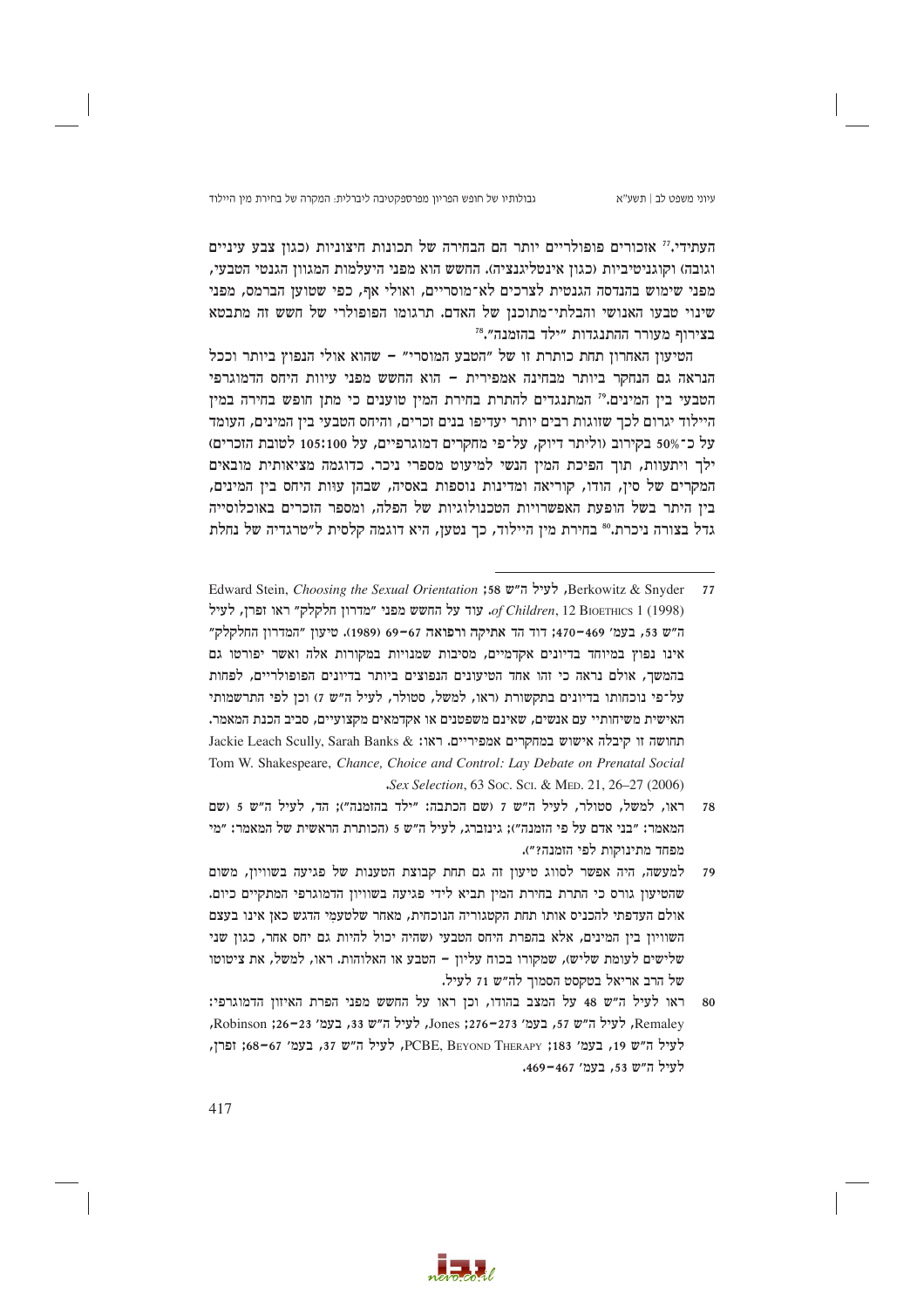### עיווי משפט לר∣ חשע״א

הכלל״, כלומר, רווח אישי של פרטים שמצטבר לכדי הפסד חברתי כללי.<sup>81</sup> לכאורה, הנזק שבשינוי היחס הדמוגרפי השווה ביז גברים לנשים ברור מאליו, ואינו מצריר פירוט נוסף, אולם למען הסר ספק יובהר כי הפרת היחס המספרי והפיכת הנשים למיעוט דמוגרפי יחריפו עוד יותר את קשייהן של הנשים בהשגת שוויון זכויות חברתי, כלכלי ופוליטי.82 אומנם, יש הטוענים כי הפיכתו של הנשים למיעוט תגרור – כנגזרת של ״נדירותו״ – דווקא עלייה בערכן ושיפור במעמדן החברתי, בהתאם לחוקי ההיצע והביקוש של השוק,<sup>83</sup> מה־גם שלאחר היווצרותה של נדירות זו המגמה עשויה להתהפך, והבחירה תהיה בבנות דווקא.<sup>24</sup> אולם החלת החוקים הכלכליים בהקשר חברתי זה היא מוקשית, ולראיה מובאת הרעת מצבז של הנשים במדינות מזרח אסיה כתוצאה משינוי היחס המספרי.<sup>85</sup>

החשש מפני הפרת האיזון הדמוגרפי הוביל לנסיונות לאמוד תוצאות אפשריות של מדיניות המתירה בחירת מין באמצעות סקרים שנערכו בקרב הקהל הרחב ובקרב יועצים גנטיים על היחס הקיים בין המינים בקהילות שונות ועל העדפת מין מסוים בהן. סקרים

- Warren , לעיל ה״ש 14, בעמ׳ 139: Danis, לעיל ה״ש 57, בעמ׳ 235–236: Plummer, לעיל  $82$ ה"ש 57, בעמ' 551–552; Blyth, Frith & Crawshaw, לעיל ה"ש 57, בעמ' 42.
- P. Liu ;123 יא בעמ׳ 42 -239 ו.McLEAN ;239-238 ו-McLEAN ו-P. Liu 83 & G.A. Rose, Sex Selection: The Right Way Forward, 11 HUM. REPROD, 2343, 2344  $(1996)$ 
	- J. Egozcue, Sex Selection: Why Not? 8 HUM. REPROD. 1777 (1993). 84
- Warren, לעיל ה״ש 14, בעמ׳ 138-139. Remaley, לעיל ה״ש 57, בעמ׳ 278-279, מצטטת 85 מחקר שבדק את המצב בסיו כתוצאה מנדירות הנשים. ממצאי המחקר הראו כי הפרת היחס בין המינים והקושי של גברים רווקים למצוא בנות־זוג לחתונה הובילו דווקא להעלאת השכר של גברים ביחס לשכר הנשים, בטענה שהשכר הנמוך הוא העומד ברקע של קשיי הזיווג. ראו גם זפרן, לעיל ה״ש 53. טענות נוספות, ואזוטריות יותר, בהקשר של היחס הדמוגרפי הן שמיעוט הנשים יוביל להגברת תופעת ההומוסקסואליות הגברית (ראו Jones, לעיל ה"ש 33, בעמ׳ 24; משמיעי הטענה יוצאים מנקודת־ההנחה - המקוממת כשלעצמה - שדבר זה הוא בבחינת נזק), וכז להגברת תופעות של אלימות, פשיעה וסחר בנשים – השערות הנתמכות בתצפיות אנתרופולוגיות (Jones, שם, בעמ׳ 33, אם כי הוא מצטט גם דוגמות נגדיות). לדוגמה, הפרת האיזון ביחס שבין נשים וגברים עומדת ביסוד אחד ההסברים התיאורטיים Brian Ferguson, Materialist, ומקובלים לאלימות הפושה בקרב שבט היאנוממי שבאמזונס: Cultural and Biological Theories on Why Yanomami Make War, 1 ANTHROP. THEORY  $.99(2001)$



Garett Hardin, The Tragedy of the Commons, יהגדרת "טרגדיה של נחלת הכלל" ראו: 81 MATT RIDLEY, 1243 (1968). ליישום התיאוריה על סוגיית בחירת המין ראו: MATT RIDLEY, THE RED OUEEN: SEX AND THE EVOLUTION OF HUMAN NATURE 122 (1993) Grant, לעיל ה"ש 75: PCBE, BEYOND THERAPY, לעיל ה"ש 37, בעמ' 67-68: Onora O'Neill, 'Reproductive Autonomy' versus Public Good? 26 PRENATAL DIAG. 646, 647  $(2006)$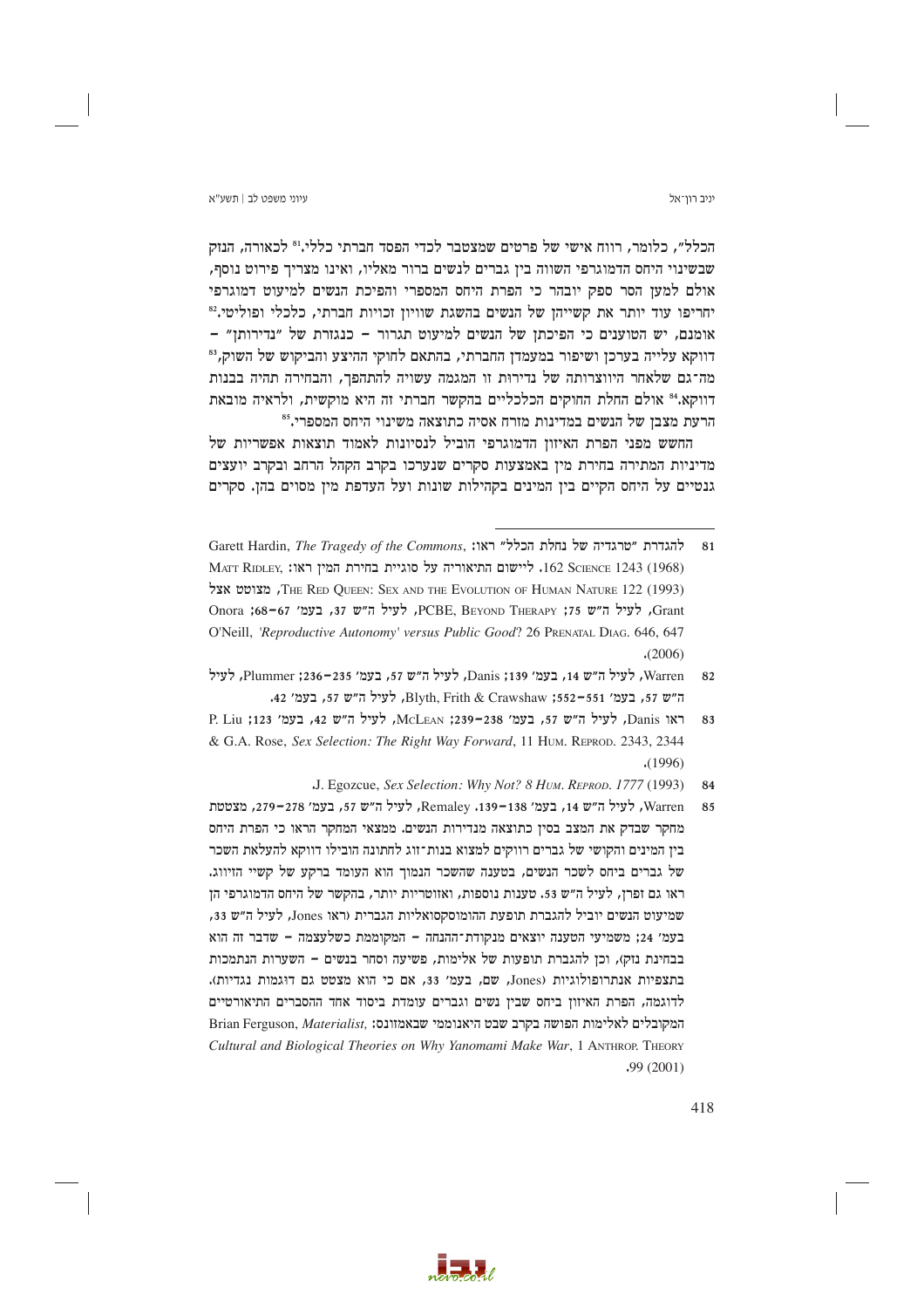גבולותיו של חופש הפריון מפרספקטיבה ליברלית: המקרה של בחירת מין היילוד

אלה מציגים לעיתים מסקנות סותרות, וכל צד לוויכוח מביא ממצאים אמפיריים התומכים בעמדתו־הוא.<sup>86</sup> אולם אף אם יוכח למעלה מכל ספק כי בעת הנוכחית איז העדפה במדינות



הוועדה המייעצת לממשל האמריקאי מצטטת נתונים על־אודות שינויים דמוגרפיים בקרב 86 קהילות אמריקאיות ממוצא אסייתי ומזרח־אירופי. ראו PCBE, BEYOND THERAPY, לעיל ה"ש 37, בעמ' Liu ו־Rose ערכו מחקר על המאפיינים הסוציולוגיים של זוגות שבאו למרפאתם לבקש בחירת מין, והגיעו למסקנה שרוב הזוגות מגיעים לצורך מטרה של "איזון המשפחה", אולם בקרב יוצאי הודו, מזרח אסיה והמזרח התיכון בבריטניה יש העדפה ניכרת P. Liu & G.A. Rose, Social :של בנות: P. Liu & G.A. Rose, Social Aspects of >800 Couples Coming Forward for Gender Selection of Their Children, 10 (1995) Warren .Hum. REPROD. 968 (1995), לעיל ה"ש 14, בעמ' 138, מצטטת מחקרים המראים כי גם בחברות מתועשות יש העדפה גבוהה יותר לבנים; Cloonan, Crumley & Kiymaz, לעיל ה"ש 7, מצטטים מחקרים המציגים מסקנות שונות; Remaley, לעיל ה"ש 57, בעמ' 273-276, מצטטת מחקרים המראים העדפה לבנות בקרב זוגות אמריקאים; McLEAN, לעיל ה"ש 42, בעמ׳ 118–119, מצטטת מחקרים שערך דהל שהצביעו על העדפות שוות בקרב אירופים; Jones, לעיל ה"ש 33, בעמ' 3-12, מצטט מחקרים המצביעים על העדפת בנים באמריקה; Danis, לעיל ה"ש 57, בעמ' 234–235, מצטטת מחקרים על־אודות העדפה לבנים בקרב E. Dahl, Procreative Liberty: The Case for Preconception Sex Selection, אמריקאים Dahl, Procreative (לעיל ולהלן: 7 REPROD. BIOMED. ONLINE 380, 381-383 (2003) Liberty), מצטט מחקרים מקנדה ומארצות־הברית המצביעים על העדפה שוויונית. דהל E. נכן: E. נכן: E. נכן: און המצביעים על העדפה שוויונית בגרמניה ובבריטניה. ראו שם, וכן Dahl et al., Preconception Sex Selection for Non-Medical Reasons: A Representative Survey from Germany, 18 HUM, REPROD, 2231 (2003); E. Dahl et al., Preconception Sex Selection for Non-Medical Reasons: A Representative Survey from the UK, 18 HUM. REPROD. 2238 (2003), עוד ראו Gleicher & Barad, לעיל ה"ש 57 (אשר ערכו סקר בקרב זוגות שעברו טיפולים לבחירת המין בארצות־הברית, ומצאו כי דפוסי הבחירה מצויים במתאם גבוה עם הרקע האתני של הזוגות): Kathryn Ehrlich, Clare Williams, Bobbie Farsides, Jane Sandall & Rosamund Scott, Choosing Embryos: Ethical Complexity and Relational Autonomy in Staff Accounts of PGD, 29(7) Soc. HEALTH & ILLNESS (2007) 1091 (ראיונות מובנים שנערכו בקרב יועצים גנטיים, בין היתר ביחס להערכה אתית של בחירה אלקטיבית של מין היילוד). כל אלה רק מקצת המחקרים שנערכו בנושא. מחקרים שערכו סקירה של מקבצי מחקרים אמפיריים קודמים הגיעו למסקנה הכללית שבקרב מדינות מערביות אין אומנם העדפה חד־משמעית לאחד המינים, אולם יש שונויות דקות בין מדינות שונות במערב. ראו Hall, Reid & Marteau, לעיל ה"ש 26; Van Balen, לעיל ה"ש 26. מחקר שנעשה לאחרונה *בישראל* מצא אף הוא שאין נטייה מגדרית מובהקת לבחור דווקא Y. Hashiloni-Dolev, G. Hirsh-Yechezkel, V. Bokyo, T. Wainstock, E. נמים. ראו: Schiff & L. Lerner-Geva, Attitudes towards Sex Selection: A Survey among Potential .Users in Israel (in print)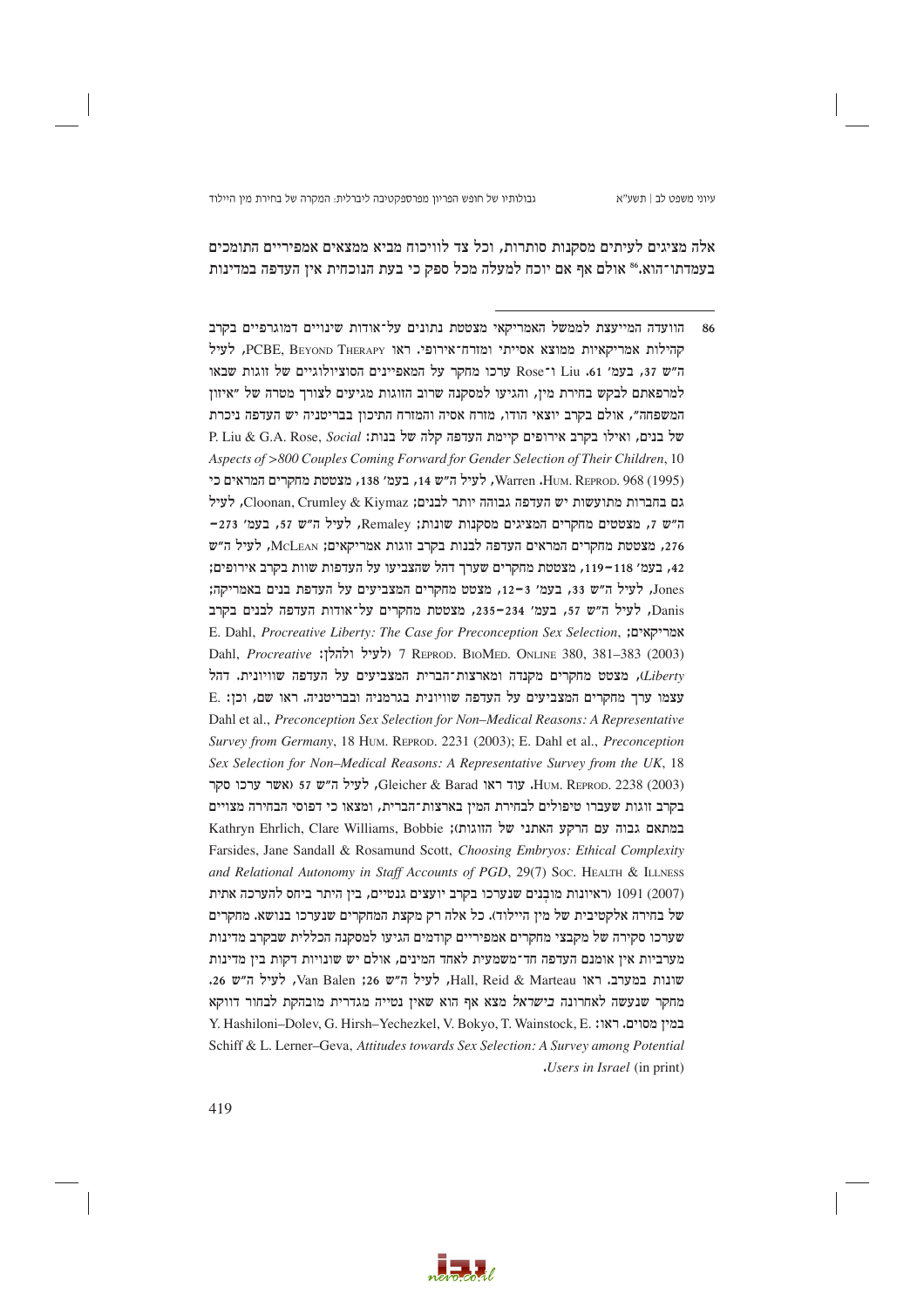עיווי משפט לר∣ חשע״א

מערביות למין זה או אחר, הטיעון המצדיק הטלת הגבלות על בחירת המין מתבסס על החשש שעם הזמז וההרגל תתרחב הפרקטיקה ותדחוף גם כאלה שאיז להם העדפה חזקה לעבור את התהליך,<sup>8</sup>' וכן שאף אם הבחירה בבנים ובבנות תהיה בשיעורים שווים, ההעדפה בחברות מערביות (שוב, על־סמך סקרים אמפיריים) היא לילד ראשון ממין זכר ולילד שני ממין נקבה, ולפיכך תתקבל חברה של "בנים בכורים ואחיות קטנות" - מצב שעשויות להיות לו השלכות פסיכולוגיות וחברתיות ניכרות.88

# (ג) טיעונים הנוגעים במשפחה ובחבריה

בניגוד לקבוצות הטיעונים הקודמות, שטענו בעיקר לנזקים ברמה החברתית והגלובלית, הטיעונים בקבוצה זו מדגישים ברובם את הנזק האפשרי לפרטים או את הפגיעה בזכויותיהם או באופיו של מוסד המשפחה. ההתנגדות הראשונה בהקשר זה, הנוגעת בבחירת המין באמצעות PGD לכל־הפחות, נסבה סביב החשש מפני *פגיעה בפוטנציאל החיים של הקדם־עוּבּר,* הן ברמה המעשית והן ברמה העקרונית, בהתבסס על השקפה מוסרית בדבר מעמדו המטפיזי והמשפטי.°° כזכור. שאלה זו עומדת ביסוד ההמלצות הסותרות של האגודה

- המחקר המצוטט ביותר על העדפת בנים כילדים בכורים בחברה האמריקאית הוא: Roberta 88 Steinbacher & Faith Gilroy, Sex Selection Technology: A Prediction of Its Use and , Lettect, 124 J. Psychol. 283 (1990), הנוכר גם אצל Darnovsky, לעיל ה״ש 14, ואצל Remaley, לעיל ה״ש 57, בעמ׳ 265, ה״ש 81. ראו גם את הדיון אצל Danis, לעיל ה״ש 57, בעמ' 236: ואצל Blyth, Frith & Crawshaw, לעיל ה"ש 57, בעמ' 44. החשש העיקרי הוא מפני ההשלכות הפסיכולוגיות, החברתיות והכלכליות, לנוכח מחקרים שמצאו נטייה ליתר הישגיות וליתר הצלחה כלכלית אצל ילדים בכורים. אולם מחקר מקיף שבדק את הספרות הפסיכולוגית מצא כי לילדים בכורים יש אומנם נטייה גדולה יותר לתכונות כגון שאפתנות, אחריות, תואמנות (קונפורמיות) ותפקידים הוריים, אך לילדים שנולדו מאוחר יותר יש נטייה לחברותיות, ליוזמה ולאמינות. מסקנת המאמר היא כי אי־אפשר להתנגד לבחירת המין על רקע חשש זה, אך גם אי־אפשר לערוב להעדר תוצאות מזיקות. ראו: Catherine Salmon, Big Brothers and Little Sisters? Sex Selection and Birth Order, 15 (Suppl. 1) REPROD. EIOMED. ONLINE 12 (2007), available at www.rbmonline.com/Article/2587 Dahl, לעיל ה"ש 27, בעמ׳ 159-160.
- אין זה המקום במסגרת מאמר זה להיכנס לשאלה סבוכה זו. להלן רשימה חלקית ולא־ממצה 89 של מקורות העוסקים בסוגיה: הפרק "עוברים כבני־אדם" אצל הד, לעיל ה"ש 77, בעמ' 59-51; מרדכי הלפרין "הפסקת הריון - היבטים משפטיים, מוסריים והלכתיים" רפואה RONALD DWORKIN, LIFE's ;129-117 73 73, בעמ׳ 119-117; RONALD DWORKIN, LIFE's DOMINION: AN ARGUMENT ABOUT ABORTION AND EUTHANASIA (1993); Joel Feinberg, Is There a Right to Be Born? in his RIGHTS, JUSTICE AND THE BOUNDS OF LIBERTY  $-$



Danis. לעיל ה"ש 57. בעמ' 233–234. במילותיו של קס (ביחס לשיבוט, ולא לבחירת מיז  $87$ היילוד), תהליר ההסתגלות החברתית לטכנולוגיה ואימוצה מתואר כמעבר ״מ׳איכס׳ ל׳אה?׳ ל'אוהו' ול'למה לא?'" - קאס "עתיד האנושות", לעיל ה"ש 76, בעמ' 30.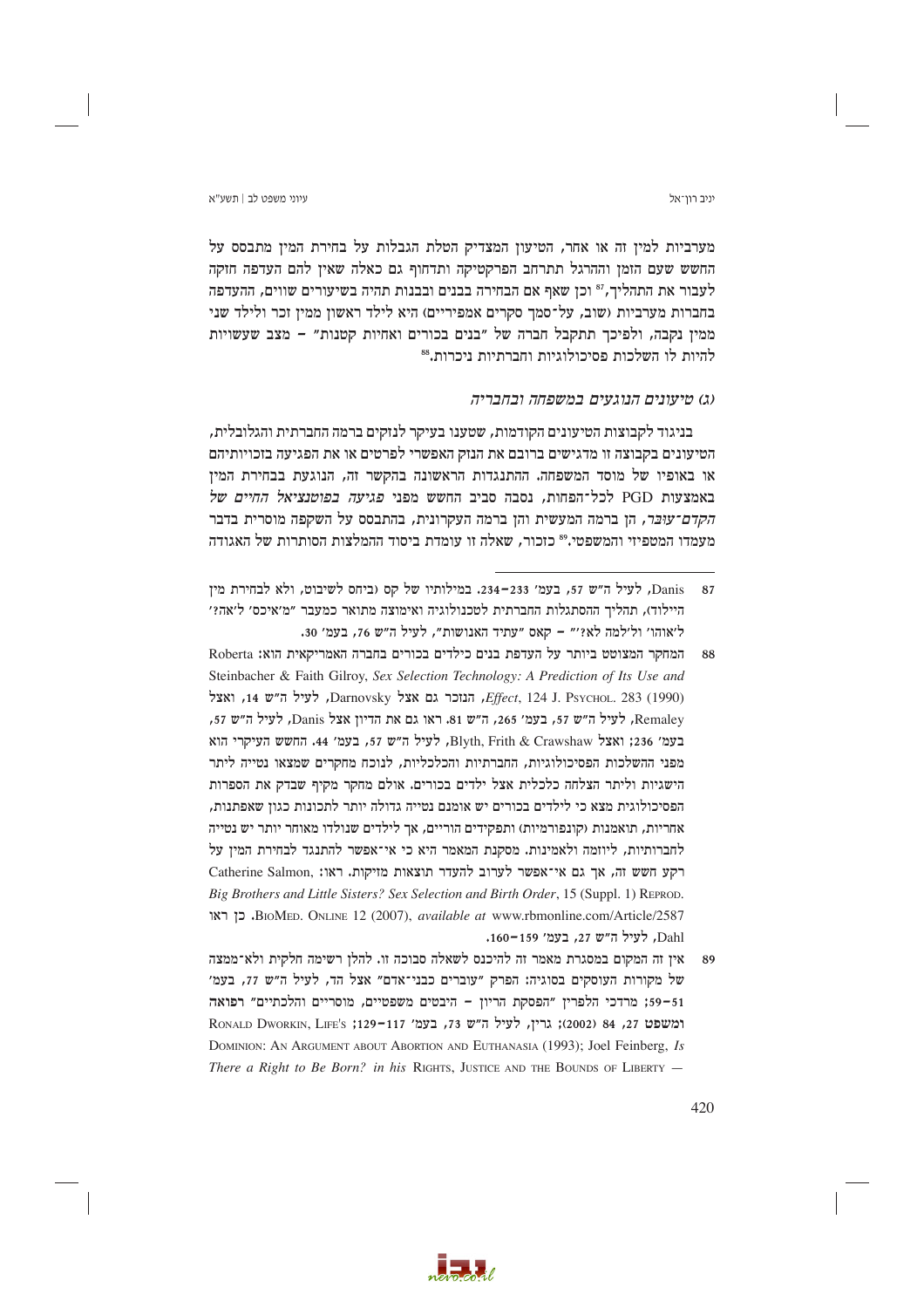גבולותיו של חופש הפריון מפרספקטיבה ליברלית: המקרה של בחירת מין היילוד

האמריקאית ASRM לגבי בחירת מין ב־PGD ובמיון זרע<sup>06</sup> – גם בקרב המתנגדים להטלת הגבלות על בחירת המיז יש הרואים את הבחירה באמצעות PGD כבעייתית יותר מבחינה מוסרית (ואף כפסולה) לעומת שיטת מיון הזרע, שאינה פוגמת בפוטנציאל החיים.<sup>וי</sup> אולם באופן פרדוקסלי לכאורה, דווקא הטענה ביחס לזכותו של הקדם־עוּבּר לחיים משמשת את המצדדים במדיניות מתירנית להוכחת נחיצותה של בחירת המין באמצעות שיטות טרום־הריוניות, כדי להציב חלופה מוסרית יותר לבחירת מין באמצעות הפלה.<sup>92</sup>

טיעון נוסף אינו מייחס מעמד כלשהו לקדם־עוּבּרים דווקא, אלא לדווחתו של הצאצא העתידי, שמינו נבחר. למעשה, מדובר בשלוש טענות שונות בדבר נזק אפשרי לצאצא העתידי: נזק פיזי־בריאותי כתוצאה מההליך הטכנולוגי; נזק נפשי־פסיכולוגי ספציפי כתוצאה מציפיות ההורים מהצאצא מהמין הנבחר; ומעין נזק פסיכולוגי־פילוסופי. *הטענה* הראשונה מתייחסת לטכנולוגיות הבחירה, ומבוססת על החשש שהסרת התא היחיד מהעובר המתפתח (בשיטת הבחירה ב־PGD), ובמיוחד הצביעה הזרחנית של תא הרבייה שממנו יתפתח העובר בהמשך (בשיטת מיון הזרע), לא נחקרו עד תומן, ועלול להתברר כי בהסתברות מסוימת הן מזיקות לילדים העתידיים.<sup>39</sup> *הטענה השנייה* רואה את הנזק לצאצא בזיקה הדוקה יותר לבחירת המין עצמה: הטענה גורסת כי להורים המשתמשים בבחירת מין לא מסיבות רפואיות יש בוודאי תפיסות סטריאוטיפיות מגדריות, שאותן יאכפו על צאצאם. על־כן הילד/ה העתידי/ת צפוי/ה להינזק כתוצאה מהמשא הנפשי של הצורך לעמוד בציפיות אלה, בוודאי אם התנהגותו/ה לא תתאם את התפיסות המגדריות הנוקשות.

ESSAYS IN SOCIAL PHILOSOPHY 207 (1980); BONNIE STEINBOCK, LIFE BEFORE BIRTH: THE MORAL AND LEGAL STATUS OF EMBRYOS AND FETUSES (1992); Tova Shtrasberg-Cohen, The Status of the Embryo under Israeli Law, in THE EMBRYO: SCIENTIFIC DISCOVERY AND MEDICAL ETHICS 329 (Shraga Blazer, Etan Z. Zimmer eds., 2005); CONCEIVING THE "EMBRYO: ETHICS, LAW AND PRACTICE IN HUMAN EMBRYOLOGY (Donald Evans ed., 1996) לדיון מנקודת־מבט סוציולוגית ראו וינר והשילוני־דולב, לעיל ה"ש 18.

- ראו לעיל בטקסט הסמור לה״ש 34–36.  $90$
- Claude Sureau, Gender Selection: A Crime Against Humanity or the :ראו, למשל:  $91$ Exercise of a Fundamental Right? 14 HUM. REPROD. 867, 868 (1999); J. Egozcue, Preimplantation Social Sexing: A Problem of Proportionality and Decision Making, J. Assist. REPROD. & GEN. 440 (2002) ו-19 J. Assist. REPROD. & GEN. 440. ההשקפה הקיצונית המתנגדת לכל הפריה מלאכותית באשר היא, אשר מבוססת לרוב על תפיסה דתית הרואה בכך השחתת זרע לריק או התערבות במעשה הבריאה.



JOHN A. ROBERTSON, CHILDREN OF CHOICE: FREEDOM AND THE NEW REPRODUCTIVE  $92$ **TECHNOLOGIES 156 (1994)** 

Remaley, לעיל ה"ש 57, בעמ' 271-273; זפרן, לעיל ה"ש 53, בעמ' 472 ובה"ש 69-70.  $Q<sub>3</sub>$ ראו גם את דבריו של רופא הילדים ד״ר צחי גרוסמן בפרוטוקול ישיבת ועדת הכנסת מיום 16.3.2005, לעיל ה״ש 60.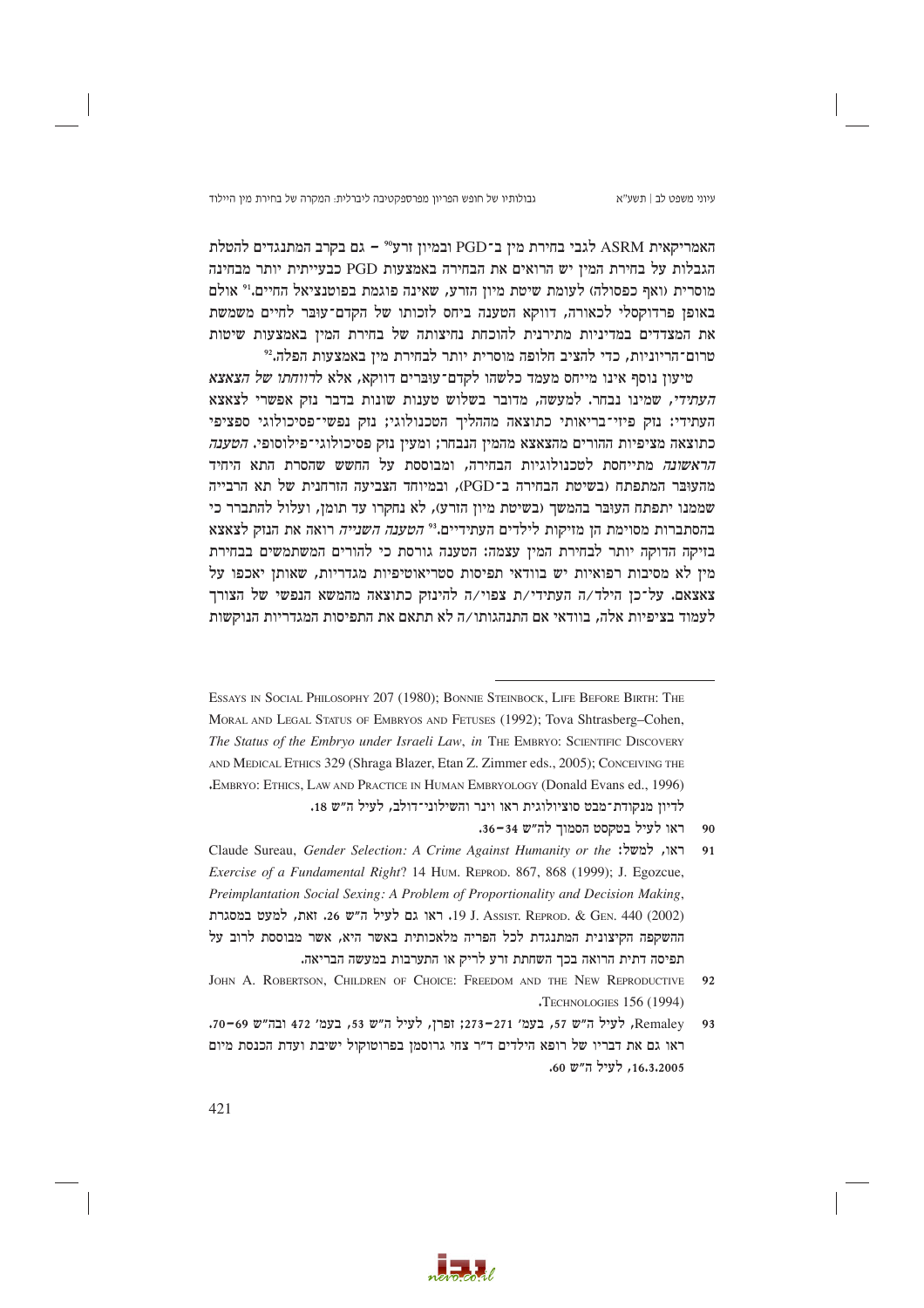### עיווי משפט לר∣ חשע״א

יניב רוו־אל

של הוריו/ה.<sup>24</sup> הטענה השלישית מופשטת יותר, אך עודנה מתייחסת לנזק ממשי שעלול להיגרם לצאצא. טענה זו קשורה בטבורה לטענה כי ביסודה של בחירת המיז האלקטיבית עומדות החפצה ואינסטרומנטליזציה של הצאצא העתידי, 25 אולם היא צועדת צעד נוסף וטוענת כי כתוצאה מבחירה זו ייגרם לצאצא נזק של ממש – לתחושתו הסובייקטיבית כאדם חופשי ריבוני ולתודעת האוטונומיה שלו. כך, לדעתי, יש לפרש את טענתו של הברמס כי הבחירה בתכונותיו הגנטיות של הילד על־ידי הוריו "עלולה להניב תוצאות קיומיות למתבגר... מאוחר יותר, הידיעה של עובדה זו תוכל לחבל בזיקתו של האדם הנפגע אל קיומו הגופני והנפשי... השינוי התודעתי יתבצע בעקבות החלפת הפרספקטיבה, מגישה פרפורמטיבית של חוויית החיים בגוף ראשון [בעמדה של אני] לפרספקטיבה של משקיף... הפרספקטיבה של ישות מיוצרת תכסה על הפרספקטיבה של ישות בשרית ט*בעית*״.6°

הטיעון האחרון בקבוצת הטיעונים הנוגעים במשפחה גורס כי התרת בחירת המין תגרור פגיעה במרקם היחסים המשפחתיים. טיעון זה, לגווניו השונים, נבדל משני הטיעונים הקודמים בכך שהוא אינו מתייחס לנזק אפשרי לנפגע ספציפי, אלא לפגיעה בערך של היחסים המשפחתיים ושל האהבה ההורית. החברה מבקשת מההורים לקבל את ילדיהם כפי שהם, והרעיון שהורים יבחרו את מין היילוד מראש חורג מהבנה עמוקה זו של מהות ההורות. רות זפרן טוענת כי הסרת ההגבלות החוקיות מהאפשרות לבחור את מין היילוד ״תפגע במה שנתפס כיחסי משפחה רצויים – כאלה היוצרים סביבה המאפשרת קיום בנועם, מפלט מן החוץ, התפתחות אישית ושגשוג רגשי״.<sup>זי</sup> זפרן קושרת טיעון זה למקומו של ההסדר המשפטי בעיצוב היחסים: אף שהמשפט אינו כופה או מבטיח את יחסי המשפחה, להוראות החוק יש השלכה על עיצוב היחסים המשפחתיים, ועל־כן הסדר משפטי מתירני בקשר לבחירת המין יטמיע תפיסה של הורות שאינה מבוססת על אחריות מוחלטת ובלתי־מותנית, אלא על "הורות אינסטרומנטלית".<sup>38</sup> ניסוח דומה ויפה סיפקה הוועדה המייעצת לממשל האמריקאי,



Remalev, לעיל ה״ש 57, בעמ׳ 270–271; Jones, לעיל ה״ש 33, בעמ׳ 24; Danis, לעיל  $94$ ה"ש 57, בעמ' 254; Plummer, לעיל ה"ש 57, בעמ' 548-549; Baldwin, לעיל ה"ש 26, בעמ׳ 643; וראו גם לעיל בטקסט הסמוך לה״ש 59.

ראו להלו דיוז נרחב בס׳ (ד) ביחס לגישתו של הברמס.  $Q<sub>5</sub>$ 

הברמס, לעיל ה״ש 76, בעמ׳ 101, 104 (ההדגשות הוספו; הסוגריים המרובעים במקור). ביסודה של טענת הנזק לתודעתו האוטונומית של הצאצא העתידי עומדת התיאוריה הקומוניקטיבית של האישיות של הברמס, וראו על כך להלן ס׳ (ד), כאמור. לגרסות נוספות של טיעון זה ראו Remaley, לעיל ה"ש 57, בעמ' 273; Plummer, לעיל ה"ש 57, בעמ' 554–556; Sutton, לעיל ה״ש 25; זפרן, לעיל ה״ש 53, בעמ׳ 476 וה״ש 81–83; Baldwin, לעיל ה״ש 26, בעמ׳ 641; קאס "עתיד האנושות", לעיל ה"ש 76, בעמ' 36.

זפרן, לעיל ה״ש 53, בעמ׳ 475, וראו בהרחבה בעמ׳ 473-478. ראו גם, במידה פחותה של  $97$ J.M. Montgomery, A Discussion of Social, Ethical, ;72 החכום: J.M. Montgomery, A Discussion of Social, Ethical, Practical and Consequential Effects of Sex-Selection, 7 HUM. REPROD. GEN. ETHICS 52  $(2001)$ 

ופרן, לעיל ה״ש 53, בעמ׳ 474–475. 98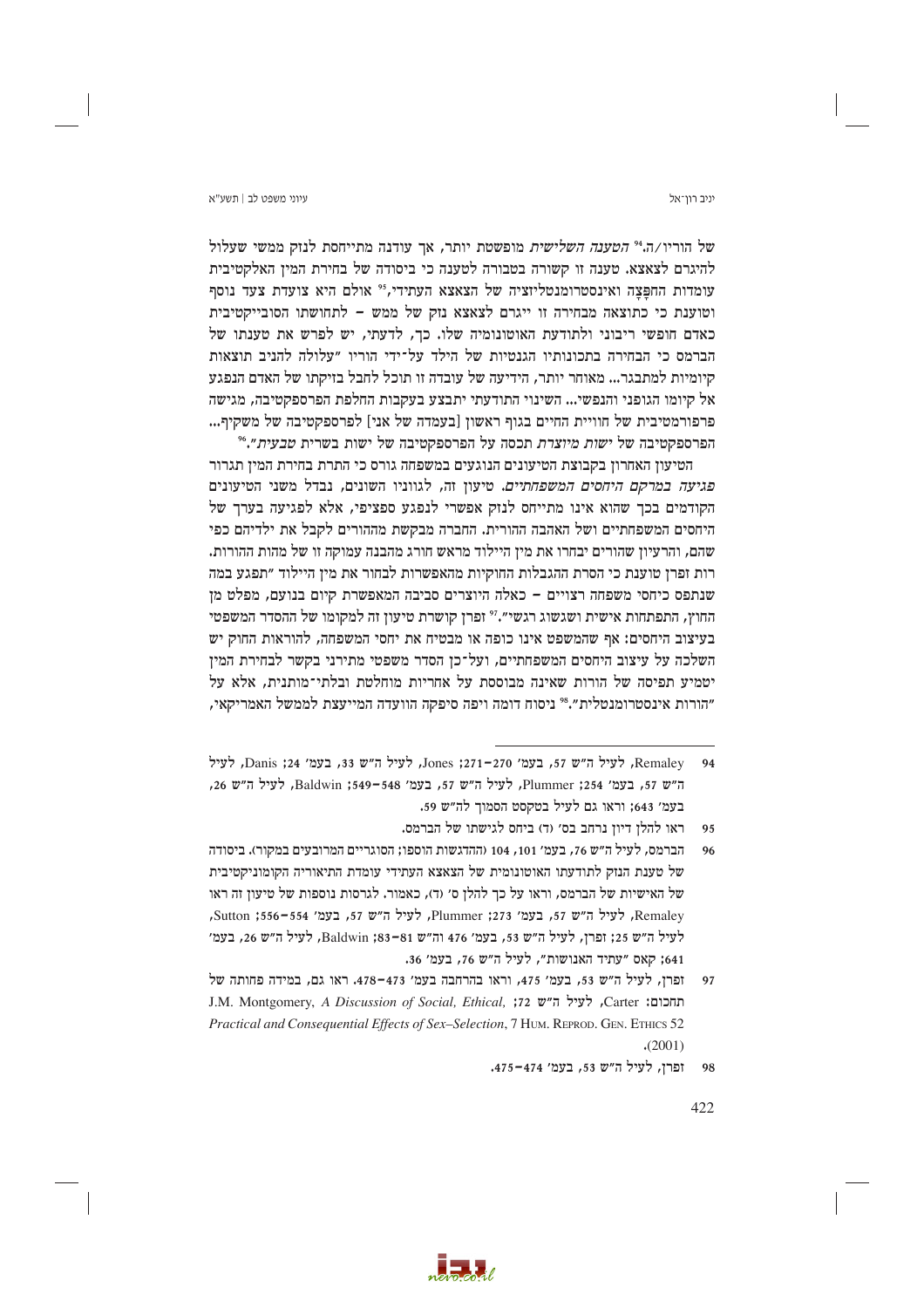גבולותיו של חופש הפריון מפרספקטיבה ליברלית: המקרה של בחירת מין היילוד

בראשות פרופ׳ לאון קס: "להיות הורה משמעו גם להיות פתוח למה שאינו מוזמן ואינו *נבחר בחיים. בחירת המיו מאת*גרת את ההבנה היסודית הזו של פריוז ושל הורות.״°° מקדוגל משמיעה גרסה מעניינת של טיעון זה, מתוך עמידה מפורשת על הבעייתיות שבאתיקה הליברלית: במענה לטענתם של הוגים ליברליים כי יחסי הורות ראויים הם תפיסה מוסרית שאיז לאוכפה באמצעים משפטיים בחברה ליברלית פלורליסטית, היא טוענת כי יש לאמץ בהקשר זה מסגרת דיון אתית חלופית לאתיקה הדאונטולוגית או התוצאתנית, היא האתיקה הניאו־אריסטוטלית של המידה הטובה (virtue).010 קבלה (acceptance) של הילד/ה היא חלק מן המידה הטובה ההורית (שהרי מימד מסוים של "לא נודע" הוא מאפיין אינטרינזי של כל ילד/ה). העדפה לילד ממין מסוים היא אומנם לגיטימית כשלעצמה בחברה ליברלית, אולם הפעולה ביחס לילד העתידי צריכה להתבסס על המידה הטובה ההורית, ובחירת המין אינה נופלת בגדריה של זו.<sup>101</sup> ראוי להדגיש את ההבדל הדק שבין טיעונה של מקדוגל לבין

- ההדגשות במקור. הציטוט לקוח מתוך PCBE, BEYOND THERAPY, לעיל ה"ש 37, בעמ'  $\overline{a}$ "Of course, parents seek to shape and nurture their children in a variety of :71-70 ways; but being a parent also means being open to the unbidden and unelected in life. Sex selection challenges this fundamental understanding of procreation and parenthood. When we select for sex we are, consciously or not, seeking to design our children according to our wants and desires... In choosing one sex over the other, we are necessarily making a statement about what we expect of that child  $-$  even if it is nothing more than that the child should provide sexual balance in the family" ראו גם קאס "עתיד האנושות", לעיל ה"ש 76, בעמ' 37-38. לגרסות נוספות של הטיעון בדבר בחירת המין כעומדת בניגוד ליחס ההורי הראוי ראו Baldwin, לעיל ה"ש 26, בעמ' 642–643. טיעון זה בדבר "ההורה הטוב" רווח גם בקרב הציבור הרחב, כפי שעולה ממחקרם של Scully ושותפיה. ראו Scully et al., לעיל ה"ש 77, בעמ' 28–29.
- 100 בקצרה, האתיקה של המידה הטובה (או הסגולה הטובה) מתמקדת במאפיינים שמתוכם אדם מוּנע לפעולה, תחת בחינת הפעולה לאור תוצאותיה וכמו בפילוסופיה התוצאתנית) או בכפוף לכלל אפריורי (כמו בפילוסופיה הדאונטולוגית). ראו: .Rosalind McDougall Parental Virtue: A New Way of Thinking About the Morality of Reproductive Actions, (2007) 21(4) BIOETHICS 281 (מאמר זה מציג את התיאוריה בכלליות, ולאו דווקא ביישום הספציפי של מין היילוד; בעמ׳ 181–182 יש הצגה כללית ותמציתית של האתיקה של המידה הטובה). לפירוט תמציתי נוסף של רעיון זה ראו גם את הערך Virtue Ethics באנציקלופדיה Rosalind HurstHouse, Virtue Ethics, האינטרנטית לפילוסופיה של אוניברסיטת סטנפורד: STANFORD ENCYCLOPEDIA OF PHILOSOPHY (published 18.7.2003, revisioned 18.7.2007), available at plato.stanford.edu/entries/ethics-virtue/<br/>movallable at plato.stanford.edu/entries/ethics-virtue/ למידה הטובה (יונתן לוי מתרגם, 2006). ראו גם ביישומי ביו־אתיקה אצל הד, לעיל ה״ש 77, בעמ׳ 10, 18; וביישומי בחירת המין, בטענה דומה לזו של מקדוגל, אצל & Blyth, Frith Crawshaw, לעיל ה"ש 57, בעמ' 43.

a bat ba

101 McDougall, לעיל ה״ש 42.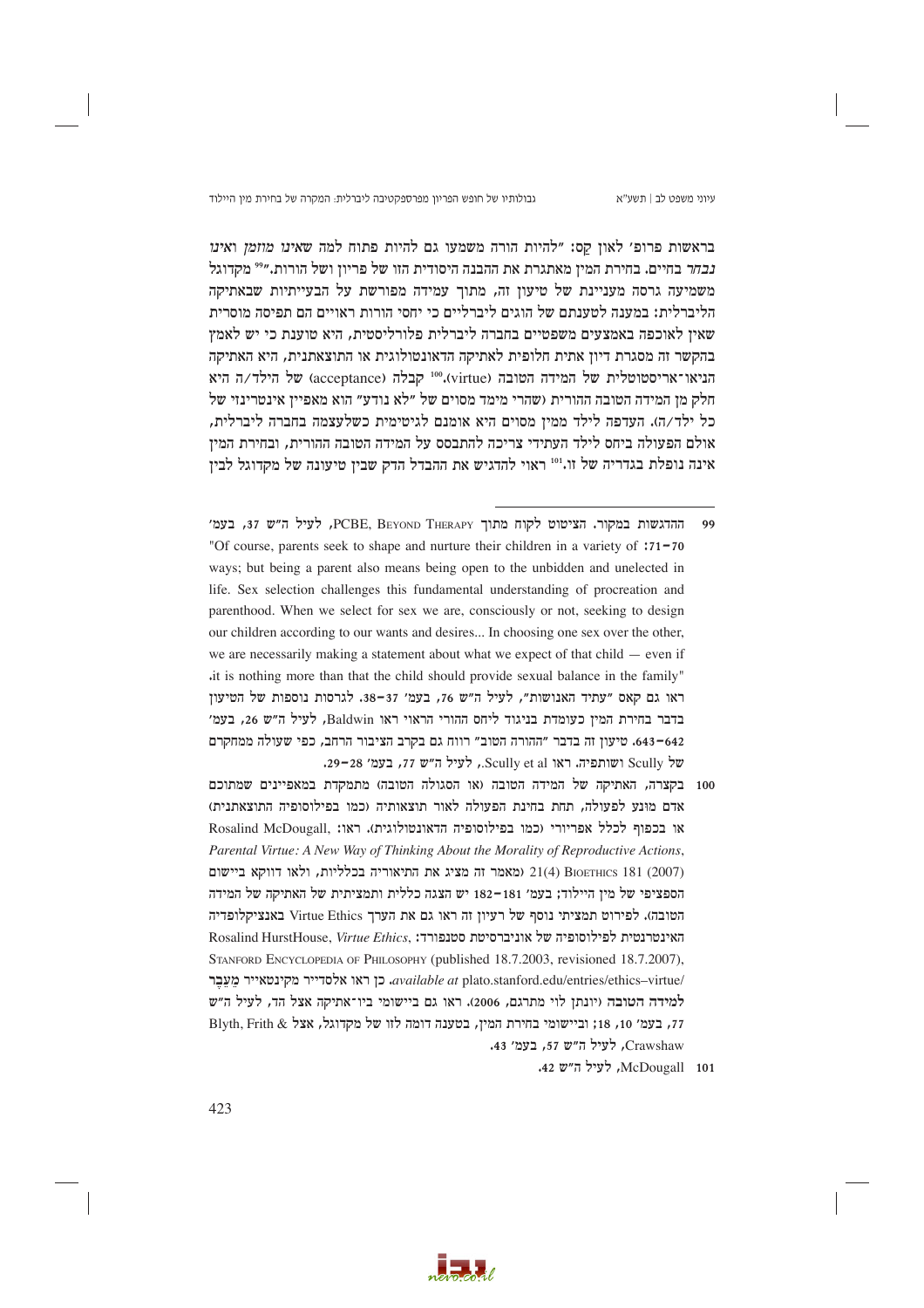עיווי משפט לר∣ חשע״א

זה של זפרן. כפי שאני מבין זאת, זפרן מקבלת את ההשקפה הליברלית שבחירת מין היילוד נופלת במסגרת זכות הבחירה, אולם חוששת שמדיניות מתירנית ביחס לבחירת המיז תגרור פגיעה במוסד חברתי חשוב, הוא היחסים המשפחתיים.202 לעומתה, מקדוגל זונחת במפורש את מסגרת הדיון הליברלית, וטוענת כי בסוגיית בחירת המין המדיניות החברתית צריכה להתבסס על עקרונות אתיים אחרים, של המידה הטובה.

# ור) טיעונים מזווית ליברלית־הומניסטית

תחת התנגדות זו מצויים טיעונים שאינם מנסים לבסס את ההצדקה להגבלת בחירת המין על נזק כלשהו, אלא לאתגר את הפרקטיקה מזווית ליברלית, אשר שמה במרכזה את האדם או את תודעת חירותו. מאחר שהמאמר הנוכחי מנסה להתמקד אף הוא בזווית זו, השקפה זו תובא בפירוט יחסי. בבסיסם של טיעונים אלה עומד הציווי הקטגורי הקנטיאני: לעולם התייחס לאדם כאל תכלית בפני עצמה, ולא כאל אמצעי גרידא. הטענה הישירה היא שבחירת המין אינה מקיימת ציווי זה, מכיוון שהיא רואה בילד מהמין המסוים אמצעי לסיפוק צרכיו של ההורה.<sup>103</sup> תשובה נוקדנית־משהו תהיה שהציווי הקטגורי מורה לא להתייחס לאדם כאל אמצעי ג*רידא*, ואילו בחירת המין, אף אם יש בה מידה מסוימת של ראיית הצאצא העתידי שמינו נבחר כאמצעי למימוש אושרם של ההורים, בוודאי אין בה משום ראייתו כאמצעי *בלבד*.104 אולם תשובה כוללת יותר לכד נטענה מז הכיווז האחר – בשאלות של הולדה ופריון הציווי הקטגורי נראה בלתי־ישים, מכיוון שבעצם ההחלטה על הבאת ילד לעולם (לפחות כזאת שאינה נענית לציווי דתי) יש משום ראיית הילד כמעיז אמצעי לסיפוק אושרם של ההורים, שאיפותיהם, מאווייהם וכיוצא בהם.105

תיאוריות ביו־אתיות שונות מבקשות להתמודד עם השאלה של *עיצוב גנטי* מתוד *נקודת־מבט ליברלית*. תיאוריות אלה, ברובז, ממשיכות במידה מסוימת את קו המחשבה הקנטיאני, והדיון בהן חשוב לענייננו בשל נסיונן להתוות גבולות כלשהם לעיצוב הגנטי מתוך הפילוסופיה הפוליטית הליברלית. אדון כאן בהרחבה באחת מהן, התיאוריה של יורגן הברמס, אשר הסתעפויות ממנה כבר הוצגו לעיל בהקשרים שונים.106 השקפתו של הברמס



<sup>102 –</sup> ראו זפרז, לעיל ה״ש 53, בעמ׳ 1465: ״באופז עקרוני, שלילת השימוש באמצעי שיש בו כדי לשפר את איכות חייו של הפרט ולהרחיב את גבולות הבחירה הנתונים לו מחייבת הצדקה.״

<sup>103 -</sup> זו גרסה אחרת לטיעון הגורס כי בבחירת המין יש מימד של החפצה ואינסטרומנטליזציה של הצאצא העתידי. ראו לעיל ה"ש 95–96 והטקסט הסמוך אליהן.

Harris, Regulated Hatred 104, לעיל ה"ש 42, בעמ' 293; Savulescu, להלן ה"ש 115.

<sup>&</sup>quot;The idea of respecting a person in creating him or her :52 , בעמ' 52 ,HEYD , HEYD , לעיל ה״ש is puzzling. In fact we strongly and intuitively feel that the decision to bring a child into the world is the only one in which the child is taken purely as a means (usually to "the parents' satisfaction, wishes, and ideals). על שורת ההנמקות הליברליות שהד נותן ניתן להוסיף, מזווית מציאותית, גם צרכים כלכליים וחומריים – בפרט בתרבויות מסורתיות ובמדינות מתפתחות, אולם בהחלט לא רק בהן.

<sup>106</sup> התיאוריה של הברמס אינה היחידה האפשרית מבין התיאוריות של "אאוגניקה ליברלית",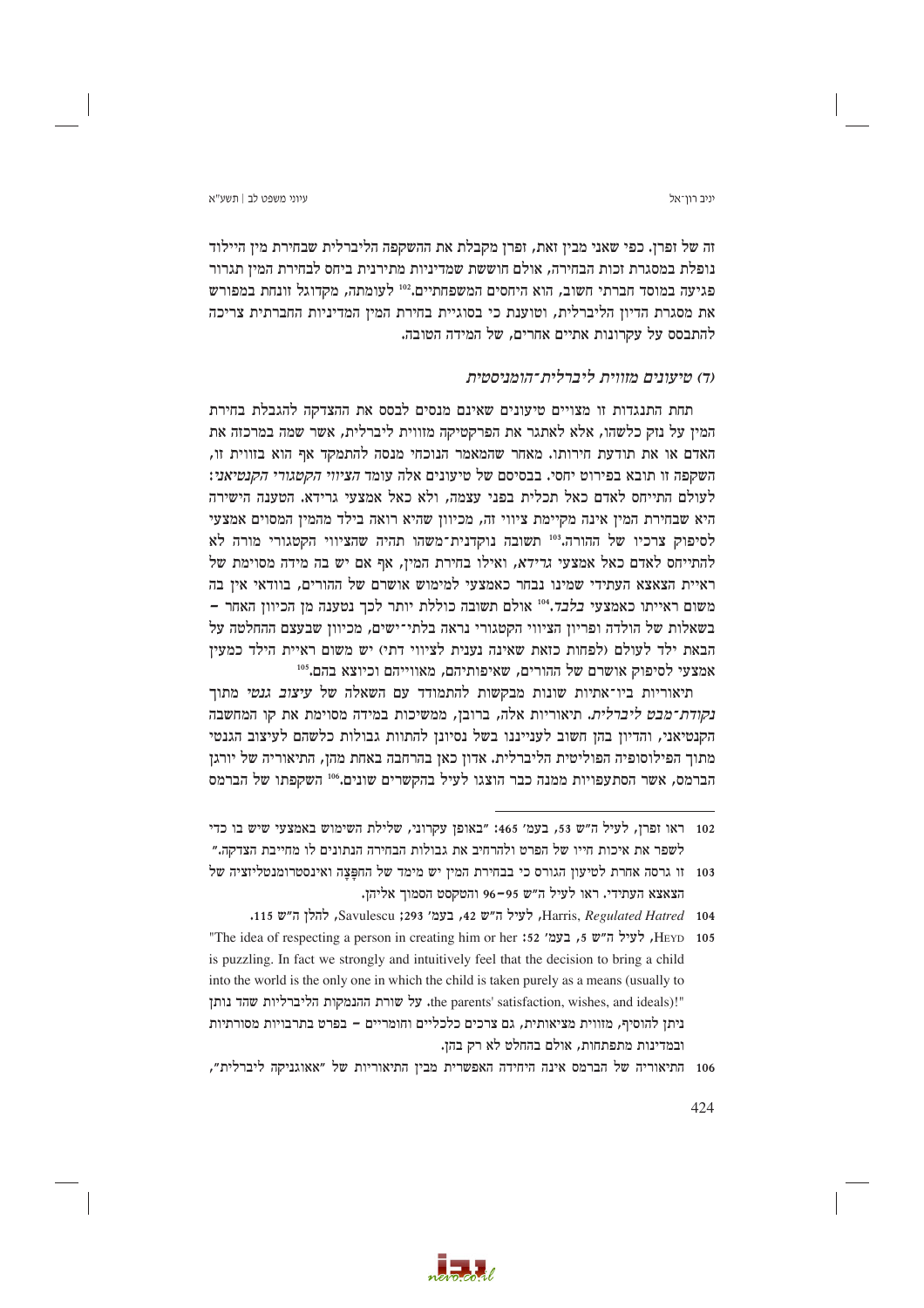

לגבי העיצוב הגנטי מושפעת מהפילוסופיה הקומוניקטיבית הכללית שלו – תפיסת האדם כיצור חברתי־תקשורתי – המדגישה את האינטר־סובייקטיביות, כלומר, את הקשרים החברתיים שבין הסובייקטים, קרי, את הפעולות התקשורתיות בין בני־אדם. הטענה היא שבהתאם לעקרונות הליברליים, ראוי שהפעולות התקשורתיות בין בני־אדם ייעשו מתוך עמדה סימטרית ושוויונית."י על רקע טענתו זו, הברמס ניצב מוטרד אל מול אפשרויות

107 "הסובייקטיביות, ההופכת את הגוף האנושי בעצם למכל נפשי של הרוח, מתעצבת ביחסים האינטר־סובייקטיביים עם האחר. העצמי האינדיווידואלי נוצר אך ורק במסלול החברתי של ההחצנה, ואף יכול לייצב את עצמו רק בתוך רשת של יחסי הכרה [הדדית] תקינים... אוטונומיה היא הישג עדין של ישויות סופיות שביכולתן לרכוש כעין 'חוסן' [מפני חילול של

a mata

425

קרי, מבין התיאוריות המבקשות להתמודד עם שאלת העיצוב הגנטי בפרספקטיבה ליברלית. לתיאוריות נוספות ראו, למשל, את הספר GENETHICS של הפילוסוף הגרמני קורט ביירץ, אשר אינו פוסל התערבות גנטית אולם מגביל אותה לאור הדגש שהוא שם בתפיסת האדם כסובייקט אוטונומי, ובכלל זה בשימור הסובייקטיביות האוטונומית של היילוד העתידי: BAYERTZ, לעיל ה"ש 5, בעמ' 303–313 (יש לציין כי הספר פורסם במקור בשפה הגרמנית בשנת 1987, ובהקדמה למהדורה האנגלית, שפורסמה בשנת 1993, כותב ביירץ כי בעקבות ההתקדמות הטכנולוגית העצומה השתנו חלק מעמדותיו; אף־על־פי־כן, הוא כותב באותה הקדמה, מסקנותיו העיקריות של הספר נותרו ללא שינוי). ראו גם את התיאוריה של הפילוסוף הניו־זילנדי ניקולס אגר בדבר "אאוגניקה ליברלית", שאינה פוסלת התערבות גנטית לשם "העצמה אנושית" (human enhancement), אלא מכפיפה אותה להגבלות מסוימות, המתחשבות בטיבה של החברה הפלורליסטית הליברלית כתפיסה אשר מבקשת לשמר מגווז של צורות חיים ושוללת עליונות של תוכנית־חיים אחת על רעותה: Agar, להלן ה"ש 120, בעמ' 178; NICHOLAS AGAR, LIBERAL , EUGENICS: IN DEFENCE OF HUMAN ENHANCEMENT (2004), ובפרק 7, עמ׳ 132–157. בחרתי להתמקד כאז בתיאוריה של הברמס לא רק בשל שיקולי המקום ומעמדו הפרומיננטי של הברמס (חרף - ואולי דווקא בגלל - היותו פילוסוף שהביו־אתיקה אינה תחום עיסוקו העיקרי), אלא גם מטעמים עקרוניים ומעשיים ביחס לבחירת המין. ראשית, התיאוריות האחרות ״סלחניות״ פחות, ואינז פוסלות כאמור (ואף מאשרות לעיתים) התערבויות גנטיות ועיצובים גנטיים בכפוף להגבלות שונות. הברמס, לעומת זאת, נוקט עמדה פסימיסטית יותר ואוסרנית יותר, אף שגם הוא אינו שולל התערבות גנטית בכל מקרה (ראו, למשל, הברמס, לעיל ה״ש 76, בעמ׳ 91–92). שנית, התיאוריות האחרות עוסקות בעיקר ב״אאוגניקה חיובית״ (מעורבות ישירה בתכונותיו הגנטיות של היילוד העתידי), ואילו הברמס מתייחס גם ל״אאוגניקה שלילית״, המבוססת על עקרון האלימינציה, העומד בבסיסה של בחירת מין היילוד, למצער בשיטה הנפוצה יותר של בחירה באמצעות PGD (ראו להלן ה"ש 112 והטקסט הסמוך אליה). שלישית, ובהמשך ישיר לכך, התיאוריות האחרות אינן עוסקות במישרין בשאלת בחירת המין, ואולי אף אינן ישימות לגביה, ואילו אצל הברמס הסוגיה מוזכרת באופן ספציפי (ראו על כך להלן בטקסט הסמוך לה״ש 145). לבסוף, חלק ממצדיקי ההתערבות בבחירת המין מסתמכים במישריו על הברמס. ראו, למשל, את טיעונו של טים בולדוויז, מבכירי הרשות הבריטית Baldwin:HFEA. לעיל ה״ש 42.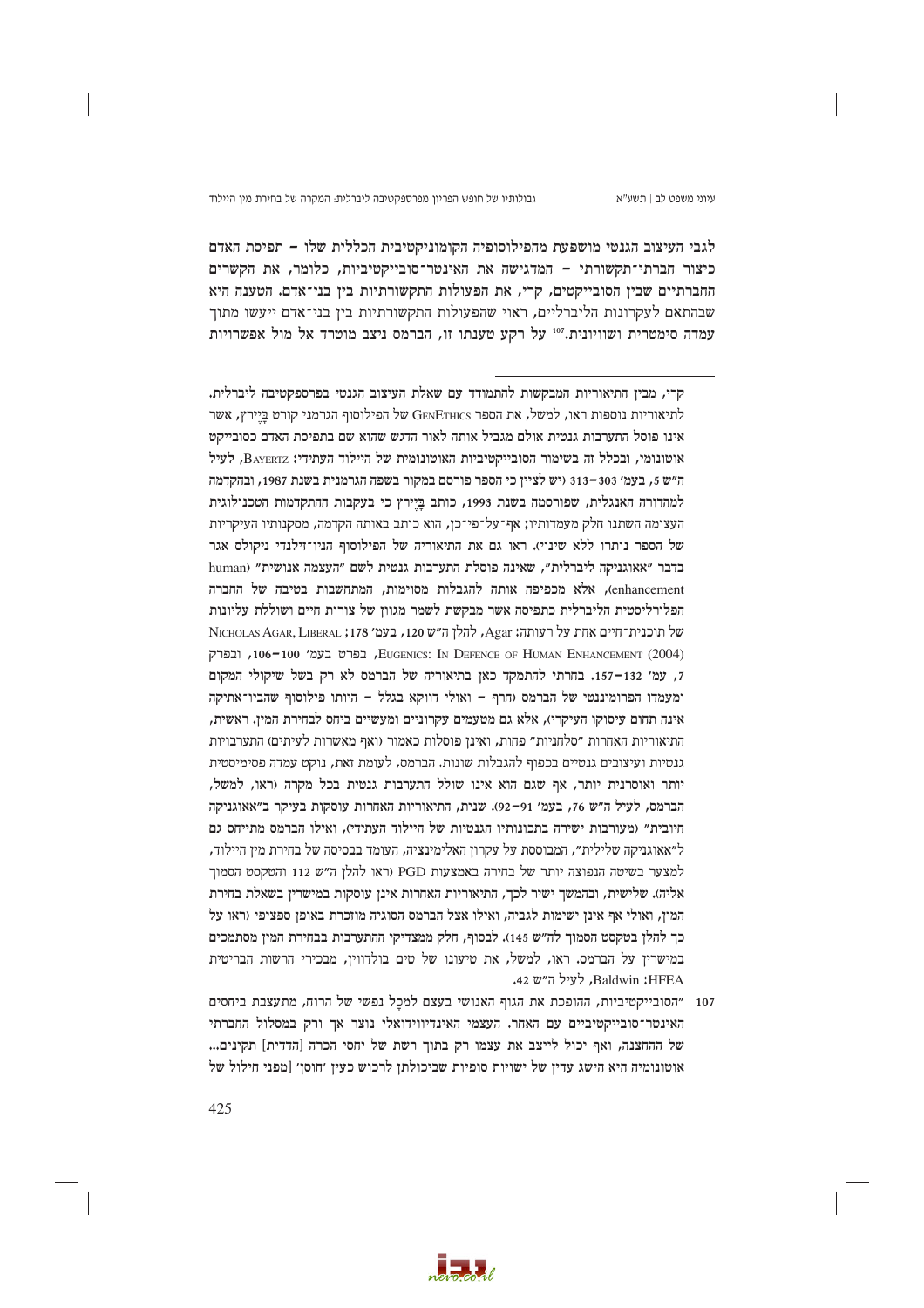עיווי משפט לר∣ חשע״א

ההתערבות הגנטית, שכן אלה נעשות מתוך עמדה חד־צדדית ולא־סימטרית: "על ידי קבלת הכרעה בלתי הפיכה במקום מישהו אחר, אשר מתערבת באופז עמוק בתכונותיו האורגאניות, *מצטמצמת הסימטרייה של האחריות*, סימטרייה שמתקיימת באופן עקרוני בין בני אדם חופשיים ושווים."108 התוצאה של תהליך זה, כפי שהוזכר לעיל, היא "נזק פוטנציאלי" לאדם אשר מודע (גם אם באופן תיאורטי בלבד) לכך שהוא עבר הליך של "תכנות גנטי". לא זו אף זו, לדידו של הברמס, המקריות האורגנית היא תנאי בל־יימחק לתחושת האוטונומיה ולתודעת החירות,"" ו"איש אינו רשאי להיות תלוי באחר באופן שהוא בלתי־הפיך עקרונית".<sup>110</sup> לכן הורים המתכננים את תכונותיהם הגנטיות של ילדיהם מואשמים על־ידי הברמס ב"קבלת אחריות בעייתית" שחותרת תחת תפיסות־היסוד של הליברליזם, מאחר שהיא חורגת מעקרון הסימטרייה וההדדיות של היחסים החברתיים.'''

האוטונומיה – י׳ ר׳] רק בזוכרן את הפגיעות הפיזית והתלות החברתית שלהן.״ הברמס, לעיל ה"ש 76, בעמ' 79–80.

- 108 שם, בעמ׳ 50 (ההדגשה הוספה).
- 109 ״עד כה יכלו המחשבה החילונית של המודרניות האירופית, וגם האמונה ההדדית, להישעו על ההנחה. שהתכונות הגנטיות של הרד הנולד, ואי לזאת אף תנאי הפתיחה האורגאניים לקורות חייו העתידיים, חסומים לתיכנות ומניפולציה מכוונת בידי אנשים אחרים... אי־נשלטות של תהליך הפריה מקרי, שתוצאותיו הן צירוף *בלתי־צפוי* של שני עותקים שונים של כרומוזומים. אולם נראה שמקריות בלתי־מוחשית זו – ברגע שהיא נעשית בת־שליטה מתגלה כתנאי הכרחי ליכולת להיות עצמיים ולטבעם השוויוני של יחסינו הביז־אישיים.״ שם. בעמ׳ 51–49 (ההדגשה באות נטויה מופיעה במקור: ההדגשה באות שמנה הוספה). דברים דומים מצטטת Danis מפי פרופ׳ Lawrence Tribe, המדבר על הסכנה של איבוד תודעת העצמיות (selfhood) כתוצאה מההתערבויות הגנטיות: Danis, לעיל ה"ש 57, בעמ' 242.
- 110 הברמס, לעיל ה״ש 76, בעמ׳ 116. בהקשר דומה ניתו אולי לפרש את דבריה של רות ופרז ביישמה על המקרה של בחירת מין היילוד את פרשנותו של רייכמן למושג ״כבוד האדם״ כמייצג את חברותו של כל אדם בחברה האזרחית: זפרן, לעיל ה״ש 53, בעמ׳ 477, הטקסט הסמוד לה״ש 85–89.
- 111 "התלות *הגניאולוגית* של הילדים בהוריהם היא בוודאי בלתי־הפיכה... אולם תלות זו רלוואנטית לקיום בלבד, הטחת אשמה כלפיה היא מתמיהה ומופשטת, ותלות זו אינה רלוואנטית להיותם של הילדים כפי שהם – לקביעה איכותית כלשהי של חייהם העתידיים... במסגרת של פרקטיקה אוּגנית, מעשים מסוג זה – הן הימנעויות מפעולה והן פעולות – מבססים זיקה חברתית המבטלת את ׳ההדדיות המקובלת בין שווים׳... אי־ההפיכות של תוצאות המניפולציות הגנטיות שננקטו באורח חד־צדדי, פירושה קבלת אחריות בעייתית על ידי מי שמעז לקבל הכרעה כזו... התיכנות האוּגני מציב תלות בין אנשים אשר יודעים, כי בעיקרון נמנע מהם להתחלף במקום *החברתי* שלהם. ותלות חברתית בלתי־הפיכה כזו, משום שהיא חקוקה בסלע, מהווה גוף זר ביחסי ההכרה הסימטריים־הדדיים של קהילה מוסרית וחוקית של אנשים חופשיים ושווים." הברמס, לעיל ה"ש 76, בעמ' 116-116 (ההדגשות באות נטויה מופיעות במקור; ההדגשות באות שמנה הוספו).

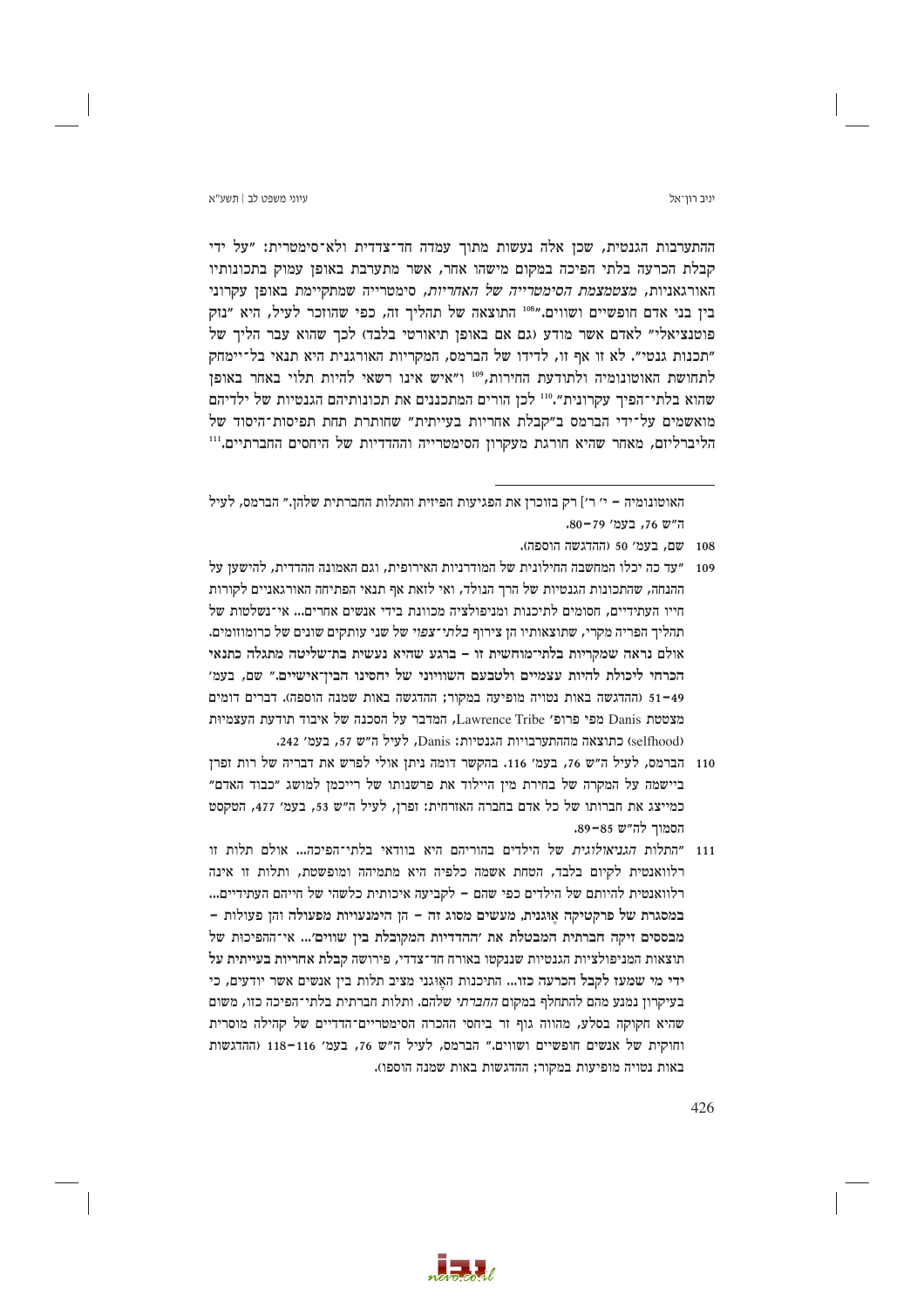הברמס מחיל עקרונות אלה לא רק על מניפולציה גנטית, אלא גם על ברירה לאחר  $112$  PGD

2. המתנגדים לאיסור הבחירה: טיעונים נגד התערבות באפשרות הבחירה של מיו היילוד

לעומת המתנגדים להתרתה של בחירת המין, המשתיתים את התנגדותם על ערב רב של טיעונים מגוונים כפי שראינו, העמדה נגד התערבות באפשרות ההורים לבחור את מין צאצאם מושתתת בעיקרה על טיעון אחד עיקרי, והוא שבחירת מין היילוד אינה אלא זכות של ההורים, ואף זכות־יסוד, הנופלת במסגרת חופש הפריון ובמסגרת האוטונומיה של הפרט. בגרסתו הקיצונית של הטיעון, זו בחירה שהיא, כדברי ג׳ונס –

"so inherently and necessarily within the sphere of opportunities to which a human must have access that its denial is, in essence, a negation of humanity."113

גם הפילוסוף והביו־אתיקאי ג׳ון הריס נוקט מונחים דומים בדברו על הבחירה החופשית (free choice) של ההורים בעניין מסוג זה. בצטטו את רונלד דבורקין, הוא קובע כי "עקרון האוטונומיה של הפריון (procreative autonomy), במובנו הרחב, משוקע בכל תרבות דמוקרטית אמיתית״.<sup>114</sup> הביו־אתיקאי האוסטרלי ג׳וליאן סבולשקו מגדיר מהי אותה אוטונומיה, בהתייחסו ישירות לבחירת המין:

"Procreative autonomy' is the liberty to decide when and how to have children according to what parents judge is best. Parents know best their own circumstances, and ultimately it is parents who must live with and make sacrifices for their children."<sup>115</sup>

- 112 שם. בעמ׳ 122, וכז בעמ׳ 154: ״הכמיהה לילד גורמת להורים ליצור מצב שבו הם *ישלטו באופז* חופשי על המשך החיים האנושיים הקדם־אישיותיים, על סמך אבחון. אינסטרומנטליזציה זו היא חלק בלתי נמנע מההקשר המעשי שבו נתון האבחון טרם־השבת־העובר־לרחם״ וההדגשה במקור). לגישה דומה לגישתו של הברמס ראו גם את מאמריו של קאס לעיל בה״ש 76.
- Jones 113, לעיל ה"ש 13, בעמ' 19. ראו גם Harris, Regulated Hatred, לעיל ה"ש 42, בעמ' 292-293; הד, לעיל ה״ש 5, בעמ׳ 229−230: ״יש לנו זכות לבחור את קיומם וזהותם של ילדינו.״
- JOHN HARRIS, CLONES, GENES AND IMMORTALITY: ETHICS AND THE GENETIC REVOLUTION 114 162 (1998): "Indeed, there seems to me to be every reason to permit parents a free "choice in matters such as this. אולם יש לציין כי הציטוט הוא מתוך ספרו של דבורקין LIFE'S DOMINION (ראו לעיל ה"ש 89), אשר עוסק בהפלות, ואינו מתייחס בהכרח לחופש להחליט על מאפייני הצאצא ותכונותיו.
- Julian Savulescu, Sex Selection: The Case For, 171 MED. J. AUSTRALIA 373 (1999) 115

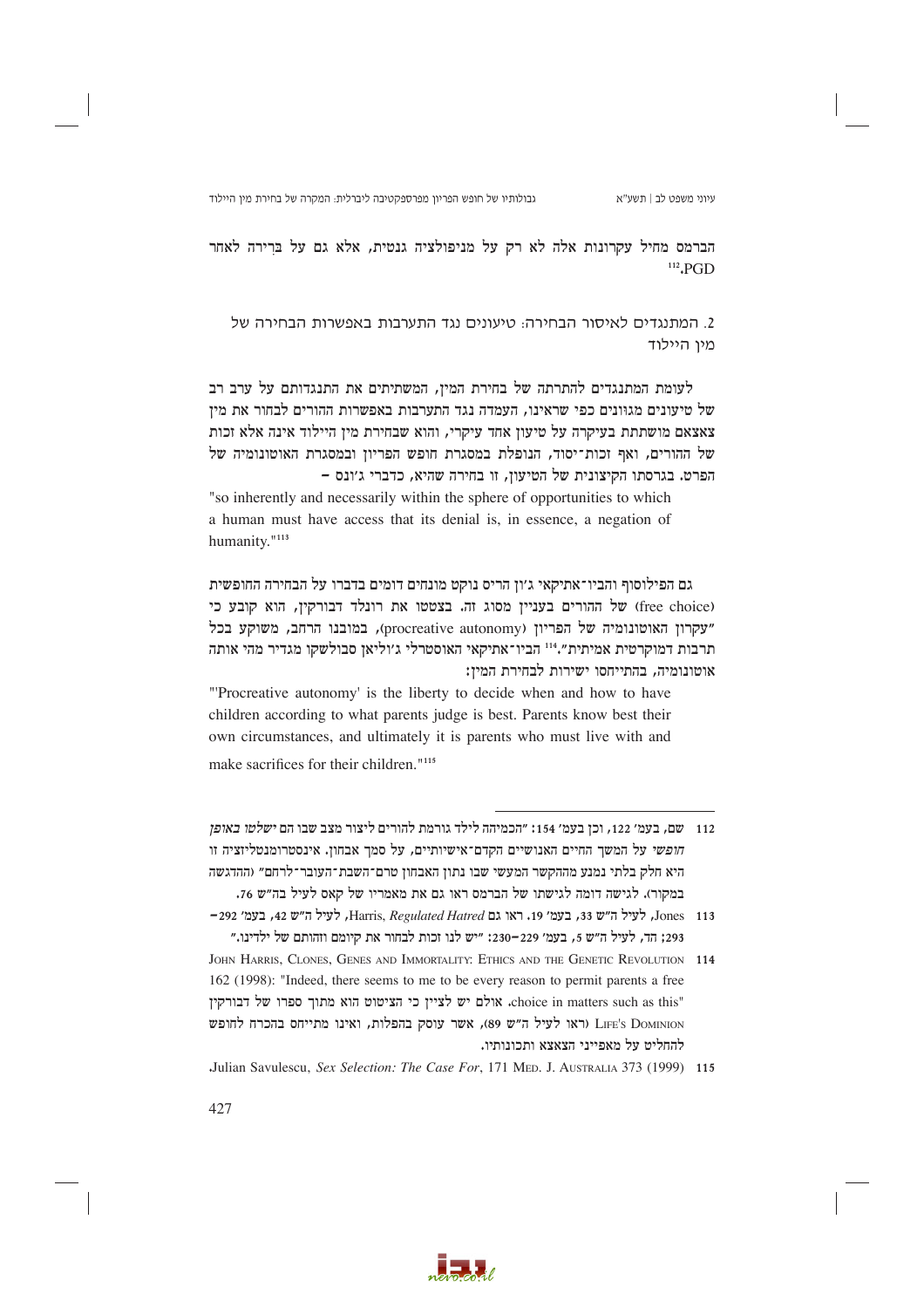יניב רוו־אל

צידה האחר של האוטונומיה ושל הזכות לבחירה חופשית במין הילדים היא שלילת המעורבות החיצונית, ובעיקר המדינתית, בבחירה מעיז זו, מכוח *חזקת החירות* (presumption for liberty) הנוהגת בחברה ליברלית. מקרתי, למשל, טוען לזהות בין חופש הבחירה של מין היילוד לבין חופש הדיבור או המחשבה, ומוסיף כי איסור בחירת המין הוא הגבלת חירותם של פרטים על רקע מערכת ערכים של קבוצה מסוימת. הגבלה זו נוגדת את העיקרון של יישוב חוסר הסכמה בחברות ליברליות פלורליסטיות, המכבדות את העובדה שבני־האדם שווים ובני־חורין: האדם הבוגר נתפס כבן־חורין לעשות ככל העולה על רוחו כל עוד הוא אינו פוגע באחרים, ועל־כן יש להראות כי פעולה מסוימת עלולה להסב נזק לאחרים, אם מבקשים להגביל את החירות לעשותה.116 הביו־אתיקאי הגרמני אדגר דהל מונה (בהסתמך על מיל ועל פון הומבולדט) שלושה עקרונות של חזקת החירות: (1) נטל ההוכחה הוא על המבקש להגביל את החירות; (2) הוכחת הנזק המשוער צריכה להיות בהירה ומשכנעת (ולא, כדבריו, תיאוריה סוציולוגית/פסיכולוגית ספקולטיבית נטולת בסיס אמפירי); (3) העובדה שמשהו פוגע ברגשותיהם של כמה אנשים אין בה כדי להגבילו. על רקע זה הריס, בסגנונו הפולמוסי, מטיח במתנגדי בחירת המין כי מגדר לדידו הוא תכונה ניטרלית, ועל־כן בחירה בו אינה יכולה להיחשב הסבת נזק.117

קושי מסוים לטיעון האוטונומיה מוצב, במקרה של בחירת מין היילוד, על־ידי הטענה כי בחירה במין היילוד אינה אוטונומית בהכרח. בפרט, אין זו בחירה אוטונומית של נשים בסביבה תרבותית בעלת העדפה משמעותית לבנים זכרים, שהיא לרוב גם שוביניסטית. ודוקו, הבחירה במין היילוד אינה בחירה אוטונומית אף אם אין היא נעשית תחת כפייה של ממש. ההשפעה יכולה להיות ישירה או עקיפה, ולכלול הפעלת לחץ רגשי וכלכלי. זו, למשל, מסגרת הניתוח של הביו־אתיקאית הפמיניסטית פרחאת מועזם ביחס למקרה ההודי, הטוענת כי בהקשר של הסביבה התרבותית המיננית של הודו אין לדבר על ״בחירה אוטונומית" של האישה להפיל עובר ממין נקבה.118 אולם דווקא נימוק זה מדגיש, לדעת המתנגדים לאיסור בחירת המין, את ההבדל בין בחירה כגון זו לבין בחירתה של אישה



ראו בהקשר זה גם Sureau, לעיל ה"ש 91, בעמ' 868 (אף שסורו מתייחס רק לטכניקה של מיוז זרע).

McCarthy 116, לעיל ה"ש 68, בעמ' 303, 306.

Harris, We're British 117, לעיל ה"ש 42, בעמ' 287. לפירוט עקרונותיה של חזקת החירות ראו Dahl, Procreative Liberty ; 266 '294', 270' a81', לעיל ה"ש 86, בעמ' 381. להסתמכויות נוספות על עקרון הנזק ראו RoBERTSON, לעיל ה"ש 92, בעמ׳ 22-22; Dahl, לעיל ה"ש 27, בעמ' 158; McLEAN, לעיל ה"ש 42, בעמ' 128-134, 133-134; Julian Savulescu & Edgar Dahl, Sex Selection and Preimplantation Diagnosis: A Response to the Ethics Committee of the American Society of Reproductive Medicine, 15 HUM. REPROD. 1879 (2000); Richard J. Lilford, Sex Selection - Ethical Issues, 10 HUM. "REPROD. 762 (1995)

Moazam 118, לעיל ה"ש 47, בעמ' 208–214. נעם זהר מיישם זאת גם לבחירת מין היילוד לפני הלידה. לדיונו המקיף בסוגיית האוטונומיה ראו זהר, לעיל ה"ש 64, בעמ' 245-250.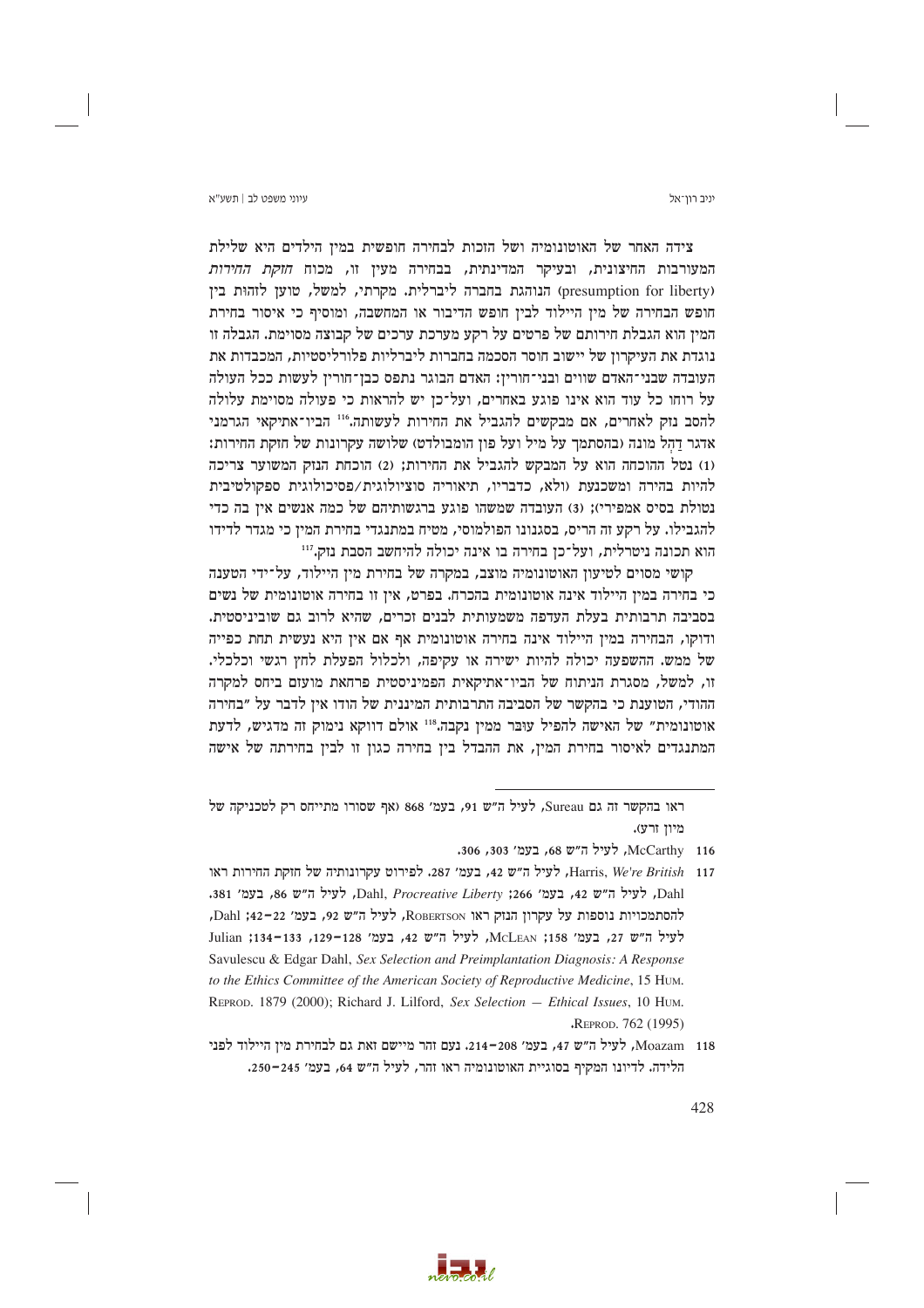גבולותיו של חופש הפריון מפרספקטיבה ליברלית: המקרה של בחירת מין היילוד

משכילה בסביבה מודרנית מערבית או רב־תרבותית, אשר מקבלת מידע מספק לצורך הבחירה ועל־כז זכאית שבחירתה תכובד.119

נימוקים נוספים התומכים בשלילת המעורבות בבחירת המין מובאים בשם עקביות הטיעון ורציפותו: כשם שלא נעלה על דעתנו, תחת תפיסה המוקירה את עקרונות הליברליזם, לאסור נסיונות לבחור את המין באמצעים "טבעיים", כגון תזמון המשגל או דיאטות שונות (ובחלק מהמקומות גם באמצעות הפלה, אם כי אמצעי זה שנוי יותר במחלוקת, כאמור), כך אין לאסור אותם נסיונות שפשוט נעשים כעת באמצעות טכנולוגיות מתקדמות יותר או מזיקות פחות. הגבולות והגדֵרות בין ההבחנות המקובלות אינם אלא הבניה חברתית, וכך גם לגבי אותם טעמים שאנו מכנים "רפואיים". מדוע, למשל, מותר לבחור תכונות גנטיות אחרות, כגון מחלת סיסטיק־פיברוזיס או אף הפרעות גנטיות קלות דוגמת אנומליה בכרומוזומי מין, אך אין לבחור את המין עצמו? מדוע מותר לבחור את המין במקרים של חשש למחלות גנטיות, אר לא מסיבות של העדפה גרידא? ומהיבט אחר, מדוע השפעה כה מסיבית על ילדינו באמצעות קביעת מקום מגוריהם וחינוכם חסינה מהתערבות מדינתית, בהיותה חלק מן האוטונומיה של הפרט, אך לא כך בחירת מינם?<sup>120</sup>

הצדקות נוספות למדיניות מתירנית ביחס לבחירת המין באות מכיוונים תועלתניים. ראשית, נטען כי היות ששאיפה למין מסוים טבועה כה עמוק בהיסטוריה של המין האנושי, אין ספק שאפשור בחירתו (באמצעים טכנולוגיים וללא איסור משפטי) יגדיל את אושרם של ההורים, ולעיתים אף יממש את זכותם להורות במקרים שבהם בלעדי אפשרות הבחירה הם יהססו לממשה. נוסף על כך, ילדים שמינם נבחר יהיו רצויים יותר ולכן מאושרים יותר.<sup>121</sup> טיעון נוסף מכיוון תועלתני הוא שהתרתה של בחירת המין עשויה להוביל להפחתה בשיעור הילודה, במיוחד במדינות מתפתחות, מכיוון שהורים יפסיקו לעשות ״נסיונות חוזרים״ להוליד צאצא מהמין הרצוי להם (לרוב זכר) או יוכלו להגיע ל״איזון מיני״ במשפחה בנסיונות פחותים.122

- 119 ראו לעיל ה"ש 64 (כולל דעתה של מועזם עצמה המאוזכרת שם). כותבים אחרים, כגון הגינקולוג ההודי Malpani, קוראים תיגר גם על ההבחנה הבין־תרבותית הזו, בטענה שהטכנולוגיה הרפואית מאפשרת להעצים את המטופלות – גם את המטופלות בסביבה התרבותית של הודו – בדיוק כדי שיקבלו החלטות בשם עצמן ולמענן־הן. ראו Malpani, לעיל ה״ש 50.
- Savulescu 120, לעיל ה"ש 115, בעמ' 373. עוד על ערעורן של ההבחנות הקונוונציונליות Nicholas Agar, Liberal Eugenics, in BIOETHICS: AN מהגישה הליברלית נוקטת ראו: ANTHOLOGY 171, 172–173 (Helga Kuhse & Peter Singer eds., 1999)
- John A. Robertson, Preconception Gender Selection, 1 Am. J. BIOETHICS 2, 3 (2002): 121 "The strongest argument... is that it serves the needs of couples who have strong preferences about the gender of their offspring and would not reproduce unless they :could realize those preferences, ראו גם Jones, לעיל ה״ש 33, בעמ׳ 20-21.
- Jones 122, לעיל ה״ש 33, בעמ׳ 20–21; Robinson, לעיל ה״ש 19, בעמ׳ 183; Heyd, לעיל ה״ש 26, בעמ' 210.

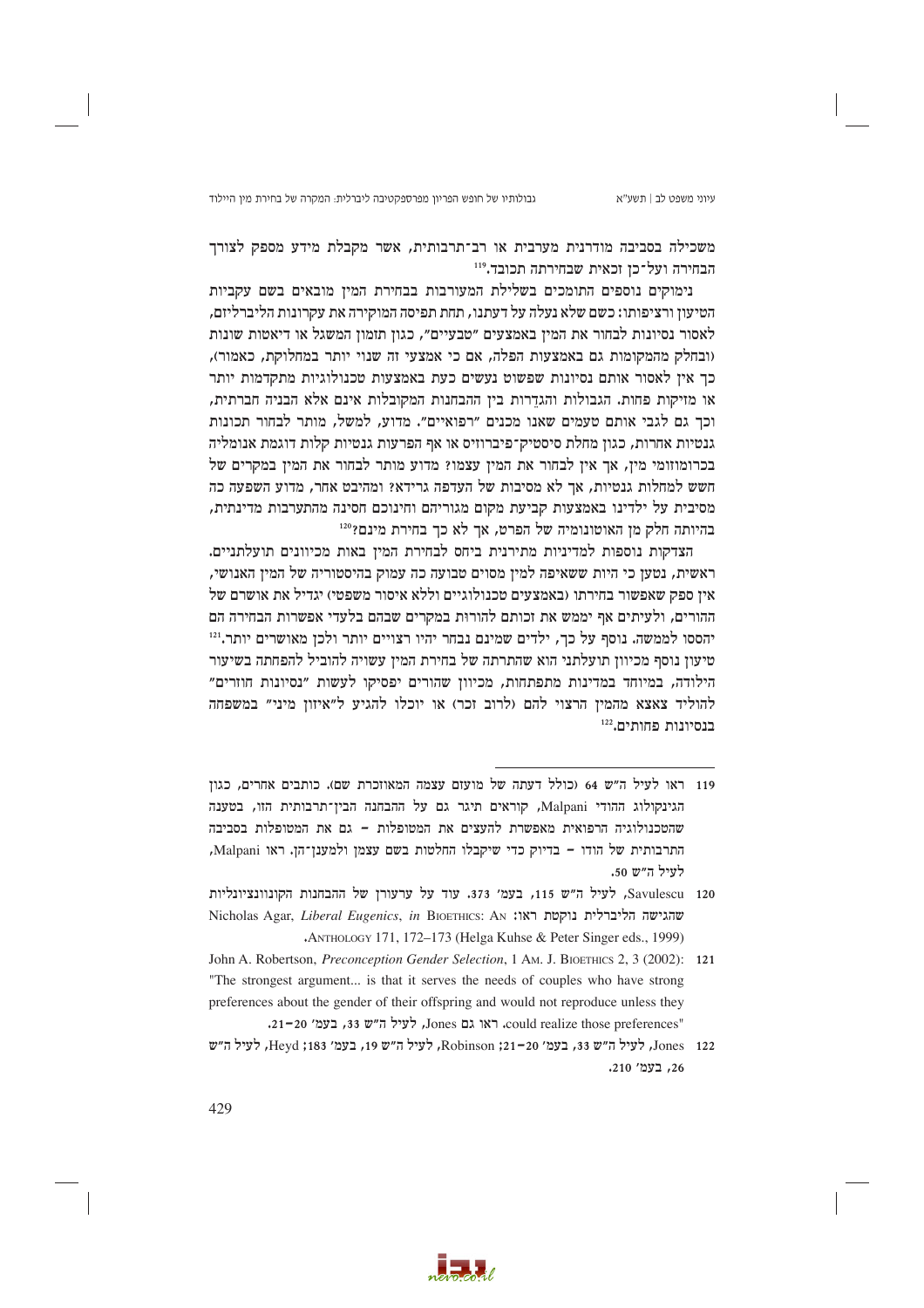יניב רון־אל

יש לציין כי חלק מן המתנגדים לאיסור בחירת המין אינם מתנגדים לכל התערבות באשר היא, אלא נכונים להסכים לרגולציה מסוימת, מתור מענה לחששות הרבים המועלים ביחס להתרתה של הבחירה, ובפרט לחשש מפני הפרת האיזון הדמוגרפי. אולם לדידם, רגולציה כזו צריכה לאפשר את ביצוע הבחירה בסופו של דבר. כך, למשל, עלו הצעות למסות את בחירת המיז, בטענה כי המיסוי יפחית את שכיחותה של הבחירה.<sup>123</sup> הצעה אחרת שהועלתה היא לערוך ניסוי מבוקר שיאפשר ללמוד את תוצאותיה של מדיניות ההתרה לפני החלתה הרחבה והבלתי־מוגבלת.<sup>124</sup> הצעות נוספות קוראות להתרת בחירת המין תוך איזון של "דורשי הבנים" עם "דורשי הבנות": יש המציעים איזון באוכלוסייה הכללית - אם באמצעות יצירת "רשימות־המתנה" לכל אחד מן המינים, ואם באמצעות הצמדות מכוונות בין דורשים מצד הממסד הרפואי;<sup>125</sup> ויש המציעים שההיתר לבחירת המין יינתן אך ורק לצורך איזון משפחתי, קרי, ליצירת איזון מיני בתוך המשפחה על־ידי "תיקון" המצאי המיני המשפחתי הקיים.126 התייחסות פילוסופית יותר, ומעשית פחות, מספק הריס בטוענו כי אין

- Guido Pennings, *Ethics of Sex Selection for Family Balancing*, 11 HUM. REPROD. 2339 125 (1996) (המאזכר את הצעתם של סינגר (Singer) וולס (Wells) לערוך רשימות־המתנה, וכן את הצעתו של גלובר (Glover) "להצמיד" מבקשי בנות למבקשי בנים). ראו גם: Michelle M. Seibel, Sharon Glazier & Moshe Zilberstein, Gender Distribution - Not Sex המציעים שווגות המבקשים לבחור מין מסוים Selection, 9 Hum. REPROD. 569 (1994) יתרמו את הקדם־עוּבּרים מהמין האחר לזוגות שאינם פוריים, וכך ייווצר האיזון). כן ראו את הצעותיו של הד, וביניהן הצעתו להעביר לתרומה ביציות מופרות מן המין שלא נבחר: Heyd, לעיל ה״ש 26, בעמ׳ 209-210.
- Pennings, שם. על־פי הצעתו, הבחירה תתאפשר רק מהילד השני (או השלישי פנינגס  $126$ מעלה את שתי האפשרויות ואינו מכריע ביניהן), ורק אם במצב המשפחתי הקיים יש חוסר איזון מיני במשפחה. כזכור, גישה זהה עמדה בבסיס החלטתה של ועדת האתיקה של ה־ASRM האמריקאית משנת 2001 לגבי מיון זרע – ראו לעיל ה"ש 35. יש לציין כי ההצעה בדבר איזון המשפחה מעוררת שורה של בעיות מעשיות ומושגיות (כיצד תוגדר משפחה? האם הספירה כוללת ילדים מנישואים קודמים? וכיצד יש להגדיר משפחה "מאוזנת"?) וכן בעיות עקרוניות וכגון טענת הצדק החלוקתי – "משפחה מאוזנת" תיהפך למותר של שכבות אמידות בלבד;



Jones 123, לעיל ה"ש 33, בעמ' 48–61. ג'ונס אף מציע להשתמש בכספים המתקבלים מן המיסוי ל״תיקון״ הנזקים האפשריים מהפרקטיקה, כגון עידוד המודעות לשוויון מגדרי ולחשיבות ההולדה של בנות.

<sup>124 –</sup> הריס מציע לתת מיליוז רשיונות לקיים את הבחירה בטווח של עשר שנים בקרב אוכלוסייה של 60 מיליון איש (בריטניה). הוא טוען כי ההשפעה על האוכלוסייה תהיה וניחה גם אם John Harris, Rights and Reproductive Choice, in THE FUTURE נולם יבחרו אותו מין: OF HUMAN REPRODUCTION: CHOICE AND REGULATION 5 (John Harris & Søren Holm eds., 1998). כן ראו Harris, We're British, לעיל ה"ש 42, בעמ' 288. דהל מציע לתת רישוי לשישה מרכזים בגרמניה לקיים בחירת מין, וכך לנטר את תוצאות המדיניות: .Dahl Procreative Liberty, לעיל ה"ש 86, בעמ' 383.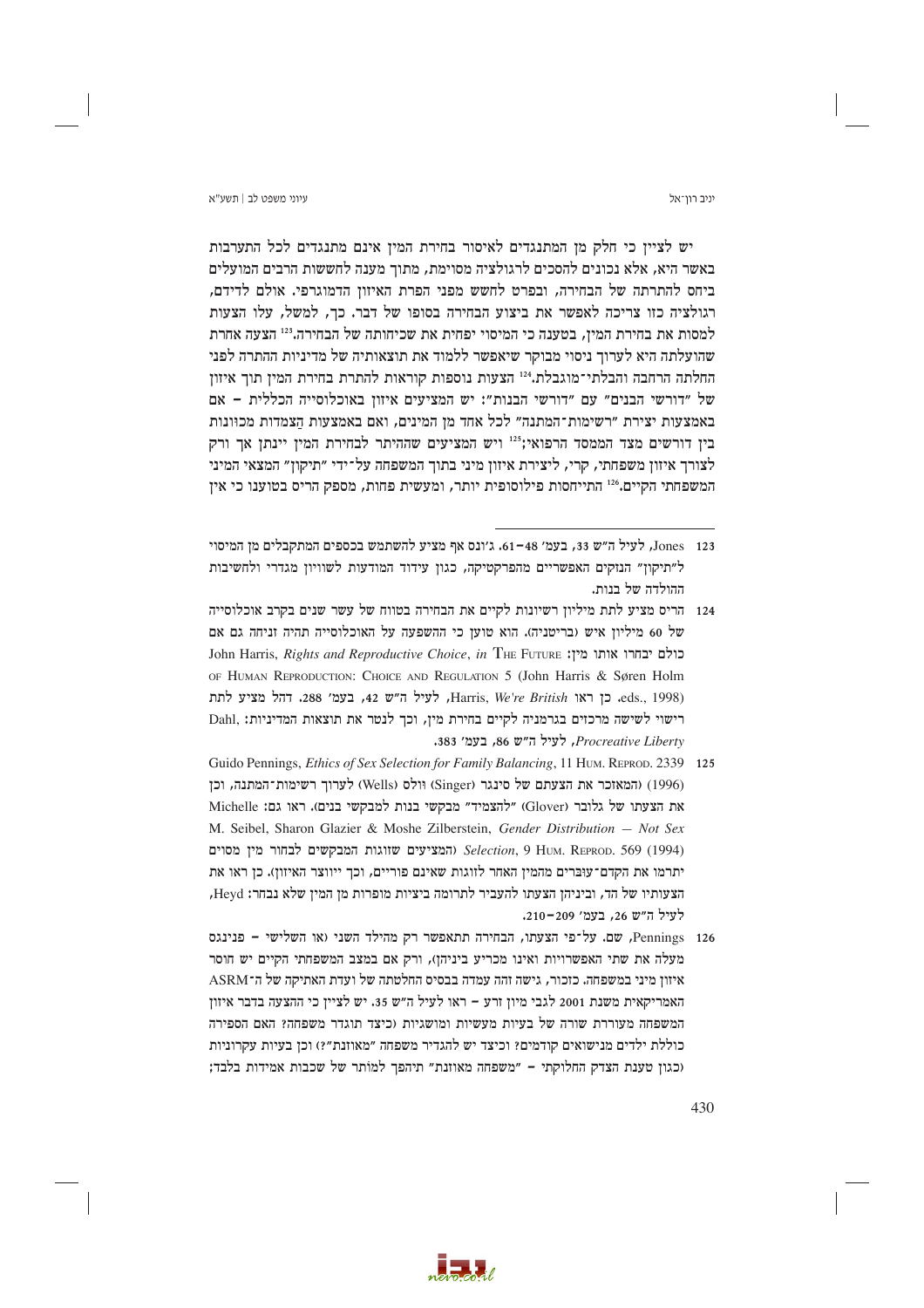רע גם בבחירת מין שיטתית שתייצר עולם חד־מיני, כל עוד אנשים יוכלו להתרבות ויהיו מאושרים.<sup>127</sup> אף שהצעות אלה באות במענה לחשש מפני הפרת האיזוז הדמוגרפי, הטענה העיקרית הנשמעת כנגד חשש זה היא שהוא אינו רלוונטי בסביבה תרבותית שוויונית (ובפרט מערבית).<sup>128</sup>

פרט לחשש מפני הפרת האיזוז הדמוגרפי, יתר ההנמקות המתנגדות להתרת בחירת המין אינן מרשימות במיוחד את הטוענים נגד ההתערבות המדינתית בסוגיה, והם פוטרים אותן – בהתאם לחלוקתן הרחבה שהוזכרה בתחילה – באחת משתי דרכים עיקריות: ביחס לטענות בדבר הנזק האפשרי, הטענה הכללית היא שהנזק שחוששים מפניו אינו נזק כלל או שהוא ספקולטיבי מדי; וביחס להשקפות המוסריות השונות המתנגדות לבחירת המין נטען כי השקפות אלה אולי ראויות מבחינה מוסרית (למעשה, רוב מתנגדי ההתערבות בבחירת המין טוענים כי הם אינם מצדדים בבחירת המין עצמה), אך בחברה ליברלית השקפה מוסרית, להבדיל מגרימת נזק, אינה טעם מספיק להתערבות בחירות הפרט. אציין את התגובות הללו להלן ביתר פירוט, תוך התייחסות ספציפית להצדקות של ההתערבות שצוינו לעיל.

ביחס לטיעונים בדבר הפגיעה בשוויון, ובפרט בשוויון המגדרי, נטען, ראשית, כי הכרה בשוני הקיים בין המינים אינה בהכרח מינניות, ושנית, כי לא כל בחירת מין היא בהכרח מיננית, בוודאי כאשר היא נעשית בסביבה תרבותית שוויונית יחסית, כאמור. אדרבה, אפשר בהחלט להצדיק את בחירת המין של הילד/ה העתידי/ת דווקא מטעמים פמיניסטיים."<sup>12</sup> במענה לחשש מפני השלכותיה של הבחירה על השוויון בין המינים נטען כי

או אף התהייה הבסיסית מדוע משפחה "מאוזנת" מבחינה מגדרית היא דבר שיש לשאוף Karen Dawson & Alan Trounson, Ethics of Sex Selection for Family :ליו). ראו, למשל: Balancing: Why Balance Families? 11 HUM, REPROD, 2577 (1996); K. Cloonan, C. Crumley & S. Kiymaz, Sex Selection: Ethical Issues  $- A$  Paper to be Used as Background for Discussion,  $DeyBIO - A COMPANION TO DEVELOPMENTIAL BIOLOGY, ch.$ Blyth, ראו גם 21.4 (S.F. Gilbert ed., 7th ed. 2003) 7e.devbio.com/article.php?id=177 Frith & Crawshaw , לעיל ה"ש 57, בעמ' 44: O'Neill. לעיל ה"ש 81, בעמ' 647.

- HARRIS 127, לעיל ה״ש 114, בעמ׳ 192–193: J137 ו-193) Have what I hope a well grounded doubts" that there is in fact anything wrong with selecting for gender, even in a systematic way which produced a one-gender world, so long as such people could reproduce, avoid other moral wrongs, and so long as they might reasonably be expected to be happy" אולם ראו גם את הצעתו, המעשית יותר, לערוך ניסוי מבוקר של בחירת המין על־מנת לוודא שהשלכותיה אינן מובילות לחוסר איזון - Harris, לעיל ה"ש 124.
	- 128 ראו לעיל הטקסט הסמוך לה"ש 64 ולה"ש 119-118 (וכן ההערות עצמן).
- C.L. Ten, The Use of Reproductive Technologies in Selecting the Sexual :111 129 ראו גם. Orientation, The Race, and the Sex of Children, 12 BIOETHICS 45 (1998). McLEAN, לעיל ה"ש 42, בעמ' 126–128; Robertson, לעיל ה"ש 121, בעמ' 4–16; Harris, לעיל ה"ש 114, בעמ' 194; Purdy, לעיל ה"ש 57, בפרט בעמ' 34, 36; Heyd, לעיל

431

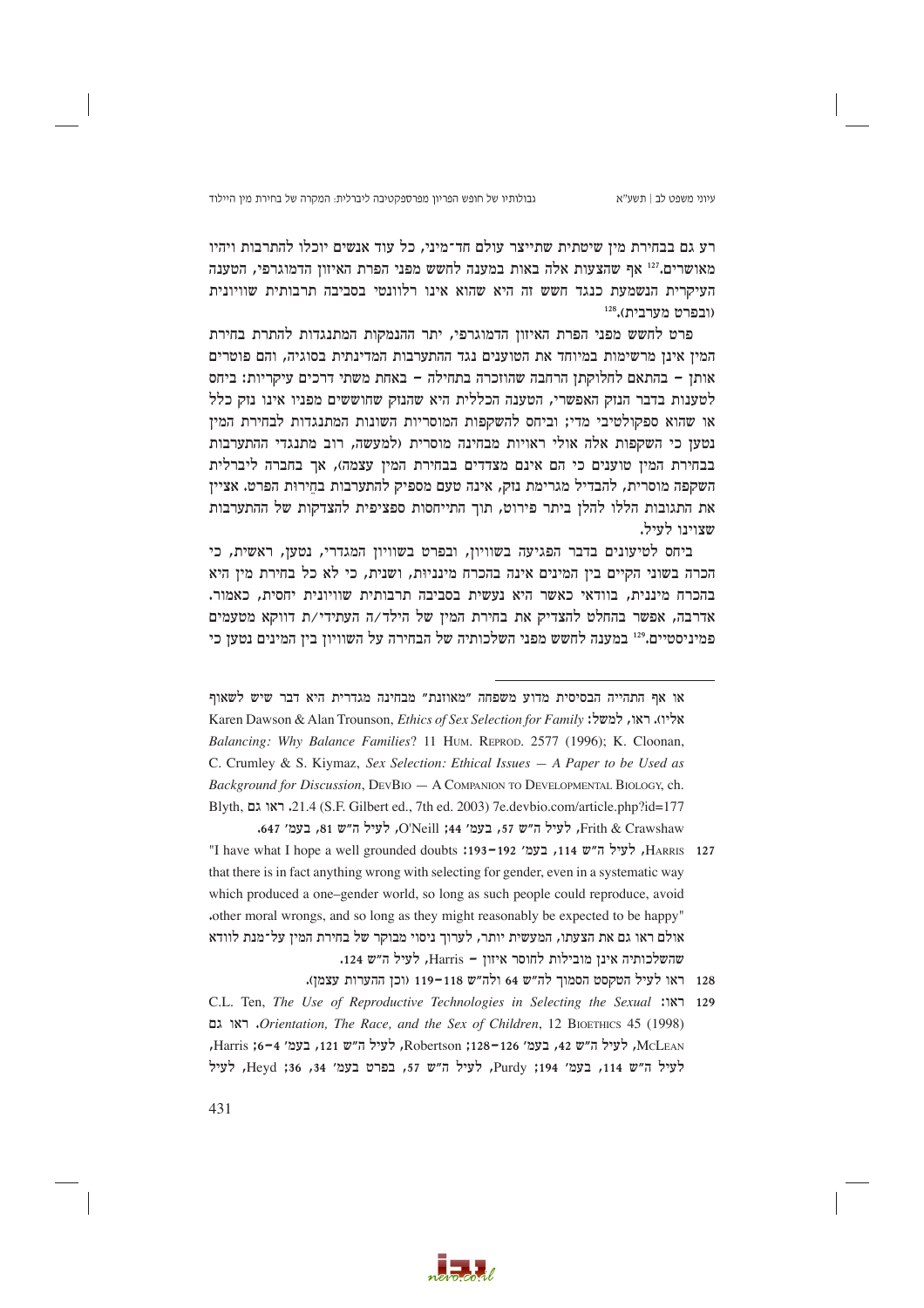יניב רוו־אל

## עיווי משפט לר∣ חשע״א

הורים עלולים לאכוף תפיסות מגדריות סטריאוטיפיות באותה מידה על ילד/ה שהובא/ה לעולם במשגל טבעי, וכשם שאיז מתערבים בדרך זו של הולדה, כך איז להתערב בבחירת המין.130 מן הצד האחר נטען כי באותה מידה ניתן להשתמש בבחירת המין מטעמים של רצון לשוויון מגדרי, כגון שאיפה לאיזון המשפחה מתוך הכרה בחשיבותם של שני המינים. יתר על כן, סבולשקו, הגורס אף הוא כי בחירת המין אינה בהכרח ביטוי של הפליה, מציין כי אפילו הייתה כזו, אין זו סיבה מספקת לאסור אותה. המאבק העקרוני באי־שוויון – מגדרי, מדינתי או כלכלי - אינו צריך לבוא על־חשבון חירויות הפרט.<sup>131</sup>

המצדדים בהתרתה החוקית של בחירת המין מסרבים להתרגש גם מן הטיעונים של ״משפט הטבע״ ושל ״לשחק את אלוהים״, ובפרט מנימת הקדושה המלווה את הטיעונים הללו. הם מזכירים לנו שטיעונים מסוג זה שימשו בעבר את הכנסייה כדי להתנגד לנסיונות של רופאים להקל את כאבם של חולים; שגם כיום הטיעון האוסר פעולות שאינן "כדרך הטבע״ משמש נימוק למתנגדי אורח החיים ההומו־לסבי; שניסיון לרפא סרטן מהווה אף הוא התערבות ב״תוכנית הגנטית״ של אלוהים או של הטבע; ושלמעשה אנשים ״משחקים את אלוהים" גם בהחלטה על הפלה מסיבה רפואית. מעבר להקצנת הטיעון של "משפט הטבע״ על־מנת להוכיח את מקורו ואת השלכותיו, הטענה המרכזית היא הטענה הליברלית שאמונה דתית או מוסרית – גם של רבים – אינה צריכה להגביל את חירות הפרט.132

אותה עמדה ליברלית משמשת גם לדחיית הנימוק המצדיק הגבלה של בחירת המין על בסיס חשיבותם של היחסים המשפחתיים. חברה ליברלית מבוססת על עקרונות של פלורליזם מוסרי ושל חירות המחשבה. היחסים המשפחתיים הראויים – או בניסוחה של

- Robertson 130, לעיל ה"ש 121, בעמ' 4-6.
- "Procreative autonomy should not be sacrificed to correct social inequality. It is 131 rotalitarian for the State to dictate which children parents should have and rear" Savulescu, לעיל ה״ש 115, בעמ׳ 375.
- Dahl, Procreative Liberty 132, לעיל ה״ש 86, בעמ׳ 383; Savulescu, לעיל ה״ש 115, בעמ׳ 375; McLEAN, לעיל ה"ש 42, בעמ׳ 124. ראו גם את טענתו של בן־זאב שדווקא ההשלמה עם הטבע היא הלא־מוסרית: ״עקרונות המוסר מטילים על האדם חובה לשפר את מעשי הטבע, למשל להפרות אישה עקרה, כאשר קיימת אפשרות טכנולוגית לשפר, ולשאוף לשיפור מעשי הטבע... ההשלמה עם הטבע היא בנסיבות מסויימות גישה אנטי־מוסרית." בן־זאב, לעיל ה"ש 74, בעמ' 246–247.



Bonnie Steinbock, Sex Selection: Not Obviously Wrong, 32 ;211-210 ,26 ה"ש 86. HASTINGS CENTER REPORT 23 (2002). כן ראו את טיעונה של וורן, הגורסת כי אישה שמכירה במציאות המיננית שבה מתנהלים חייה – למשל, במדינות מתפתחות בעלות הטיה מגדרית חזקה – ואשר בוחרת לא להביא לעולם בת, כדי למנוע ממנה אותו סבל הנובע מהסביבה הפטריארכלית, אינה פועלת מטעמים מינניים. יתרה מזו, מזווית פמיניסטית, עדיף לבחור את המין מראש מאשר להביא לעולם בת שתסבול מהזנחה ומרעב: Warren, לעיל ה"ש 14. אך ראו גם, בתשובה לכר, Balakrishnan, לעיל ה"ש 48, בעמ׳ 1282; Danis, לעיל ה"ש 57, בעמ' 244.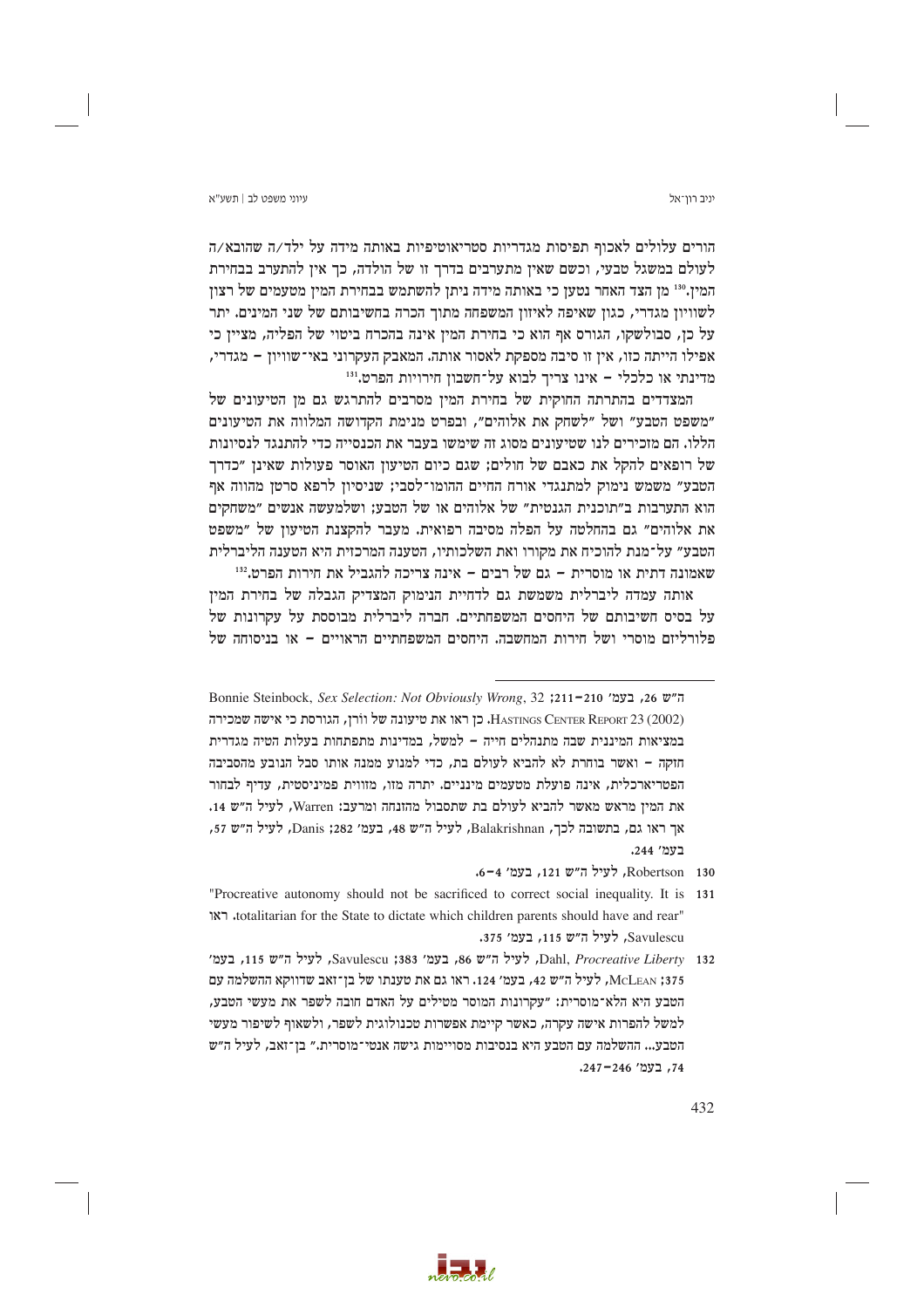גבולותיו של חופש הפריון מפרספקטיבה ליברלית: המקרה של בחירת מין היילוד

מקדוגל, המידה הטובה ההורית – הם (אולי) תפיסה מוסרית נעלה שאין כמותה, אולם אין היא צריכה לעמוד בבסיס החוק. החוק צריך להתייחס לחירותו של הפרט, כלומר, לחירות ההורית. חירות זו משמעה יכולת קבלת החלטות הנוגעות בפריון, ובכלל זה במאפייני הצאצא העתידי, כגון בריאותו או מינו. המידה הטובה ההורית – המחייבת את ההורים לקבל את ילדיהם גם כאשר הם סובלים מהמופיליה, ממחלת הנטינגטוז או מאנומליות בכרומוזומי המין – אינה צריכה להיאכף באמצעים חוקיים, לא כאשר מדובר בסוגיות של חולי ובריאות ולא כאשר מדובר בסוגיות של מין ומגדר. 133

עמדה ליברלית מתנגדת לאיסור בחירת המין אף כאשר איסור זה בא כמענה לחשש מפני הידרדרות ב״מדרון החלקלק״. בעייתיותו של טיעון ״המדרון החלקלק״ בכלל, ובדיונים בנושאי ביו־אתיקה בפרט, ידועה זה כבר, 134 והטענה המרכזית של מתנגדי האיסור היא שמתיחת הקו דווקא לפני בחירת המין היא שרירותית. יש שמזכירים כי השיפורים הגנטיים קיימים כבר כיום באמצעות אלימינציה של קדם־עוּבּרים הלוקים באבנורמליות גנטית; יש שמותחים קו גבול מוסרי ברור – וטוענים כי ניתן גם למתוח קו חוקי כזה – המבחין בין בחירת מין (מותרת) לבין בחירה (אסורה) של מאפיינים ותכונות אחרים (הפילוסוף הד טוען כי מאחר שבחירה של המין אינה כרוכה בהתערבות בגנום האנושי, אין לערבב כלל בין בחירת המין לבין עיצוב גנטי<sup>135</sup>); ויש המסרבים לפסול גם עיצוב והשבחה גנטיים, ככל שהדבר יתאפשר, בתנאי שאלה ייעשו לצרכים מוסריים וטובים ובאופן מבוקר.136

גם לטענה בדבר הנזק הבריאותי הפוטנציאלי לצאצא העתידי מתייחסים המתנגדים



McLEAN 133, לעיל ה״ש 42, בעמ׳ 125. טענה נוספת בהקשר זה היא שדווקא בחירת המין תוביל לחיזוק היחסים המשפחתיים, שכן ילד/ה שמינו/ה נבחר ת/יהיה ילד/ה רצוי/ה יותר ולפיכך אהוב/ה יותר. ראו גינזברג, לעיל ה״ש 5, בעמ׳ 123–124.

<sup>134 -</sup> על השימוש הבעייתי בטיעוז ״המדרוז החלקלק״ בסוגיות של הולדה ראו אצל הד. לעיל ה״ש 17, בעמ׳ 67-69. לדיון נרחב בטיעון זה, ולהגנה פילוסופית על השימוש בו, ראו: DougLas .N. WALTON, SLIPPERY SLOPE ARGUMENTS (1992)

Hevd 135. לעיל ה"ש 26.

<sup>136 –</sup> ראו Jones, לעיל ה״ש 33, בעמ׳ 22; Danis, לעיל ה״ש 57, בעמ׳ 241–242; Plummer, לעיל ה"ש 57, בעמ' 519–520, 552–552, McCarthy, לעיל ה"ש 68, בעמ' 306; Savulescu Dahl, Procreative ;8-6 271, לעיל ה"ש 121, בעמ' 6-8; Dahl, Procreative ;8-6 Liberty, לעיל ה"ש 86. ראו גם את הוויכוח בין הגינקולוגים והגנטיקאים הצרפתים מעל Pierre F. Ray et al., The Place of 'Social Sexing' in :HUMAN REPRODUCTION" Medicine and Science, 17 HUM. REPROD. 248 (2002); Rony Seif, Sex Selection by Preimplantation Genetic Diagnosis: Should It Be Carried Out for Social Reasons? 18 HUM. REPROD. 461 (2003); Pierre F. Ray et al., Is Preimplantation Genetic Diagnosis for 'Social Sexing' Desirable in Today's and Tomorrow's Society? 18 HUM. REPROD. (2003) 463, כן ראו זפרן, לעיל ה"ש 53, בעמ' 469–470 וההפניות שם; Dahl, לעיל ה"ש 27, בעמ' 160.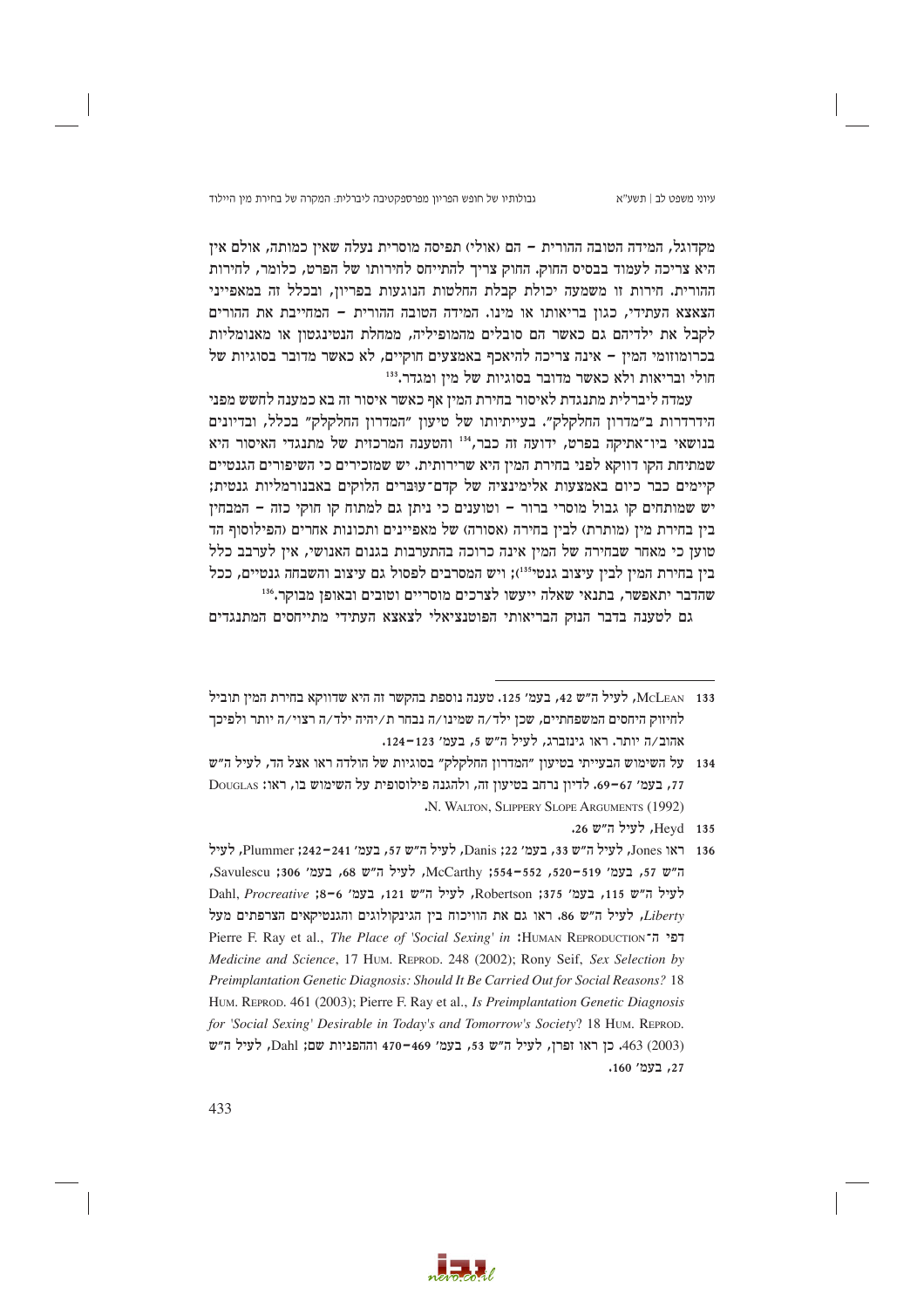יניב רוו־אל

להתערבות בבחירת המין באמצעות הדגשת הצורך לקיים את התהליך באופן מבוקר ולעקוב אחר תוצאותיו.<sup>137</sup> יתר הטענות בדבר הנזק הפוטנציאלי כתוצאה מבחירת המיז זוכות בהתייחסות רצינית פחות, ונפטרות על־פי־רוב כרחוקות וכספקולטיביות מדי. בפרט, הטענות בדבר נזק פסיכולוגי לצאצא העתידי או בדבר נזק תודעתי־פילוסופי כתוצאה מעצם הבחירה בתכונותיו הן טענות חסרות בסיס, על־פי המתנגדים להתערבות בבחירה. בחירת המין אינה מלווה בהכרח ציפיות מגדריות סטריאוטיפיות, כאמור, ואף אם יש להורים ציפיות סטריאוטיפיות, אין הדבר גורר בהכרח יתר לחץ על הצאצא; אדרבה, ייתכן אף שמצבו של צאצא זה יהיה טוב ממצבו של צאצא ממין לא־מתוכנן שיופנו כלפיו ציפיות כאלה. מכל מקום, להורים שונים יש ציפיות שונות מילדיהם, אשר עיתים מתממשות ולעיתים לא. ההורים אוהבים את ילדיהם כך או כך, והנזק לילדים אינו משמעותי לרוב, ומכל מקום אינו מצדיק התערבות חוקית בחופש הבחירה ההורית.138

זאת ועוד, הטענות בדבר נזק לצאצא העתידי הן לא רק חסרות בסיס אמפירי, אלא גם חסרות בסיס לוגי, לדעת המתנגדים לאיסור בחירת המין: כיצד ניתן להזיק למי שאינו קיים כלל? לציון בעיה זו טבע הפילוסוף דרק פַּרְפִיט את המונח ״בעיית האי־זהוּת״ - (person-affecting) ו-139 לפחות מנקודת־מבט פרסונליסטית (Non-Identity Problem) כזו המייחסת ערכים כגון רווחה או זכויות רק לאדם ספציפי, ולא למושגים מופשטים -הדיבור על זכויות או על רווחת הילד לגבי יצור אנושי פוטנציאלי שאינו קיים, ואשר עשוי לא להתקיים כלל, הוא פרדוקסלי. בוודאי כך כאשר מדובר בטענה ההברמסיאנית בדבר ״תודעת אוטונומיה״ פגומה. לדברי הריס, אותם צאצאים פוטנציאליים יכולים להתנחם במחשבה שאלמלא הבחירה של הוריהם, הם לא היו קיימים כלל. על־כן טענתו של הברמס בדבר נזק כזה, ולמעשה כלל הטענות בדבר נזק לצאצא הפוטנציאלי, הן בבחינת ספקולציות מטפיזיות חסרות בסיס, שאינן קבילות מבחינה לוגית.140



<sup>137</sup> למשל, Dahl, Procreative Liberty, לעיל ה"ש 86.

<sup>138</sup> ראו Savulescu, לעיל ה״ש 115, בעמ׳ 374; McLEAN, לעיל ה״ש 42, בעמ׳ 124; Harris, We're British, לעיל ה"ש 42, בעמ' 286.

<sup>139</sup> ליישום בהקשרים של בחירת מיו היילוד ראו Harris, Regulated Hatred, לעיל ה"ש 42, בעמ׳ 1292; McCarthy, לעיל ה״ש 68, בעמ׳ 304; McDougall, לעיל ה״ש 42, בעמ׳ 602. בעיה זו עומדת גם ביסוד הבעייתיות בקבלת טענות של הולדה בעוולה. להסבר כללי DEREK PARFIT, REASONS AND PERSONS 351-374 (1984); James Woodward, יותר ראו: The Non-Identity Problem, 96 ETHICS 804 (1986); Derek Parfit, Comments (within (1986) Symposium on Reasons and Persons), 96 ETHICS 832, 854–862; הד, לעיל ה"ש 77, בעמ׳ 66; הד, לעיל ה"ש 5, בעמ׳ 224; HEYD, לעיל ה"ש 5 (למעשה רוב הספר עוסק בבעיה זו). לניסיון ליישב את בעיית האי־זהות עם גישה פרסונליסטית באופן שונה ראו: MELINDA A. ROBERTS, CHILD VERSUS CHILDMAKER: FUTURE PERSONS AND PRESENT DUTIES IN ETHICS AND THE LAW (1998)

<sup>&</sup>quot;I am far from convinced that there are any :194-193 יעיל ה"ש 114, בעמ' 194-193 140 cogent arguments for the entitlement to be protected from feeling resentment and the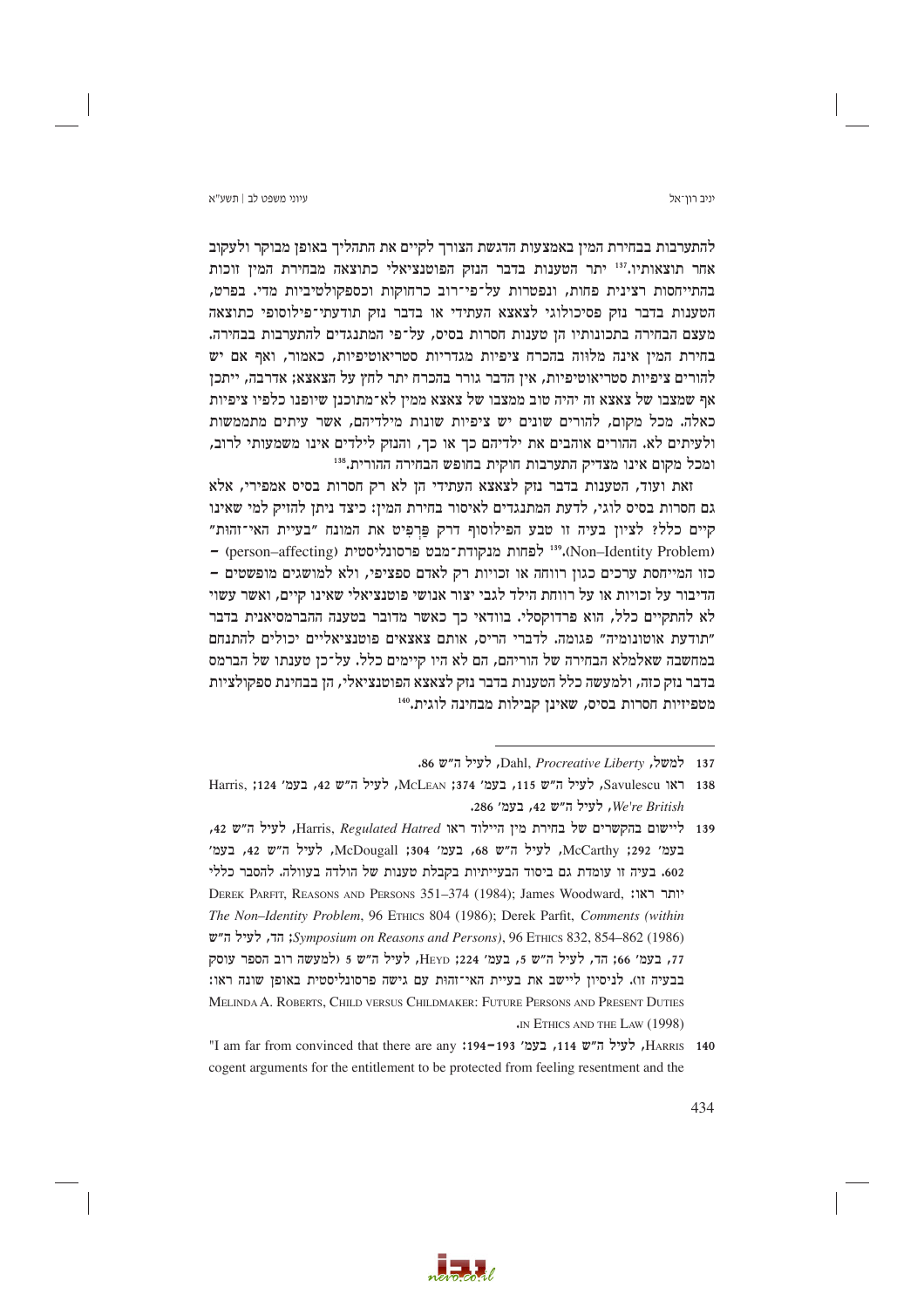גבולותיו של חופש הפריון מפרספקטיבה ליברלית: המקרה של בחירת מין היילוד

ההאשמה כי מדובר במטפיזיקה מופנית גם לתיאוריה הכללית של הברמס בדבר העיצוב הגנטי. כאמור, תיאוריה זו מנסה להתמודד עם שאלת העיצוב הגנטי מפרספקטיבה ליברלית. אולם הטענה כי התערבות גנטית בזהות הצאצא פוגמת בסימטרייה של היחסים מעוררת קשיים כאשר מנסים ליישמה ביחס לבחירת המין. תיאוריה זו (בדומה לתיאוריות קרובות סלחניות יותר ביחס לאפשרות של עיצוב גנטי<sup>141</sup>) תופסת את הבחירה במאפיינים הגנטיים של היילוד העתידי כהתערבות חיצונית. על־כן היא מניחה, למעשה, כי לפני ההתערבות הגנטית כבר קיימת זהות אנושית "פנימית" (להבדיל מחיצונית), כלומר, בעלת מימד קבוע כלשהו (ולו מצומצם).112 אולם בחירת המין מאתגרת תפיסה זו בהיות המין תכונה בינרית -זכר/נקבה – שמהווה מימד כה אינהרנטי של הזהוּת האנושית.<sup>143</sup> לשם הבהרת העניין ניפרד לרגע מתפיסת הזהות הסטטית (בחלקה לפחות) של התיאוריות האלה, ונאמץ את תיאוריית הזהות הקונצנטרית של הד. הד תופס את הזהות האנושית כתהליך דינמי ובלתי־פוסק, אולם מדרגי, הבנוי שכבות־שכבות מהליבה אל פני השטח.414 המין הביולוגי נתפס (לפחות בקרב הרוב המכריע של האנושות) כמצוי בשכבות־הליבה, אם לא בשכבה הבסיסית ביותר,

children in question might find it salutary to reflect that but for their parents' choice, they themselves would not exist at all"

- 141 ראו לעיל ה"ש 106.
- 142 "הכמיהה לילד גורמת להורים ליצור מצב שבו הם *ישלטו באופן חופשי* על המשך החיים האנושיים הקדם־אישיותיים, על סמך אבחון.״ הברמס, לעיל ה״ש 76, בעמ׳ 154 (ההדגשה באות נטויה מופיעה במקור: ההדגשה באות שמנה הוספה). ההנחה בדבר חיים אנושיים קדם־אישיותיים מניחה כי עוד קודם להיווצרות האישיות יש בכל־זאת היווצרות של חיים אנושיים, כלומר, של זהות מסוימת, ולוּ מצומצמת למאפייניה האנושיים הלא־ייחודיים.
- 143 אני מתייחס לזהות האנושית הקונוונציונלית. כיום ניתז אומנם לשנות מיז ביולוגי באמצעות תהליר רפואי, אולם עובדה זו אינה עומדת בסתירה לתפיסת המיז הביולוגי כרכיב יסודי של הזהות האנושית; להפך – המשמעות העמוקה שטרנסקסואלים (אשר עברו או שואפים לעבור ניתוח לשינוי המין הביולוגי) מייחסים להליך זה, נכונותם להוציא סכומי כסף גדולים ולעבור הליכים כירורגיים מכאיבים והחשיבות שהם מייחסים להתקבלות החברתית בזהות המינית החדשה (״לעבור״ בעגה הטרנסקסואלית) יעידו על כך. ראו כתבת מוסף הארץ בנושא: ענת אור "האישה החדשה" הארץ 23.3.2004. ראו גם את טענתה של זפרן כי "השיוך המיני (או כפי שנכון לכנותו בהקשר זה – המגדר) מהווה גם כיום היבט משמעותי בעיצוב חייו של הפרט. לשיוך המגדרי יש השפעות מהותיות – חלקן אפילו בעלות היבטים דטרמיניסטיים – על נתיב חייו של הפרט". זפרן, לעיל ה"ש 53, בעמ' 478. כנגד זה יש להזכיר תיאוריות פמיניסטיות פוסט־סטרוקטורליסטיות אשר מדגישות את הדינמיות ואת חוסר היציבות של הזהות, ומבקשות לערער על קביעותן ועל הכרחיותן של הקטגוריה התרבותית של המגדר JUDITH BUTLER, GENDER TROUBLE - ממין. ראו: JUDITH BUTLER, GENDER TROUBLE - ואף של הקטגוריה הטבעית לכאורה של ה FEMINISM AND THE SUBVERSIONS OF IDENTITY (1990); JUDITH BUTLER, BODIES THAT MATTER . - ON THE DISCURSIVE LIMITS OF "SEX" (1993)
	- HEYD 144. לעיל ה"ש 5, בעמ' 172-178.

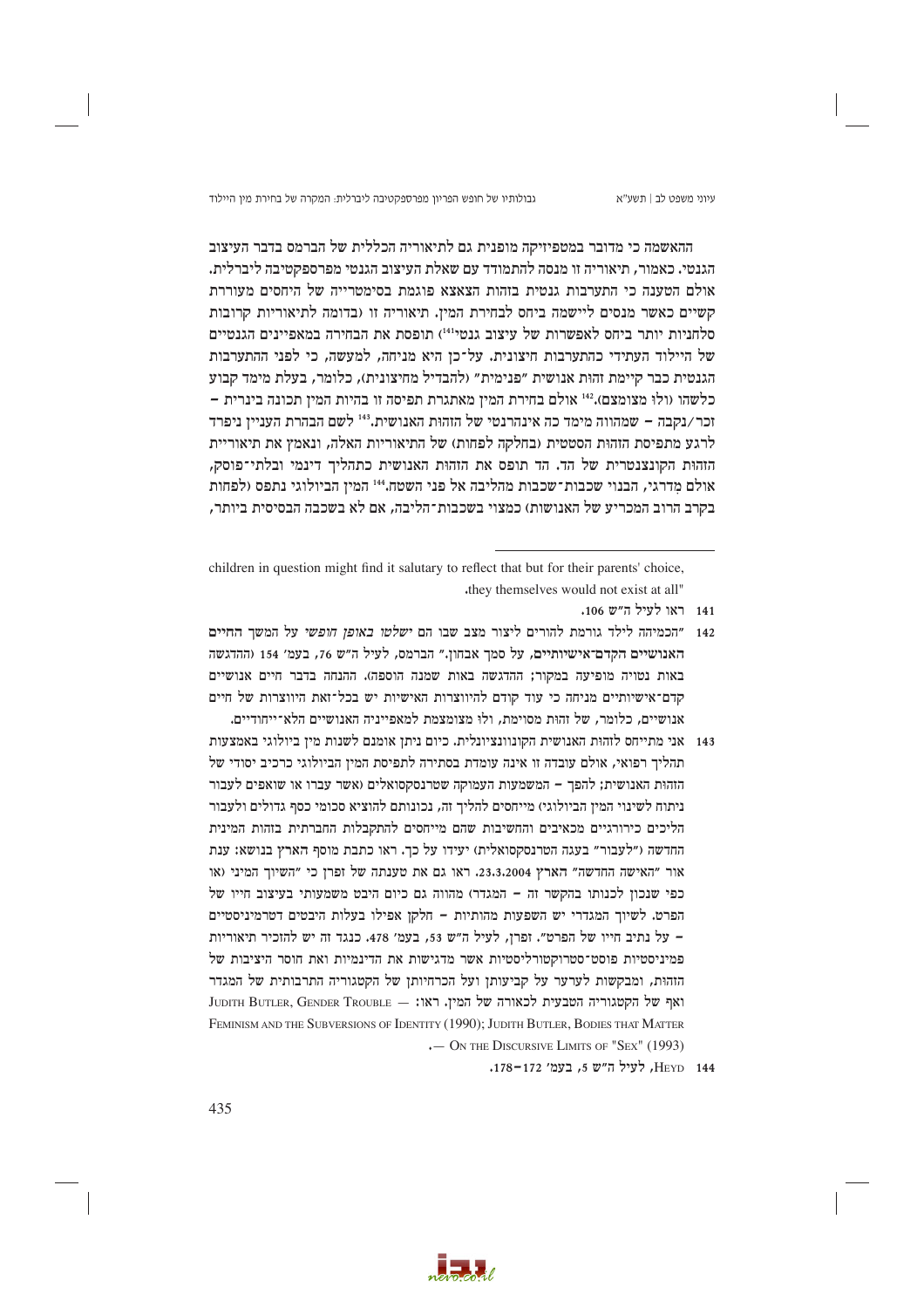יניב רוו־אל

עד כדי כך שקשה לדמיין את הזהות האנושית בנפרד מקיומו של מין. במילים אחרות, בחירת מיז היילוד מאתגרת את התפיסה ש״ההתערבות״ הגנטית היא נפרדת מז ה״יצירה״ הגנטית (כלומר, הפריון), בהצמידה את הבחירה עם עצם ההפריה.

אכן, באחרית־הדבר לספרו מספר הברמס על רב־שיח שהוא השתתף בו בארצות־ הברית, אשר עסק בשאלת העיצוב הגנטי. רונלד דבורקין אתגר את התיאוריה של הברמס באמצעות הדוגמה של בחירת מין. הברמס מודה כי הצאצא העתידי "אינו יכול להשליך את זהותו האישית חזרה על עבר מיני שהוא נייטרלי... לפיכך נדמה שהחלטה מרחיקת לכת כמו בחירת המין, המגדירה את הזהות, לא חייבת לגרור תוכחה רצינית מצדו של הנפגע... מכיוון שאין טעם מוסרי להעדפת מין מסוים, שניתן לחרוט על דגלנו, *מן הראוי* שלאדם הנפגע זה לא ישנה אם הוא בא לעולם כבן או כבת."<sup>145</sup>

הודאה זו אינה מזיזה כמובן את הברמס מעמדת הגינוי המוסרי כלפי בחירת המין האלקטיבית, אך דומה שהוא אינו מצליח לספק הסברים טובים לה: "הסיבה המוסרית לתוכחה נותרת אותה הסיבה גם במקרה שתודעת האוטונומיה של אדם מקופחת, והוא אינו מקבל בעצמו את זכות הדיבור, כי אינו יכול להתנגד כלל... מאחר שמלבד תובנות מוסריות אין בידינו הכרה אובייקטיבית של ערכים, ומאחר שהפרספקטיבה של גוף ראשון חרוטה בכל הידע האתי, הרי המסד הסופי של הרוח האנושית קורס תחת עומס הציפייה להנחיות בקביעת המטען הגנטי ׳הטוב ביותר׳ לתרחישי החיים של ילדינו."<sup>146</sup> בהעדר "נוק פוטנציאלי" מבוסס, נותרנו אפוא עם לא יותר מאשר תודעת אוטונומיה מקופחת של מי שאינו מודע לכך שתודעתו מקופחת, או עם תוכחה מוסרית שאינה נסמכת על דבר פרט לאינטואיציה ביחס לטבע האנושי. מתנגדיו של הברמס יגדירו זאת כמטפיזיקה. הליברלים המצדדים בהתרתה של בחירת המין יחזרו ויאמרו כי בהעדר נזק, תובנה מוסרית אינטואיטיבית, חזקה ככל שתהיה, אינה סיבה טובה מספיק להגבלת חירותו של הפרט.<sup>147</sup>



<sup>145 –</sup> הברמס, לעיל ה״ש 76, בעמ׳ 143−145.

<sup>146 |</sup> שם. דומני כי דימוי הקריסה שננקט על־ידי הברמס משקף גם את תחושתו בדבר קריסת טיעונו־הוא. תחושה דומה באה לידי ביטוי בדבריו של לאון קס ביחס לניסיון לנמק באופן רציונלי את ההתנגדות לשיבוט: ״סלידה איננה נימוק... יחד עם זאת, במקרים מכריעים מסוימים, התיעוב הוא הביטוי הרגשי של חכמה עמוקה, שאין בכוחה של התבונה לבטאה בשלמותה... אני סבור שסלידתנו משיבוט בני־אדם שייכת לקטגוריה הזו... אנו מרגישים, באופן בלתי אמצעי ו*ללא צורך בנימוקים הגיוניים,* שהיא פוגעת בדברים יקרים ללבנו. אנו חשים שהשיבוט הוא זיהום עמוק של טבענו כיצורים מולידים ושל היחסים החברתיים הבנויים על בסיס טבעי זה... את החכמה שבזעזוע שלנו מפני השיבוט האנושי אפשר לבטא במלים, לפחות באופן חלקי, גם אם זהו, בסופו של דבר, אחד מ*ן המקרים שבהם יש ללב סיבות* משלו, שאין השכל יכול לרדת לחקרן." קאס "עתיד האנושות", לעיל ה"ש 76, בעמ' 33–34 (ההדגשות הוספו).

<sup>147</sup> ראו Harris, We're British, לעיל ה"ש 42, בעמ' 286. הריס מודה ב"עומק" טיעונו של הברמס, ואף מוסיף, בציניות אופיינית, כי טיעון זה עמוק יותר מהשגתן של הרציונליות או של ראיות מוכחות. אפשר למקם את העימות בין הברמס (וגם בֵּיֵירץ, למשל) לבין דבורקין,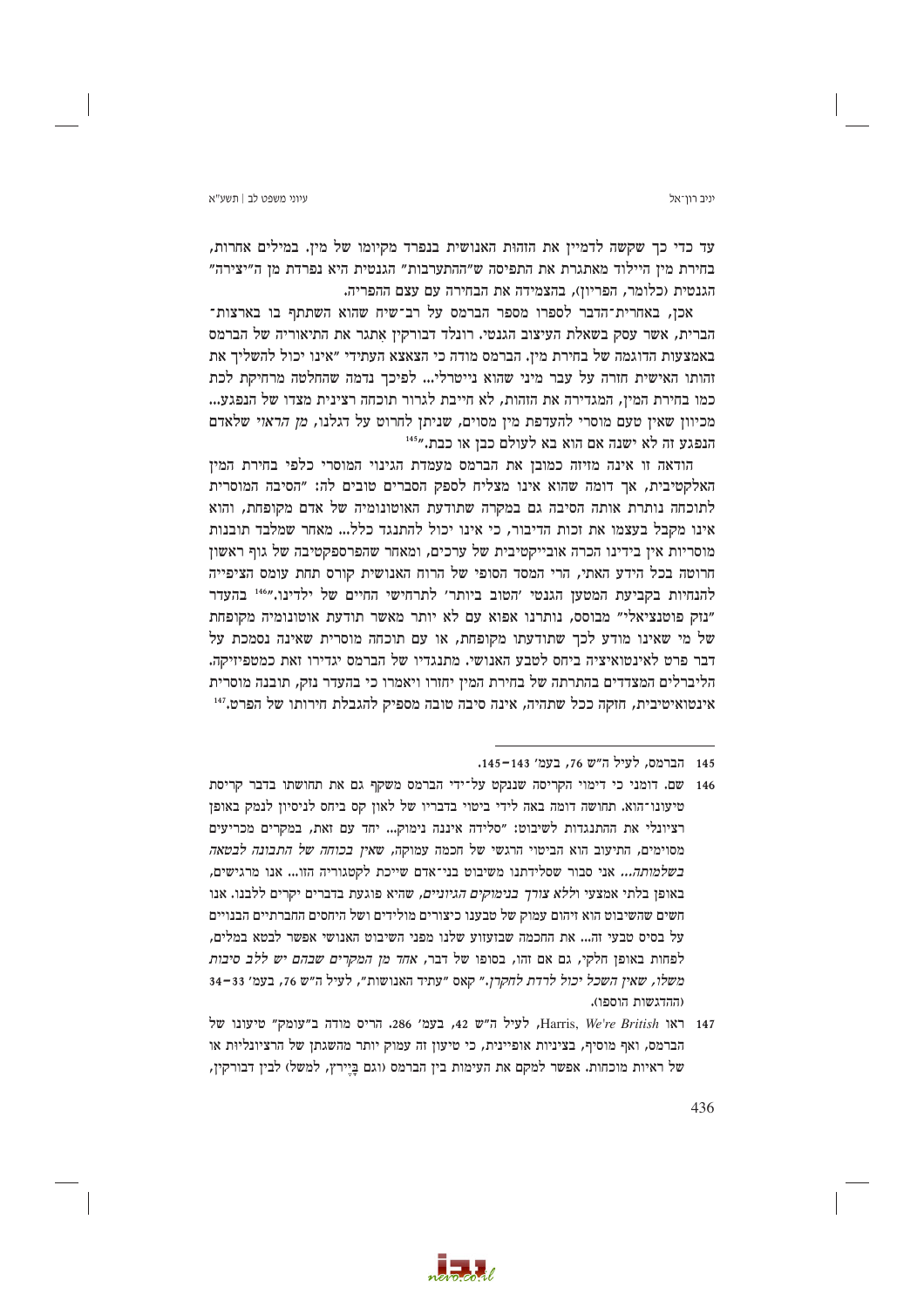גבולותיו של חופש הפריון מפרספקטיבה ליברלית: המקרה של בחירת מין היילוד

## ד. בחירת מין היילוד בראי הזכויות והחירויות הליברליות

סקירת שלל הטיעונים המצדדים ברגולציה של בחירת המין ואלה המתנגדים לה הראתה כי רוב הדיון נעשה במונחים תוצאתניים – בניסיון לטעון לנזק אפשרי המצדיק את האיסור (או את ההגבלה) של בחירת המין, מן הצד האחד, או בטענה כי הסתברותו הנמוכה או הספקולטיבית של הנזק אינה מתירה איסור כזה, מן הצד האחר. בשולי הדיון נשמעות טענות שמבקשות להגביל את בחירת המין על בסיס אתי חלופי, כגון תפיסות דתיות, תפיסות בדבר המידה הטובה ההורית, או תפיסות דאונטולוגיות בדבר מהותו הלא־מתוכננת של הטבע האנושי או בדבר מהותם השוויונית והסימטרית של היחסים החברתיים. אם להודות באמת, הטיעונים השונים בדבר הנזק הפוטנציאלי הצפוי – הן מבחינה חברתית, הן מבחינת מוסד המשפחה והן מבחינת הנזק האפשרי לפרטים – מצדיקים בראייתי, בהצטלבם ובהצטברם, איסור רגולטורי של בחירת מין אלקטיבית טרום־הריונית. אולם יש לשים על לב כי נקודת המוצא התוצאתנית של הטיעונים הללו מחייבת הצבעה על נזק או על פגיעה כדי לשלול את האפשרות לבחור את מין היילוד העתידי. על־פי השקפה זו, צודקים הטוענים שאם ניתן לווסת או לבקר את ההשלכות המזיקות הצפויות של מדיניות המתירה בחירת מין, ראוי לעשות כן, ולא להגבילה באופן כוללני. על נקודת מוצא זו אבקש לערער בפרק זה.

אפשר לתאר את ההסתעפויות בהצדקות השונות להגבלת בחירת המין כפרשת־דרכים משולשת: דרך אחת, היוצאת מן השיח הליברלי, מקבלת כאמור את ההשקפה שבאופן עקרוני אין להגביל את הבחירה – ההגבלה נעשית כרע הכרחי בלבד, בשל הנזקים הצפויים לפרט ולחברה ממדיניות מתירנית ביחס לבחירת המין; דרך אחרת היא לזנוח את האתיקה הליברלית ולטעון כי הגבלת הבחירה מוצדקת לאור עקרונות אתיים אחרים, כגון המידה הטובה ההורית או האתיקה השוררת ביחסים המשפחתיים, או לחלופין לאור עקרונות דתיים; הדרך השלישית, שבה ניסה הברמס לצעוד, מבקשת להישאר במסגרת הדיון הליברלית ולנסות להצדיק את הגבלת בחירת המין מתוכה. אולם טיעונו של הברמס נדחה בסופו של דבר, כפי שראינו, בשל פנייתו למטפיזיקה בדבר מהותו של הטבע האנושי או



הריס ואחרים בהקשר התרבותי הרחב של תפיסות פוליטיות פילוסופיות שונות של האדם והעולם, ולהציגו כעימות בין שני דגשים שונים של הליברליזם: מצד אחד ניצבת התפיסה הקונטיננטלית הניאו־קנטיאנית - שהיא בעלת מימד מטפיזי ניכר - הרואה את החוק כערך אובייקטיבי וכציווי עליון, את החברה כבעלת פוטנציאל הרמוני, את האדם כיצור שהינו תכלית בפני עצמה, ואת החירות כמצב תודעתי של האדם בעל זיקה לחוק ולרצון הכללי; ומצידם האחר של התעלה והאוקיינוס, דימוי המציאות מיטלטל בין הכאוס של מצב הטבע ההובסיאני לביז הדינמיות השוצפת של הפילוסופיה הפרגמטיסטית, ובשני המקרים זהו זרם מתמיד של שלל תפיסות והשקפות מתחרות, של עולמות מרובים, שבתוכם הפרטים נעים ותרים אחר האושר, שהוא תמיד סובייקטיבי, למעט במפגש בין פרטים (המתרחש לרוב בשוק), והחירות אינה פונקציה של התודעה, אלא של ההוויה, והגנתה העיקרית היא מפני התערבות מדינתית. הברמס דן בספרו באופן רפלקסיבי בהבדלים שבין השקפות־העולם הללו. ראו הברמס, לעיל ה״ש 76, בעמ׳ 130–133.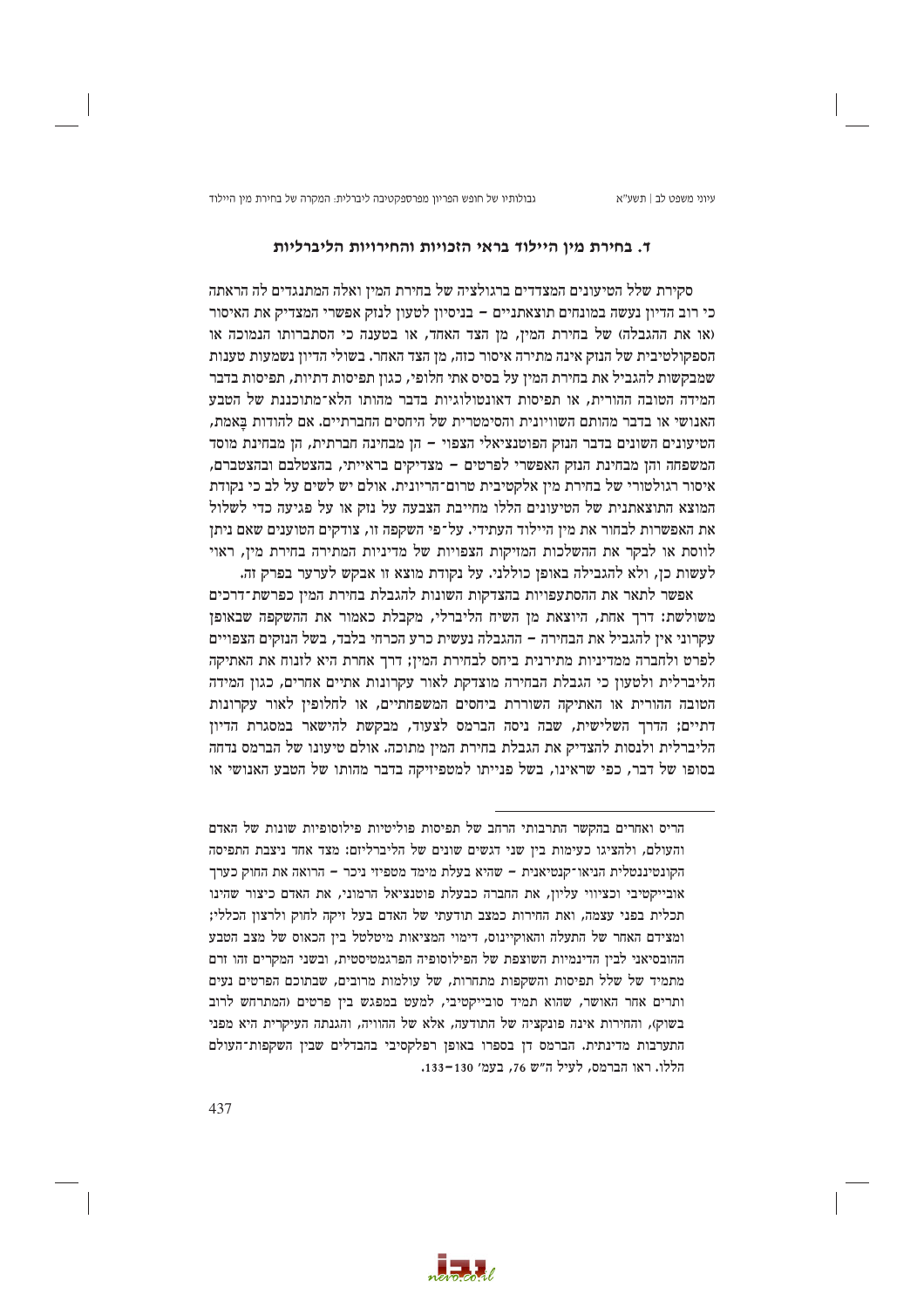יניב רוו־אל

### עיווי משפט לר∣ חשע״א

מקורה האורגני של תודעת החירות.148 בהמשך המאמר אבקש לנסות לצעוד בדרך שלישית זו, אולם באופז שונה. טיעוני יבקש להתמקם בגבולות התיאוריה הליברלית, ולהציג עמדה מסויגת ביחס לבחירת המין מתוך היסמכות על מקורותיה של תיאוריה זו, ובפרט מתוך עמידה על אופייה הפוליטי ועל משמעויותיה הפוליטיות של בחירת המין. במילים אחרות, אבקש להראות כי הדיון בסוגיה של בחירת מין היילוד צריך לצאת לא מנקודת המוצא של זכויות הפרט והנזק שבפעולה, אלא מנקודת המוצא של הערכים המשותפים לקהילה הפוליטית.

לצרכים אנליטיים־דידקטיים אחלק את טיעוני לשניים. *בפרק הנוכחי* אדון בזכויות השונות הנקשרות לבחירת מין היילוד, בשאיפה לערער על התפיסה הרווחת כי בחירת מין היילוד מהווה נגזרת של זכות אדם. תחילה אדון בזכות הקרויה ״חופש הפריון״ (Reproductive Liberty), ואציגה באופן מבואי. לאחר־מכן אציג את קרובתה הגנטית המוכרת יותר בתרבות המשפטית הישראלית – הזכות להורות. לצידה תוצג גם הזכות לתכנון המשפחה, שיונקת את שורשיה, כמו הזכות להורוּת, ממושג הזכות לחיי משפחה, ואשר עשויה אף היא להתקשר לבחירת מין היילוד. לאחר־מכן אדון בזכויות הקלסיות יותר העשויות להתקשר לשאלה דנן – הזכות לפרטיות ומושג האוטונומיה של הפרט, הנקשר לזכות הבחירה באופן כללי.149 לאחר שלילת שיח הזכויות כמקור הסתמכות ביחס לבחירת המין, אבקש להתוות *בפרק הבא* קווים ראשוניים של התייחסות לבחירת המין לאור עקרונות הפילוסופיה הפוליטית הליברלית, המדגישים את חשיבותה של הגבלת הריבונות ומצדיקים בראייתי את מעורבותה של הקהילה הפוליטית בבחירה מעין זו.

- 148 בדחייה זו טיעוני־הנגד חושפים למעשה את כשלונו של הברמס בייצור פילוסופיה ״פוסט־ מטפיזית", כפי שהוא טועז שניסה לגבש (ראו הברמס, לעיל ה"ש 76, בעמ' 35–52), ראו על כך לעיל ה״ש 140 והטקסט הסמוך אליה, וכן Baldwin, לעיל ה״ש 26, בעמ׳ 641.
- 149 וכויות נוספות שעשויות להתקשר לבחירת מין היילוד, ואשר לא אדון בהן במאמר זה, הן הזכות ביחס לגוף (שעולה בעיקר בהקשר של הפלות, וראו בהקשר זה: .Judith J. Thomson A Defense of Abortion, 1 PHIL, & PUB, AFF, 47 (1971) א שיפמו, להלו ה"ש 151, בעמ' 169) והזכות לקבלת טיפול רפואי נאות או מיטבי (ראו אצל זפרן, לעיל ה"ש 53, בעמ' 463-462, הקושרת את הזכות ביחס לגוף לזכות לטיפול רפואי נאות או מיטבי). איני דן .<br>בזכויות אלה באופן מפורט במסגרת המאמר בשל שוליותן היחסית בשיח על בחירת המין ובשל זיקתן החלשה יותר לפעולה זו: הזיקה לזכות לגבי הגוף חלשה יותר בבחירת מין היילוד מאשר בהפריה טבעית (או בהפלות), שכן בחירת מין היילוד כרוכה בביצוע מניפולציות ואף הפריה מלאכותית בתאי הרבייה, אשר נעשות בסופו של דבר מחוץ לגוף. באופן דומה, בחירת מין היילוד מוצאת אומנם אל הפועל באמצעות הטכנולוגיה הרפואית, אולם קשה להכלילה במסגרת הזכות לקבלת טיפול רפואי נאות או מיטבי, שכן הקשר בין זכות זו לבין האפשרות לבחור את המין הוא לכל־היותר עקיף, אם מתקיים בכלל. ראו אצל זפרן, שם, ולהלן בטקסט הסמוך לה״ש 188-190 (ראו בהקשר זה גם את הדעה כי אין מדובר בסוגיה בריאותית, אלא בסוגיה הנוגעת בשיקולי רווחה, אצל אלמוג ובנדור, במסגרת הדיון להלן בה"ש 182).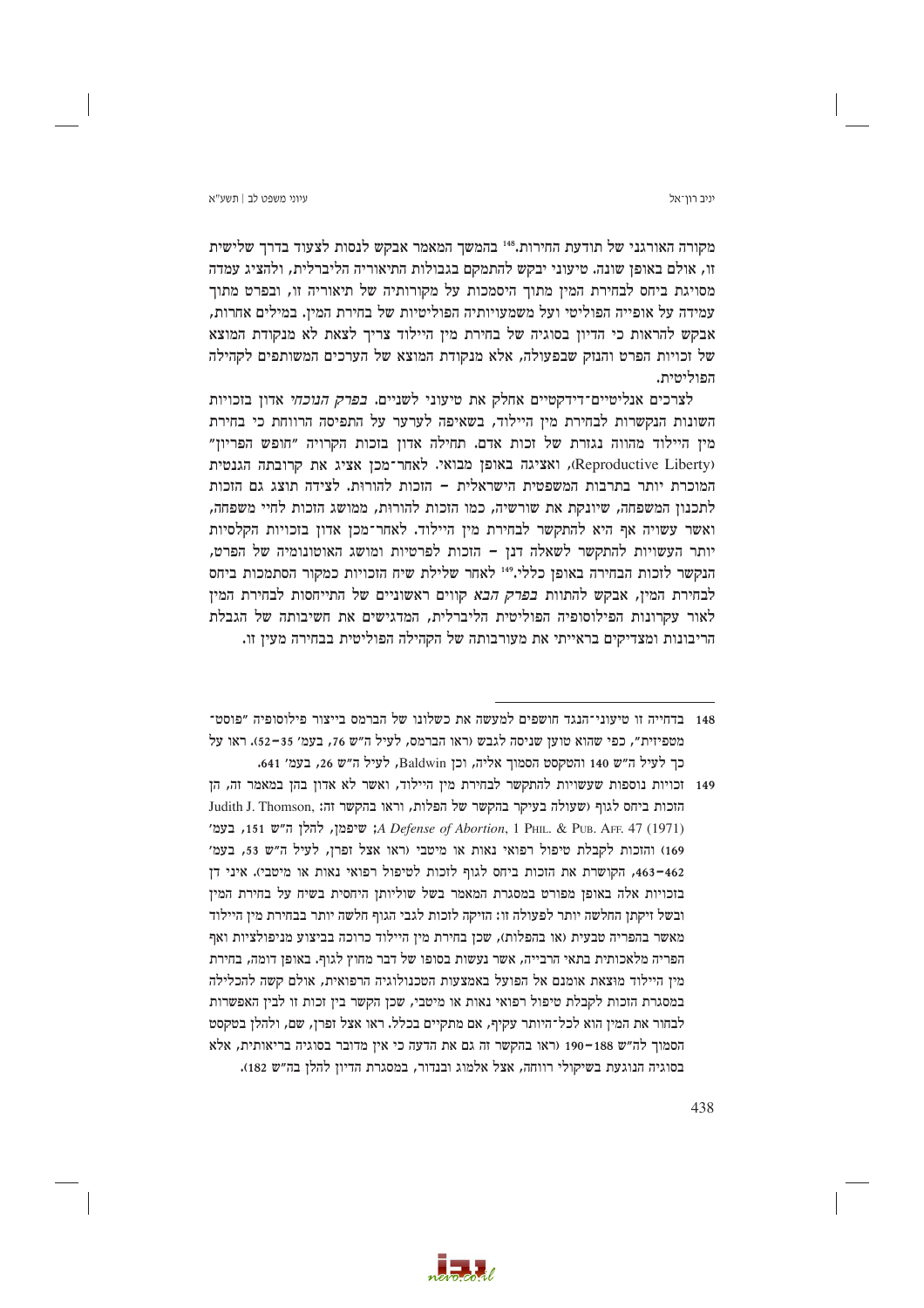# 1. חופש הפריון (Reproductive Liberty)

יש לצייז כי ההופעה של המושג ״חופש הפריוז״, כמו־גם של המושג ״הזכות להורות״, היא חדשה יחסית, וקשורה להתפתחויות הטכנולוגיות בתחום הילודה והפריון שליוו את תהליך המדיקליזציה של הלידה. אם בעבר נתפסה הולדת ילדים כמצווה דתית, כפלא אלוהי או כהליך טבעי־אבולוציוני, בעשרות השנים האחרונות, עם פיתוחם ותפוצתם של אמצעים טכנולוגיים הקשורים ללידה, החל באמצעי־מניעה ועד הפריה חוץ־גופית, החל להתפתח דיון על *זכות* בקשר לפריון, ללידה ולהורוּת.<sup>151</sup>

בעצם השימוש במונח "*חופש* הפריון" מובעת כבר הדעה כי הפריון או הפוריות, בדומה לתנועה ולביטוי, הם תופעה (או פעולה) אנושית טבעית ואינהרנטית, אשר זכאית לפיכך למימוש על־פי רצון הפרט ולהגנה מפני התערבות חיצונית. הפריון נתפס אפוא במושגים של חירות שלילית, <sup>152</sup> הובסיאנית, חירות ביולוגית וטבעית, כ"תחום אשר במסגרתו יכול לפעול אדם מבלי שיופרע על־ידי אחרים".<sup>153</sup> המשפטן ג'ון רוברטסון, אחד מהוגיו ומדובריו המרכזיים של מושג זה, מגדיר כך את חופש הפריון: The freedom to decide whether or" not to have offspring and to control the use of one's reproductive capacity... Any restriction, regulation, or imposition of these technologies necessarily interferes "st, with or limits procreative freedom" מכאן נובעת התפיסה כי על־מנת לפגוע בחופש

- 150 בשפה האנגלית השתגר והשתרש המונח Reproductive/Reproduction Liberty (מונח מוכר נוסף, שגור פחות, הוא Procreative Liberty). בשפה העברית המונח אינו מקובל עדיין מאוד, והתרגום הקיים לעברית הוא "חופש הרבייה". ראו, למשל, שולמית אלמוג ואריאל בנדור "חופש הרביה כזכות יסוד" הריון מסוג אחר, לעיל ה"ש 5, 115. היות שמונח זה אינו מצוי עדייו בשימוש נפוץ, נטלתי לעצמי את חופש התרגום ובחרתי במונח ״חופש הפריוז״. המונח אולי מדויק פחות מבחינה סמנטית (reproduction משמעו הולדה, התרבות ואולי אף רבייה, אך בוודאי לא פריוז, שקשור יותר ל־fertility) אולם מוצלח יותר לטעמי מבחינת הקונוטציה, שכן ל"רבייה" יש קונוטציה ביולוגית/זואולוגית, ואילו הקונוטציה של פריון קשורה יותר לתחום הילודה וההתרבות בקרב בני־אדם. אכז, לא בכדי הונהגו בתחום הרפואי מושגים כגוז "רפואת פריון", "אי־פוריות", "תרופות פריון" וכיוצא בהם. לתרגום נוסף של reproduction לפריון ראו גולדין, לעיל ה"ש 21, בעמ׳ 170, ה"ש 3.
- 151 ראו פנחס שיפמן דיני המשפחה בישראל כרך ב 139−140 (1989); ורדית רביצקי "הזכות להורות בעידן ההפריה הטכנולוגית" דילמות באתיקה רפואית 137 (רפאל כהן־אלמגור שורך, 2002); אלמוג ובנדור, לעיל ה"ש 150, בעמ׳ 116; זפרן, לעיל ה"ש 53, בעמ׳ 460- $.461$ 
	- 152 ראו ישעיה ברלין "שני מושגים של חירות" ארבע מסות על חירות 170 (1987).
		- 153 שם, בעמ' 174. כן ראו ROBERTSON, להלן ה"ש 92, בעמ' 23.
- ROBERTSON 154, לעיל ה"ש 92, בעמ' 16, וביתר פירוט בעמ' 22-22, ראו גם AGAR, לעיל MAJA K. ERIKSSON, REPRODUCTIVE FREEDOM IN THE CONTEXT OF ;6-5 'ת"ש 106, בעמ' 5-JNTERNATIONAL HUMAN RIGHTS AND HUMANITARIAN LAW 166-167 (2000)

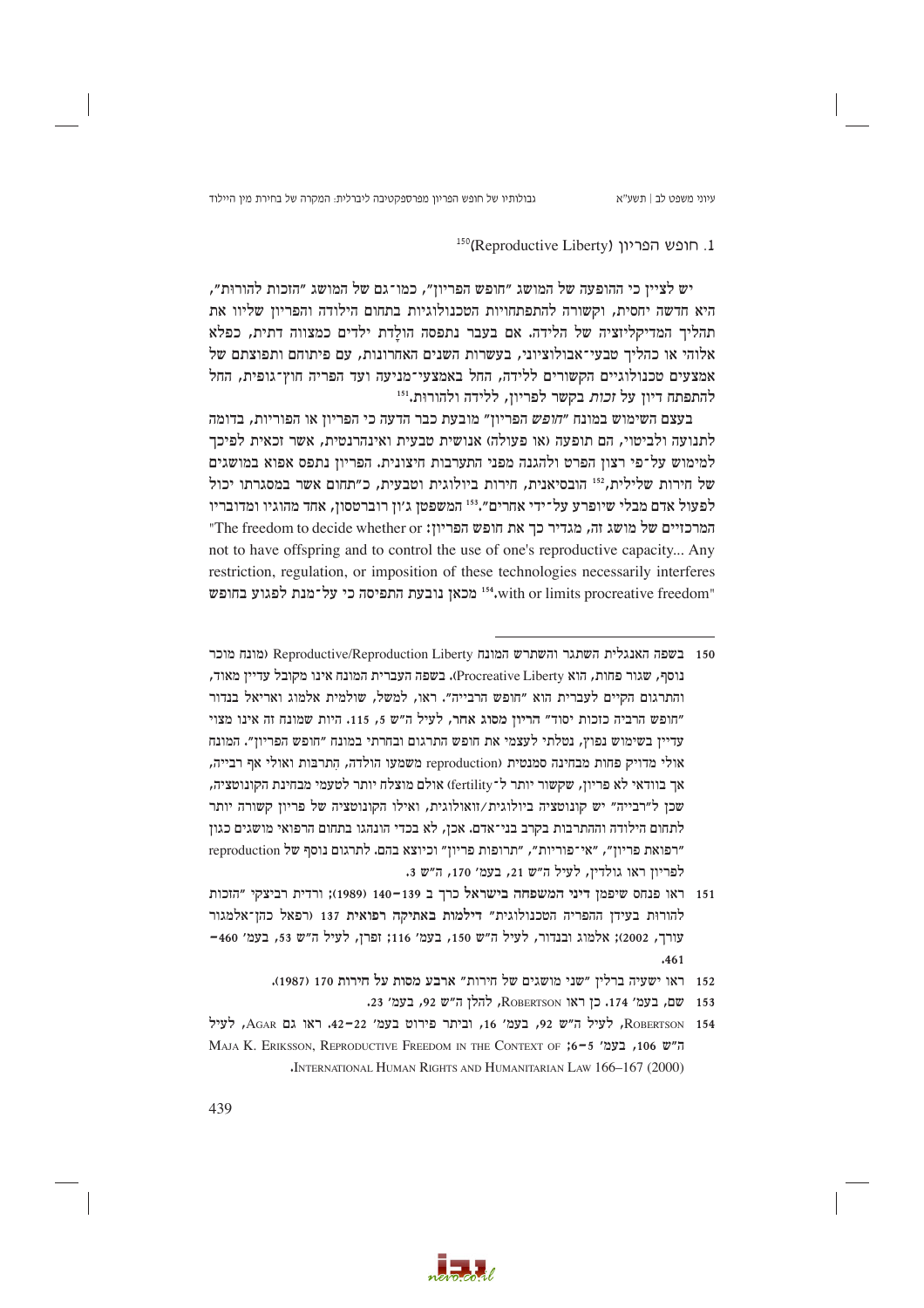יניב רוו־אל

הפריון, הנתפס כזכות שלילית, יש להוכיח קיומו של נזק במידה המצדיקה התערבות בחירות הפרט.<sup>155</sup> במשפט הישראלי לא הוכר המושג ״חופש הפריוז״ בפני עצמו, אר יסודות שונים אשר קשורים אליו ומהווים חלק ממנו הוכרו, בעיקר דרך הדיונים בזכות להורות (ראו על כך בסעיף הבא). אולם במדינות שונות, בעיקר בארצות־הברית, זכה חופש הפריון – בעיקר בהיבט של החופש מפריוז, כפי שיפורט מייד – בעיגוז פסיקתי חוקתי.156

בדוננו בחופש הפריון עלינו לזהות ראשית מהם רכיביו, ובפרט אילו רכיבים אינם נכללים במסגרת חופש הפריון ולפיכך אינם נכללים במסגרת הדיון. באופן מילולי, חופש הפריון מתפרש כנוגע בתהליכי הרבייה, ההפריה והלידה בלבד,<sup>157</sup> ועל־כן דומה כי כל הנושא של גידול הילדים וקיום הקשר עימם, למשל, לא יהיה חלק מחופש הפריון. יתר על כן, גם החלטות שונות שקשורות ללידה אך שאין להן נגיעה בעצם הפריון וההולדה – כגון וכותו של האב לנכוח בלידה, וכותה של היולדת ללדת בסביבתה הביתית וכיוצא בהן – אינן נכללות באופן מסורתי בחופש הפריון.158

ניתן להבחין ברכיבים אחדים ונפרדים זה מזה אשר נכללים בחופש הפריון. הרכיב הראשון, וככל הנראה זה שמזוהה במיוחד עם המושג Reproduction Liberty, הוא חופש הפריון במובן של חופש מפריון. הכוונה היא בעיקר לזכות לביצוע הפלות (אשר שנויה במחלוקת בארצות־הברית ובמדינות שונות בעולם) וכן לזכות להשתמש באמצעי־מניעה (אשר אף היא, הגם שהיא מקובלת מאוד כיום, הושגה רק לאחר מאבק חברתי).159 רכיבים נוספים קשורים דווקא לחופש לפרות ולרבות. נוכל להבחין במסגרתם בין *החירות לפרות* באופן טבעי, כלומר החופש לקיים יחסי־מין במטרה להוליד, לבין החירות להשתמש בטכנולוגיות של פריון לשם הולדה.160 רכיבים אלה יידונו ביתר פירוט בסעיף הבא, בהקשר של הזכות להורוּת ומתוך השוואה עימה.

הרכיב האחרון של חופש הפריון, והמעניין ביותר לענייננו, הוא *החופש לקבל החלטות* לגבי ההולדה ואופן הרבייה, ובכלל זה החלטות הנוגעות במועד ההולדה, במספר הילדים ובמרווח־הזמן שבין לידה ללידה. יש הכוללים ברכיב זה של חופש הפריון גם זכות לקבלת



<sup>155 -</sup> ראו ברליז, לעיל ה״ש 152. ראו גם הטקסט הסמור לה״ש 116–117 לעיל וכז תת־פרק ד5 להלן להרחבה בנושא הנזק.

Roberrson ראו Roberrson, לעיל ה״ש 92, בעמ׳ 156–68, געט ואו Envisioning a Future for Reproductive Liberty: Strategies for Making the Rights Real, Roe v. Wade 410 U.S. 113, 93. S. Ct. ואגו: 27 HARV. C.R.-C.L. L. REV. 407 (1992) (1973) 705 (להלן: עניין Koe v. Wade).

<sup>157</sup> ראו גם ROBERTSON, לעיל ה"ש 92, בעמ' 22-32.

<sup>158 –</sup> שם. על הזכות ללדת בסביבה הביתית ראו אומי ליסנר ״חוק, לידה, הביצה והתרנגולת״ האם המשפט חשוב? ודפנה הקר ונטע זיו עורכות, בכתובים).

<sup>159</sup> ראו, למשל, Pine & Law, לעיל ה"ש 156; ROBERTSON, לעיל ה"ש 92, בעמ' 26-39; יכמובן עניין Roe v. Wade וכמובן עניין

<sup>160</sup> אלמוג ובנדור, לעיל ה"ש 150, בעמ' 119; ROBERTSON, לעיל ה"ש 92, בעמ' 29-32.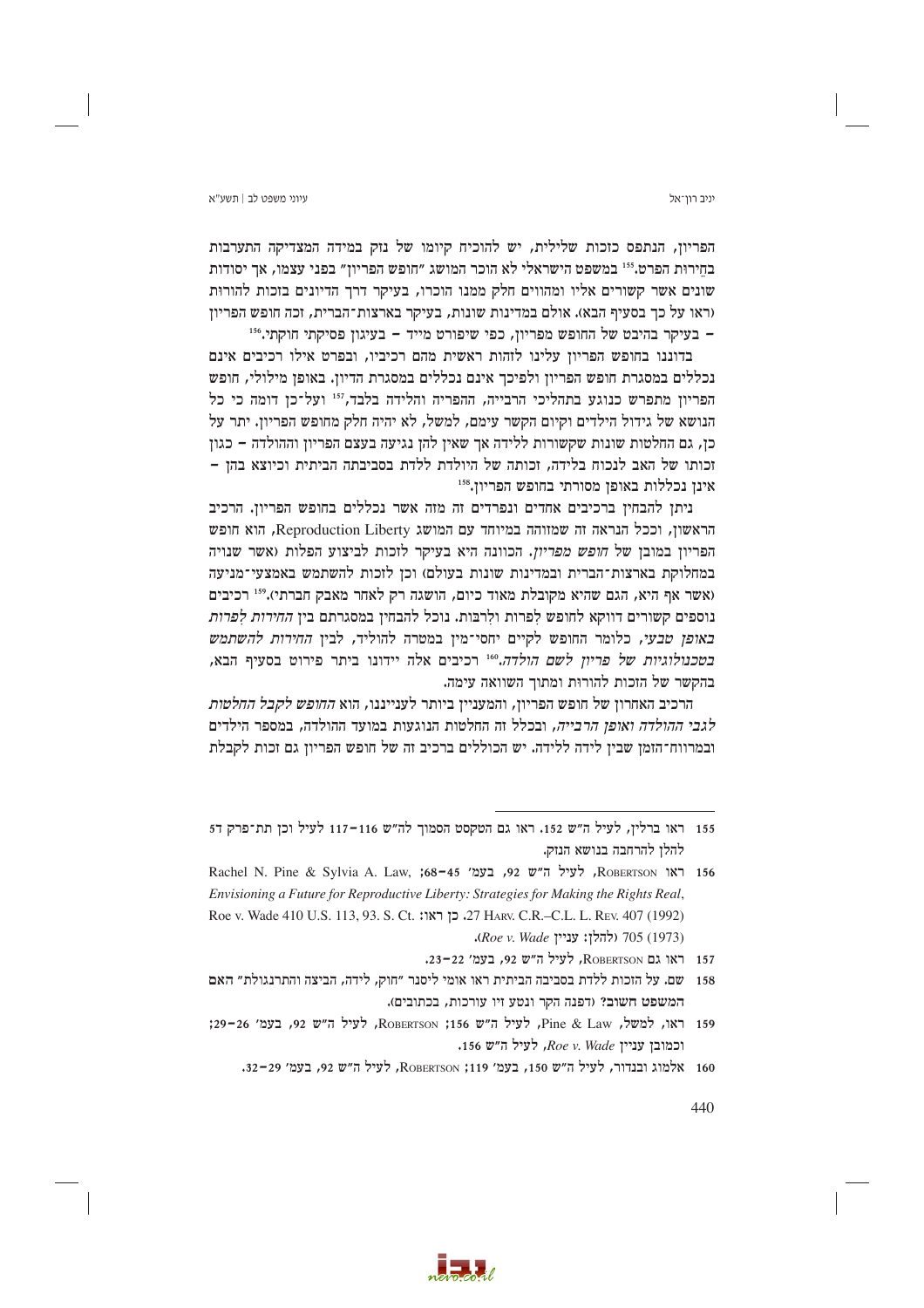גבולותיו של חופש הפריון מפרספקטיבה ליברלית: המקרה של בחירת מין היילוד

עיוני משפט לב | תשע"א

החלטות לגבי מאפיינים של הצאצא העתידי. בתוך כך מצויה, למשל, ההחלטה לסיים היריוז או לא לבצע השרשה של ביצית מופרית בשל מחלה, לקות או הסתברות להז – פעולות הנתפסות כקרובות לחופש הפריון במשמעותו הראשונה ("החופש מפריון"). אולם הרחבה נוספת של תפיסה זו כוללת במסגרת זו גם חופש לקבל החלטות לגבי מאפיינים נוספים של הצאצא, כגון מינו וכגון תכונות אחרות אם הן ניתנות לבחירה מראש. במובן זה ניתן להבחין בין שתי גישות שונות כלפי הרכיב האחרון של חופש הפריון: הגישה המצמצמת טוענת כי חופש הפריון מתמצה בזכות של אדם להתרבות/להשתכפל;<sup>161</sup> ואילו הגישה המרחיבה טוענת לחופש להשתמש בכל צורה שהיא בתאי הרבייה המופקים בהליכים הטכנולוגיים ובביציות המופרות, ובכלל זה החופש לבחור מבין כמה ביציות מופרות (בין היתר על־פי תכונותיהן הגנטיות הרצויות) וכן החופש לבצע מניפולציות גנטיות או השבחה גנטית.162 חשוב לציין, אם כן, שגבולותיו של חופש הפריון בהיבט זה אינם ברורים, ויש ויכוח ביחס לתכולתו – ויכוח שביטוי אחד שלו, הבחירה ביילוד על־פי מינו, עומד במרכז המאמר הנוכחי. המונח ״חופש הפריון״, חרף הקונוטציה החירותית שלו, אינו מצדיק כשלעצמו את המדיניות המתירנית ביחס לבחירת המין (או ביחס לבחירת תכונות אחרות, לצורך העניין), ויש לברר את היקפה של חירות זו. המשך הדיון בשאלה ייעשה אפוא מפרספקטיבה של וכויות וחירויות אחרות הנקשרות לשאלה זו.

## 2. הזכות להורוּת

הזכות להורות היא זכות משפטית מוכרת, בפרט במשפט הישראלי, כאמור, ואף שהיא אינה חרותה בחוק־מדינה, היא הוכרה פעמים רבות בפסיקה הישראלית כזכות־יסוד.163



<sup>161</sup> כך קובעת אריקסון, אשר דנה בכך במסגרת דיונה בזכות לתכנון המשפחה: Only the right" MAJA K. ERIKSSON, THE RIGHT TO MARRY AND :187 ,to reproduce oneself is protected" TO FOUND A FAMILY 163 (1990). ראו בהרחבה גם שם, בעמ׳ 165–166.

<sup>162</sup> ראו Robertson, לעיל ה"ש 92, בעמ' 149-149. לטענה מעודכנת יותר ראו: John A. Robertson, Procreative Liberty and Harm to Offspring in Assisted Reproduction, 30 Julian ;195-171 (2004, כן ראו HARRIS ו-JHARRIS ו-Julian ;195-171 (2004) Savulescu, Procreative Beneficence: Why We Should Select the Best Children, 15 BIOETHICS 413 (2001); גינוברג, לעיל ה"ש 5.

<sup>163</sup> למשל, בעניין ע״א 451/88 פלונים נ׳ מדינת ישראל, פ״ד מד(1) 330 (1990) (דיון בבקשה לביטול צו אימוץ) (להלן: עניין פלונים); דנ״א 2401/95 נחמני נ׳ נחמני, פ״ד נ(4) 661 (1996) (להלן: עניין נחמני); עניין משפחה חדשה, לעיל ה"ש 2; בג"ץ 2245/06 דוברין נ׳ שרות בתי הסוהר, תק־על 2006/ 3564 (2006) (להלן: עניין דוברין) (עתירתו של האסיר יגאל עמיר לאפשר לו להביא ילד לעולם באמצעות תהליכי הפריה); ה"פ (י־ם) 3419/04 פלונית נ׳ שר הבריאות (לא פורסם, 3.8.2005) (להלן: עניין פלונית) (עתירתה של אישה רווקה להרות מזרע של תורם נשוי אשר זהותו ידועה לה והוא מסכים לתהליך); בג"ץ 4293/01 משפחה חדשה נ' שר העבודה והרווחה, פס' 17-21 לפסק־דינה של השופטת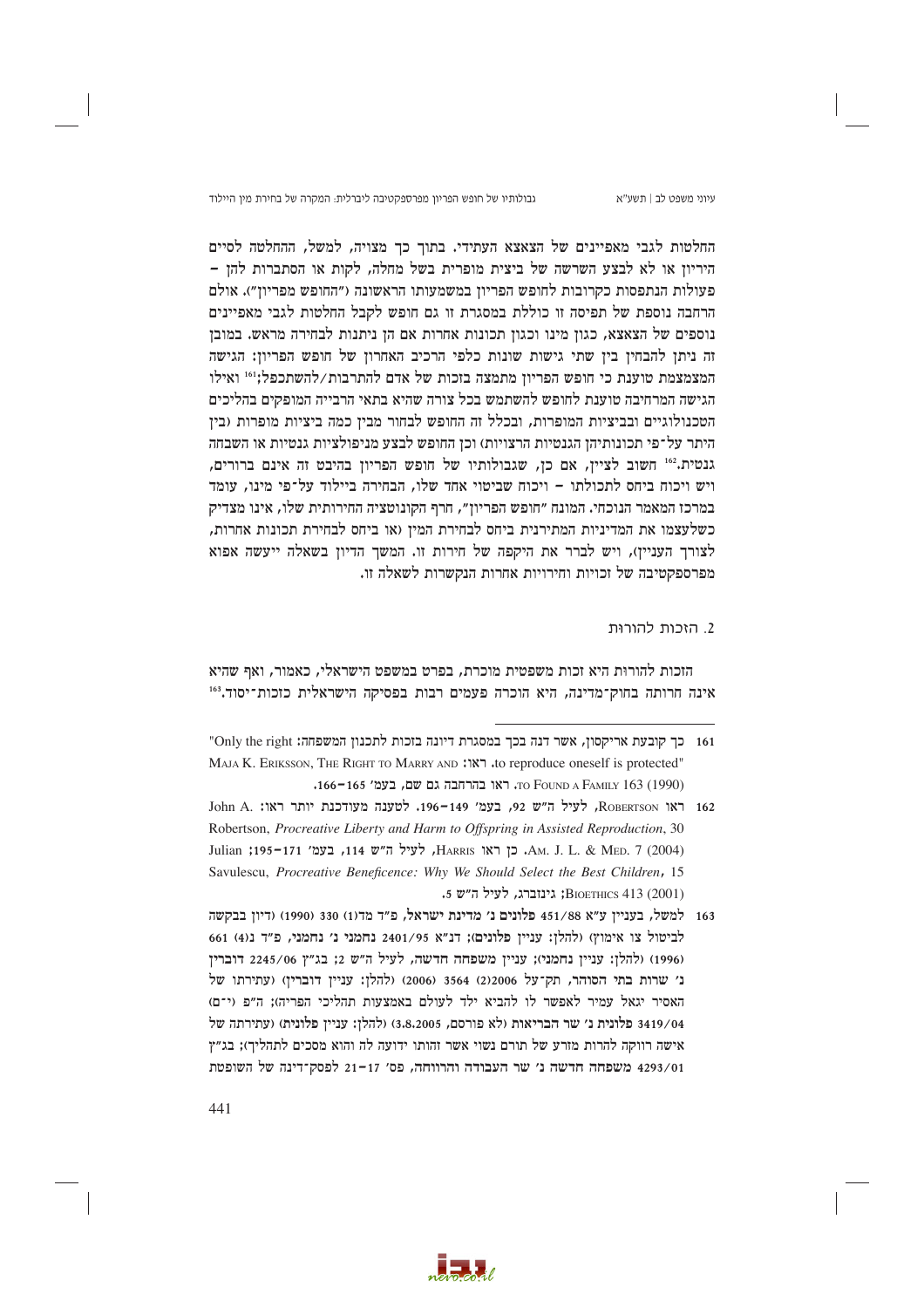הזכות להורות משתרעת על תחום עניינים רחב, החל בזכותו של אדם לחתור להצטרפות לאוכלוסיית ההורים, אם בדרך טבעית ואם בסיוע טכנולוגי, המשר בזכותו שלא תיכפה עליו הורות בניגוד לרצונו ולבחירתו, וכלה בזכותו להחזיק בילדיו או לפחות לקיים עימם קשר קבוע. על־אף הופעתה המאוחרת יחסית בשיח המשפטי,164 כיום הזכות להורות הינה זכות מוכרת ומוצקה, שהמשפט מכריז עליה בקול חגיגי: ״הזכות להורות היא ביסוד־כל־ היסודות, בתשתית־כל־התשתיות, היא קיומו של המין האנושי, היא שאיפתו של האדם -בוודאי שאיפתה של אישה; וזכות זו היא בעלת עוצמה..."<sup>165</sup>

מן הדברים הללו, אשר מקבילים את הזכות להורות ל״קיומו של המין האנושי״, עולה התפיסה כי עניינה של הזכות להורות, לפחות על־דרך הכלל, הוא בהורות הביולוגית, קרי, בהורות מכוח הזיקה הגנטית, ההיריון והלידה. למעשה, המושג ״הורות ביולוגית״, הכולל את שלושת הרכיבים הללו גם־יחד, עלול להטעות, שכן טכנולוגיות הפריון החדישות מאפשרות לנתק בין היבט התורשה הגנטית לבין ההיריון והלידה – אם באמצעות תרומת תאי רבייה (תרומת זרע, תרומת ביצית או אף תרומת שני תאי הרבייה גם־יחד) ואם באמצעות שימוש באם פונדקאית. 166 עם זאת, לצורך דיוננו נתייחס להיבטים שונים אלה של ההורות הביולוגית כאל מכלול אחד. ההורות החוקית־המשפטית מבוססת על־פי־רוב על זיקה ביולוגית∕גנטית זו,<sup>167</sup>

- 164 ראו לעיל ה״ש 151 והטקסט הסמור אליה.
- 165 הקול הוא קולו של השופט חשין בעניין משפחה חדשה, לעיל ה״ש 2, פס׳ 32 לפסק־דינו.
- 166 לפירוט ראו אברהם לייטמן "מהו הריון מסוג אחר" הריון מסוג אחר, לעיל ה"ש 5, 13, וכז אברר ופיש, לעיל ה״ש 17. ראוי לצייז כי החוק הישראלי, הנחשב מתירני יחסית, אוסר הולדה כתוצאה מתרומה משולבת של זרע וביצית במקרה של הפריה חוז־גופית, וכז שילוב של תרומת זרע ושימוש באם פונדקאית. ראו, בהתאמה, תק׳ 13 לתקנות בריאות העם (הפריה חוץ־גופית), התשמ״ז־1987, ק״ת 978 (להלן: תקנות בריאות העם (הפריה חוץ־גופית)); ס״ק 4)2 לחוק הסכמים לנשיאת עוברים (אישור הסכם ומעמד היילוד). התשנ״ו־1996, ס״ח 176 (להלז: חוק הפונדקאות).
- 167 בחוק הפונדקאות נקבעת ההורות המשפטית של ההורים המיועדים, כהגדרתם בחוק. בס׳ 10 נקבע כי ״עם לידתו יהיה הילד במשמורת ההורים המיועדים ויחולו עליהם כלפיו האחריות והחובות של הורה כלפי ילדו״, ולצד זאת נקבע בס׳ 11–12 כי ההורים המיועדים (או פקיד הסעד) יגישו לבית־המשפט בקשה למתן צו הורות, ועם מתן הצו על־ידי בית־המשפט ״יהיו ההורים המיועדים הורים ואפוטרופסים בלעדיים על הילד והוא יהיה ילדם לכל דבר ועניז״ (לצד זאת קיים מנגנון המאפשר במקרים חריגים קביעת הורות של ״האם הנושאת״, כלומר הפונדקאית, על הילד). בתקנות בריאות העם (הפריה חוץ־גופית) לא נקבע דבר בעניין זה, אולם מניסוח התקנות, המתייחס ל״תורם״ ול״תורמת״, ניכר כי אין כל הכרה ביחס הורי בין התורמים לבין הצאצא, ולעומת זאת הורותה של האישה מקבלת התרומה נתפסת ככל הנראה כמובנת מאליה. מאחר שהיא אינה מצוינת כלל.



### יניב רוו־אל

פרוקצ׳יה, וכן פסק־דינה של הנשיאה ביניש, בפרט פס׳ 2 (לא פורסם, 24,3,2009) (להלן: בג״ץ 4293/01) (פסק־הדין עסק ביישומה של אחת מהתקנות ביחס לאימוץ הבין־ארצי).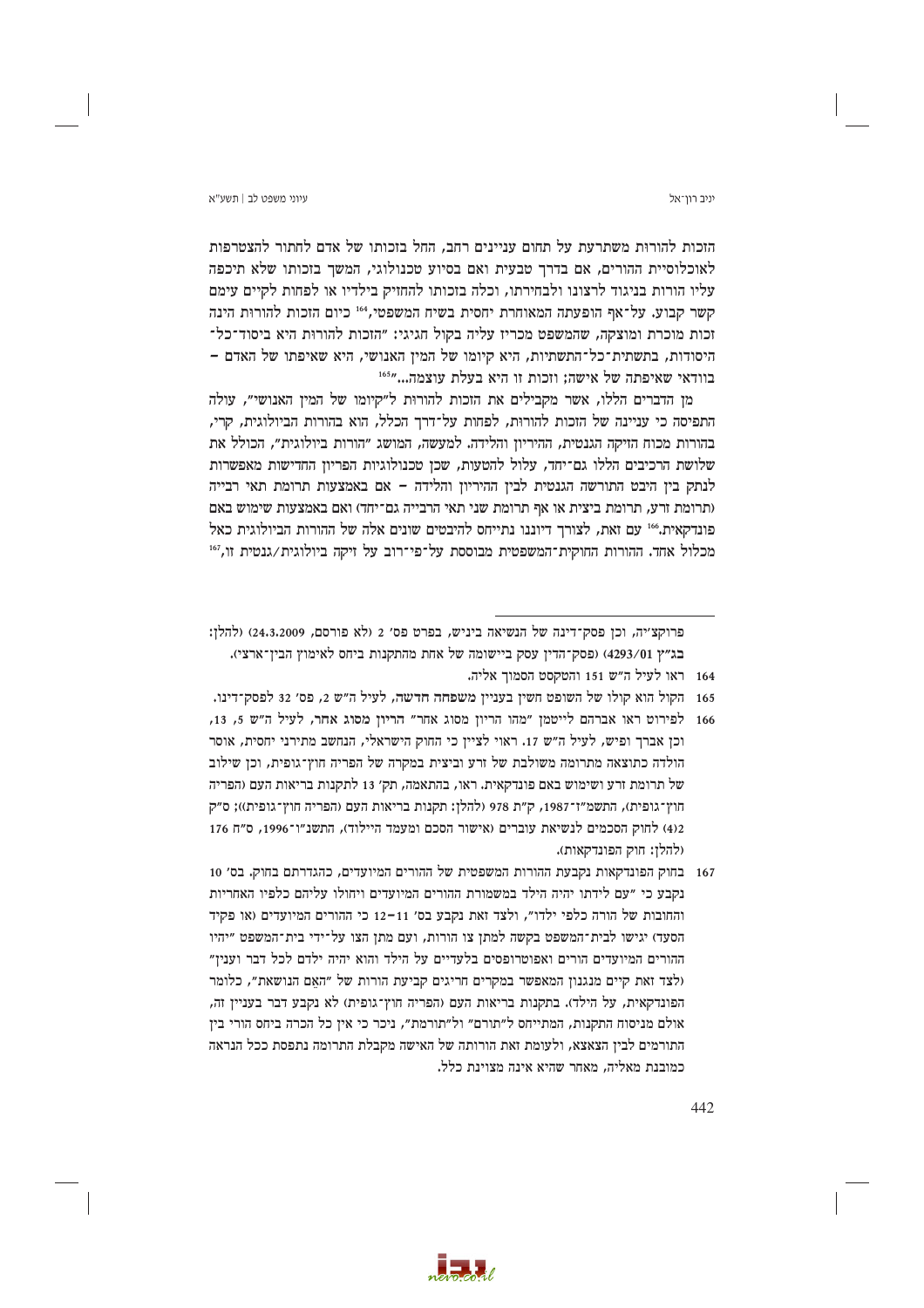אולם יש גם מקרים נוספים, של הורות מכוח אימוץ, אף שהדיבור על קיומה של ״זכות״ להורות במקרים אלה הוא מוקשה.<sup>168</sup>

ההיבט של הזכות להורות שאליו נתייחס כאן – שהוא אולי המרכזי מבין רכיביה של הזכות להורות – הוא הזכות לחתירה למימוש ההורות. היבטים נוספים כוללים את הזכות לקשר בין הורים לבין ילדים קיימים, כלומר סוגיית החזקה של הורים על ילדיהם או קיום קשר עימם, העולה בעיקר - אך לא רק - בהקשרים של הוצאת ילדים מחזקת הוריהם בנסיבות של גירושים, אומנה או אימוץ;169 ואת הזכות, כאמור, לא להיות הורה,

- 168 בהקשר של אימוץ, הטיעון של זכות להורות עשוי אולי לעלות במובז של הזכות לחזקת ההורים המאמצים על ילדם וקיום הקשר עימו. אולם ביחס לאינטרס להצטרף לאוכלוסיית ההורים (על המובנים השונים הללו של הזכות להורות ראו בהמשך הטקסט), הטיעון כי לאדם יש זכות לאמץ ילד לא התקבל, ואף נראה בעייתי, בניגוד לזכות להביא ילדים לעולם. במקרה שעלה לאחרונה לפני בית־המשפט קבעה השופטת פרוקצ׳יה, בדעת מיעוט מקיפה, כי אין זכות להורות בדרך של אימוץ. דעת הרוב העדיפה להשאיר שאלה זו בצריך עיון בשל רגישותה, ראו בג״ץ 4293/01, לעיל ה״ש 163. לדעות נוספות בדבר העדר זכות להורות בדרך של אימוץ ראו גריו, לעיל ה״ש 73, בעמ׳ 67–68: שיפמו, לעיל ה״ש 151, בעמ׳ 145–150. עדות נוספת להעדר זכות כזו מצויה בהגבלות הרבות שהמדינה מטילה על המבקשים לאמץ – הז בחוק (כגוז התרת האימוץ רק לבני־זוג נשואים) והז על־ידי המנהל, בדמות השירות למען הילד (הבודק גיל, מצב כלכלי, מצב בריאותי וכשירות פסיכולוגית לשמש הורים). ראו חוק אימוץ ילדים, תשמ״א־1981, ס״ח 293 (להלן: חוק אימוץ ילדים), וכן מילי מאסס ועדי אופיר "דאגה, השגחה והפקרה: על אימוץ כפוי וסגור" עיוני משפט כט 257 (2006). ראו גם אצל שלו, לעיל ה"ש 21, בעמ' 513–515. יש להדגיש כי אף ששלו מציינת את האימוץ תחת כותרת המאמר ״זכות הפרט להיות הורה״, היא אינה מציינת כי יש זכות לאימוץ. אימוץ ילדים מחוץ־לארץ עבר הפרטה חלקית, ובהתאם לכר אמות־המידה לאישור מועמדים לאימוץ מחמירות כיום פחות, אולם נערכת עדיין בדיקה קפדנית שלהם (ראו ס׳ 128–י לחוק אימוץ ילדים). שיפמן מבקר אומנם בספרו את עוצמת מעורבותה של המדינה בהליכי האימוץ, אולם אף הוא אינו מציע להפחית את הפיקוח החברתי על האימוץ, ומדגיש כי ״איז לאדם זכות לאמץ ילד. זכותו היא שלא יופלה לרעה לעומת מועמדים אחרים ושינהגו בו בהגינות״ (שיפמן, לעיל ה"ש 151, בעמ' 147). אלמוג ובנדור טוענים אומנם כי הזכות להורות כוללת גם את הזכות לאמץ ילדים ולגדלם, אולם דומה כי הטענה נכתבה בהערת־אגב, ואינה משקפת מדיניות מנומקת (ראו אלמוג ובנדור, לעיל ה״ש 150, בעמ׳ 116). בית־המשפט התיר במקרים מסוימים חריגה מאמות־המידה המנויות בחוק – למשל, במקרים של אימוץ בתוך משפחה חורגת או אימוץ על־ידי זוגות חד־מיניים. אולם הנימוק במקרים הללו לא התבסס על הזכות להורות, אלא על טובת הילד וזכויותיו (למשל, ע"א 10280/01 ירוס־חקק נ' היועץ המשפטי לממשלה, פ"ד נט(5) 64 (2005)).
- 169 בעקבות השופט ש"ז חשין נהוג להשתמש בהקשרים אלה במושג "קול הדם", וראו גם את דבריו של השופט חשין הבן בדנ"א 7015/94 היועץ המשפטי לממשלה נ' פלונית, פ"ד נ<1) 48, 102, פס׳ 21 (1995): "משפט הטבע הוא, שאם ואב מן הטבע יחזיקו בבנם, יגדלו אותו,

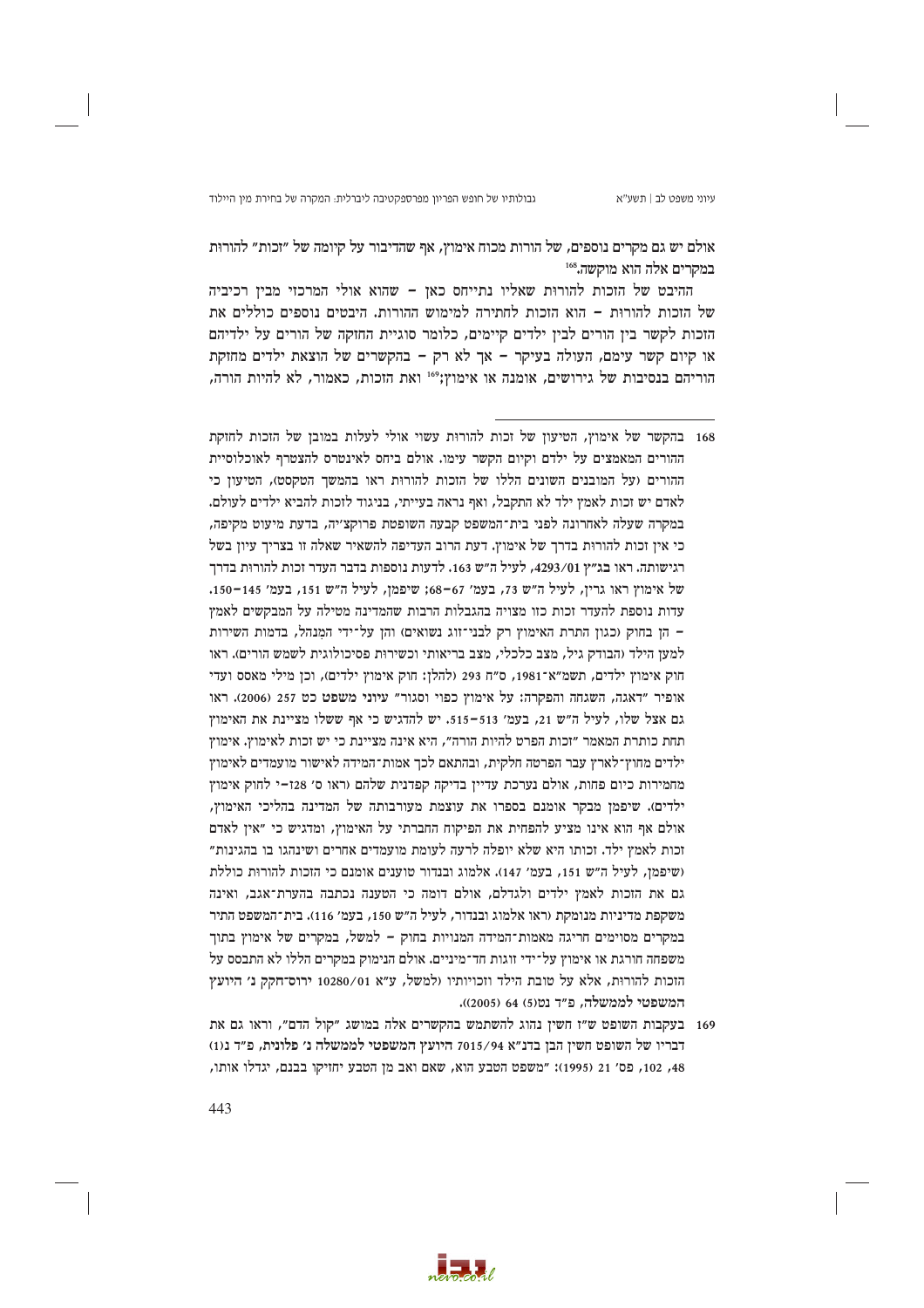יניב רוו־אל

אשר כוללת סוגיות שונות (כגון איסור שיווק והפצה של אמצעי־מניעה, סוגיית ההפלות הנודעת, איסור היריוז בכפייה, מקרים של ״גנבת זרע״ במרמה ואף מחלוקות ביז בני־זוג לגבי שימוש בביציות המופרות שלהם, כמו במקרה נחמני הידוע) ואשר הוכנסה אף היא במשפט הישראלי למסגרת מושגית של ״הזכות להורות״.110 היבטים אלה אינם מענייננו במסגרת מאמר זה.

ענייננו כאן, כאמור, הוא בזכותו של אדם לחתור להצטרף לאוכלוסיית ההורים. בניסוחו של פרופ׳ שיפמן, זהו ה"צורך של אדם להיבנות, ובדרך זו להבטיח המשכיות לעצמו לאחר מותו, לא פחות מאשר הסיפוק המקווה מגידול ילדים בחייו".<sup>111</sup> השופט חשין אפיין זאת כ"צורך־נפש עמוק... [ב]הורות המולד באדם".172 נוכל לכנות רכיב מרכזי זה של הזכות להורות ״זכות למימוש הפוטנציאל ההורי הגלום באדם״. הביו־אתיקאית רביצקי מגדירה כך את הזכות להורות: ״זכותו של אדם לפעול בכל דרך שהיא [כולל בדרכים שמתאפשרות רק על־ידי הטכנולוגיה, במקור בה"ש – י' ר'] (מבלי לפגוע בזכויותיהם של אחרים) כדי להביא ליצירתו של ילד, הקשור בקשר גנטי או בקשר של הולדה לפחות לאחד מהוריו המיועדים וכדי לגדלו כילדו".<sup>173</sup> הגדרתה של רביצקי טומנת בחובה, בתוספת שבהערת־השוליים שבמקור, את ההשקפה כי הזכות להורות חלה במידה שווה או דומה על רבייה טבעית ועל רבייה בסיועם של אמצעים טכנולוגיים. אולם בחינת המצב המשפטי

171 **שיפמו, לעיל ה"ש 151, בעמ'** 151.



יאהבו אותו וידאגו למחסורו עד אם גדל והיה לאיש.״ כן ראו עניין פלונים, לעיל ה״ש 163, בעמ׳ 337; אלמוג ובנדור, לעיל ה״ש 150, בעמ׳ 118; שיפמן, לעיל ה״ש 151, בעמ׳ 140, 150-145: מאסס ואופיר לעיל ה״ש 168.

<sup>170</sup> ראו שיפמן, לעיל ה"ש 151, בעמ' 171–214 ובעיקר בה"ש 1 בעמ' 171; רביצקי, לעיל ה"ש 151, בעמ' 158–159; שלו, לעיל ה"ש 21, בעמ' 504 (אשר מגדירה זאת "זכות הולדה כללי בטוגיית ההפלות ראו ענייז Roe v. Wade, לעיל ה"ש 156. ראו גם באופז כללי לעיל ה״ש 159 ביחס לחופש הפריוז בהיבט של החופש מפריוז, שנראה כחופף את הזכות ל״אי־הורות״, אם כי הזכות לאי־הורות נדמית רחבה יותר, בשל הכללת הסוגיות של ״גנבת זרע" (אף שאין זה מושג משפטי מוכר; ראו בע"א 5942/92 פלוני נ' אלמוני ואח׳, פ"ד מח(3) 837 (1994) ושל התנגשות בין רצונות בני־הזוג (ראו ע״א 413/80 פלונית נ׳ פלוני, פ״ד לה(3) 57 (1981) (להלן: עניין פלונית נ׳ פלוני), וכמובן עניין נחמני, לעיל ה״ש 163; Davis v. Davis, 842 S.W.2d מקרה האמריקאי, הנזכר בעניין נחמני: Davis v. Davis, 842 S.W.2d (Tenn. 1992) 588, 597). עמדה נוגדת בקשר לזכות לאי־הורות כהיבט של הזכות להורות ראו דפנה ברק־ארז "על סימטריה וניטרליות: בעקבות פרשת נחמני" עיוני משפט כ 197  $(1996)$ 

<sup>172 &</sup>quot;...צורך־נפש עמוק וקמאי להוֹרוּת הבוער בנפשה של אישה ואיננו אכל... באינסטינקט ההישרדות של האדם ובכורח ההמשכיות, אם תרצו: בצורך ובשוקקות להורות המולד באדם". עניין משפחה חדשה, לעיל ה״ש 2, בעמ׳ 445, פס׳ 31 לפסק־דינו של השופט חשין.

<sup>173</sup> רביצקי, לעיל ה"ש 151, בעמ' 149. הסיפא של ההגדרה - "כדי לגדלו" - מתייחס להיבט הראשוז של הזכות להורות, שאינו מענייננו כאמור.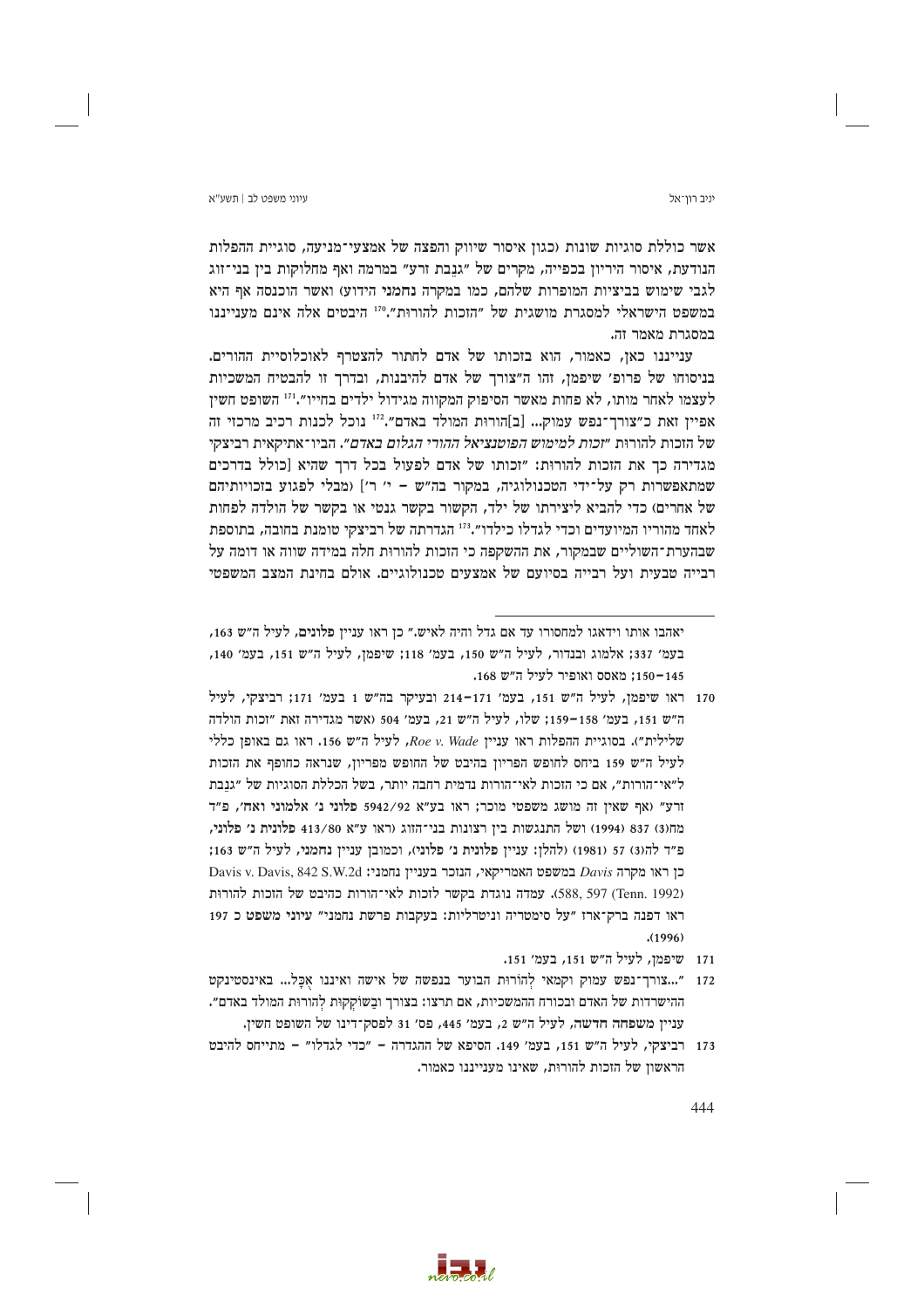גבולותיו של חופש הפריון מפרספקטיבה ליברלית: המקרה של בחירת מין היילוד

בפועל תלמד כי אין הדבר כך כיום, ורבים חלוקים בשאלה אם אף ראוי שכך יהיה.

בכל הקשור לפרייה ולרבייה טבעיות, התפיסה הרווחת בחברה הליברלית גורסת כי יש חירות לאדם לממש את הפוטנציאל ההורי הגלום בו. בהתאם לתפיסה זו, ככלל אין למדינה הצדקה להתערב בתחום הפריון. הדבר קשור, בין היתר, לתפיסתו של נושא זה כמתרחש בתחומו של הפרט.<sup>174</sup> בניגוד לתפיסה הליברלית עומדות גישות המצדדות בהתערבות חברתית בתחום ההולדה לצורכי מניעה והשבחה. אלה הובעו ונוסחו על־ידי הוגים תיאורטיים מאפלטון ועד ניטשה, ובתחילת המאה הקודמת אף הוצאו אל הפועל במסגרת התנועה האאוגנית שפעלה באותה תקופה בארצות־הברית ובמדינות שונות באירופה (לגבי אסירים ובעלי מוגבלויות), ואשר עקרונותיה היוו נדבך יסודי, הן מבחינה רעיונית והן מבחינה מעשית, בתורת הגזע הנאצית.175 שידוך היסטורי זה תרם לקונוטציה השלילית המתלווה כיום למושג "אאוגניקה" ולסלידה מפרקטיקות אלה, וכן להסתייגות הגורפת בשנות השישים והשבעים מהטלת הגבלות על פריון וילודה ולהכרה האמריקאית בחוקתיותה של הזכות להורות. 176 אומנם, גם במשטרים ליברליים ניתן למצוא לעיתים הגבלות בנוגע למימושה של הזכות להורות בדרכים טבעיות, אולם הגבלות אלה עקיפות על־פי־רוב, ובכל מקרה מצומצמות למדי.<sup>117</sup> הזכות להורות באמצעות רבייה טבעית -

- 174 ראו שיפמן, לעיל ה"ש 151, בעמ' 141; אלמוג ובנדור, לעיל ה"ש 150, בעמ' 119, תחת הכותרת ״חופש הרבייה ה׳טבעית׳״. עוד בהקשר של תפיסת הזכות לפרטיות ראו להלן תת־פרק ד4.
- 175 למדיניות הרבייה האפלטונית ראו אפלטוז פוליטיאה ה 458–461, וכז הד, לעיל ה״ש 5, בעמ׳ 227. כן ראו בנושא זה BAYERTZ, לעיל ה"ש 5, בעמ׳ 19-56, ובפרט בעמ׳ 30-30 (לרעיונותיו האאוגניים של ניטשה) ובעמ׳ 40–59 (לגבי התנועה האאוגנית); אותנה, לעיל DAN STONE, BREEDING SUPERMAN: NIETZSCHE, RACE AND : ה"ש 5, בעמ׳ 23, כן ראו, למשל: (על התפתחותה של EUGENICS IN EDWARDIAN AND INTERWAR BRITAIN esp. 62-65 (2002) התנועה בבריטניה): גילה שטופלר ״מדיניותה הדמוגרפית של ישראל בתחום הילודה וזכויות נשים ומיעוטים" משפט וממשל יא 473, 499–500 (2008).
- 576 (Skinner v. State of Oklahoma, 316 U.S. 535 (1942) ו-Skinner (להלו: עניין Skinner). ראו גם שיפמן, לעיל ה״ש 151, בעמ׳ 142–143.
- 177 למשל, באמצעות הגבלת גיל הנישואים או באמצעות הטלת איסור פלילי על יחסי־מין אסורים, כגון בכפייה או תוך ניצול יחסי מרות. ראו ס׳ 345–346 לחוק העונשין, תשל״ז־ 1977. ראו בהקשר זה גם ס' 316(א)(1)-(2) לחוק זה, וכן חוק גיל הנישואין, תש"י־1950. מעניין שבספרו של שיפמן מובאת עדות לכך שבמוסדות למפגרים עדיין מוטלות לעיתים הגבלות באמצעות צווי בית־משפט, כגון שימוש באמצעי־מניעה או הפסקת היריון. ראו שיפמן, לעיל ה״ש 151, ה״ש 16. במדינות מסוימות, כגון סין, נהוגות הגבלות לגבי מספר הילדים שמשפחה רשאית להביא לעולם, אולם ארגוני זכויות אדם והוגים ליברליים מבקרים Penny Kane & Ching Y. Choi, China's One Child Family Policy, 319 בהיניות זו. ראו: ,1992 (1999) BRIT. MED. J. 992 וייל נ' מדינת ישראל, מ"א (3) 502 (1987), נידונה שאלת קיומם של יחסי־אישות של אסירים, ובית־המשפט הכריע כי לאסיר יש זכות

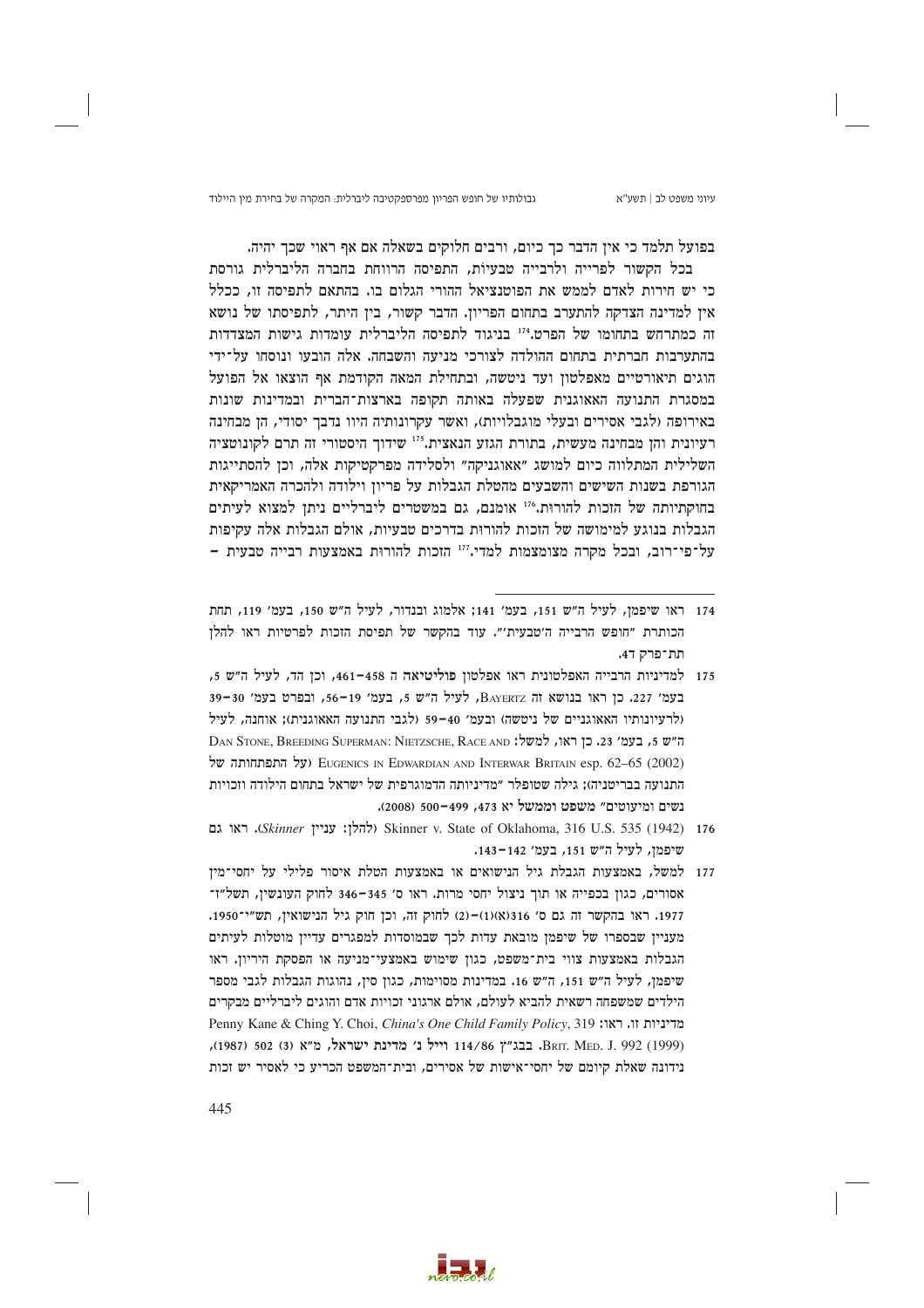יניב רוו־אל

אשר יש הממשיגים אותה כזכות טבעית - היא אפוא זכות שלילית, קרי, כזו השוללת מעורבות חיצונית של המדינה. במונחיו של הופלד, זוהי זכות מסוג חירות, הגוררת גם חסינות מפני התערבות.178

לעומת זאת, מימושה של הזכות להורות באמצעי הפריה מלאכותיים ובסיוע הטכנולוגיה לא רק שאינה שוללת מעורבות חיצונית, אלא אף מחייבת מעורבות של מוסדות חברתיים, כגון הרפואה, המדע והמשפט (וכן השוק הפרטי), ומעורבות זו עשויה לשנות את אופייה ואת היקפה של הזכות. הזכות להורות באמצעות הפריה מלאכותית עשויה לכלול גם מימד חיובי, המתבטא בתביעת ההורים (במונחים הופלדיאניים – תביעה במובן claim) כלפי החברה והמדינה לספק את שירותי ההפריה הרצויים.179 המעורבות החברתית הזו מכניסה

179 - קיומה של "זכות תביעה" למימוש ההורות באמצעים טכנולוגיים עלה כרעיון בספרות. ראו רביצקי, לעיל ה״ש 151, בעמ׳ 139; סיגל דוידוב־מוטולה ״פסק־דין פמיניסטי? היבט נוסף על פרשת נחמני״ עיוני משפט כ 221, 228 (1996): שלו, לעיל ה״ש 21: וכז כרמל שלו בריאות. משפט וזכויות האדם 67–78 (2003), ובפרט בעמ׳ 68–69 (שם היא דנה בהיבט החיובי־ התביעתי של זכות ההולדה). בפסיקה עלתה תביעה כזו בעיקר בהקשרים של שוויון וטענות להפליה, כאשר נוהל מסוים למימוש הורות באמצעים טכנולוגיים (כגוז תרומת זרע, הפריה מלאכותית או פונדקאות) אינו מוקנה לכלל האוכלוסייה באופז שוויוני (למשל, רק לזוגות נשואים). ראו עניין משפחה חדשה, לעיל ה״ש 2 (שאלת הזכות להורות באמצעות פונדקאות לאישה שאינה נשואה); עניין פלונית, לעיל ה"ש 163, וכן ה"פ (י־ם) 7172/08 פלונית נ' שר הבריאות (לא פורסם, 12.8.2008) (טיפולי הפריה מלאכותית לבני־זוג שאינם נשואים): ע״ע 141/07 פלוני – שירותי בריאות כללית (לא פורסם, 4.11.2008) (טיפולי הפריה מלאכותית לבני־זוג שרק אחד מהם אזרח המדינה). למקרה נוסף, שנפתר בטרם הגיע לבית־המשפט, ראו .<br>תומר זרחין ודן אבן ״היועץ המשפטי לממשלה מני מזוז: יש לאפשר תרומת ביציות בין בנות זוג לסביות״ הארץ 1.12.2009 (אם כי ההנחיה מוגבלת רק למקרים שבהם לאחת מבנות־הזוג יש צורך רפואי בטיפולי הפריה). בהקשר אחר עלתה תביעה למימוש ההורות באמצעי הפריה מלאכותית במקרה שבו נמנעה מאחד ההורים המיועדים, אסיר־העולם יגאל עמיר, אפשרות למימוש ההורות בדרך טבעית. ראו עניין דוברין, לעיל ה"ש 163. יש לציין כי הדיבור על "הזכות" למימוש הורות בדרך של הפריה מלאכותית (אם כהיבט של זכות לאושר או כהיבט של זכות אזרחית במדינה) עלה בשיח הציבורי – לרבות של חברי־הכנסת – גם בהקשר של הקיצוץ שתוכנן ונכשל בתקציב טיפולי ההפריה החוץ־גופית. ראו גולדין, לעיל ה"ש 21, בעמ' 192-198.

לקיים יחסי־אישות. הנימוק להכרעה היה נעוץ בכבוד האדם, ולא בזכות להורות, אולם הנימוק של ״קיום מצוות פרו ורבו״ עמד ברקע להכרעה, הן בטענת העותר והן בפסק־דינו של בית־המשפט. בחלק ממדינות ארצות־הברית, לעומת זאת, נפסק כי מטרות הענישה מצדיקות הגבלות לגבי קיום יחסי־אישות של אסירים. ראו את ניתוחו המפורט של השופט אלון בפס׳ 5-8 לפסק־הדין.

WESLEY NEWCOMB HOHEELD, FUNDAMENTAL LEGAL CONCEPTIONS AS APPLIED IN JUDICIAL 178 REASONING (1919)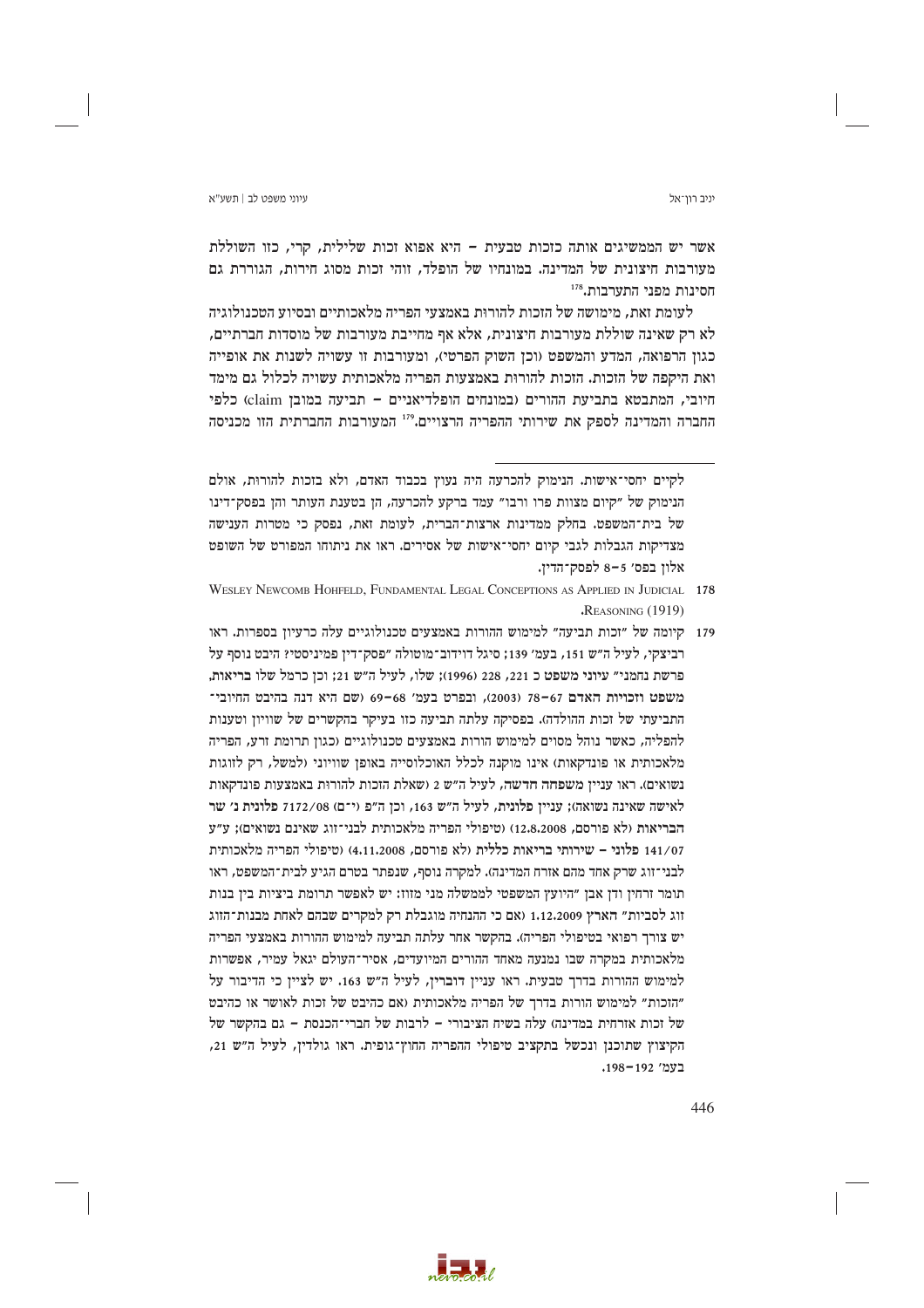### גבולותיו של חופש הפריון מפרספקטיבה ליברלית: המקרה של בחירת מין היילוד

לדיון שאלות כבדות־משקל. בראש ובראשונה עולים השיקולים של שוויון בהקצאת המשאבים הדרושים להפריה המלאכותית וכז שאלת מימונה – על־ידי סבסוד מדינתי או הותרתה באופן בלעדי למנגנון השוק הפרטי.180 צמודה לכך שאלת ההגבלות שהמדינה יכולה להטיל על השימוש בטכנולוגיות הללו, בפרט אם היא המממנת העיקרית שלו. אמות־מידה שונות - כגון גיל, מצב משפחתי, נטייה מינית, מצב בריאותי, מצב כלכלי וכיוצא באלה – נתפסות כולן כרלוונטיות למידה שבה המדינה מאפשרת או מגבילה את השימוש במשאבים הטכנולוגיים לפריון.<sup>181</sup> שאלות אלה אינן קשורות במישרין לענייננו,

181 – בסוגיית הגיל מתעוררת השאלה אם יש להתיר את השימוש בטכנולוגיה לקטינים, מחד גיסא, ולמבוגרים מאוד, מאידר גיסא, בהנחה שהדבר יתאפשר מבחינה רפואית, ובפרט כאשר מתברר כי האפשרות אינה כה רחוקה. ראו אנדי בירד "סבתא יולדת: אמא בת 67" 17.1.2005 vnet 17.1.2005 62 www.ynet.co.il/articles/0,7340,L-3033675,00.html; אישה בת 62 www.vnet.co.il/articles/0.7340.L-3888644.00. 12.5.2010 vnet "ילדה תאומות מהפרייה" html (הכתבה סוקרת מקרים נוספים מהעשור האחרוז של לידות מעל גיל שישים). אלמוג ובנדור מעלים אפשרות היפותטית שקשישים יוכלו ללדת באמצעות הפריה, ומצדיקים הטלת הגבלה על כך אם הדבר יעמיד בסכנה את מערך הרווחה במדינה. הצדקה זו עומדת בעינה, לדעתם, גם אם במקרים פרטניים יוכלו הקשישים לטפל בילדיהם, וזאת מטעמים של שוויוז. ראו אלמוג ובנדור, לעיל ה"ש 150, בעמ׳ 131. בסוגיית המצב המשפחתי השאלה היא אם רק גבר ואישה נשואים יכולים לעשות שימוש בטכנולוגיות ההפריה החדישות או גם נשים רווקות, גברים רווקים או זוגות חד־מיניים. תקנות בריאות העם (הפריה חוץ־גופית) קובעות שגם נשים רווקות יכולות לעבור הליכי הפריה חוץ־גופית (וכך נפתח הפתח גם לבנות־זוג לסביות), אך הן אינן זכאיות לתרומת ביציות. ראו תק׳ 1(ב)(1) לתקנות בריאות העם (הפריה חוץ־גופית). ניתן לתמוה כיצד הסדר זה לא הותקף בבית־המשפט, לנוכח עיגונו בחקיקת־ משנה. לעומת זאת, הסכמי הפונדקאות מותרים בחוק רק לבני־זוג – איש ואישה. ראו ס׳ 1–2 לחוק הפונדקאות. בית־המשפט אישר הסדר זה, אף שקרא למחוקק (בעניין משפחה חדשה, לעיל ה״ש 2) לבחון את תיקון החוק. ביחס למצב הבריאותי ראו, למשל, ליאת ברגמן ״עתירה: news.walla.co.il/?w=/2/1015758 (29.11.2006) Walla "הפריה מלאכותית לנשאיות איידס" (וראו את ההחלטה בבג"ץ 9830/06 פלונית נ' שר הבריאות (לא פורסם, 3.12.2009)). הנימוק

447



<sup>180 -</sup> ראו, למשל, טל שחף ״המרוץ אחר הביציות״ פורבס ישראל (1.9.2004). כז ראו את הדיוז שנערך בכנסת בנושא הקיצוץ המיועד לטיפולי ההפריה החוץ־גופית: פרוטוקול ישיבה מס׳ 44 של הוועדה לקידום מעמד האישה, הכנסת ה־16 (16.9.2003) www.knesset.gov.il/ protocols/data/rtf/maamad/2003-09-16.rtf (כמעט כל הנוכחים, למעט נציג האוצר ונציג קופת־חולים מאוחדת. התנגדו בחריפות לקיצוץ, תור ציוז כי הדבר יהווה מדיניות של רפואה וילודה לעשירים בלבד). לניתוח של מקרה־מבחן זה ראו גולדין, לעיל ה״ש 21. כן ראו אלמוג ובנדור, לעיל ה״ש 150, בעמ׳ 128; גרין, לעיל ה״ש 73, בעמ׳ 71–72. על ההיבטים המסחריים של הסכמי פונדקאות ראו שיפמן, לעיל ה"ש 151, בעמ' 160–161. לדיוז בנושא מזווית פילוסופית יותר ראו HARRIS, לעיל ה"ש 114, פרק 6 (Commercial Exploitation), בעמ' 170-142.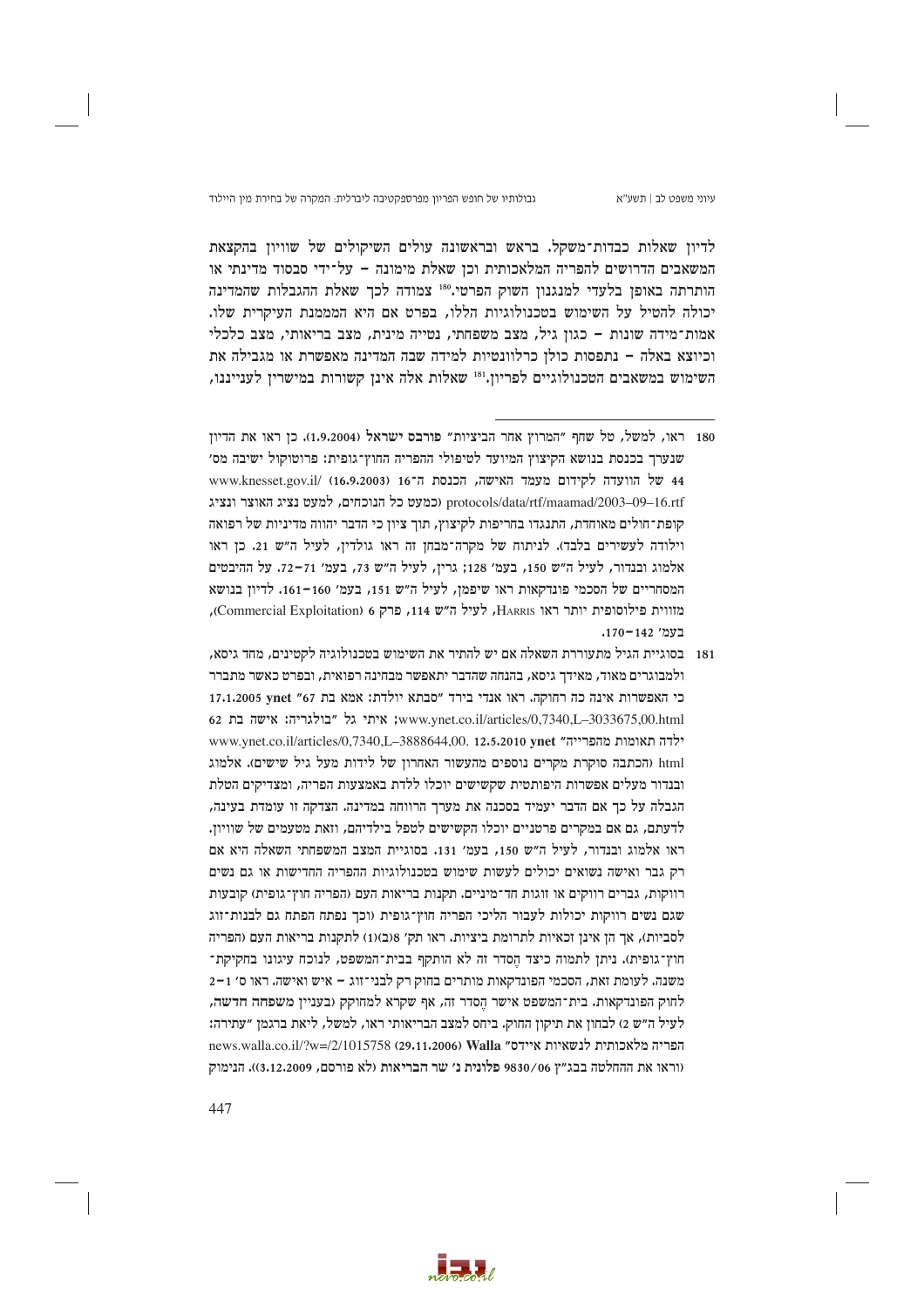יניב רוו־אל

אולם יש בהן המחשה לבעייתיותו של הניסיון להחיל את המושג "זכות" על ההפריה המלאכותית, והדבר רלוונטי גם לסוגיית הבחירה של מיז היילוד, אשר מתממשת אף היא באמצעים רפואיים־טכנולוגיים.

הדעות בנוגע לקשר בין ההפריה המלאכותית לבין המושג ״זכות״ מגוּונות: יש הסבורים כי איז מקום כלל להטיל הגבלות מיוחדות על הרבייה הטכנולוגית, וכי יש להשוות את מעמדה לזה של הרבייה הטבעית, כפי שהובא מפי רביצקי לעיל; יש המבחינים בין מימד החירות של ההפריה המלאכותית לבין מימד התביעה שלה, ומצדיקים הטלת הגבלות שונות על תביעות לשימוש באמצעי הפריה מלאכותית, במיוחד כאשר אלה ממומנים על־ידי הציבור; ודעה נוספת גורסת כי אומנם אין להטיל הגבלות על החירות להשתמש באמצעים הטכנולוגיים, אולם אין חובה לספק הסדר משפטי תואם שייצור "הורים משפטיים" על־ חשבון הזיקה הביולוגית.182 נראה שככל שאנו מתרחקים מהמודל הביולוגי של הרבייה כן מועלות הצדקות רבות יותר להטלת הגבלות על מימוש ההורות, וגדל המימד של ההתערבות - החברתית והמדינתית - הנתפסת כמוצדקת.

כאן המקום להשוות ולהבחין בין המושגים "חופש הפריון" ו"הזכות להורוּת". על־אף החפיפה הרבה ביניהם, מקורם השונה מוביל גם להבדלים דקים ביניהם. ביסוד הזכות להורות עומד האינטרס (או הצורך) בהורות, ואילו ביסוד חופש הפריון עומדת החירות לְפרות ולְרבּות כחלק מחירות הפרט.<sup>183</sup> פירוקם של שני המושגים לרכיבים יקל עלינו

182 לדעה הראשונה, אשר מרחיבה וטוענת כי על המדינה לפעול למימוש זכותם של זוגות ובודדים להורות באמצעות הפריה מלאכותית, ראו רביצקי, לעיל ה"ש 151, בעמ' 139; דוידוב־מוטולה, לעיל ה"ש 179; שלו, לעיל ה"ש 21; שלו, לעיל ה"ש 179. לדעה השנייה, המבחינה ביז מימד החירות לביז מימד התביעה, ראו אלמוג ובנדור, לעיל ה״ש 150, בעמ׳ 122 ו־132, שאף מטילים בספק את הנוהג לממן את השירותים מתקציב הבריאות דווקא, ולא מתקציב הרווחה, למשל. לדעה השלישית, המטילה ספק בצורך בהיענות משפטית למגמות הטכנולוגיות והמסחריות בתחום ההורות, ראו שיפמן, לעיל ה"ש 151, בעמ' 170.

183 רוברטסון כותב אומנם כי: The moral right to reproduce is respected because of the centrality of reproduction to personal identity, meaning, and dignity. This importance makes the liberty to procreate an important moral right, both for an ethic of individual י בעמ׳, ROBERTSON) autonomy and for ethics of community or family..." 30). אולם הדוברים בשם חופש הפריון אינם מדגישים על־פי־רוב את חשיבותה ואת מרכזיותה של ההורות דווקא, אלא את חשיבותה של החירות ואת חומרתם של הנסיונות להתערב בה או לצמצמה. ראו לעיל ה״ש 113–115 וה״ש 152 והטקסט הסמוך אליהן. יש לציין כי אלמוג ובנדור מתייחסים לחופש הפריון והרבייה, בלשונם) כהיבט של הזכות להורות, אשר רחבה



העולה בהקשר של הגבלת השימוש בטכנולוגיות הפריה בשל מצב בריאותי, פיזי או מנטלי, או בשל מצב כלכלי של ההורה המיועד, הוא לרוב הנימוק של טובת הילד העתידי. ראו גם רביצקי, לעיל ה"ש 151, בעמ' 152–153, הטוענת כי נימוקים בשם הילד העתידי אינם עומדים. על הבעייתיות הפילוסופית בטענות בשם הילד העתידי ראו גם לעיל ה״ש 139 והטקסט הסמור אליה.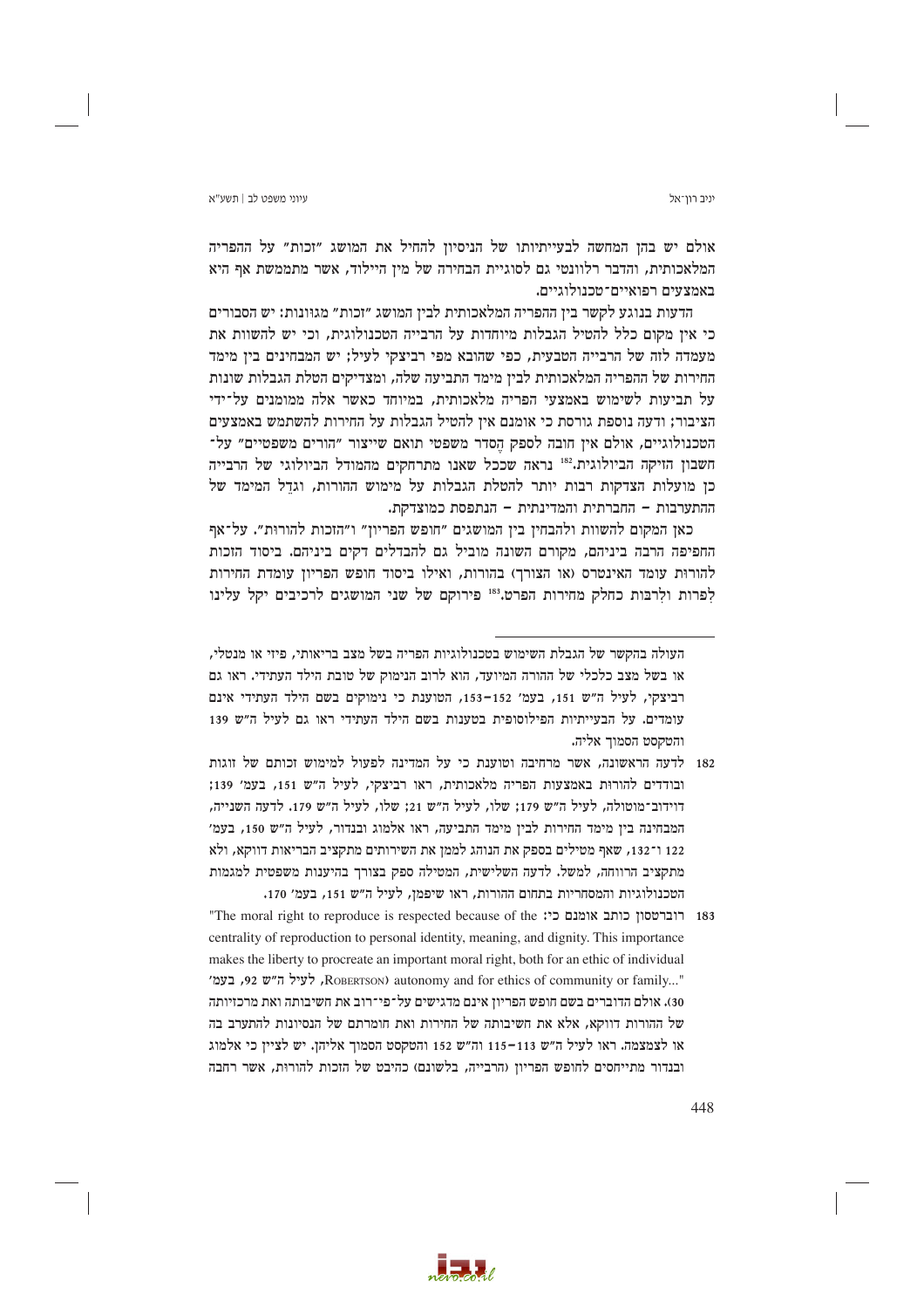גבולותיו של חופש הפריון מפרספקטיבה ליברלית: המקרה של בחירת מין היילוד

עיוני משפט לב | תשע"א

לאתר את ההבדלים ולשרטטם. הרכיבים שמעניינים אותנו פחות במאמר זה – החופש מפריוז והזכות לאי־הורות – חופפים במידה מסוימת, באופז חלקי לפחות.184 כז מתקיימת חפיפה מלאה, כך נדמה, בין הרכיב השני שצוין של חופש הפריון – החירות לפרות באופן טבעי – לבין הזכות להורות באמצעות רבייה טבעית. לעומת זאת, שוני מסוים מתגלה ביו חופש הפריוז במובנו כחירות להסתייע באמצעי הפריה מלאכותית ובטכנולוגיה כדי להרות לבין הזכות להורות בסיוע הטכנולוגיה. שוני זה נעוץ במימד החיובי של רכיב זה של הזכות להורות, שנידון מעלה, לעומת הגוון הליברלי המובהק של חופש הפריון באמצעים מלאכותיים. מצדדי הנימוק של חופש הפריון מתייחסים בחשד להגבלות שהמדינה מטילה על השימוש בטכנולוגיות אלה, ולצד זאת אינם נוטים לדרוש את מימונן או סבסודן, אלא מבקשים על־פי־רוב להותירן בידי השוק. להשלכה של חוסר השוויון בנגישות למשאבים הטכנולוגיים, כנגזרת של חוסר השוויון הכלכלי, הם מתייחסים כאל ענייו בלתי־נמנע.185

היבטים נוספים חופפים אף פחות מכך. למשל, סוגיית הקשר עם הצאצאים, הנתפסת כחלק אינהרנטי של הזכות להורוּת, אינה כלולה במסגרת חופש הפריון. מן העבר האחר, הרכיב הרביעי של חופש הפריון - החופש לקבל החלטות ביחס להולדה ולאופן הרבייה -מקיים זיקה רופפת יותר לזכות להורות (אולם מקיים חפיפה, חלקית לפחות, עם הזכות לתכנון המשפחה, אשר תידון בסעיף הבא). זיקה זו הולכת ונחלשת ככל שמדובר בהחלטות הנוגעות בשימוש בתאי הרבייה כדי לקבוע מאפיינים של הצאצא העתידי – כפי שטענתי קודם לכן, אלה אינן נכללות בהכרח אף תחת המושג ״חופש הפריון״ עצמו. בחירת מין היילוד היא אחת מהחלטות אלה, אשר חרף הקשר הכללי שלהן למושג ״הזכות להורוּת״, הן אינז נכללות תחתיו. מובנו הלשוני של המושג ״הזכות להורות״ כבר מעיד על כד: הזכות לממש את הפוטנציאל ההורי או לחתור להצטרף לאוכלוסיית ההורים אינה כוללת את הזכות להפוך דווקא להורה לילד ממין ספציפי כזה או אחר. המשפטן והמדען אוֹון ג׳ונס "Clearly there is a distinction between being able to pass :בהירות: "Clearly there is a distinction between being able to pass on one's genes at all and being able to create a child of the gender one prefers. The former fulfills a basic drive to replicate, while the latter affords the additional "power to dictate certain terms of replication" רוצה לומר, הזכות להורות מבוססת



ממנו. ראו אלמוג ובנדור, לעיל ה״ש 150, בעמ׳ 116. על ההבחנה הכללית בין המושגים "צורך" ו"חירות", ועל הטשטוש והבלבול ביניהם בחשיבה המודרנית, ראו אצל ARENDT, להלן ה״ש 203, בעמ׳ 71.

<sup>184 –</sup> אני מציין כי מדובר בחפיפה חלקית, כמדומני, מכיוון שלמיטב הבנתי השיח סביב החופש מפריון אינו כולל את כל ההיבטים הנקשרים לשיח הזכות לאי־הורות, כגון התנגדותם של גברים לשימוש בביציות מופרות במקרי מחלוקת, דוגמת מקרה נחמני או מקרים של ״גנבת זרע״. אולם כאמור, מאמר זה אינו מתמקד בהיבטים אלה, ואינו המקום להעמיק או להרחיב בכך.

<sup>185</sup> ראו ROBERTSON, לעיל ה״ש 92, בעמ׳ 14-15. כן ראו בהקשר זה את חזונו הידוע של נוזיק לגבי "סופרמרקט גנטי": ROBERT NOZICK, ANARCHY, STATE AND UTOPIA 315 (1974).

Jones 186, לעיל ה"ש 33, בעמ' 39, ראו גם PCBE. BEYOND THERAPY, לעיל ה"ש 37, בעמ'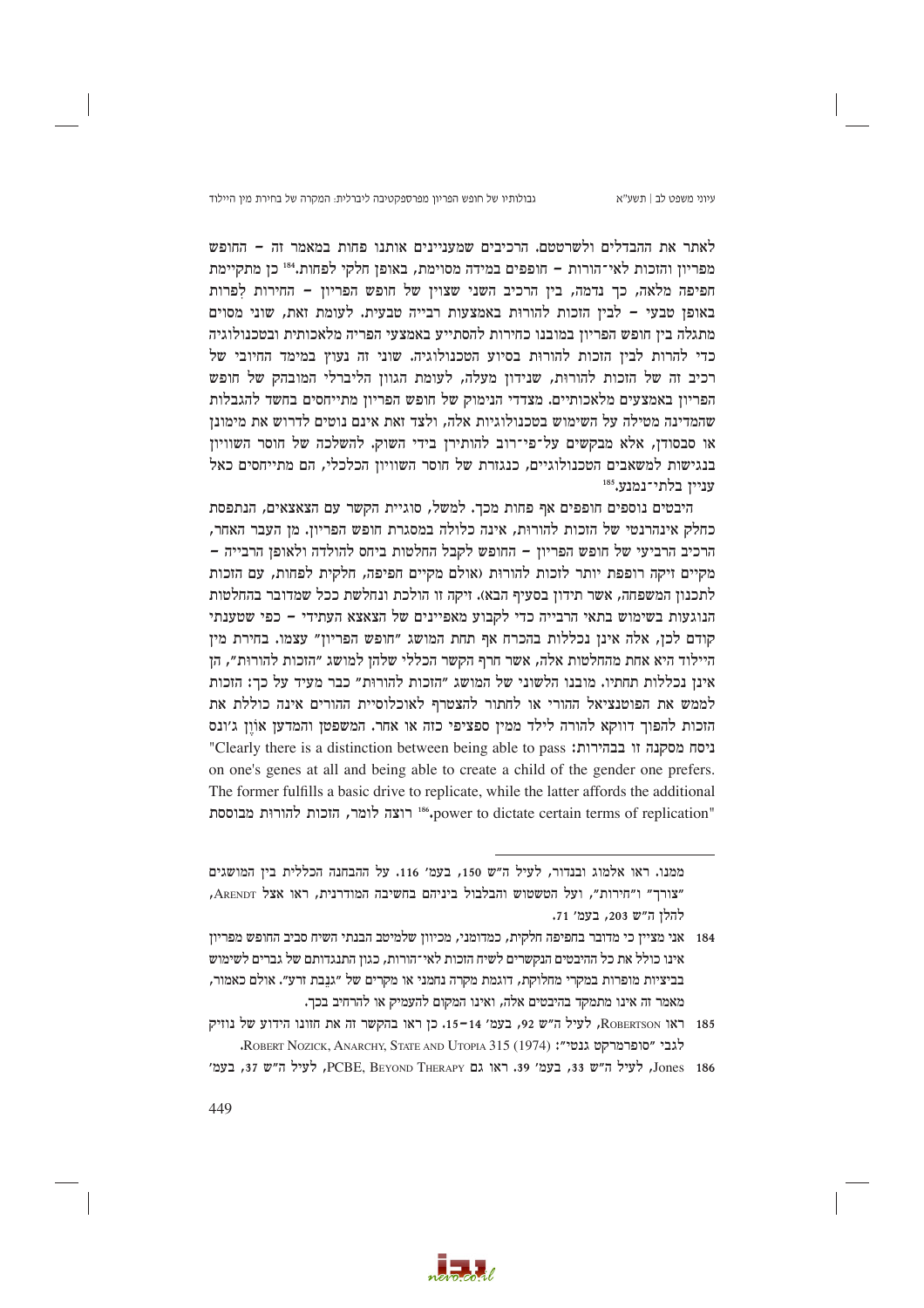יניב רוו־אל

על האינטרס במימוש הפוטנציאל ההורי, ומכירה בצורך הכללי של אדם להיות הורה לצאצא – ילד או ילדה: אך היא אינה מכירה בצורר פרטני של אדם להיות הורה דווקא לילד או דווקא לילדה.

מקרה קיצוני ומיוחד, המצוי אולי באפלוליתה של הזכות להורות, הוא המקרה של הורים אשר חוששים להביא ילד לעולם בשל סבירות גבוהה שבלא בדיקה ובחירה הוא ילקה בהפרעה גנטית ועלול לחלות.<sup>187</sup> ללא החופש לקבל החלטות לגבי אופן ההולדה, זכותם להורות נפגמת לכאורה. ביחס לבחירת המין זהו המצב הנופל לגדר המצבים הרפואיים,88 כאשר להורים ידוע כי ללא בחירה של מין היילוד מראש תגדל ההסתברות ללידת ילד הסובל ממחלה גנטית. מבחינה מעשית השימוש בטכנולוגיות הפריון כדי לבחור מאפיינים של הצאצא העתידי, כגון בריאות תקינה, הוא חיוני בעבור הורים כאלה למימוש הזכות להורות. אולם מבחינת הדיוק האנליטי, דומני שאפילו במקרה זה השימוש באמצעים הטכנולוגיים הזמינים כדי להימנע מלידת ילד חולה אינו מתבסס על האינטרס העצמאי במימוש הפוטנציאל ההורי.<sup>189</sup> שהרי גם ללא אמצעים טכנולוגיים אלה תיוותר לפני ההורים האפשרות לממש את הורותם, גם אם מתוך מודעות לסבירות הגבוהה להתפתחות מחלה אצל הילד, וייתכן מאוד גם שללא זמינותם של האמצעים הללו היו ההורים מממשים את זכות ההורות שלהם חרף ההסתברות הזו.100 הזכות להורות או האינטרס במימוש הפוטנציאל ההורי אינם כוללים בתוכם אפוא זכות לבחור את מין היילוד אפילו במצב קיצוני זה.

66–67; ופרן, לעיל ה"ש 53, בעמ' 459–461; Janis; לעיל ה"ש 57, בעמ' 249–250; Remaley, לעיל ה"ש 57, בעמ' 257-258.

187 ראו, לדוגמה, ע״א 518/82 זייצוב נ׳ כץ, פ״ד מ(2) 85 (1986) (להלן: עניין זייצוב).

- 188 ראו לעיל ה״ש 4 ו־20 והטקסט הסמור אליהו.
- 189 אין זה אומר שהשימוש פסול, כמובן, וניתן אולי אף לדבר עליו כעל זכות, אלא שהוא מבוסס על אינטרסים אחרים, כגון הזכות לקבלת טיפול רפואי נאות או מיטבי (ראו לעיל ה״ש 149) או רווחתם של הילד העתידי וההורים המיועדים, ואולי אף על חירות הבחירה (ראו להלז הדיון בה בתת־פרק ד5).
- 190 זאת ועוד, מבחינה מעשית האמצעים הטכנולוגיים הננקטים לצורך הבחירה במין הם אלה המאפשרים את האבחנה מלכתחילה ביחס לבריאותו של העובר העתידי. סביר להניח, אפוא, שללא האמצעים הללו היו ההורים מממשים את זכות ההורות שלהם מבלי לדעת כלל על האפשרות שילדם יהיה חולה. מכל מקום, הזכות העומדת מאחורי הצדקת השימוש של ההורים באמצעים הטכנולוגיים לצורך אבחון העובר העתידי אינה הזכות להורוּת, אלא, אולי, חירות הפרט. ניתן לחשוב על דוגמה מקבילה מתחום אחר: בעולם המודרני חופש הביטוי ממומש במקרים רבים באמצעים טכנולוגיים, כגון רשת האינטרנט, מצלמות וידיאו או טלפונים ניידים. ייתכן אף שללא גישה לאמצעים טכנולוגיים אלה נפגעת הזכות לביטוי. עם זאת, ההצדקה הבסיסית לשימוש חופשי באמצעים טכנולוגיים אלה אינה הזכות לחופש הביטוי, אלא האוטונומיה של הרצוז הפרטי.

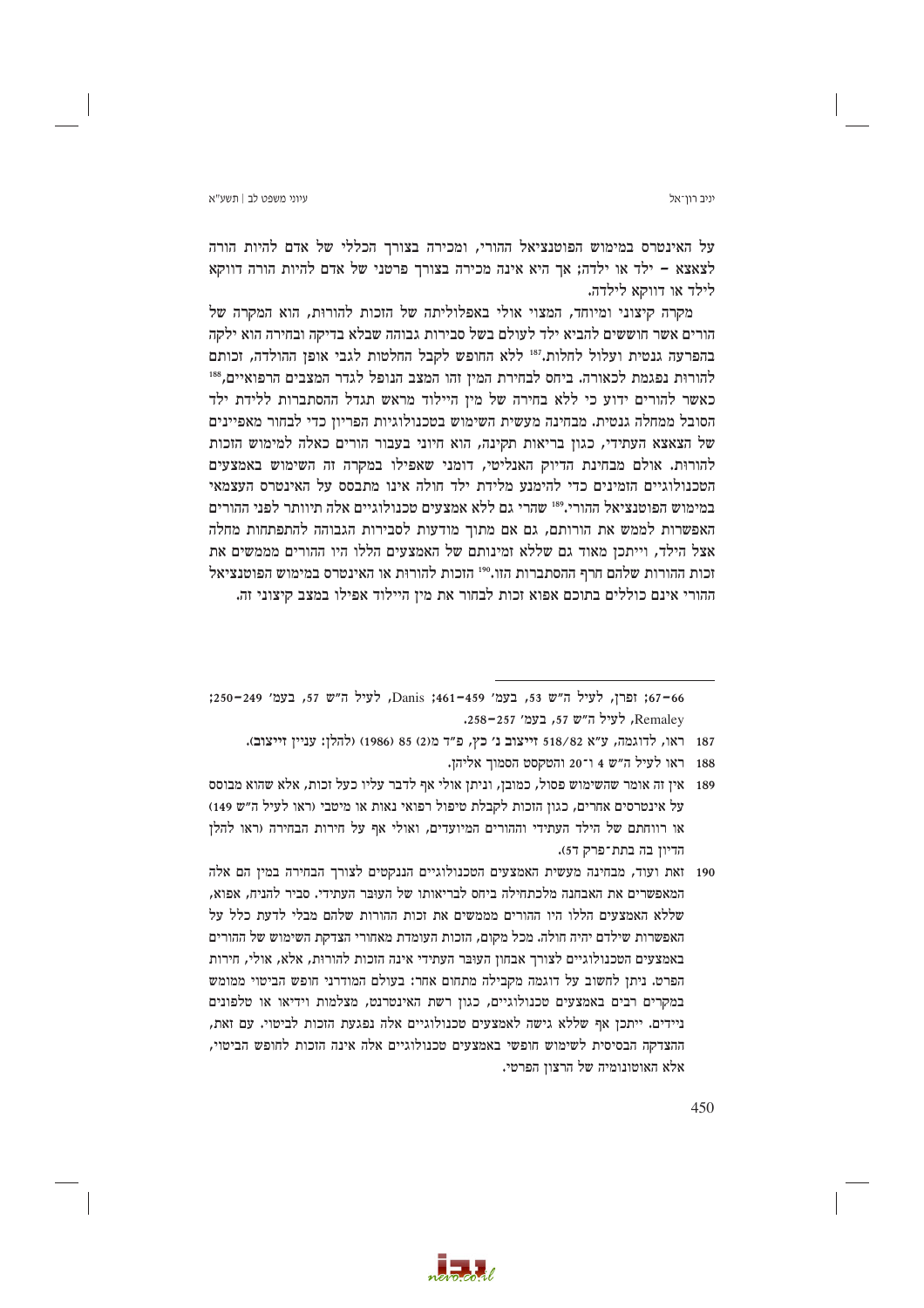גבולותיו של חופש הפריון מפרספקטיבה ליברלית: המקרה של בחירת מין היילוד

## 3. הזכות למשפחה והזכות לתכנון המשפחה

בבסיסה של הזכות להורות ניצבת הזכות למשפחה, או הזכות להקמת משפחה. זכות ותיקה זו זכתה בהכרה במשפט הבין־לאומי ובעיגון באמנות ובוועידות בין־לאומיות, ובראשן ״ההכרזה לכל באי עולם בדבר זכויות האדם״ משנת 1948 (להלן: ההכרזה).''' הזכות להקמת משפחה הוכרה ועוגנה אף במשפט הישראלי בהלכה הפסוקה, באופן הכורך אותה – ואת הזכות להורות – במושגי־הגג ״כבוד האדם״ ו״האוטונומיה של הפרט״.192 רכיביה של הזכות למשפחה מגוונים, ביניהם הזכות להורות, שנידונה לעיל: הזכות להינשא מתוך הסכמה חופשית ורצון הדדיים; ההגנה על האוטונומיה של התא המשפחתי, ובתוך כך זכותם של הילדים לטיפול הורי; והזכות לקיים קשר עם בני המשפחה במקרה של פרידה או הזכות לאיחוד משפחות.<sup>193</sup> כן נגזרת מן הזכות למשפחה הזכות הספציפית לתכנון המשפחה, כלומר, הזכות להחליט על מאפיינים שונים של המשפחה. הזכות לתכנון המשפחה היא אפוא "אחות מושגית" של הזכות להורות, בהיות שתיהן תולדות של הזכות הכללית למשפחה. קודם לכן אומנם פסלנו את החפיפה בין ההיבט הרביעי של חופש הפריון – החירות לקבל החלטות ביחס להולדה ולאופן הרבייה - לבין הזכות להורות, אולם ניתן לראותו כחופף רעיונית את אחותה המושגית של הזכות להורוּת: הזכות לתכנוז המשפחה.

הזכות לתכנון המשפחה הוכרה בפורומים ובמסמכים בין־לאומיים. בהצהרה שהתקבלה בוועידה הבין־לאומית בדבר זכויות האדם בטהרן, 1968, נקבע בסעיף 16: Parents have" a basic human right to determine freely and responsibly the number and spacing of "their children. הכרזה דומה התקבלה בוועידת האו״ם בדבר אוכלוסיית העולם בבוקרשט, 1974. 24 גם זכות ספציפית זו לתכנון המשפחה זכתה בהכרה מסוימת בפסיקה הישראלית,



<sup>191 –</sup> ס׳ טז להכרזה עוסק בזכות להקמת משפחה. ראו גם את הנוסח בס׳ 23 של ״האמנה הבינלאומית בדבר זכויות אזרחיות ופוליטיות״ (1966). יש לצייז, עם זאת, כי ההכרזה מגבילה את הזכות ל״איש ואישה שהגיעו לפרקם״, כלומר, למודל המסורתי של משפחה הטרוסקסואלית זוגית. ראו תרגום של ההכרזה באתר הכנסת: www.knesset.gov.il/docs/heb/un\_dec.htm.

<sup>192</sup> ראו, למשל, ענייז דובריו, לעיל ה"ש 163, פס' 12 לפסק־דינה של השופטת פרוקצ׳יה, ולהלן בה״ש 193.

<sup>193 -</sup> ראו בג״ץ 7052/03 עדאלה המרכז המשפטי לזכויות המיעוט הערבי נ׳ שר הפנים, בפרט ס׳ ד2 לפסק־דינו של הנשיא ברק (טרם פורסם, 14,5,2006) (בעניין "חוק האזרחות" ואיחוד משפחות). כן ראו באתר של אגודות החינוך לזכויות אדם: www.hrea.org/index.php?base id=158. ראו גם כרמל שלו "חופש ההתקשרות לנישואין ולחיים משותפים" מעמד האשה בחברה ובמשפט 459, 462–463 (פרנסס רדאי, כרמל שלו ומיכל קובי־ליבן עורכות, 1995); זפרן, לעיל ה״ש 53, בעמ׳ 461-462, ובפרט ה״ש 31 והטקסט הסמוך אליה.

<sup>194</sup> ס׳ (14tf) ו-194 מסמכים המסכמים פותח כך: All couples and individuals have the basic right to decide freely and responsibly the number and spacing of their children and to have ,150 the information, education and means to do so" בעמ׳ 117.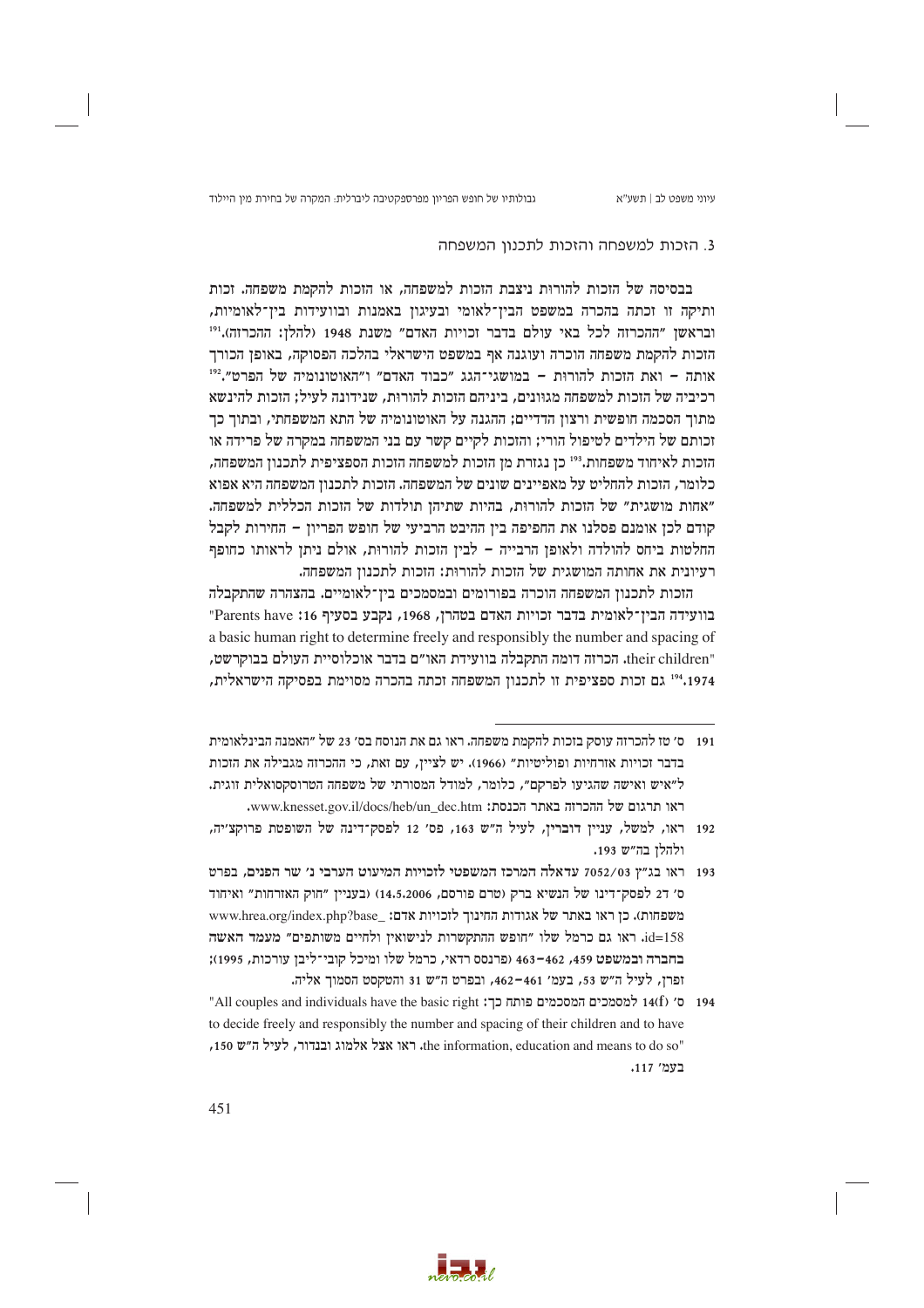יניב רוו־אל

עיווי משפט לר∣ חשע״א

בעיקר בהיבט של תכנון גודל המשפחה, כנקשרת למושג "כבוד האדם וחירותו".<sup>195</sup> מן המובאות והאסמכתות ניתז לראות שמרכיביה של הזכות שזכו בהכרה ובהצהרה הם הזכות להחליט באופן חופשי ואחראי על מספר הילדים (או בלשון אחר – על גודל המשפחה) וכן על המרווחים בין הלידות, אך יודגש כי אין התייחסות במסמכים השונים ל״זכות״ לתכנן את מאפייניהם של הילדים העתידיים במשפחה, ואף לא את ההרכב המגדרי שלה.196 גם כאן, כמו במקרה של חופש הפריון, עולה השאלה אם הזכות לתכנון המשפחה רחבה עד כדי כלילת החירות לבחור את מאפייני הצאצאים העתידיים או שמא היא כוללת אך את החירות לבחור את מספר הילדים, את מועד הבאתם לעולם וכיוצא באלה הכרעות שאינן קשורות לדמותם או לזהותם המגדרית. כמו במקרה של חופש הפריון, עצם אזכור המושגים ״זכות״ או ״חירות״ אינו יכול להוות קנה־מידה לפתרון הבעיה, שכן שאלת פרשנותם של מושגים אלה היא העומדת למעשה במוקדה.

קנה־מידה פרשני למושגים אלה עשוי להימצא במושגים ״הזכות לפרטיות״ ו״חירות הבחירה", המשמשים לעיתים תכופות להצדקת בחירת מין היילוד. חרף הקשר ההדוק בין שני המושגים הללו בפילוסופיה הפוליטית הליברלית – תפיסתה של חירות הבחירה כבלתי־ מופרעת כל עוד היא מצויה בתחום הפרטי (כפי שבא לידי ביטוי גם בכינויו של חופש הבחירה ״האוטונומיה של *הפרט״*) – הם נתפסים כמושגים נבדלים. וכר אתייחס אליהם להלז.

# 4. הורות. מיניות והזכות לפרטיות

כפי שהוזכר, הזכות לפרטיות נתפסת כקשורה בעבותות לתחום של יחסי־המין וההולדה, לפחות במובז של פרייה ורבייה טבעיות. כדבריה המצוטטים של השופטת בז־ עתו בענייז זה: ״התעברות, הריוז ולידה הם אירועים אינטימיים, שכל כולם בתחום צנעת הפרט. אין המדינה מתערבת בתחום זה אלא מטעמים כבדי משקל, הנעוצים בצורך להגן על זכות הפרט או על אינטרס ציבורי רציני."<sup>197</sup> הזכות לפרטיות היא שגם עמדה ביסודו של



<sup>195</sup> הכרה בזכות לתכנוז המשפחה עלתה בעיקר בהערות־אגב בפסקי־דיז שעסקו ברשלנות רפואית סביב מקרי הולדה. ראו, למשל, עניין זייצוב, לעיל ה"ש 187, בעמ׳ 112 (אזכור הזכות לתכנון המשפחה); ת"א (י־ם) 733/94 דונין נ' קופ"ח של ההסתדרות הכללית של העובדים, פס׳ 6 לפסק־דינה של השופטת צור (לא פורסם, 19,9,1996) (עיגון הזכות לתכנון המשפחה כחלק מכבוד האדם וחירותו). ראו עוד שלו, לעיל ה״ש 21, בעמ׳ 506–509; זפרן, לעיל ה״ש 53, בעמ׳ 461.

<sup>196</sup> ראו את דיונו של Heyd, לעיל ה"ש 26, בעמ' 211, אשר מחשיב את בחירת המין כמצויה אי־שם בין הבחירה להוליד ילדים (כולל מספרם והמרווח ביניהם) לבין הבחירה במאפיינים גנטיים ספציפיים שלהם.

<sup>197 -</sup> דברי השופטת בן־עתו בעניין פלונית נ׳ פלוני, לעיל ה״ש 170, בעמ׳ 81, פס׳ 5 לפסק־דינה של השופטת. ראו עוד לעיל ה"ש 174 והטקסט הסמוך אליה. ראו גם אצל זפרן, לעיל ה"ש 53, בעמ' 460.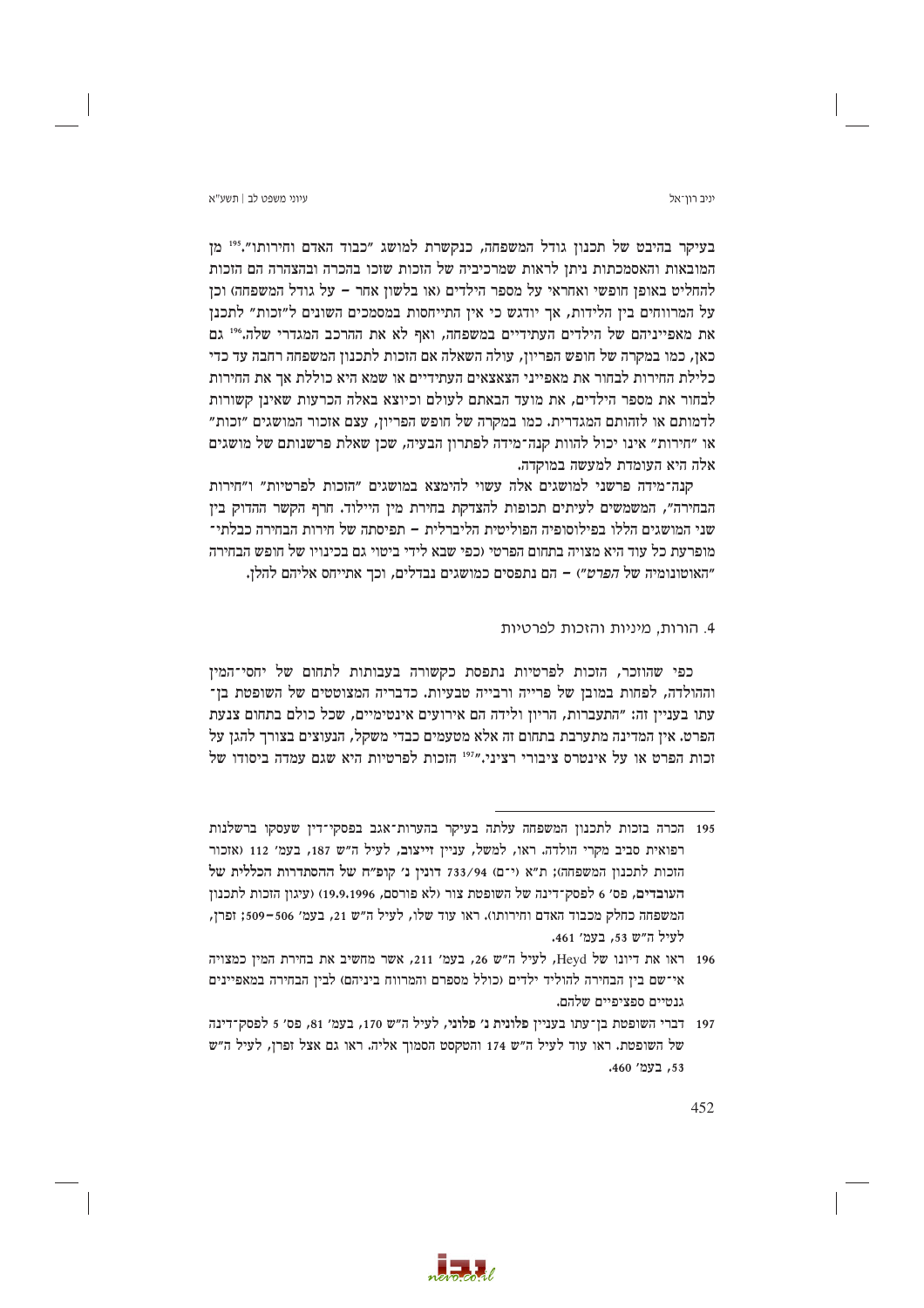גבולותיו של חופש הפריון מפרספקטיבה ליברלית: המקרה של בחירת מין היילוד

∨יווי משפט לר∣ חשע״א

פסק־הדין האמריקאי שהכריז על אי־חוקתיותו של החוק האוסר הפלות - אחד המקרים המצוטטים ביותר שמותח קשר ישיר ביז חופש הפריוז לביז הזכות לפרטיות.198

על הכללתן של סוגיות הפריון בפרט וסוגיות המיניות בכלל תחת הזכות לפרטיות נמתחה ביקורת פמיניסטית נוקבת. קתרין מקינון טענה כי אסטרטגיה זו משמשת לאשרור ההבחנה הפטריארכלית בין הפומבי לפרטי, המרעה את מצבן של נשים, במקום לחתור תחתיה במטרה להיטיב עימן."ª ביקורת דומה ניתן להשמיע בהקשר הספציפי של בחירת מין היילוד, בפרט בסביבות תרבותיות שבהן הבחירה היא הוצאה אל הפועל של נטייה תרבותית חזקה להעדפת גברים. כך, ראיית בחירת המין כסוגיה פרטית סותרת, למשל, את החקיקה ההודית שנידונה לעיל, אשר נועדה למנוע מצב של כפיית הליכים רפואיים מפרכים, כגון הפריה חוץ־גופית או אף הפלות, על נשים לצורך הולדת בן.

עם זאת, הטיעון הנפוץ נגד ההשתתה של בחירת מין היילוד על הזכות לפרטיות נטען מן הכיוון ההפוך דווקא, ומתבסס על ההבחנה בין הפרטי לפומבי ועל הקשר שבין סוגיית הפריון והמיניות לבין התחום הפרטי. טיעון זה מתייחס לניתוקו של קשר זה בעקבות השימוש שההורים עושים בטכנולוגיה רפואית מתקדמת ובהליכים חוץ־גופיים כדי לבחור את המין. על־פיו, ההורים בחרו להוציא את תהליך הרבייה מתחום חדר־המיטות הפרטי לתחום הפומבי של בית־החולים והמעבדה הרפואית, ולפיכך אל להם לחסות עתה בצילה של הפרטיות."20 הניסוח כאילו התרחשות ההפריה מחוץ לד׳ אמות היא השוללת את השימוש בהגנת הפרטיות הוא פשטני מעט (שהרי ניתן לחשוב על רופא "פרטי" וגנטיקאי "פרטי" שמגיעים ל״ביקור־בית״ אצל ההורים המיועדים כדי לקיים שם את תהליכי בחירת המין). לכן, אם לנסח זאת בצורה שונה, הזכות לפרטיות אינה מצדיקה את בחירת המין לא בשל



Skinner עניין Bluckmun ו-156 האו האס 156, או האס הרוב הוא Eluckmun ו-Skinner ו-Skinner לעיל ה״ש 176: ענייז נחמני, לעיל ה״ש 163, פס׳ 2 לפסק־דינו של הנשיא ברק (הזכות להורות נגזרת מכבוד האדם ומז הזכות לפרטיות).

Catharine A. Mackinnon, Privacy v. Equality: Beyond Roe v. Wade (1983), in her 199 FEMINISM UNMODIFIED: DISCOURSES ON LIFE AND LAW 93 (1987) וFEMINISM UNMODIFIED: אחד הטיעונים המרכזיים והמפורסמים של מקינוז הוא שהצדקתה של הזכות להפלה בשם הזכות לפרטיות במקרה זה מאפשרת למדינה לא לממן הפלות, גם כאשר אלה נדרשות במקרה אחר. מקינון מדלגת במכוון על שתי סוגיות: הראשונה, שלא נידונה מספיק לדעתה, היא מהי משמעותם של תינוקות נעבור גברים (?what are babies to men); והשנייה, שנידונה לעייפה, היא מהו מעמדם המוסרי או זכויותיהם המוסריות של העוברים עצמם (שם, בעמ׳ 93–94). סבורני שהנקודה הראשונה, הטעונה דיון נוסף, היא מהי משמעותם של תינוקות או של פעולת ההולדה בעבור בני־האדם בכלל (?what are babies to man), ועל כך ראו להלן בפרק ה. עוד על הביקורת הפמיניסטית על הזכות לפרטיות כשוררת בתחום הפריון והמיניות ראו Dworkin, לעיל Martha C. Nussbaum, Is Privacy Bad for Women? What the ;52-51 ,89 "ה"ש 89, בעמ' Indian Constitutional Tradition Can Teach about Sex Equality, Boston REV. (April/ May 2000), available at bostonreview.net/BR25.2/nussbaum.html

<sup>200</sup> ראו, למשל, Danis, לעיל ה"ש 57, בעמ' 253; Plummer, לעיל ה"ש 57, בעמ' 527-531.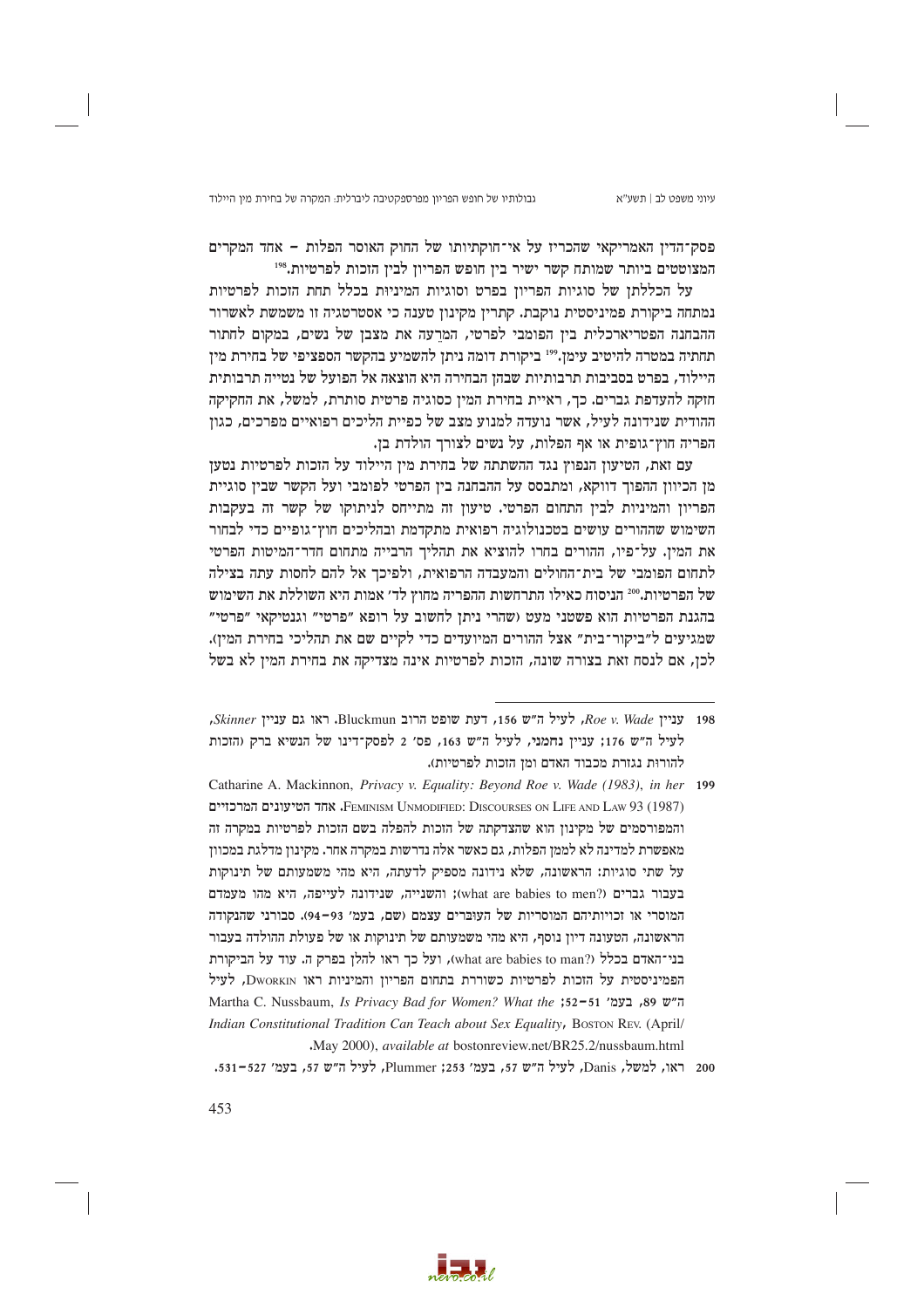יניב רוו־אל

הוצאת התהליך אל מחוץ לספרה הביתית, אלא בעקבות העובדה שאל תוך תהליך הרבייה מוכנסים הרפואה, המדע והטכנולוגיה – מוסדות חברתיים אשר מתקיימים במרחב הציבורי ומכות פומביותו של הידע האנושי. האפשרויות הטכנולוגיות המנתקות את הליכי ההפריה וההולדה מיחסי־המין עומדות גם בבסיס ניתוקם מן ההגנה של צנעת הפרט ובבסיס הצדקתן של ההגבלות המושתות עליה. כך, למשל, הפילוסוף ניקולס אגר מציין, ביחס לשימוש בייעוץ גנטי למטרת השבחה, כי "הטכנולוגיות הללו מפרידות את הבחירה האישית לחלוטין באדם מסוג כלשהו שהפרט בוחר לבלות את חייו עימו מן הבחירה אילו מאפיינים יהיו לילדו של הפרט. ההורים העתידיים יחפשו אחר צד שלישי כלשהו, אולי המדינה ואולי ארגון פרטי זה או אחר, כדי לאפשר את הבחירה מן הסוג השני. אותו צד שלישי יכול וצריך לאכוף תנאים על שיתוף־פעולה זה, ולסרב לסייע בבחירות פריוניות שהן פגומות מוסרית בדרך משמעותית כלשהי".<sup>201</sup> במילים אחרות, המדיקליזציה של הפריון והילודה, המלווה את טכנולוגיות הפריון החדשות, מאיינת את מימד הפרטיות שבהם, ועל־כן הניסיון להצדיק את בחירת המין בהיותה אירוע פרטי נועד לכישלון.

כנגד טיעון זה ניתן להעלות דוגמות רבות של שימוש במוסדות טכנולוגיים, מדעיים ורפואיים שאינו מאיין את הזכות לפרטיות, ואולי אף מחזק אותה. כך, למשל, השימוש במוסד בית־החולים אינו מאפשר חדירה לפרטיותי ופרסום פרטים על מצבי הרפואי: השימוש במוסד הפסיכואנליזה אינו הופך את מחשבותיי הכמוסות הנחשפות בחדר־הטיפולים לנחלת הכלל; והשימוש בטכנולוגיה לצורך שמירת חפציי האישיים בכספת הבנק המאובטחת, או שמירת העתקים של מסמכיי האישיים באתר אינטרנט מאובטח, אינם מצדיקים חדירה לפרטיותי וחשיפתם.202 אולם בכל הדוגמות הללו מדובר בהגנה על הפרטיות במובנה כ*צנעת הפרט.* כלומר, כמידע הנוגע בפרט, אשר מבקש לשמור אותו בתחומו הפרטי. לעומת זאת, הטענה המשתמשת בזכות לפרטיות לשם שלילת המעורבות בבחירת מין היילוד עושה זאת מתוך התפיסה כי מדובר ב*פעולה* המתרחשת בספרה הפרטית. באופן היפותטי, פעולה הנעשית בספרה הפרטית, ככל שפעולה כזו אפשרית, תחסה תחת הזכות לפרטיות אף אם יש בה שימוש במוסדות חברתיים. אולם בחירת המין חורגת מתחום הספרה הפרטית, כפי שאנסה להראות בשורות הבאות, ולכן אינה צריכה לזכות בהגנת הזכות לפרטיות.

אבקש לחדד את ההבחנה הזו שבין תחום צנעת הפרט לבין תחום הפעולה, ובתוך כך לחזק את הטיעון המתנגד להשתתת הבחירה של מין היילוד על הזכות לפרטיות, באמצעות בחינה היסטורית־פילוסופית של המושג ״פרטיות״ וצמיחתו בחברה המודרנית. כפי שניתחה זאת באופן מאיר־עיניים הפילוסופית הפוליטית חנה ארנדט.<sup>203</sup> ניתוחה עומד על משמעותם



AGAR 201, לעיל ה"ש 106, בעמ' 15-16.

<sup>202</sup> אני מודה לחברי מערכת עיוני משפט על הארת עיניי בנקודה זו.

<sup>203</sup> ראו: HANNAH ARENDT, THE HUMAN CONDITION 23-78, esp. 38-73 (1958). לדיון נוסף SEYLA BENHABIB, THE RELUCTANT MODERNISM OF HANNAH ARENDT 211- בעניין זה ראו: (1996) 215 (אם כי פיתוח הדיון אצל בנחביב מתקדם לכיוונים שונים מעט מאלה שאני מבקש להדגיש כאן).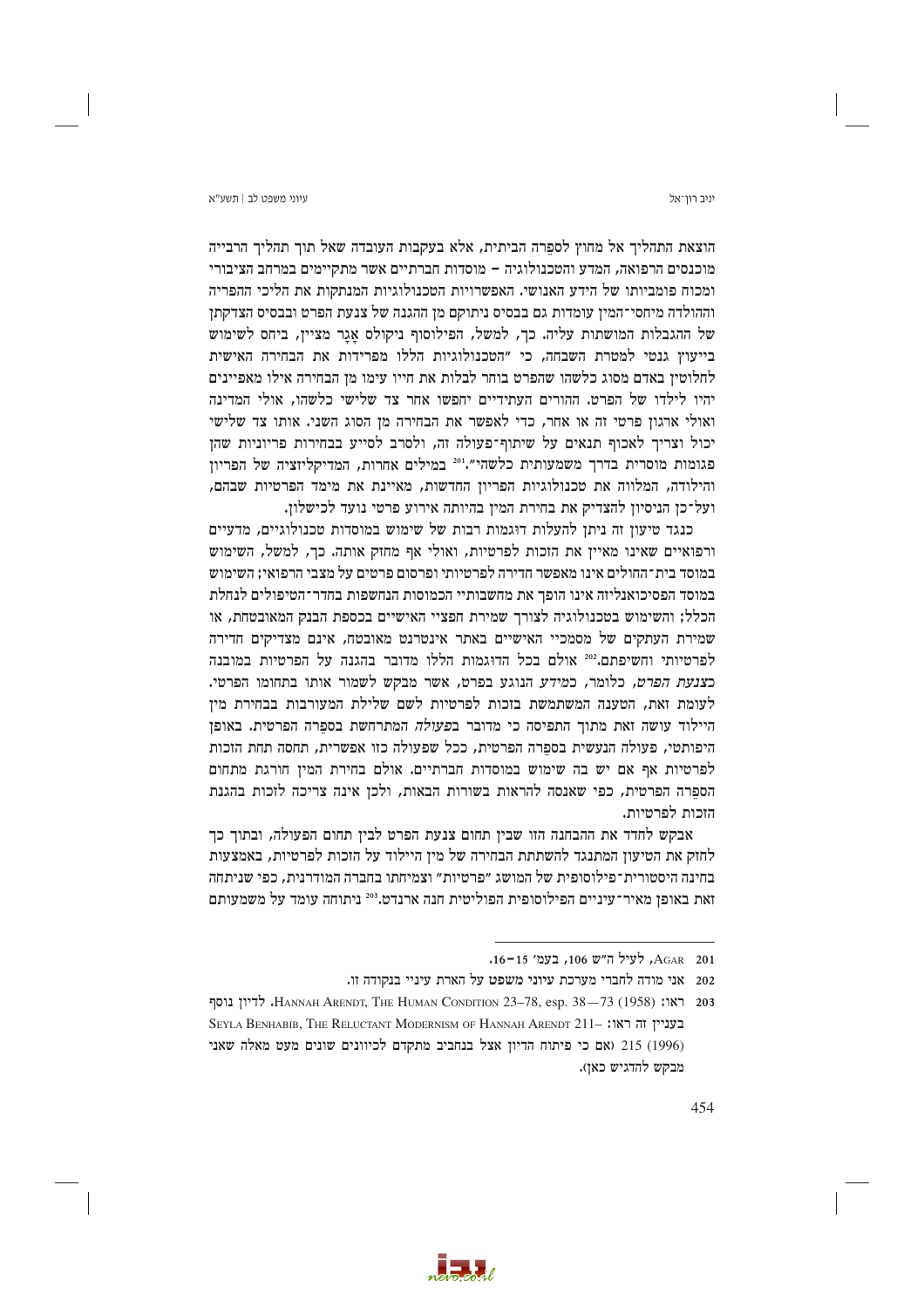גבולותיו של חופש הפריון מפרספקטיבה ליברלית: המקרה של בחירת מין היילוד

המקורית של המושגים "פומבי" ו"פרטי" בתרבויות הפוליטיות של יוון העתיקה ושל רומא: הפומבי או הפוליטי (התחום של הפוליס) הוא התחום שבו מתרחשים החיים בקרב בני־אדם, קרי, החיים לעיניהם של אחרים (הפרהסיה). לעומת זאת, התחום הפרטי הוא התחום הנסתר מן העין הציבורית, התחום הקשור לצורכי החיים והיומיום המסופקים בתוך גבולותיה של הנחלה הפרטית. אולם קיומו של תחום פרטי (ושל קניין פרטי) היה תנאי לכניסה לחיים הציבוריים, והעדרו היה במשתמע שלילת הזכות להשתתפות בחיים הפוליטיים.204 בתרבות הפוליטית העתיקה, החירות היחידה האפשרית הייתה חירותו של האזרח שווה־הזכויות בתחום הפומבי של הפוליס, ואילו התחום הפרטי היה התחום של העדר החירות, של יחסים מדרגיים, שבו נשללת למעשה המשמעות של חיים בין בני־אדם במובנם הפוליטי, חיים בקרבם של אחרים שווים.

בעת החדשה השתנתה התפיסה של המושג "פרטיות". לפי ניתוח זה, בעקבות עלייתו של ה״חברתי״ בימי־הביניים וצמיחתו של האינדיווידואליזם המודרני, הועשר המושג "פרטיות" ונתפס כמנוגד לאו דווקא לתחום הפוליטי של המדינה, אלא לכוחה הכופה של התואמנות (הקונפורמיות) החברתית (כך, למשל, אצל רוסו ואצל הרומנטיקאים בכלל). למושג "פרטיות" הוענקה משמעות של תוכן אינטימי פנימי־סובייקטיבי, של רצונות ומאוויים כמוסים, של תחומה של צנעת הפרט. כך, במעבר מהתרבות הפוליטית הדמוקרטית בעולם העתיק לתרבות הפוליטית הדמוקרטית־הליברלית המודרנית השתנה ייעודו העיקרי של הגוף הפוליטי מהסדרת החיים המשותפים ביחד להגנה על הפעילות המתרחשת ועל הקניין הנצבר בתחום הפרטי, והועשר תוכנו של המושג ״פרטיות״ מתחום צורכי החיים, המשק והכלכלה לתחום השאיפות הכמוסות, המאוויים והרצונות הסובייקטיביים.205 ההיבט העיקרי שהשתמר במעבר של המושג "פרטיות" למובנו המודרני הוא נשאה העיקרי וסמלה של הפרטיות, הלוא הוא הקניין הפרטי, שהיה בעבר תנאי הכניסה לגוף הפוליטי, ואילו כיום משמש כנקודת העצירה וכתמרור ה"אין כניסה" של הפוליטיקה.506

יישום ניתוח זה על עניין בחירת מין היילוד מחזק, לדעתי, את שלילת ההצדקה של בחירת המין בשם הזכות לפרטיות. שאיפתי ורצוני בבת נקבה או בבן זכר הם משאלה או רצון סובייקטיביים, וככאלה הם חוסים בוודאי תחת הזכות לפרטיות, אולם ההוצאה של רצוז זה אל הפועל – הפיכת השאיפה הכמוסה למעשה בעולם החיים המשותפים, קרי, לפעולה שנעשית במסגרת החיים בין בני־אדם – חוצה את הסף שבין התחום הפרטי



<sup>204 -</sup> העובדה שהתחום הפרטי מהווה תמונת־תשליל של התחום הפומבי מודגשת על־ידי הקשר המילולי, באנגלית ובלטינית, שבין "שלילה" (deprivation) לבין "פרטי" (private) – ראו ARENDT, שם, בעמ׳ 27, 38, 59.

 $58 - 50$ ראו בעיקר שם, בעמ' 45–46, 56–58, 66–73. אמיתי עציוני מתארך את היווצרותה של הפרטיות כזכות חוקתית בארצות־הברית לשנות השישים, ומתאר את ההחלטות בתחום הפריון (מניעתם של איסור השימוש באמצעי־מניעה ואיסור ההפלות) כנסיבותיה של התפתחות זו. Amitai Etzioni, The Limits of Privacy, in CONTEMPORARY DEBATES IN APPLIED :187 "ETHICS 253, 254 (Andrew I. Cohen & Christopher Heath Wellman eds., 2005)

ARENDT 206, לעיל ה"ש 203, בעמ' 58-67.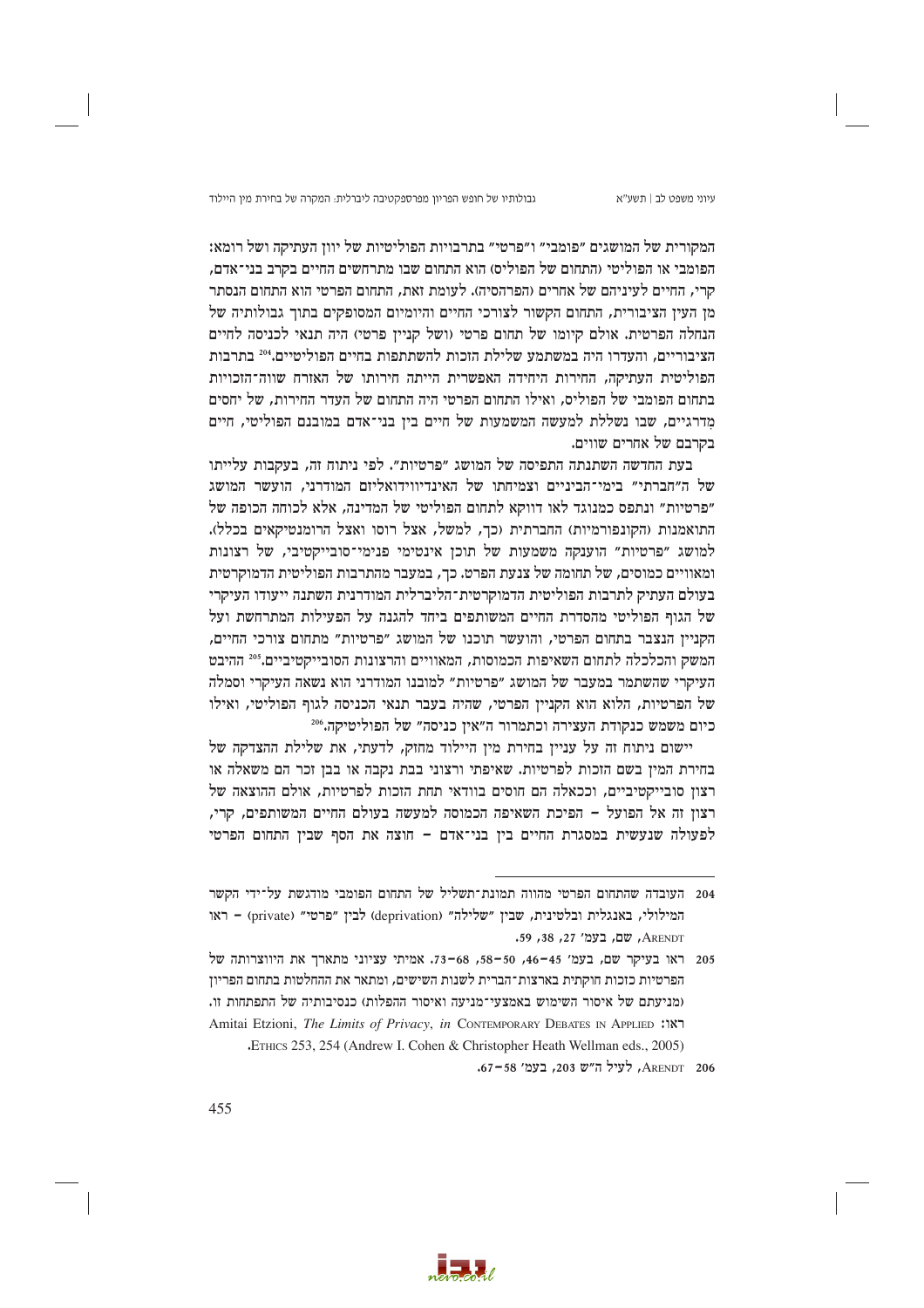לפומבי, ויוצאת מגדרה של הזכות לפרטיות"<sup>207</sup> (ובהמשך לטענה שהקניין הפרטי הוא הנשא העיקרי של הזכות לפרטיות – חיזוק לטענה זו ניתז למצוא בכר שהמשפט המודרני אינו רואה את הילדים כ״קניינם הפרטי״ של הוריהם,308 וכך גם נמנע מהשקפה קניינית של אדם לגבי גופו ולגבי תאי הרבייה המופקים ממנו<sup>209</sup>). בפרט כך כאשר עצם הפעולה קשורה להבאתו לעולם של אדם חדש, כלומר, נעשית במובהק בספרה של החיים ביז בני־אדם.110

- 207 בהקבלה אפשרית: תשוקתי המינית חוסה תחת זכותי לפרטיות, בין שהיא מופנית לעבר נשים, גברים, ילדים, בעלי־חיים או חפצים דוממים; אולם הוצאתה אל הפועל של אותה תשוקה מינית בעולם החיים ביו בני־אדם מוצאת מתחום הפרטיות וכפופה לביקורת ולהגבלה על־ידי הגוף הפוליטי – למשל. באמצעות התנייתה בקיומה של הסכמה בוגרת מצד מושא־תשוקה בעל יכולת להרגיש (מה שמוציא מתחום הדיון את מימוש אותה תשוקה עם ילדים, אשר חסרים יכולת להסכמה בוגרת, אך מותיר את אפשרות מימושה עם מבוגרים משני המינים המסכימים לכד: אפשרות מימושה עם בעלי־חיים או עם חפצים דוממים צריכה להיעשות במסגרת אחרת, שכן מימוש זה אינו נחשב להוצאה אל הפועל בתחום עולם החיים בין בני־אדם).
- 208 להבדיל משיטות משפט אחרות, אשר תפסו כד את מעמדם של הילדים. ראו שיפמו, לעיל ה"ש 151, בעמ' 218. על הקשר בין הקניין הפרטי לבין היחסים המשפחתיים ראו גם פרידריך אנגלס ״מוצא המשפחה, הקנייז הפרטי והמדינה״ ק. מארקס. פ. אנגלס – כתבים נבחרים כרד ב 141 (מ׳ מישינסקי מתרגם, 1957). על התזה שחופש הפריון גורם הלכה למעשה לתפיסה קניינית של הילדים, ועל נסיונות להגבילו על רקע זה, ראו לעיל הטקסט הסמור לה״ש Carter Dillard, Future Children as Property, DUKE J. GENDER L. & POL'Y :130-95 Margaret J. Radin, ואו גם: (forthcoming), available at ssrn.com/abstract=1486790 Market-Inalienability, 100 HARV, L. REV, 1849 (1987)
- יתו, למשל, את פסק־הדיז בענייז Moore. לגבי שימוש לא־הולם ברקמות שהוסרו מגופו C של מטופל: (Cal. 1990) Moore v. Regents of University of California, 793 P.2d 479 (Cal. 1990). באופן דומה, גינקולוג ישראלי שנטל ללא הסכמה ביציות מנשים שטופלו על־ידיו לא הואשם בגנבה (על־אף הכינוי העיתונאי שרוות לגביו – ״גנב הביציות״), אלא הואשם בקבלת דבר במרמה: רן רוניק "4 מנפגעות פרשת הביציות יפוצו ב־1.5 מיליון" הארץ 20.6.2005; רן רזניק ״רישיון הרפואה של הגינקולוג בן רפאל נשלל לשנתיים וחצי״ הארץ 9,3,2007. בסופו של דבר בוטל כתב־האישום הפלילי, ותחתיו הורשע הרופא בדין משמעתי. אין זה מן הנמנע שברקע לכך עומדת גם עמימות מעמדן המשפטי של הביציות המוצאות אל מחוץ לגוף: ״מורכבותו של הנושא הרפואי העומד בבסיסה של פרשה זו, וקיומן של בעיות משפטיות ואתיות שחלקן לא הוסדר בנהלים של משרד הבריאות, היו ביסוד השיקולים לסגירת תיק החקירה בנימוק של העדר ראיות מספיקות." ת"פ (שלום ת"א) 3986/05 מדינת ישראל נ׳ בן רפאל (לא פורסם, 4.4.2006), דברי השופטת מ׳ דיסקין, המביאה מטענות ההגנה בהחלטת־ביניים בתיק.
- 210 ראו על כך עוד להלן בפרק ה. כאן המקום לציין כי נימוק זה של הבנת המושג "פרטיות" עשוי לשמש גם כדי להתנגד לביסוס הזכות להפסיק את ההיריון על הזכות לפרטיות, שכן

456



#### יניב רוו־אל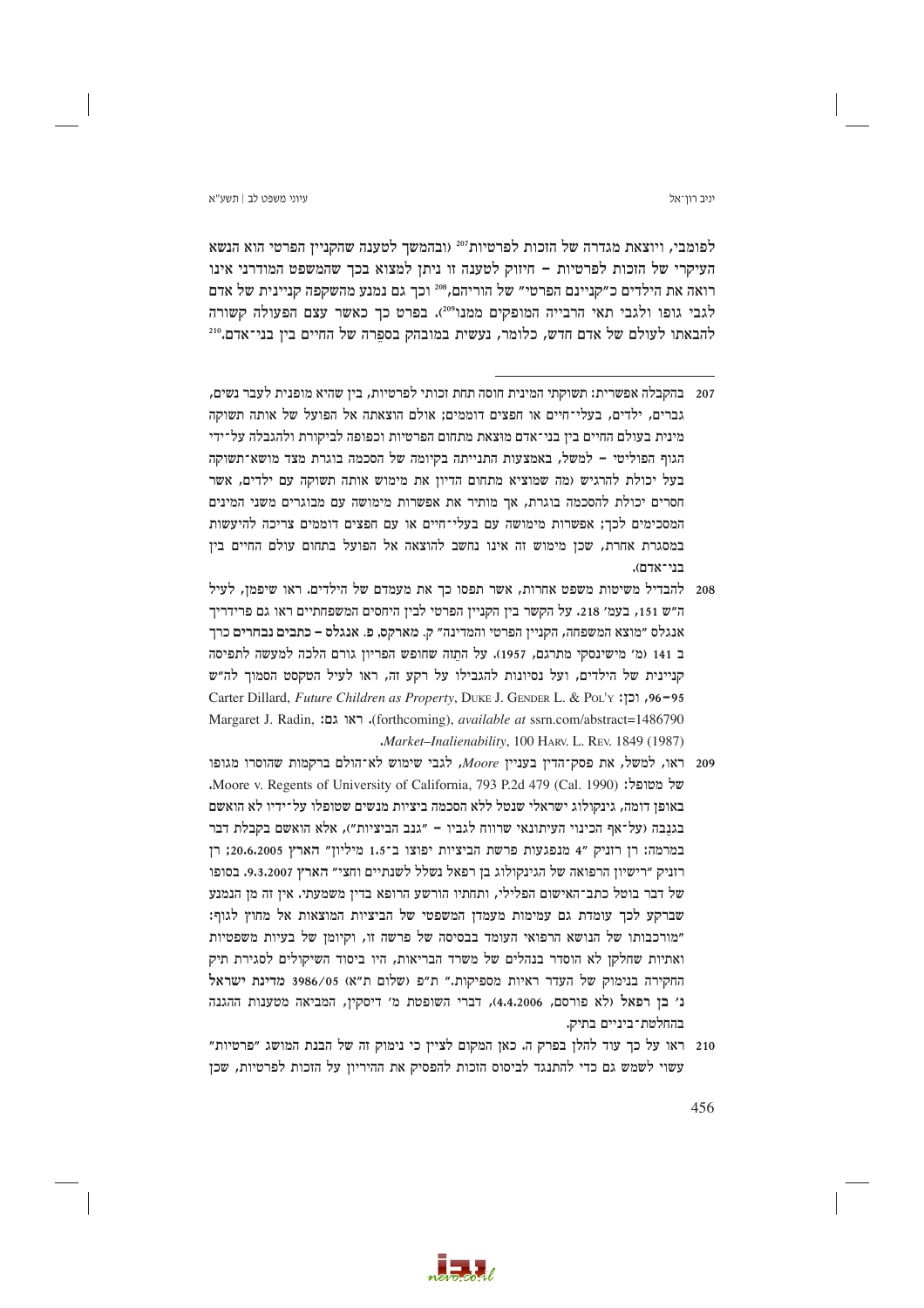יוצא אפוא שניתוחו ההיסטורי של המושג "פרטיות" מחזק את ההשקפה המקובלת על זכות זו, וביחס לעניינגו – ההצדקה לבחירת מיז היילוד אינה יכולה להתבסס על הזכות לפרטיות.

## 5. בחירת מין היילוד וחירות הבחירה

הזכות העיקרית שהמתנגדים למעורבות בבחירת המין משעינים עליה את טיעונם היא כאמור האוטונומיה של הפרט וחופש הבחירה. במשטר ליברלי לכל אדם יש חירות לעצב את חייו כרצונו, וכל התערבות חיצונית בזכות זו צריכה להיות מושתתת על עקרונות מוצקים מספיק, כגון נזק לאחרים ספציפיים או למוסדות חברתיים, ולא על השקפה מוסרית כזו או אחרת בדבר ערכים עליונים או מהותם של החיים הטובים.''<sup>211</sup> כל רגולציה מדינתית בתחום בחירת המיז נתפסת אפוא – על־פי מצדדי החירות והאוטונומיה של הפרט. השואבים את השראתם ממייסדי ההגות הליברלית, ובפרט מג׳ון סטיוארט מיל – כהגבלה לא־מוצדקת של החירות וכהתערבות גסה וחסרת בסיס בתחום האוטונומיה של הפרט. כך בעיקר בהעדרו של נזק צפוי, ומכאן התרכזותו של הדיון על בחירת המין בשאלת קיומו של נזק פוטנציאלי לחברה או ליחידים כתוצאה מז הבחירה.

עקרוז הנזק, עם זאת, אינו הבסיס היחיד להגבלת החירות. לפי הצעתו של פיינברג, גם פגיעה (offense) שאינה מסיבה בהכרח נזק תצדיק את צמצום חירות פעולתו של הפרט.<sup>212</sup> בהתאם לעקרון הפגיעה ניתן להבין חלק מן הטיעונים המייחסים לבחירת מין היילוד ערך שלילי אף ללא קשר הכרחי לתוצאות מזיקות, כגון הטענה שהבחירה מהווה פעולה מיננית מיסודה, ועל־כז פוגעת בעקרוז השוויוז ביז המינים, או הטענה כי מדובר בפעולה אשר חותרת תחת התפיסה הראויה של ההורות ועל־כז פוגעת בערר היחסים המשפחתיים.<sup>213</sup>



גם במקרה של הפסקת ההיריוז הפעולה הרלוונטית קשורה להבאה לעולם של חיים חדשים. אכן, לטעמי פעולת הפסקת ההיריון קשורה לזכות האישה על גופה, ולא לזכות לפרטיות. על הזכות ביחס לגוף ראו עוד לעיל בה״ש 149. על הביקורת הפמיניסטית שנמתחה על השתתת הזכות להפסקת היריון על הפרטיות ראו לעיל ה"ש 199.

<sup>211 –</sup> ראו לעיל ה״ש 114–117 והטקסט הסמוך אליהן. כן ראו זהר, לעיל ה״ש 64, בעמ׳ 244; Joel Feinberg, The Idea of a Free Man, in his RIGHTS, JUSTICE AND THE BOUNDS OF LIBERTY המושגים "חירות" ו"אוטונומיה" אינם חופפים — Essays <br/>ו $\,$  — Essays <br/>ו $\,$  Social Philosophy 3 (1980) במדויק, חרף הזיקה ההדוקה ביניהם, אך במסגרת סעיף זה אתייחס אליהם במאוחד. על GERALD DWORKIN, THE THEORY : בעמ' 18-35, וכן: GERALD DWORKIN, THE THEORY AND PRACTICE OF AUTONOMY 13-14, 18 (1988)

Joel Feinberg, "Harmless Immoralities" and Offensive Nuisances, in his RIGHTS, 212 JUSTICE AND THE BOUNDS OF LIBERTY - ESSAYS IN SOCIAL PHILOSOPHY 69 (1980).

<sup>213</sup> לטענה בדבר הפגיעה בעקרון השוויון המגדרי ראו לעיל הטקסט הסמוך לה"ש 57-58; לטענת הפגיעה בערך היחסים המשפחתיים ראו לעיל הטקסט הסמוך לה"ש 97-97. מועזם דנה בעקרון הפגיעה של פיינברג בהקשר של הפרקטיקה הרווחת של בחירת המין בהודו. ראו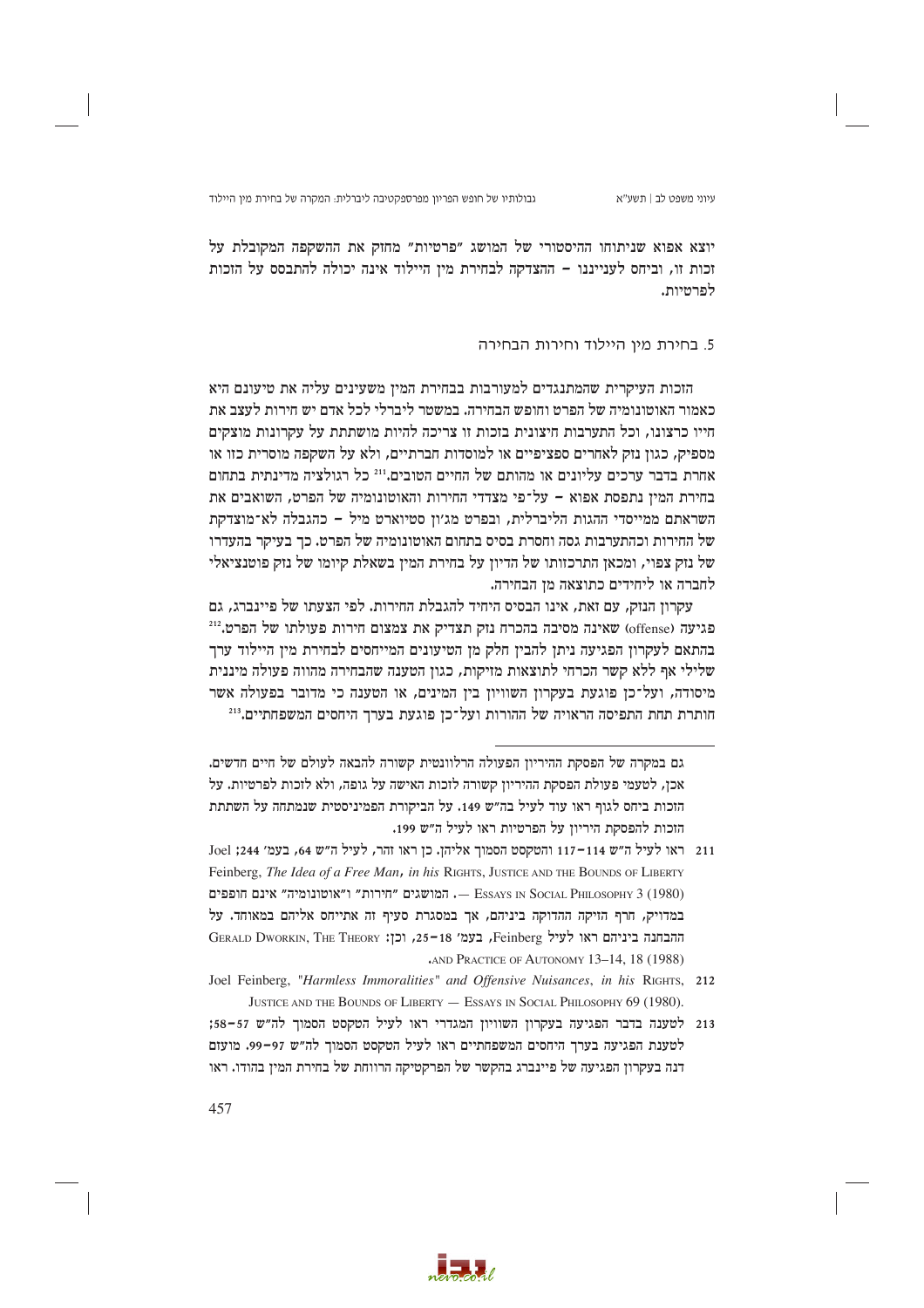יניב רוו־אל

אתגר אחר לטיעון המשתית את ההצדקה לבחירת מין היילוד על החירות מובא לא מצד הניסיוז למצוא הצדקות חיצוניות להגבלת החירות, אלא מתור ניתוח היסטורי של המושג ״חירות״ עצמו. הפעם, במקום לעקוב אחר דיונה של ארנדט על ההבדל בין משמעות החירות בעולם העתיק לבין משמעותה בעולם המודרני, 214 נוכל לנתח את השינוי שעבר על המושגים ״בחירה״ ו״חירות״ ביז המאה התשע־עשרה למאה העשרים על־סמר ניתוחו של לורנס פרידמן. לפי פרידמן, מובנם של המושגים הללו בתקופה הנוכחית שונה מהותית, ורחב בהרבה, מהבנתם המקורית על־ידי הוגיהם בני המאות השבע־עשרה והשמונה־עשרה, כגון לוק וג׳פרסון, וגם מזו של מיל, בן המאה התשע־עשרה. הדבר קשור לטרנספורמציה שעבר המושג "אינדיווידואליזם" מאינדיווידואליזם כלכלי, פוליטי ופילוסופי, במאה התשע־עשרה, לאינדיווידואליזם המודרני, החולש על תחומי חיים רבים ומגוונים, ובפרט על תחום המשפחה. בהתאם לכך התפשטה משמעותם של המושגים "חירות" ו"אוטונומיה של הבחירה", שהייתה מצומצמת אז לספרות של הכלכלה והפוליטיקה בעיקר.215 לדעת פרידמן, דווקא מסיבה זו של הרחבת תכולתה ומשמעותה של החירות, נדרשת רגולציה מנהלית ומשפטית רבה יותר כדי לממש את האינדיווידואליות הכוללת הזו בתחומי החיים הנוספים, כגון זה המשפחתי. התפיסה הליברטריאנית בדבר "יותר חוק - פחות חופש" אינה תואמת את תרבותנו המשפטית והטכנולוגית כיום, שכן לכל התקדמות טכנולוגית המגבירה את ה״חירות״, במובן זה שהיא מאפשרת בחירות חדשות, מתלווה מייד כניסה של חוקים ותקנות חדשים ביחס לאותה טכנולוגיה. בחישוב ״אריתמטי״, החיסור בחירות שנגרם על־ידי הוספת החוקים קטן מהתוספת ביכולת הבחירה שנובעת מהחידושים הטכנולוגיים. פרידמן מביא כדוגמה את ההמצאה הטכנולוגית של המכונית, אולם ניתן בהחלט ליישם את התיאוריה הזו גם על טכנולוגיות חדישות יותר, כגוז טכנולוגיית האינטרנט והדינים הנלווים אליה או טכנולוגיות הפריון.216 מסקנתו של פרידמן, הגם שהיא נובעת מניתוח



Moazam, לעיל ה"ש 47, בעמ' 215–216. אולם ראו תשובתה של Purdy, לעיל ה"ש 57, בעמ׳ 35, כי במקרה של הודו מדובר למעשה בנזק, ולא בפגיעה.

<sup>214</sup> לניתוח זה, שיכול להיות מועיל גם בהקשרנו, ראו באופן כללי ARENDT, לעיל ה"ש 203. כן MAURIZIO PASSERIN D'ENTRÈVES, THE POLITICAL PHILOSOPHY OF HANNAH ARENDT 67: (1994), ובפרט שם, בעמ׳ 177, ה״ש 8. עוד על המושג "חירות" אצל ארנדט ראו: Miguel Vatter, Natality and Biopolitics in Hannah Arendt, 26 REVISTA DE CIENCIA POLÍTICA  $.137, 152 - 157 (2006)$ 

LAWRENCE M. FRIEDMAN, THE REPUBLIC OF CHOICE: LAW, AUTHORITY AND CULTURE 56 215  $(1990)$ 

<sup>216 –</sup> שם, בעמ׳ 68–69. ניתן להתנגד להחלת טענתו של פרידמן על התחום של בחירת מין היילוד, ולטעון כי תחום זה שונה מתחום הנהיגה במכונית, למשל, מכיוון שבתחום זה הרגולציה אינה הכרחית לצורך תוספת הבחירה. כנגד זה אפשר להביא את הטענות התומכות בהתרה מוגבלת של בחירת מין בכפוף לרגולציה, כגון מיסוי או דרכים אחרות לשמירה על המאזן הדמוגרפי – מנקודת־מבטו של פרידמן, אלה דרכים המבקשות להגדיל את חירות הבחירה על־ידי תוספת רגולציה.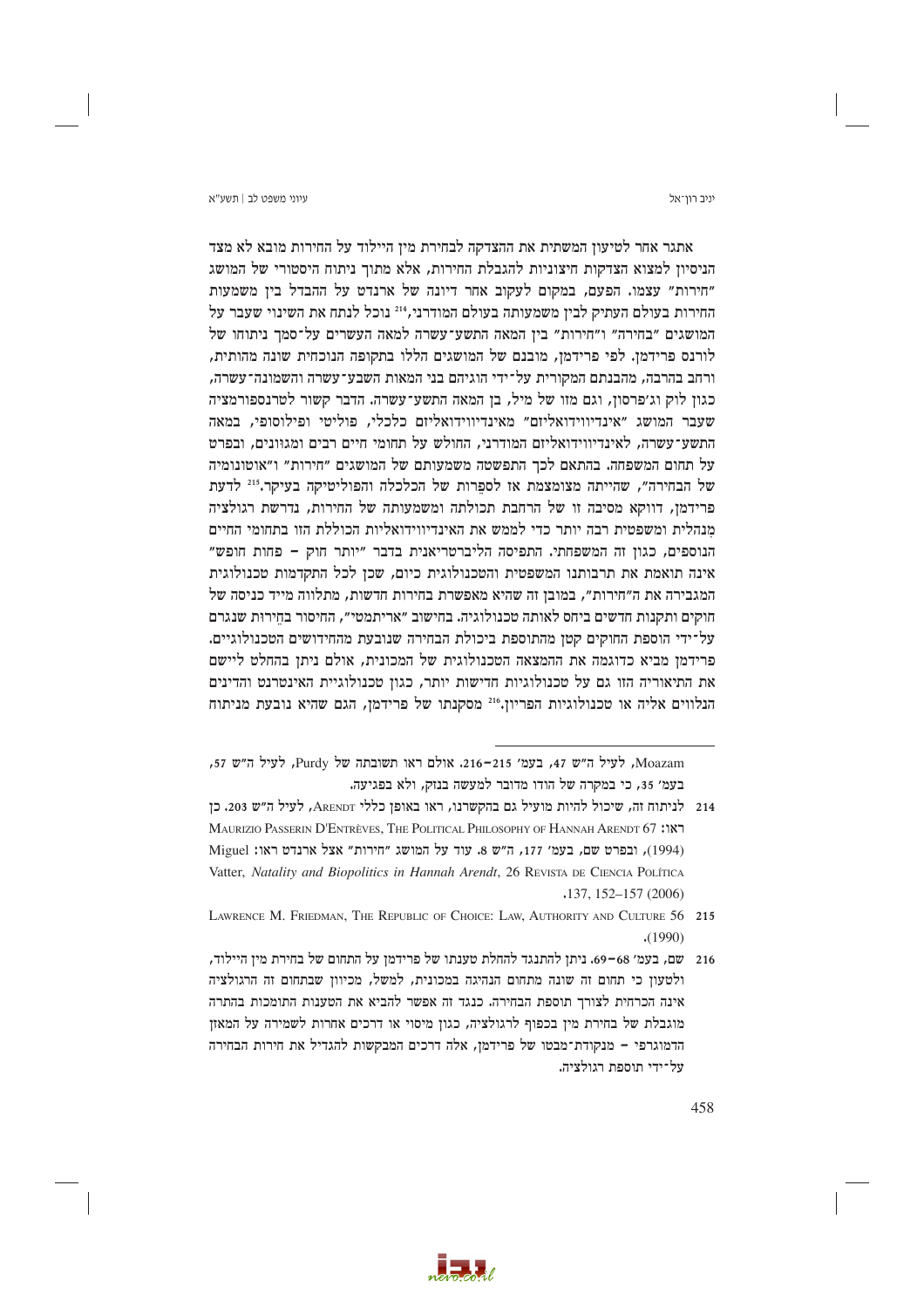גבולותיו של חופש הפריון מפרספקטיבה ליברלית: המקרה של בחירת מין היילוד

היסטורי, תואמת את מסקנת ניתוחו הפילוסופי־האנליטי של ג׳רלד דבורקין, הטוען כי ריבוי אפשרויות הבחירה איז משמעו בהכרח מצב טוב יותר.<sup>217</sup> דבורקיז טועז, ביז היתר, כי בחירה טומנת בחובה אחריות ישירה לבוחר, 218 וכי אפשרויות בחירה יוצרות לחץ של הסביבה על הבוחרים לנהוג בתואמנות. שתי הטענות מומחשות אצל דבורקין באמצעות סוגיות של פריוז והולדה, ואף ספציפית ביחס לבחירת מיז היילוד."

ערעור נוסף על התפיסה שבחירת מין היילוד מעוגנת בזכות האדם לאוטונומיה של הפרט בא מכיוונו של הדיון במושג "אוטונומיה" עצמו. משמעותה של אוטונומיה היא שלטון עצמי – יכולתה של הפרט לפתח את עצמיותה ולעצב את חייה בהתאם לרצונותיה העצמאיים.220 הדיון הפילוסופי במושג זה תורם להבנה מורכבת יותר שלו ומאפשר בחינה מדוקדקת יותר של מה שעשוי להיראות כהחלטה אוטונומית במבט ראשון. אחת ההמשגות הנפוצות למורכבות זו היא ההבחנה בין רצונות מסדר ראשון לבין רצונות מסדר שני: פעולה של הפרט בהתאם לרצונות מן הסדר הראשון לא תיחשב בהכרח לאוטונומית אם היא נוגדת את הרצונות הנעלים יותר שלה.<sup>221</sup> הבנה זו עשויה לעמוד בבסיס הממצאים האמפיריים שלפיהם רוב הנשאלים בסקרים מתנגדים למימוש הבחירה במין היילוד ומגלים רתיעה מן הפרקטיקה, אף שלרוב האנשים יש מן הסתם העדפה מסוימת למין של ילדם העתידי.222 ההגות הפמיניסטית העשירה אף היא את תוכנו של המושג ״אוטונומיה״, מתוך ביקורתה על תפיסת האוטונומיה כמושג המדגיש את תכונות הרציונליזם והאינדיווידואליזם האטומיסטי. הדיוז הפמיניסטי פיתח ראייה מורכבת יותר, אשר באה לידי ביטוי במושג ״אוטונומיה תלוית־יחסים" (relational autonomy), המסב את תשומת־הלב להקשר החברתי והבין־



DworkIN 217, לעיל ה״ש 211, בעמ׳ 62-81 (הפרק "S More Choice Better Than Less?" ה״ש 211,

<sup>218 -</sup> ראו בהקשר זה גם את טיעוניו של הברמס המפורטים לעיל בה״ש 108, בה״ש 146 ובטקסט הסמור אליהו.

Dworkin 219, לעיל ה"ש 211, בעמ' 67-69.

DworkIN 220, לעיל ה״ש 211, בעמ׳ 3–6, Feinberg ;14–10, לעיל ה״ש 211, בעמ׳ 18– John Christman, Autonomy in Moral and Political Philosophy, in STANFORD ;20 ENCYCLOPEDIA OF PHILOSOPHY (published 28.7.2003, revisioned 11.8.2009), *available* at plato.stanford.edu/entries/autonomy-moral. ראו גם בג"ץ 6427/02 התנועה לאיכות השלטון בישראל נ׳ הכנסת, פס׳ 1-5 לפסק־דינו של השופט לוי (לא פורסם, 11.5.2006).

Dworkin 221, לעיל ה״ש 211, בעמ׳ 14–20; זהר, לעיל ה״ש 64, בעמ׳ 246–247, הדוגמה הנפוצה לעניין זה היא ציוויו של אודיסאוס על מלחיו לקשור אותו לתורן הספינה, ולא לשחררו גם אם יצווה עליהם לעשות זאת כאשר ישמע את שירת הסירנות. רצונו מן הסדר הראשון, להשתחרר וללכת בעקבות השירה, כפוף לרצונו מן הסדר השני להישאר בספינה כקברניטה ולשוב הביתה עם מלחיו.

<sup>222</sup> כזכור, ההתנגדות הרחבה בקרב הציבור לבחירת מין היילוד עמדה ביסודו של HFEA REPORT, לעיל ה"ש 25. עוד על הממצאים האמפיריים לגבי התפלגות העמדות ביחס לבחירת מין היילוד ולגבי התפלגות ההעדפות ראו לעיל בה"ש 26, 77 (מחקרם של Scully ושותפיה)  $.86 - 1$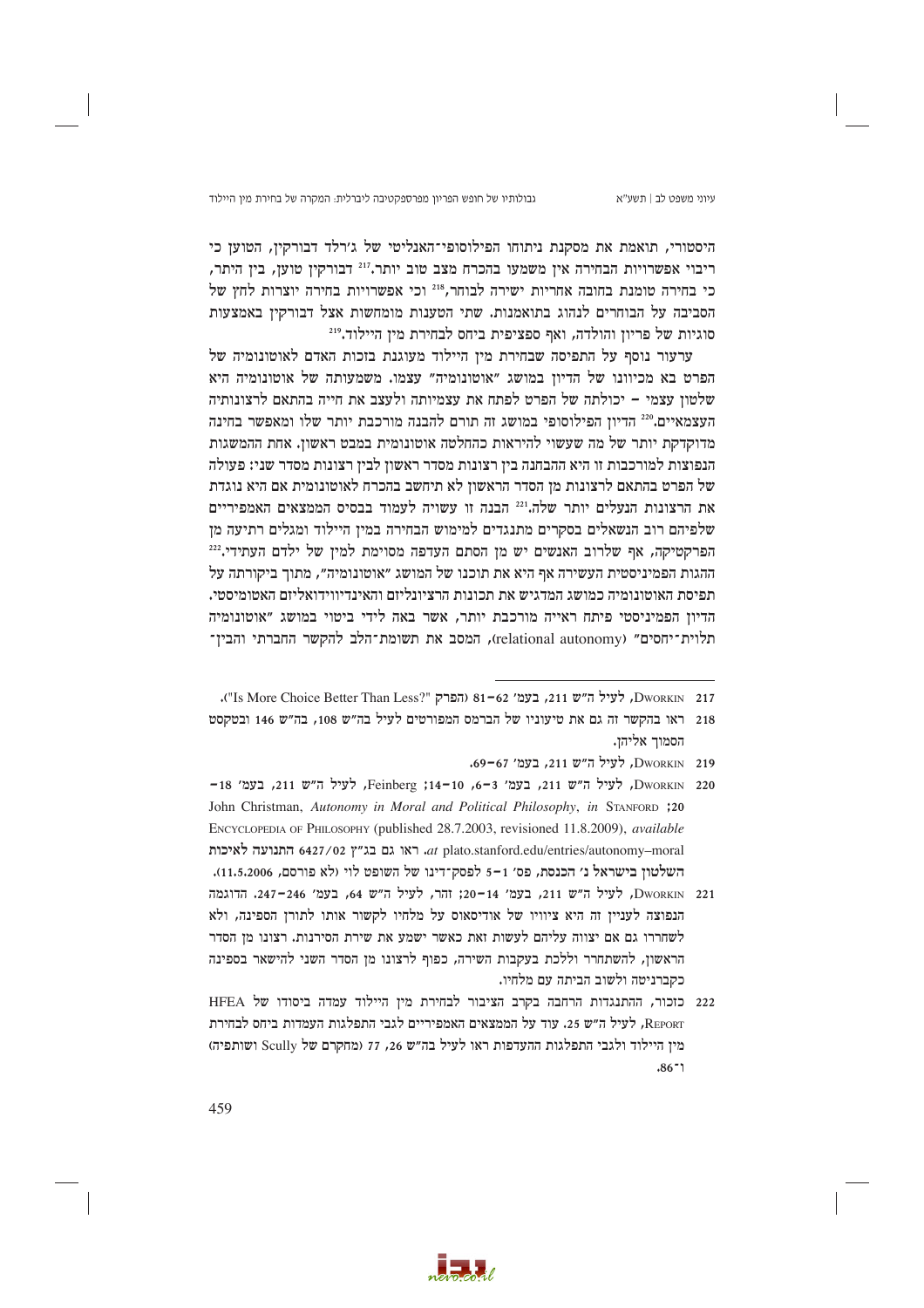יניב רוו־אל

אישי שבו מתעצבים תפיסת העצמי והרצונות ביחס לעצמי, ואשר בו נערכות הבחירות של הפרט.<sup>223</sup> הבנה זו של המושג ״אוטונומיה״ חשובה במיוחד לאותז סביבות תרבותיות שבהן הבחירה במין היילוד אינה מייצגת בהכרח, כנטען, את רצונה העצמאי של האם העתידית.224

כל אחד מן הטיעונים הללו שהובאו כאן חוזקו בצידו, והוא מספק אתגר, חלקי לכל־ הפחות, לתפיסה המבססת את בחירת מין היילוד על זכות של ההורים הנגזרת מחירות הבחירה שלהם ומן האוטונומיה של הפרט. אולם דומני שהאתגר המשמעותי ביותר לתפיסה זו מגיע מניתוח המושגים "חירות" ו"אוטונומיה" עצמם, ומאופן הבנתם הראוי על־פי התפיסה הליברלית הקלסית המסורתית. לצורך ניתוח זה מן הראוי לחזור לדבריו של מיל עצמו על החירות ועל תחום הבחירה של האדם.225 תחום זה מוגדר כך:

- Catriona Mackenzie & Natalie Stoljar, Introduction: Autonomy Refigured, in :187 223 RELATIONAL AUTONOMY — FEMINIST PERSPECTIVES ON AUTONOMY. AGENCY, AND THE SOCIAL RELATIONAL (הספר להלן: SELF 3 (Catriona Mackenzie & Natalie Stoljar eds., 2000) Susan Dodds, Choice and Control in :הו Susan Dodds, Choice and Control in . Feminist Bioethics, in RELATIONAL AUTONOMY, ibid. 213: Anne Donchin, Autonomy and Interdependence: Quandaries in Genetic Decision Making, in RELATIONAL AUTONOMY, ibid, 236 ליישום המושג Relational Autonomy על הסוגיה של בחירת מין היילוד ראו .Scully et al ,לעיל ה"ש 17, בעמ׳ 29–30; .Ehrlich et al ,לעיל ה"ש 86, בעמ׳ 1095–1095. ראו גם את ביקורתם של Blyth. Frith & Crawshaw, לעיל ה״ש 57, על המושג ״אוטונומיה״, הנשענת על רעיונות דומים. ראו בהקשר זה גם דיון דומה על המושגים ״חירות״ ו"אוטונומיה" (אף שהוא אינו עושה שימוש במושג Relational Autonomy), אשר מוחל אף ELIZABETH ANDERSON, VALUE IN ETHICS AND ECONOMICS esp. והוא בחלקו על נושא הפריוז:  $.141 - 143(1993)$ 
	- 224 ראו לעיל הטקסט הסמוך לה״ש 118–119.
- 225 הסיבה לפנייתי להגותו של מיל נעוצה בכך שזהו ההוגה העיקרי שעליו מסתמכים המתנגדים להתערבות בבחירת המיז, אשר נשענים על ״עקרוז הנזק״ של מיל. הגדרות חלופיות למושג "חירות", כגון הגדרותיהם של קנט או של רוסו, הן בעייתיות יותר מבחינת המתנגדים להתערבות בבחירת המין, שכן הן הגדרות פוזיטיביות המכפיפות את החלטותיו של האדם לחוק עליון או לרצון כללי כלשהו. הגדרת החירות של מיל היא שלילית בעיקרה, ועל־כן ההסתמכות עליה מצד מתנגדי ההתערבות היא מובנת. יש לציין, עם זאת, כי הטוענים בשמו של מיל לחירות לבחור את מין היילוד אינם זוכרים ככל הנראה את דיונו המורכב של מיל בהחלת טיעוני החירות על ההקשר המשפחתי. התנגדותו של מיל לכוח המופרז שהעניקה המדינה בתקופתו לגברים על נשותיהם ידועה היטב, אולם באופן דומה תפס מיל גם את כוחם של הורים (וליתר דיוק – של אבות) על ילדיהם: "רעיונות של חירות שנעשה בהם שימוש לקוי הם מכשול ממשי על דרכה של המדינה במילוי חובותיה, בייחוד כשמדובר בילדים. אפשר כמעט לחשוב שילדיו של אדם נחשבים חלק ממנו – פשוטו כמשמעו, ולא כמטפורה – עד כדי כך דעת הקהל מתקוממת על התערבותו הפעוטה ביותר של החוק בשליטתו המוחלטת

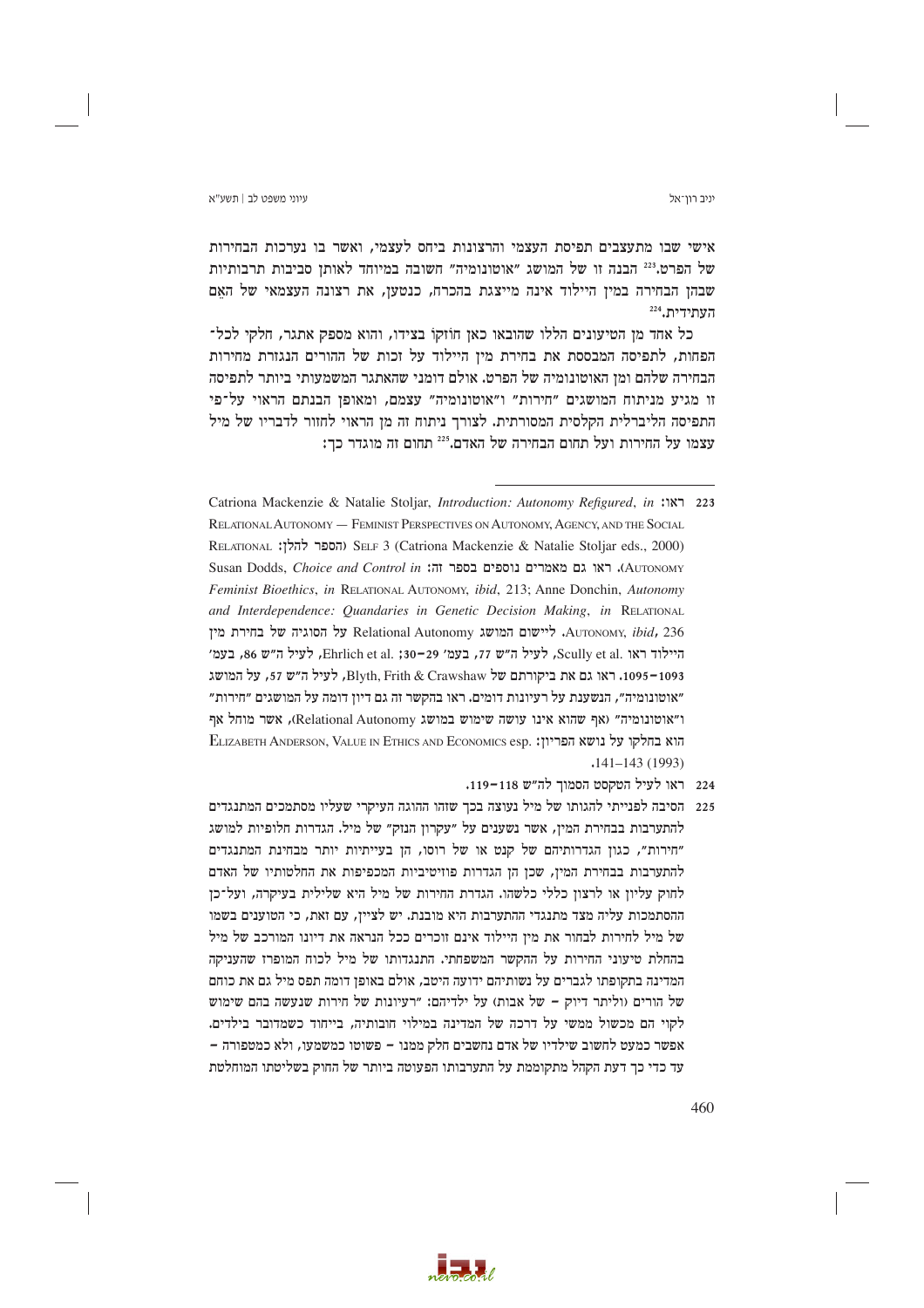״תחום המקיף את כל אותו חלק מחייו ומהתנהגותו של אדם שמשפיע רק עליו, או, אם יש לו השפעה גם על אחרים, הרי זה רק בתנאי שהם מסכימים לדבר ומשתתפים בו מרצונם הטוב, החופשי והבלתי־מדומה... זהו אפוא המחוז ההולם של חופש האדם."<sup>226</sup>

הבחירה המילולית של מיל להמשיג את החירות ואת החופש כ״תחום״ וכ״מחוז״ משקפת נטייה רווחת לדבר על החירות במטפורות מרחביות וגיאוגרפיות. הפרשנות הליברטריאנית של חירות הבחירה נעוצה בדימוי מכניסטי־פיזיקלי, הנובע, בין היתר, מתפיסת האדם המכניסטית של הובס. לפי דימוי זה, קו הגבול של חירות הפעולה של האדם עובר במקום שבו יש "מעצורים חיצוניים" או "גבולות חיצוניים" בדמות נזק לאחרים (או למצער השפעה על אחרים, כהגדרתו של מיל). התפיסה של היקף החירות כגבול, כקו דו־ממדי, נעוצה בדימוי מרחבי של מחוזות אשר תחומים בגדרות ובקירות נטולי שטח ונפח – מצידם האחד "פרטי וחופשי", ומצידם האחר "ציבורי ומוגבל".<sup>227</sup> אולם יושם אל לב כי הגדרתו

- .<br>226 שם, בעמ' 15.
- 227 ״בשם חירות יצויין, על־פי הוראתה הנכונה של המלה, העדר מעצורים חיצונים. מעצורים אלו עלולים לעתים קרובות להשבית חלק מכוחו של אדם לעשות דבר שהיה רוצה לעשותו... בדרר הטבע, לכל אדם זכות לכל דבר.״ תומס הובס לויתז: או החומר, הצורה והשלטוז של קהיליה כנסייתית ואזרחית 120 (יוסף אור מתרגם, תשס״ג). היישום לשדה החברתי הוא מיידי: "בדרך כלל נאמר עלי כי חופשי אני כמידת אי־התערבות אדם או גוף אנושי כלשהו בפעילותי... אם אחרים מונעים אותי מעשות את שאלמלא כז יכול הייתי לעשותו. הרי כמידה זו איני חופשי." ברלין, לעיל ה"ש 152, בעמ' 174. ברלין מוסיף לדיון, כידוע, גם מרכיב של חירות חיובית. פיינברג תופס גם מרכיב זה באותם מונחים גיאוגרפיים, בדברו על ״מגבלות חיצוניות״ (לחירות השלילית) ועל ״מגבלות פנימיות״ (לחירות החיובית), ובהרחיבו את הדיון המרחבי לתפיסת העצמי. ראו Feinberg, לעיל ה"ש 211, בעמ' 5-6: "How we make the distinction between 'internal' and 'external' constraints depend, of course, on how we draw the boundaries of the self. If we contract the self sufficiently so that it becomes a dimensionless non-empirical entity, then all causes are external causes... If the distinction between internal and external constraints is to be given a *political* use, however, then perhaps the simplest way of making it out is by means of a merely spatial criterion: external constraints are those that come from outside a person's body-cum-mind, and all other constraints... are internal to him"



והייחודית של אדם עליהם. אין כמעט שום התערבות אחרת בחופש הפעולה המקוממת אותו יותר. עד כדי כר מקילים כלל בני האדם בערכה של החירות ביחס לשררה. תנו דעתכם, למשל, על עניין החינוך." ראו ג'ון סטיוארט מיל על החירות 125 (אהרן אמיר מתרגם, 2006). בימינו אפשר להחליף את המילה "חינוך" בצירוף "עיצוב גנטי". ראו גם את הדיון על עצם הבאת ילדים לעולם (שם, בעמ׳ 129): "תחום החינוך איננו היחיד... עצם גרימת קיומו של בז־אנוש היא אחת מהפעולות האחראיות ביותר במעגל חייהם של בני־האדם.״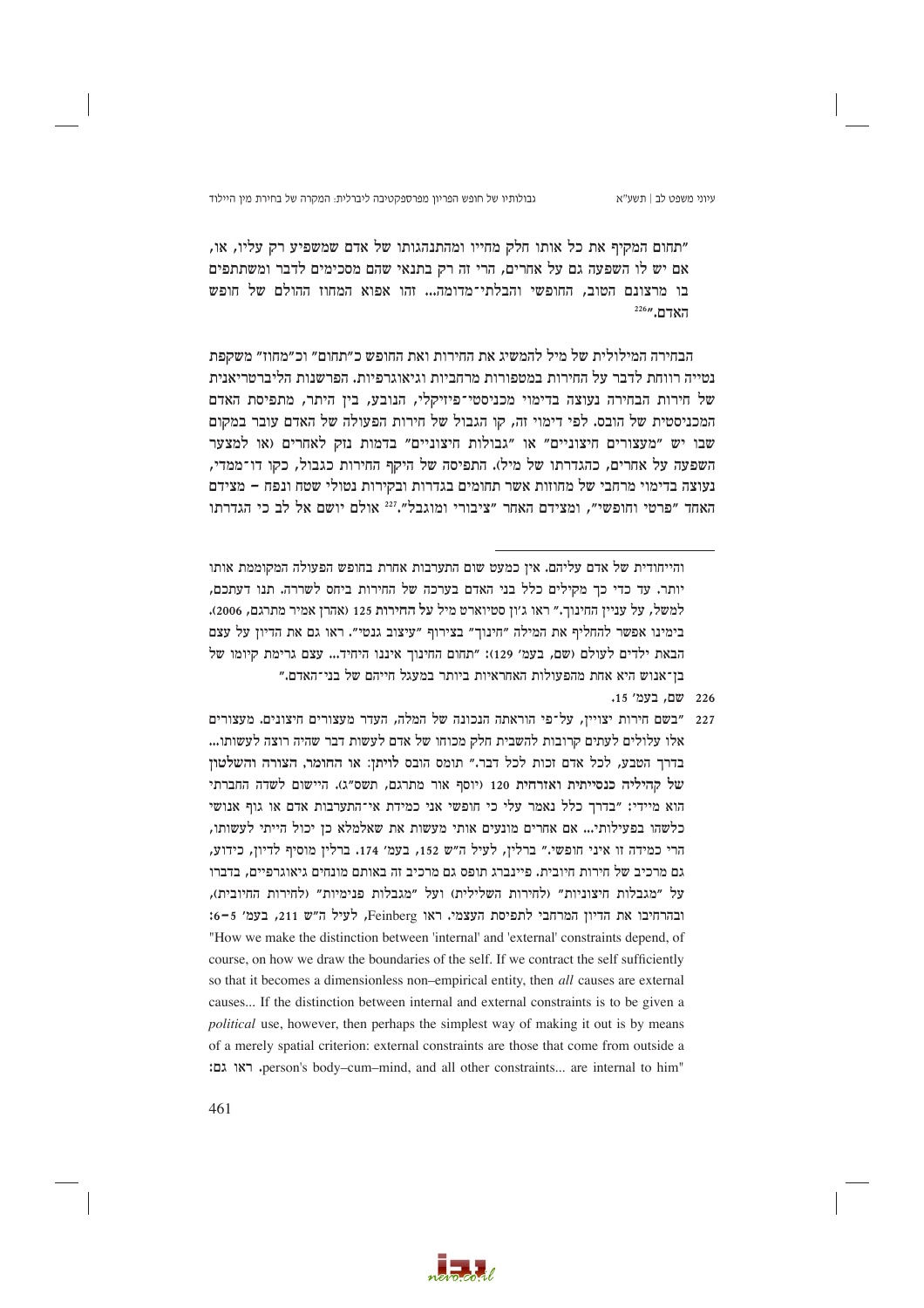יניב רוו־אל

עיווי משפט לר∣ חשע״א

של מיל לתחום החירות מוציאה מתוכו את ההחלטה על מין היילוד, שכן זו משפיעה לא רק על האדם או בני־הזוג המקבלים אותה, ואף לא בעיקר עליהם. היא נועדה להשפיע באופן קיומי על חיי היילוד העתידי, אף אם הלה אינו קיים עדיין בשעת ההחלטה. במידה פחותה יותר אפשר לדבר גם על השפעה עקיפה על הוריו העתידיים, כמו־גם על הקהילה הפוליטית כולה, אשר חבר/ה חדש/ה עתיד/ה להצטרף אליה. בנקודה זו הדיון בזכות לפרטיות חופף במידת־מה את הדיון בחירות הבחירה. חופש הפעולה וחופש האוטונומיה של הפרט מכובדים בהחלטות הנוגעות ברשותו ובתחומו הפרטיים, אולם כפי שנטען בסעיף הקודם (ויורחב בפרק הבא), ההחלטה להביא ילד/ה לעולם, ובתוך כך ההחלטה לקבוע את מינו/ה מלכתחילה, יוצאות מתחום הרשות הפרטית לתחום הפומבי של החיים בקרב רוי־אדה.

כאמור, פעולות בתחום החיים בקרב בני־אדם מוגבלות על־סמך עקרון הנזק. אולם בעיית האי־זהות מונעת אותנו מלדבר על נזק ליילוד העתידי שמינו נקבע. מאותה סיבה גם אי־אפשר לדרוש את הסכמתו, כבקשתו של מיל, או את הסכמתו המשוערת - בדיוק מכיוון שהוא אינו קיים עדיין. אולם הדיבור על נזק או על הסכמה הוא שלב שאיננו מגיעים אליו כלל בהחלטה על בחירת המין. בהמשך למטפורות המרחביות של "מחוז החופש" של האדם, ניתן לדמיין שטכנולוגיות הפריון החדשות יוצרות ״שטח הפקר״ המצוי מחוץ למחוז החופש של האדם המחליט אף שהוא אינו חודר לתחום האוטונומיה של אדם אחר.228 הנזק

Doel Feinberg, The Concept of Freedom, in his Social PHILOSOPHY 4, 12 (1973) שהמשגות מרחביות אלה של החירות נולדו בתקופתה של תנועת הגידור המסיבית באנגליה. על קשר דומה עמד מרקס, שניתח את המושג "חירות" באופן ביקורתי, בציינו כי "החירות היא איפוא הזכות לעשות כל דבר שאינו מזיק לזולת. התחום שבתוכו יכול כל יחיד לפעול מבלי להזיק לאחרים נקבע על־ידי החוק בדיוק באותה מידה שגבולם של שני שדות נתחם על־ידי יתד״ (במקור: Zaunpfhal – יתד־גידור). קארל מארקס ״לשאלת היהודים״ כתבי שחרות 33, 51 (שלמה אבינרי עורך ומתרגם, 1965) (1844). לקשר האטימולוגי שבין המילים "חוק" ו"גדר"/"גבול" ביוונית (nomos) ראו ARENDT, לעיל ה"ש 203, בעמ' 63, ה"ש 62.

228 - על קיומו של שטח הפקר, שעימו זוהה החוק בעולם העתיק, ועל צמצומו לתחום היקפי של גדר או חומה, ראו ARENDT, לעיל ה"ש 203, בעמ' 62–63. אפשר לטעון למעשה כי "שטח הפקר" זה לא נוצר בעקבות הופעת הטכנולוגיות החדשות של הפריון, שכן מאז ומתמיד יכלו בני־האדם להשפיע באמצעים שונים על הדורות הבאים. בהמשך לכך אפשר לחשוב על הגבלות של החירות ביחס לפעולות שאינן פוגעות באחרים ספציפיים בני־זמננו, כגון שימוש במשאבי־טבע או השמדת יצירות־אומנות נדירות. זוהי הקבלה מעניינת שראוי להעמיק בה, אולם לדעתי היא אינה רלוונטית לדיון הנוכחי מטעם כפול: ראשית, במקרים הללו מדובר עדייז בנזק או בפגיעה שמצמצמים את חירות הפעולה, להבדיל מבחירת המיז, שאינה משלבת רכיב של פגיעה או נזק; שנית, יש להבחין בין הבעיה הכללית של "הדורות הבאים" לבין הבעיה הספציפית של אנשים עתידיים (ביחיד או ברבים) שעצם קיומם תלוי בפעולותינו הנוכחיות. על הבחנה זו ראו בכתיבתו של PARFIT, לעיל ה"ש 139, ודיון מפורש אצל HEYD, לעיל ה"ש 5, בעמ' 12-13 (תודתי לחברי מערכת עיוני משפט על תרומתם לנקודה זו).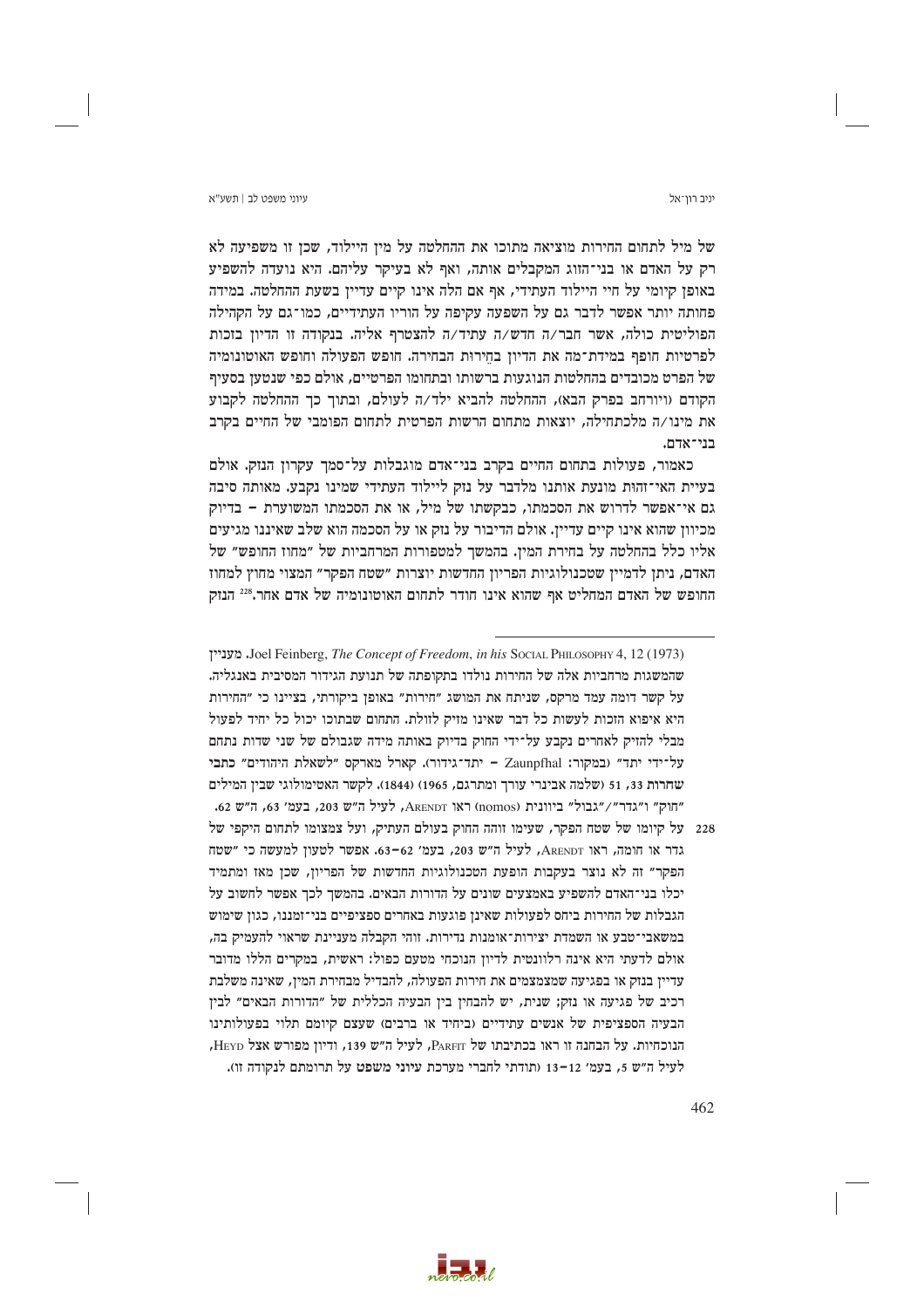עיוני משפט לב | תשע"א

לאחר או הסכמתו הם כלי – אמצעי היוריסטי אם תרצו – לחקירת גבולותיה החיצוניים של החירות. הם אינם נדרשים כאשר מלכתחילה אנו יוצאים מתחומה הפנימי. תחום האוטונומיה של הפרט מוגבל ״מבפנים״ על־ידי פעולות שמהותן ותכליתן קביעת מאפייניו של יילוד עתידי – לא מכיוון שהן עלולות לפגוע ביילוד או להזיק לו, אלא מכיוון שהשפעתן העיקרית אינה על האדם העושה אותן, אלא על אותו אדם שעתיד להתהוות בעטיין. ההחלטה על מין היילוד נמצאת לכן, בפשטות, מחוץ לתחום החירות. במילים אחרות, זוהי החלטה המצויה מחוץ למשרעת האוטונומיה של הפרט במובנה המילולי המקורי, הפשוט ביותר, של המילה "אוטונומיה" (auto–nomos), קרי: שלטון עצמי, או קביעת ה"נומוס" -החוק או הסדר הנורמטיבי – לעצמי ובעבור עצמי. בחירת מין היילוד היא בראש ובראשונה קביעה הנעשית בעבור אחר, בעבור אותו יילוד עתידי שמינו נבחר, ועל־כן היא אינה פעולה הנעשית במסגרת האוטונומיה של הפרט.229

בפרק זה ביקשתי לערער על הטיעון הגורס כי רגולציה מדינתית וחברתית בשאלה של בחירת מין היילוד מהווה הפרה של זכויות הפרט. הראיתי כי הטיעונים השונים שהמתנגדים למעורבות זו מסתמכים עליהם אינם מקימים *זכות* להורים לבחור את מין יילודם העתידי - לא על בסיס האינטרס שלהם בהורות ולא במסגרת זכותם לפרטיות או אף זכותם לאוטונומיה של הפרט. גם המושגים "חופש הפריון" ו"הזכות לתכנון המשפחה" אינם משמשים משענת טובה לטיעון המתנגד לרגולציה של מין היילוד, מאחר שגבולותיהם של מושגים אלה הם העומדים לבחינה במסגרת הדיון. הפילוסוף הד מציין - ביחס לסוגיות הכרוכות ביצירתם של אנשים חדשים, שאותן הוא מכנה "בעיות בראשית" (Genesis problems) - כי האתיקה של הזכויות אינה מסייעת בידינו לפתור סוגיות אלה: ליילוד העתידי אין זכות לא להיוולד (או להיוולד) במין זה או אחר, כשם שלהורים המיועדים אין  $^{230}\!$ וכות או אינטרס מוגן לצאצא ממין זה או אחר

- 229 ראו גם מיל, לעיל ה"ש 225, בעמ' 125: "ראוי שיהיה אדם בן־חורין לעשות כטוב בעיניו בענייניו שלו, אך לא מן הראוי הוא שיהיה בן־חורין לעשות כטוב בעיניו כשהוא פועל בשמו של אחר." ניתן לכאורה לערער על קביעה זו באמצעות הדוגמות הנפוצות של זכותה של .<br>אישה הרה לעשו או לשתות אלכוהול, אשר מעוגנת בחירות הבחירה שלה אף שהדבר משליד חמורות על היילוד העתידי, או לחלופין זכותם של ההורים לקבוע את מקום מגוריהם, אשר אף לו יש השפעה מהותית על חייו של הילד. אולם דוגמות אלה מוכיחות לדעתי דווקא את הטענה שאני מכוון אליה, שכן ניתן לזהות הבדל איכותי בין פעולות כגון בחירת מקום המגורים, ואף עישון או שתיית אלכוהול, אשר נוגעות בראש ובראשונה בסדר־חייו של המחליט אף שיש להן השפעה גם על אחרים, לבין ההחלטה לבחור את מאפייניו או את מינו של אדם אחר. החלטה אחרונה זו, אף שיש לה כמובז השפעה גם על חייו של המחליט (נמקרים שבהם הוא ההורה של אותו אחר), נוגעת בראש ובראשונה בסדר־חייו של האדם האחר שביחס אליו נעשית ההחלטה.
- 230 HEYD, לעיל ה"ש 5, בעמ' 12–13, 39–51. יש לציין כי הד נמנה דווקא עם המתירים בחירה של מין היילוד, אם כי בגרסה מצומצמת מאוד (ראו את עמדתו בדיוני ועדות הכנסת לעיל בה"ש 60), אולם ביושרתו הפילוסופית הוא מציין כי אף שהוא רואה את הפעולה כמותרת

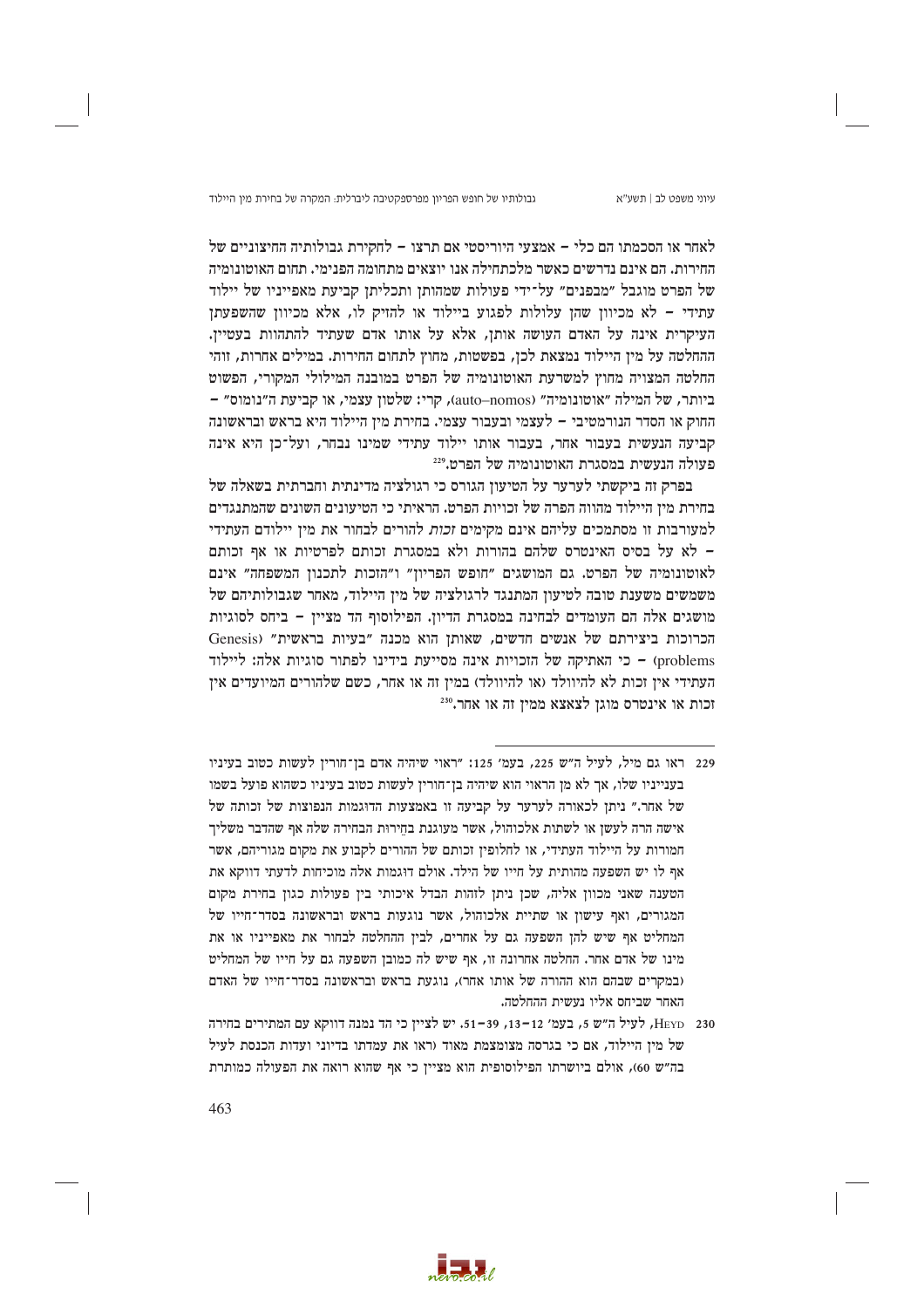יניב רוו־אל

יש להדגיש כי פסילת מסגרת הדיון האתית של הזכויות אינה מובילה בהכרח למסקנה שבחירת המיז אסורה, וכי יש להותיר את הבחירה בידי מנגנוז הטבע או לחלופיז להפקידה בידי המדינה או החברה, ולא בידי הפרט. כל משמעות הדיון עד כה היא שאי־אפשר לדבר על "זכות" לבחירה במין היילוד, ועל־כן גם אין נדרשת הצדקה בדמותו של נזק אפשרי כדי להגביל את אפשרויות הבחירה הזו. יתרה מזו, אפשר עדיין לטעון כי להורים יש רשות או סמכות - ואולי אף חובה - לעשות בחירה כזו, אולם אין זו זכותם. בפרק הבא אבקש להציע אמות־מידה שיכולות לשמש קווים מנחים בעניין זה, ואשר עולות בראייתי בקנה אחד עם השקפה פוליטית ליברלית. אמות־מידה אלה נשענות על היות הצאצא העתידי סובייקט פוליטי באופן שבו המחשבה הליברלית מבנה אותו, ועל תפיסת ההכרעה בבחירה האמורה כפעולה פוליטית וריבונית.

# ה. היילוד העתידי כסובייקט פוליטי ובחירת מינו כפעולה פוליטית וריבונית

בספרו LIFE's DOMINION עוסק רונלד דבורקין בשני מקרים של החלטות הנוגעות בקצות החיים (הפלות והמתות־חסד). כבסיס לדיון הוא מנסה להסביר את קדושתם של חיי האדם על רקע ערכם האינטרינזי. דבורקין מקביל את חיי האדם לשני מושאים אחרים של ערך אינטרינזי שאנו מגינים עליהם מפני השמדתם: מינים של בעלי־חיים, שיש להם ערך כמין (כלומר, כקטגוריות – לא נגן בהכרח על בעל־חיים יחיד, אולם נגן על מין נכחד מפני השמדה); ויצירות־אומנות, שיש להן ערך כפרטים (אין טעם בהגנה על סוגה אומנותית, למשל). לפי הסבר זה, מושא עשוי לקבל את ערכו האינטרינזי כתוצאה מתהליך יצירתו ההיסטורי הגנאלוגי־הטבעי (כגון מינים של בעלי־חיים) או כתוצאה מתהליך יצירתו האנושי־התרבותי (כגון יצירת־אומנות). לחיי אדם, הוא טוען, יש ערך מקודש שכן ערכם האינטרינזי מתקבל משני ההיבטים גם־יחד: הן כמין, כקטגוריה, והן כפרט יחידני. זאת, מכיוון שהם תוצר של שתי מסורות היצירה: הן יצירה טבעית־גנאלוגית והן יצירה תרבותית־אנושית. את הצדדים הניצים בוויכוח על ההפלות מנסה דבורקין לקרב זה לזה על־ידי הסבר זה בדבר ערכו של המין האנושי. שני הצדדים, אומר דבורקין, מסכימים על קדושת החיים, אלא שכל אחד מהם מדגיש פן אחר של קדושה זו בתהליך התפתחות העובר. מתנגדי ההפלות מדגישים את מסורת היצירה הטבעית, ולדידם רגע ההפריה הטבעית הוא הרגע המכריע בתהליר. מצדדי אפשרות הבחירה מדגישים את מסורת היצירה האנושית – את ההשקעה של בחירה אישית, אמון ומחויבות בתהליך ההתפתחות של הזהות האנושית – ועל־כן אם משהו עלול לפגום בהשקעה האנושית הנדרשת לצורך פיתוחו העתידי של הצאצא, הם מוכנים להפסיק את תהליך ההתפתחות בשלבו הטבעי הטרום־לידתי.<sup>231</sup>

השתלבותז של מסורות היצירה. הטבעית מזה והאנושית המתוכננת מזה. נדמית כמסגרת



<sup>(</sup>permissible), אין היא מוצדקת במונחים של זכויות. ראו גם Heyd, לעיל ה"ש 26, בעמ'  $.212 - 211$ 

DWORKIN 231, לעיל ה"ש 89, בעמ' 68-101.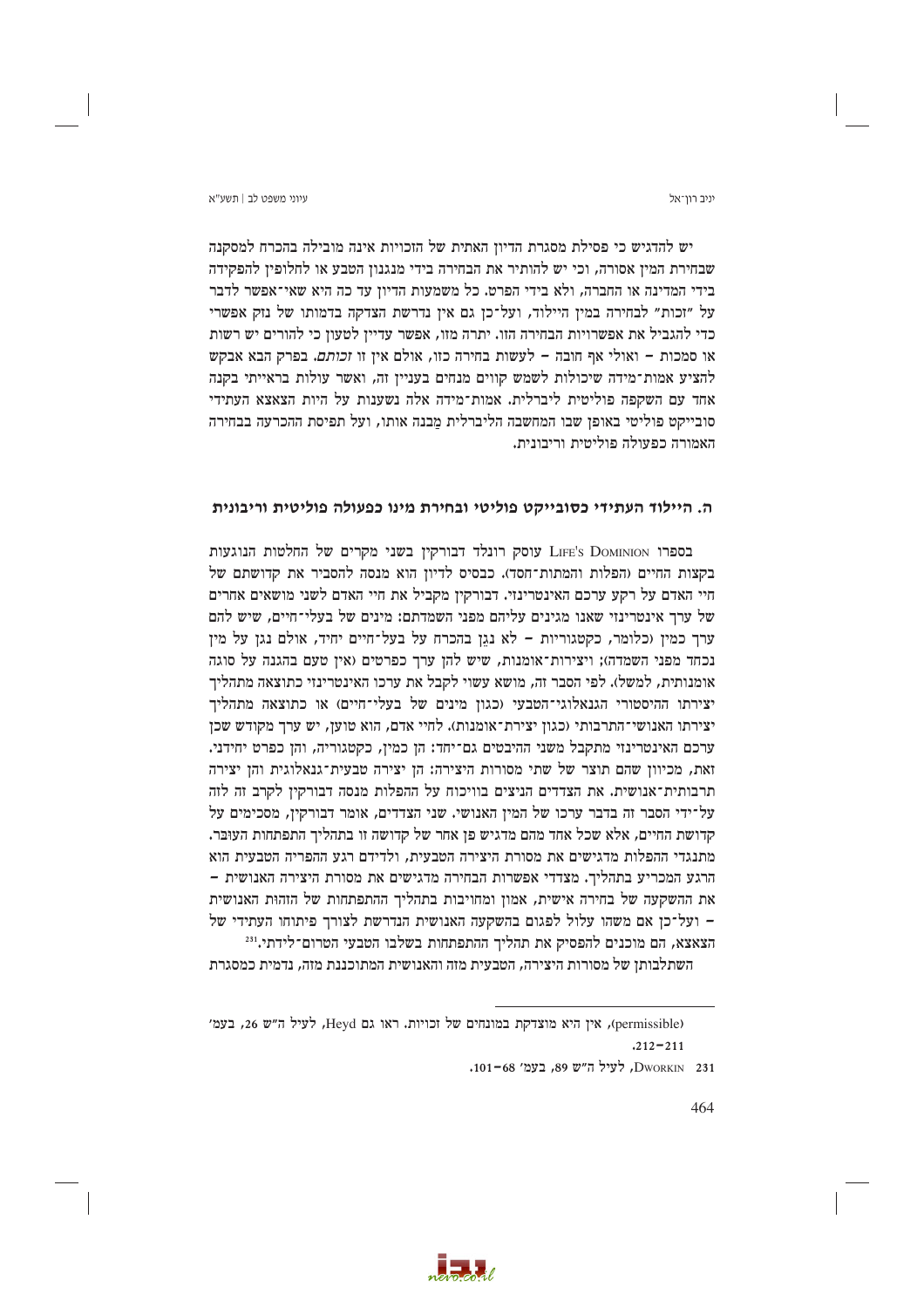עיוני משפט לב | תשע"א

דיוז הולמת להציב בה גם את הוויכוח על בחירת מין היילוד (או את בחירת המאפיינים הגנטיים של היילוד ככלל): המצדדים בבחירה או באפשורה שמים את הדגש בהיבטי היצירה האנושית במסגרת תהליך ההתפתחות האנושי, באמצעות חינוך או טכנולוגיה, למשל – היבטים הכרוכים מטיבם בבחירות אנושיות;<sup>232</sup> המתנגדים, מצידם, מדגישים את מסורת היצירה הטבעית, וחוששים מפני תוצאותיו של תהליר שבו היצירה האנושית משתלטת עליה והופכת את היילוד מ״יציר״ (הבריאה) ל״מוצר״. כך, למשל, גורס הברמס, שחששותיו נידונו לעיל בהרחבה: "התופעה המדאיגה היא טשטוש הגבול בין הטבע, שאנו הננו, לבין הירושה האורגאנית שאנו מעניקים לעצמנו״; ״נמחקת ההבחנה בין הקטגוריות של המיוצר [בתהליך של ייצור טכנולוגי, תעשייתי] ושל המתהווה מטבעו, בעולם החיים [היומיומיים]"; "ככל שההתערבות בהרכב הגנום *האנושי* יותר פולשנית... [מיטשטשת - י' ר׳] ההבחנה האינטואיטיבית בין תוצא טבעי לתוצר מלאכותי״. "

ההבחנה בין היצירה הטבעית לבין זו האנושית, בין תוצא טבעי לתוצר מלאכותי, בין טבע לתרבות, וכיוצא באלה חלוקות בינריות, מסייעת בהבהרת השאלות העומדות לדיון ביחס לבחירת מין היילוד, אולם מחמיצה לדעתי נקודה חשובה ביחס לאופייה הפוליטי של הילודה. כדי לעמוד על נקודה זו, אציע להחליף את מסגרת הדיון הדיכוטומית הנ"ל בטיפולוגיה המשולשת שמציעה ארנדט לפעילויות האנושיות המרכזיות: העבודה (labor), המלאכה (work) והפעולה (action): *העבודה* כוללת את פעילויות היומיום הקשורות לצורכי החיים הביולוגיים, אשר הכרחיות לשם ההישרדות האישית וההישרדות של האנושות כמין; *המלאכה* כוללת את פעילויות הייצור והאומנות, את מלאכת־המחשבת האנושית אשר מעניקה, באמצעות הארטיפקטים המיוצרים, מידה של קביעות והמשכיות לחייהם של בני־אדם כבני־תמותה; *הפעולה* קשה יותר להגדרה תמציתית – זוהי הפעילות היחידה הנעשית ישירות בין בני־אדם (ללא תיווך של חומרים, בניגוד לעבודה ולמלאכה, אשר יכולות להיעשות בבדידות מוחלטת או בתיווך), ועל־כן היא כרוכה בתנאי האנושי של הריבוי (הפלורליות) של בני־האדם. פעולה היא התחלה של תהליך חדש בעולם החיים המשותף לבני־האדם, שאין לדעת מראש את תוצאותיו או את השלכותיו (בניגוד לעבודה המחזורית, שתוצאותיה מכוונות להישרדות המין האנושי, ובניגוד למלאכה, אשר מתוכננת מראש על־פי דגם קיים או מדומייז בראשו של היוצר). הפעולה, לצד הדיבור, חושפת לעיני אחרים את הפועל ואת זהותו, ומהווה, יחד עם הדיבור, את הפעילות הפוליטית בהגדרתה. על־כן פעולתם המשותפת של בני־האדם היא המשולבת בכינון הגופים הפוליטיים ובקיומם, והיא מהווה תנאי לזיכרוז. כלומר. להיסטוריה.<sup>234</sup>

הסבר נוסף למושג "פעולה" אפשר לקבל מדיונה של ארנדט בתנאי האנושי של



<sup>232</sup> ראו גם Agar, לעיל ה"ש 120.

<sup>233 –</sup> הברמס, לעיל ה"ש 76, בעמ' 64–65, 95, 97, בהתאמה (הסוגריים המרובעים בציטוט השני מופיעים במקור). ראו באופן כללי שם, בעמ׳ 93-103.

ARENDT 234, לעיל ה"ש 203, בעמ' 7-8, וביתר פירוט בעמ' 79–247. לחיבורים נוספים הדנים בחלוקה זו, ובפרט במושג "פעולה", ראו BENHABIB, לעיל ה"ש 203, בעמ' 107-114; PASSERIN D'ENTRÈVES, לעיל ה"ש 214, בעמ' 64–100.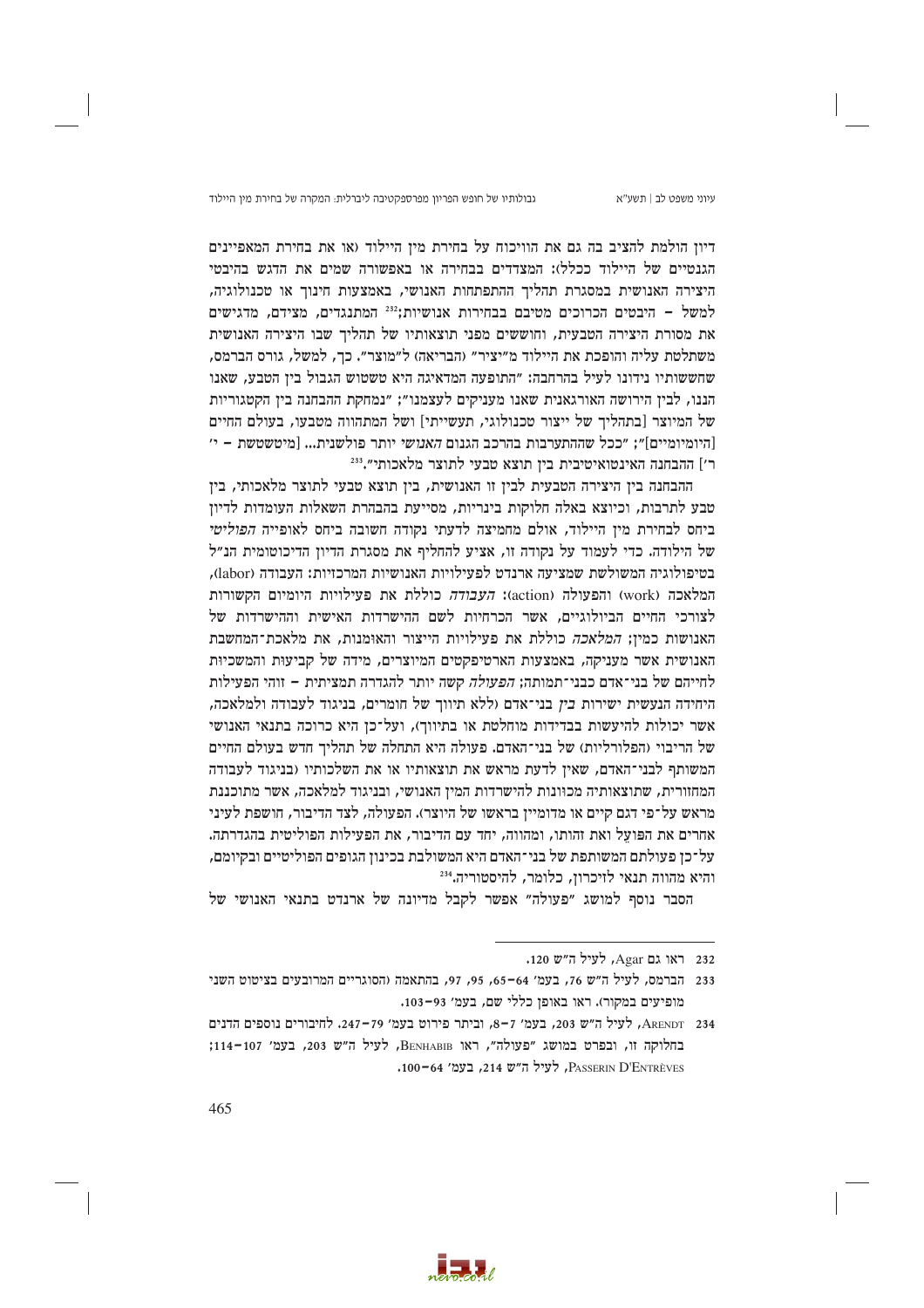יניב רוו־אל

עיווי משפט לר∣ חשע״א

הנַטֲלִיוּת, הילודה או הלידַתְיוּת (natality במובן של היותנו בני־לידה, על משקל בני־ תמותה): ״ההתחלה החדשה. האינהרגטית ללידה, יכולה להתבלט בעולם מפני שהצאצא מחזיק ביכולת להתחיל משהו מחדש, כלומר, לפעול. במובן זה של יוזמה, בכל הפעילויות האנושיות מצוי יסוד של פעולה, ולפיכך של ילודה (natality). יתרה מזו, מאחר שפעולה היא הפעילות הפוליטית המובהקת, ילודה (natality) – ולא תמותה (mortality) – עשויה להיות הקטגוריה המרכזית של המחשבה הפוליטית (להבדיל מזו המטפיזית)";<sup>235</sup> "העובדה שהאדם מסוגל לפעולה משמעה שאפשר לצפות ממנו לבלתי־מצופה. וזה, שוב, אפשרי רק משום שהאדם הינו ייחודי, כך שעם כל לידה בא לעולם משהו חדש באופן ייחודי...".236 בהתאם למסגרת הדיון הדיכוטומית של הטבעי/המיוצר שנידונה לעיל, אפשר לשייך את הלידה או ההולדה לאורך ההיסטוריה לספרה הטבעית של היענות לצורכי החיים והישרדות המין האנושי, כלומר לפעילות *העבודה*,<sup>237</sup> אולם המהפכה הטכנולוגית בתחום הפריון מאפשרת – או מאיימת – להפוך את פעולת ההולדה לפעילות מתחום *המלאכה,* כלומר הייצור התעשייתי, ולהפוך את האדם, תוצר הפעולה, מיצור טבעי למוצר מלאכותי לכאורה. אלא שיישום מסגרת דיונה של ארנדט לא יסתכם בכך, ויתרום יסוד נוסף שהוא אינהרנטי להולדה, ובפרט להולדה המתוכננת (הן במובן של תכנון הלידה עצמה והן במובן של תכנון מאפייניו של היילוד) – היותה *פעולה*, במובן זה שהיא מתחילה תהליך חדש, ייחודי ובלתי־צפוי מבחינת תוצאותיו והשלכותיו; פעולה המתרחשת בין בני־אדם בספרה של עולם החיים המשותף לכולנו, ועל־כן – פעולה פוליטית.

 $\gamma$ בחנתה של ארנדט בדבר הזיקה הייחודית שבין הילודה (או הקטגוריה של הלידתיות הנטליות) לבין הפעולה הפוליטית (והמחשבה הפוליטית, כאמור) מחדדת את תובנותיהם של פילוסופים פוליטיים מרכזיים בדבר מעורבותם של הקהילה הפוליטית, הריבון הפוליטי והאידיאולוגיה הפוליטית בניהול ייצורם של חיים חדשים. ביטוי נורמטיבי לכך מצוי כבר אצל אפלטון, עם מדיניות ההולדה המתוכננת בפוליטיאה שלו.<sup>238</sup> אף שהדעה הליברלית מסתייגת כיום מהצעות כגון זו, לא למותר להזכיר את כל אותם חוקים, נורמות ומוסכמות

237 על שיוכה של הלידה לתחום הביתי ולתחום העבודה (labor) ראו ARENDT, לעיל ה"ש 203, בעמ' 62, 72, ובפרט בעמ' 106–107, שם היא דנה בציווי שניתן לאדם במעמד הגירוש מגן־עדן לעבוד את האדמה, ובציווי המקביל שניתן לאישה: "בעצב תלדי בנים" (בראשית ג 16). חיזוק לכך אפשר למצוא בביטוי הצרפתי "femme en travail", שמשמעותו אישה יולדת (מילולית: אישה בעבודה), ובאנגלית אנו מוצאים את הביטוי "labor pains", הלוא הם צירי־הלידה.



ARENDT 235, לעיל ה"ש 203, בעמ' 9.

<sup>236 –</sup> שם, בעמ׳ 178. המושג ״נטליוּת״ של ארנדט נידוז בהקשר דומה אצל הברמס, לעיל ה״ש 76, בעמ׳ 110–111, אולם לטעמי דיונו של הברמס במושג כבול לדיכוטומיה של טבעי מול מלאכותי, ומשעבד אליה גם את המושגים ״נטליות״ ו״פעולה״ של ארנדט. דיון מעניין במושג "נטליות" של ארנדט ובקשר שלו ללידה, לביולוגיה ולביו־פוליטיקה ראו אצל Vatter, לעיל ה"ש 214.

<sup>238</sup> אפלטון, לעיל ה״ש 175, בעמ׳ 461-461.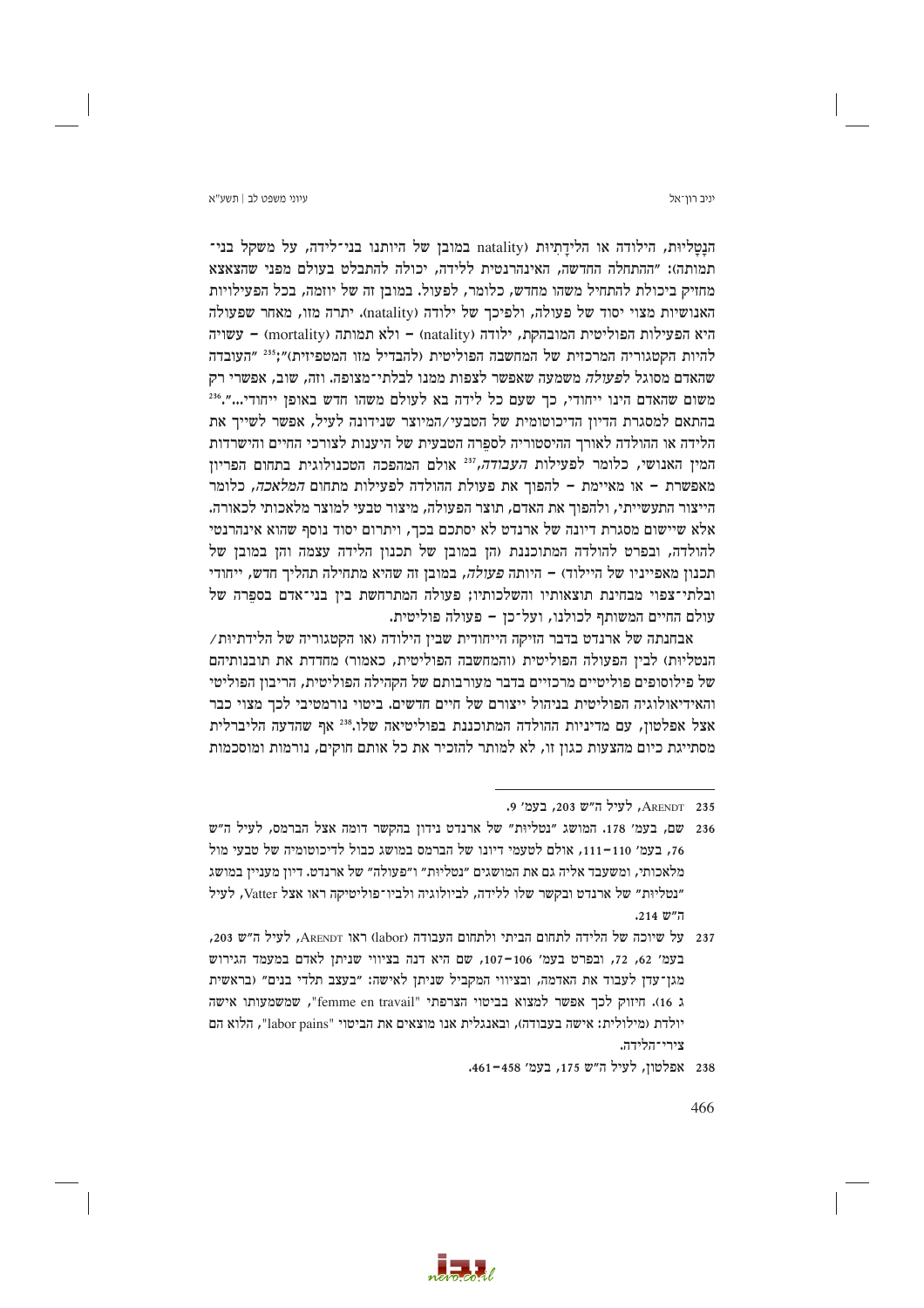גבולותיו של חופש הפריון מפרספקטיבה ליברלית: המקרה של בחירת מין היילוד

חברתיות, בחברות מסורתיות כמו־גם כיום, אשר נועדו ומיועדים לפקח בעקיפין או במישריז על ענייני הקהילה באמצעות פיקוח על הילודה – למשל, הפיקוח על גבולות הקהילה דרך זהותם האתנית של היילודים, באמצעות פיקוח על הנישואים ועל היחסים המיניים, החל בעת העתיקה ועד לתקופה הקולוניאלית;239 או ההסדרה של עתידה הדמוגרפי של הקהילה באמצעות ניהול מדיניות מגבילת ילודה, כמו בסין, או מעודדת ילודה, כמו בישראל.240 חרף התפיסה הליברלית המדגישה את ההפרדה בין המדינה והפוליטיקה לבין הילודה, המשויכת לתחום הפרטי, ההגות הביקורתית נדרשה לפוליטיקה של הפריון ולקשר שבין הריבונות לבין הסדרת הילודה. כך, למשל, בביקורתם של מרקס ואנגלס על ההחפצה הבורגנית של ילדי מעמד הפועלים.<sup>241</sup> הוגים ביקורתיים, בהתייחסם לחברה המודרנית, עומדים על הקשר שבין הפוליטיקה לבין הילודה, ועל התנהלותה של המדינה המודרנית על בסיס ביו־פוליטיקה. פוקו, למשל, מצביע על ויסותה החברתי והפוליטי של הילודה כחלק מייצורו הדיסקורסיבי של מערך המיניות, ואגמבן (Agamben) מזהה את הלידה כמושג "החיים החשופים", המהווה את מושא פעילותה של הריבונות הפוליטית.242 כן יש

- 240 ראו גולדין, לעיל ה"ש 21; שטופלר, לעיל ה"ש 175, בפרט בעמ' 479.
- 241 השימוש במושג "פרולטריון" מבטא בדיוק זאת: מקורו האטימולוגי של המושג (XXXX = proles) מצייו את אלה שתרומתם היחידה למדינה היא ילדים. המונח המקורי proletarii, שנטבע על־ידי המלך הרומאי סרוויוס טולוס, ציין ככל הנראה את אחת מקבוצות־המיסוי, שבהיותה הענייה ביותר נחשבה כתורמת למדינה את כוח־הילודה בלבד (תודתי נתונה לד״ר אבי קורדובה על הארה אטימולוגית זו). ראו גם את עמדתם של מרקס ואנגלס בנוגע לגידול הילדים: ״המלל הבורגני על המשפחה והחינור, על יחסי־הקירבה ביז הורים לילדים, נעשה מוקצה מחמת־מיאוס במידה שכל קשרי־המשפחה של הפרולטארים ניתקים עקב התעשייה הגדולה, והילדים נהפכים והולכים לחפצי מסחר ומכשירי־עבודה רגילים." קארל מארקס ופרידריר אנגלס ״מניפסט של המפלגה הקומוניסטית״ [1848] המניפסט הקומוניסטי במבחז הזמן 37, 51 (מנחם דורמן מתרגם, בנימין כהן עורך, 1998). ראו גם אנגלס, לעיל ה"ש  $.208$
- 242 טענותיו של פוקו ביחס לחברות הלידה מושמעות, כמובן, במסגרת מחקרו על תולדות המיניות והביו־פוליטיקה של המדינה המודרנית: "חברות כלכלי שנעשה בעקיפין דרך כל פעולות העידוד או הבלימה של פוריות בני־הזוג, באמצעים ׳חברתיים׳ או כספיים. חברות פוליטי על־ידי כד שמטילים על בני־הזוג את האחריות לפוריות בפני הגוף החברתי כולו (שאותו יש להגביל או לחזק). חברות רפואי על־ידי כך שמטעינים פרקטיקות של פיקוח על הילודה בערך פתוגני ביחס ליחיד וביחס למין האנושי כולו." מישל פוקו הרצון לדעת: תולדות המיניות כרך ראשון 73 (גבריאל אש מתרגם, 1996), וראו גם שם, בעמ׳ 75, 79, 96, 99, 104. אגמבן מחזיק בתפיסה שונה לגבי הביו־פוליטיקה, אולם הוא חולק עם פוקו את ההכרה בקשר שבין הפוליטיקה ללידה: "הלידה - דהיינו, החיים החשופים הטבעיים כשלעצמם - נהפכת בפעם



Ann L. Stoler, *Making Empire Respectable: The Politics of Race and Sexual* 1339 Morality in 20th–Century Colonial Cultures, 16 AM, ETHNOL, 634 (1989) שטופלר, לעיל ה״ש 175, בעמ׳ 486.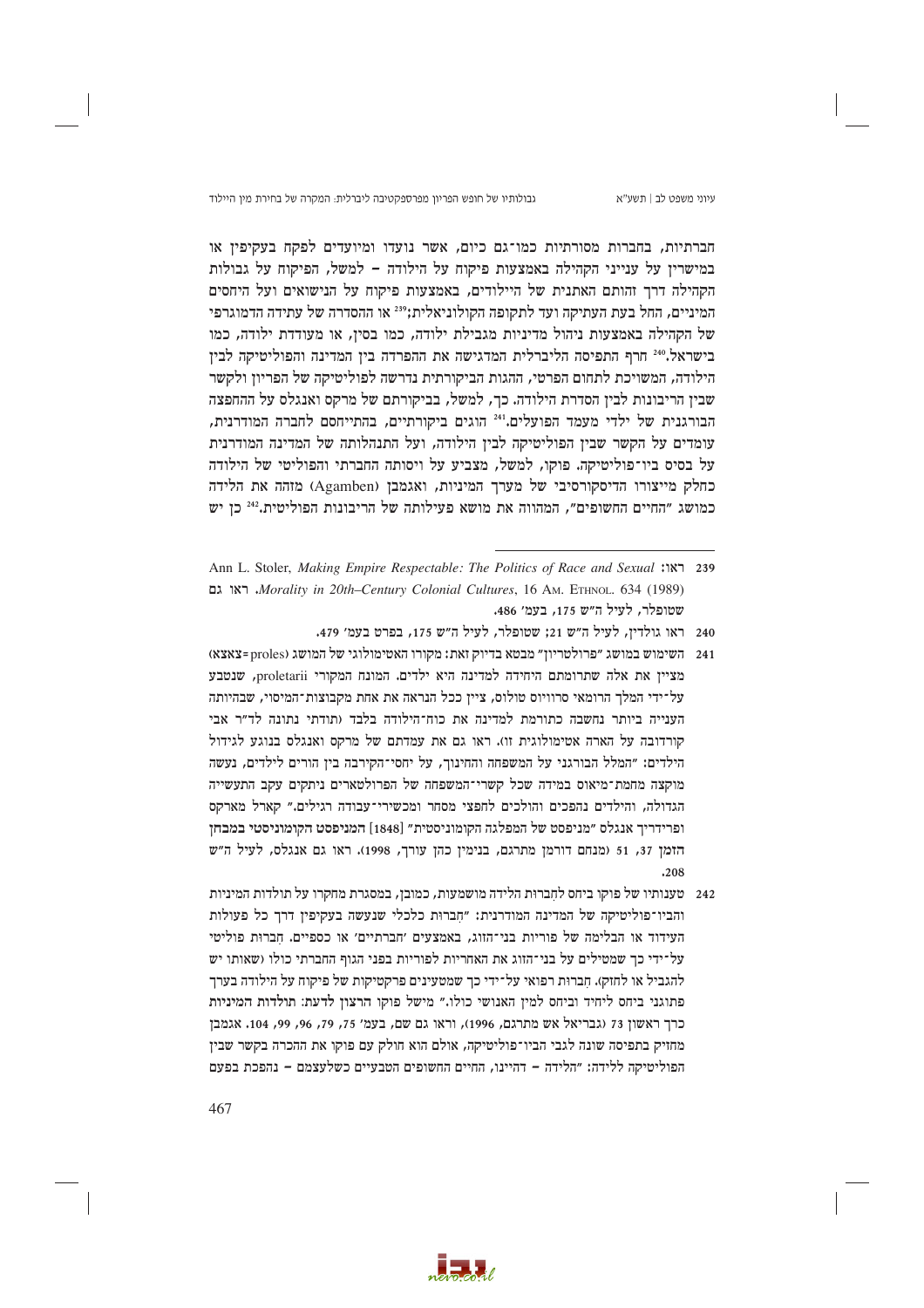יניב רוו־אל

### עיווי משפט לר∣ חשע״א

להזכיר בהקשר זה את הכתיבה הביקורתית הענפה מצד הסוציולוגיה הביקורתית וההגות הפמיניסטית על הפוליטיקה של הפריוז ועל תפיסת הגוף הפורה כאובייקט פוליטי.<sup>243</sup>

הדיון באופייה הפוליטי של הלידה/ההולדה ממחיש כי היילוד העתידי הוא למעשה סובייקט פוליטי כבר מרגע לידתו או אף לפני לידתו. אגמבן עמד על הקשר המיידי הזה ביחס למודרניות: "הלידה... נהפכת בפעם הראשונה... לנשאית המיידית של הריבונות. עקרון הילידות ועקרון הריבונות, שהיו מופרדים במשטר הישן (מקום שהלידה סימנה רק את היווצרותו של ה־sujet, הנתין), מתאחדים עתה באופן סופי בגופו של 'הנתין הריבוני' (sovereign subject) על־מנת לכונן את הבסיס של מדינת־הלאום החדשה."<sup>244</sup> אכן, מה משמעות הדיבור על "זכויות" העובר או על קדושת החיים<sup>245</sup> שלו, המובע גם מפי אלה המצדדים בזכות האישה לסיים את הריונה, אם לא ההכרה בהיותו של היילוד העתידי, עוד בטרם נולד, סובייקט פוליטי? מדובר אומנם בסובייקט נטול תודעה ורצון סובייקטיביים (ולמעשה, נטול תודעה ורצון גם מבחינה אובייקטיבית), ואולי אף נטול זכויות, בוודאי זכויות מלאות – אולם אף־על־פי־כן סובייקט (במובן של בעל פוטנציאל ליכולת הכרעה ריבונית, ובעיקר במובן של היותו נתון/נתין להכרעה ריבונית כזו).

אני מבקש להרחיק לכת אף מעבר לכך ולטעון כי אף לפני הורתו, עוד בטרם "הוצמד" לגוף ספציפי, היילוד העתידי *הפוטנציאלי* הוא סובייקט באופן שבו האידיאולוגיה הפוליטית

הראשונה (הודות לשינוי שעל תוצאותיו הביו־פוליטיות אנו מתחילים לעמוד רק היום) לנשאית המיידית של הריבונות... לא ניתן להבין את ההתעוררות ואת השליחות ׳הלאומית׳ והביו־פוליטית של המדינה המודרנית במאות התשע־עשרה והעשרים אם שוכחים שהבסיס שלה אינו האדם כפרט פוליטי, חופשי ומודע, אלא מעל הכל חייו החשופים, עצם לידתו, שהיא כשלעצמה, במעבר מנתין לאזרח, משוקעת בעקרון הריבונות. הפיקציה המשתמעת כאז היא שהלידה (nascita) נהפכת לאלתר לאומה (nazione), כר שלא ניתז להבדיל ביז שני המונחים." ג׳ורג׳יו אגמבז "הומו סאקר – הכוח הריבוני והחיים החשופים" טכנולוגיות של צדק: משפט, מדע וחברה 395, 411 (שי לביא עורך, נמרוד אביעד ומוניקה פולק מתרגמים, OO33). ראו גם בהרחבה: GIORGIO AGAMBEN, HOMO SACER — SOVEREIGN POWER AND BARE LIFE 119-153 (Daniel Heller-Roazen trans., 1995). ליישום הגותם הביו־פוליטית של Catherine Mills, Biopolitics, Liberal כּוּקו המדשות ראו: Catherine Mills, Biopolitics, Liberal Eugenics, and Nihilism, in GIORGIO AGAMBEN - SOVEREIGNTY AND LIFE 180 (Matthew Calarco & Steven DeCaroli eds., 2007)

- Faye Ginsburg & Rayna Rapp, *The Politics of Reproduction*, 20 Ann. Rev. למשל: 243 (1991) ANTHROPOL. 311; גולדין, לעיל ה"ש 21, בפרט בעמ׳ 169–175; שטופלר, לעיל ה"ש 175.
	- 244 אגמבן, לעיל ה"ש 242, בעמ' 411.



<sup>245</sup> חיים במובן של bios, כלומר, חיים פוליטיים. על ההבדל בין החיים האנושיים, הפוליטיים (bios), לבין החיים הביולוגיים, החשופים (zoē), ועל היטשטשותו של הבדל זה בחברה המודרנית, ראו שם, בעמ׳ 411–420; AGAMBEN, לעיל ה״ש 242, בעמ׳ 1–5; ARENDT, לעיל ה"ש 203, בעמ' 96–97; Vatter, לעיל ה"ש 214, בעמ' 146–147.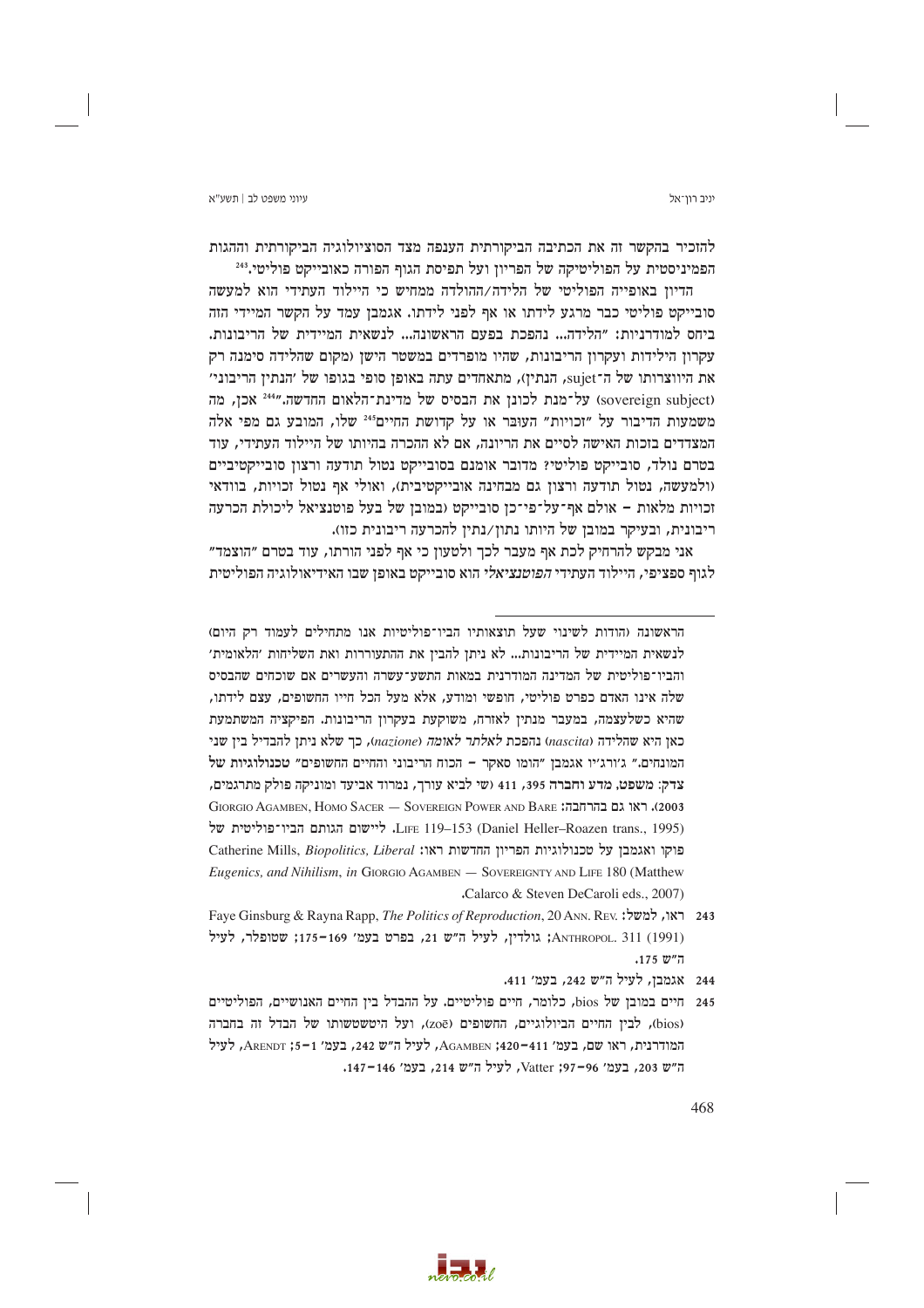גבולותיו של חופש הפריון מפרספקטיבה ליברלית: המקרה של בחירת מין היילוד

חושבת אותו. מדובר בסובייקט מובנה או מדומיין, אולם גם כאן ״מדומיינותו״ אינה גורעת מהיותו סובייקט. היטיב לעמוד על כך לואי אלתוסר, בנתחו את האופז שבו האידיאולוגיה מסיבה (interpellate) את היחידים לסובייקטים, ואף בהתייחסו ישירות, למרבה ההפתעה ואם כי באופן בלתי־מכוּוז), לשאלה של מין היילוד:

"העובדה שיחיד הוא תמיד־כבר סובייקט אפילו עוד לפני היוולדו היא המציאות הפשוטה הנגישה לכל אחד, והיא איננה פרדוקס כלל וכלל... לפני היוולדו, הילד הוא תמיד־כבר סובייקט, הוא נועד להיות סובייקט בתוך ובאמצעות הקונפיגורציה האידיאולוגית המשפחתית הספציפית שבה 'מצפים לו' לאחר שעשו אותו ('מרצון' או ׳כתאונה׳)... על הסובייקט־העתידי לשעבר ׳למצוא׳ את המקום ׳שלו׳, כלומר "להיעשות' הסובייקט המיני (ילד או ילדה) שהוא כבר מראש."464

תפיסת הפוליטיקה כתחום הפעלת הכוח, המצויה אצל אלתוסר ואצל ההוגים הביקורתיים האחרים שצוינו, עומדת בניגוד חריף לתפיסתה של ארנדט בדבר הפוליטיקה כספרה של החיים בקרב בני־אדם, שבה באים לידי ביטוי השוויון ביניהם והחירות שלהם לפעול. עם זאת, התובנה כי היילוד העתידי הוא סובייקט פוליטי עוד לפני לידתו מקבלת ביטוי גם בדיונה של שילה בנחביב במושגים ״פעולה״ ו״נרטיביות״ של ארנדט. ושוב. תור התייחסות אגבית מפתיעה לסוגיית מינו של היילוד:

״מבחינת חנה ארנדט. אותה ׳רשת׳ של יחסים אנושיים וסיפורים מגולמים מכוננת את האופק, במובן הפנומנולוגי, של העניינים האנושיים. כל בן־אנוש או בת אנוש שפועל/ת ומדבר/ת מוצא/ת אופק כזה כרקע התמיד כבר נוכח שעל־גביו נפרשים חייו/ה... חשבו כיצד, אפילו לפני שילד/ה נולד/ת, חברי משפחתו/ה מבנים ׳רשת׳ של סיפורים ויחסים שלתוכה יוכנס/תוכנס. האם עשויה לרצות בן שייהפך לפסנתרן הדגול שהיא לא הצליחה להיות... האב עשוי לרצות בת שתטפל בו בעת זקנתו... כולנו מתחילים את החיים משוקעים בנרטיבים, בסיפורים וברשתות אשר נטוו לפנינו וילוו אותנו, ואשר נגדם יהא עלינו להיאבק על־פי־רוב״."

הז ההגות הביקורתית והז הקטגוריות הארנדטיאניות שותפות אם כז למסקנה כי היילוד העתידי הוא סובייקט פוליטי, אשר הבנייתו כסובייקט קודמת ללידתו ואף להורתו. בלשונם, הוא "תמיד כבר סובייקט" או לחלופין מוכנס אל רשת של סיפורים ויחסים ש"תמיד כבר נוכחת", עוד לפני בואו לעולם.<sup>248</sup> טענה זו עלולה לעורר ביקורת, כאילו הדיבור על



לואי אלתוסר על האידיאולוגיה – מנגנוני המדינה האידיאולוגיים 50–51 (אריאלה אזולאי  $246\,$ מתרגמת, מהדורה מחודשת, 2008). אלתוסר מתייחס אומנם לאידיאולוגיה *משפחתית* (ומתוד ביקורת נוקבת), אולם המשפחה (לדעת אלתוסר, וכפי שראינו, גם לדעת פילוסופים פוליטיים וחוקרים נוספים) מהווה מנגנון אידיאולוגי של המדינה, וליתר דיוק – של הסדר הפוליטי.

BENHABIB 247, לעיל ה"ש 203, בעמ' 112-113.

<sup>248</sup> אלתוסר, לעיל ה"ש 246, בעמ' 50 (במקור: BENHABIB ;(toujours-déjà sujet, שם (במקור: .(the always already present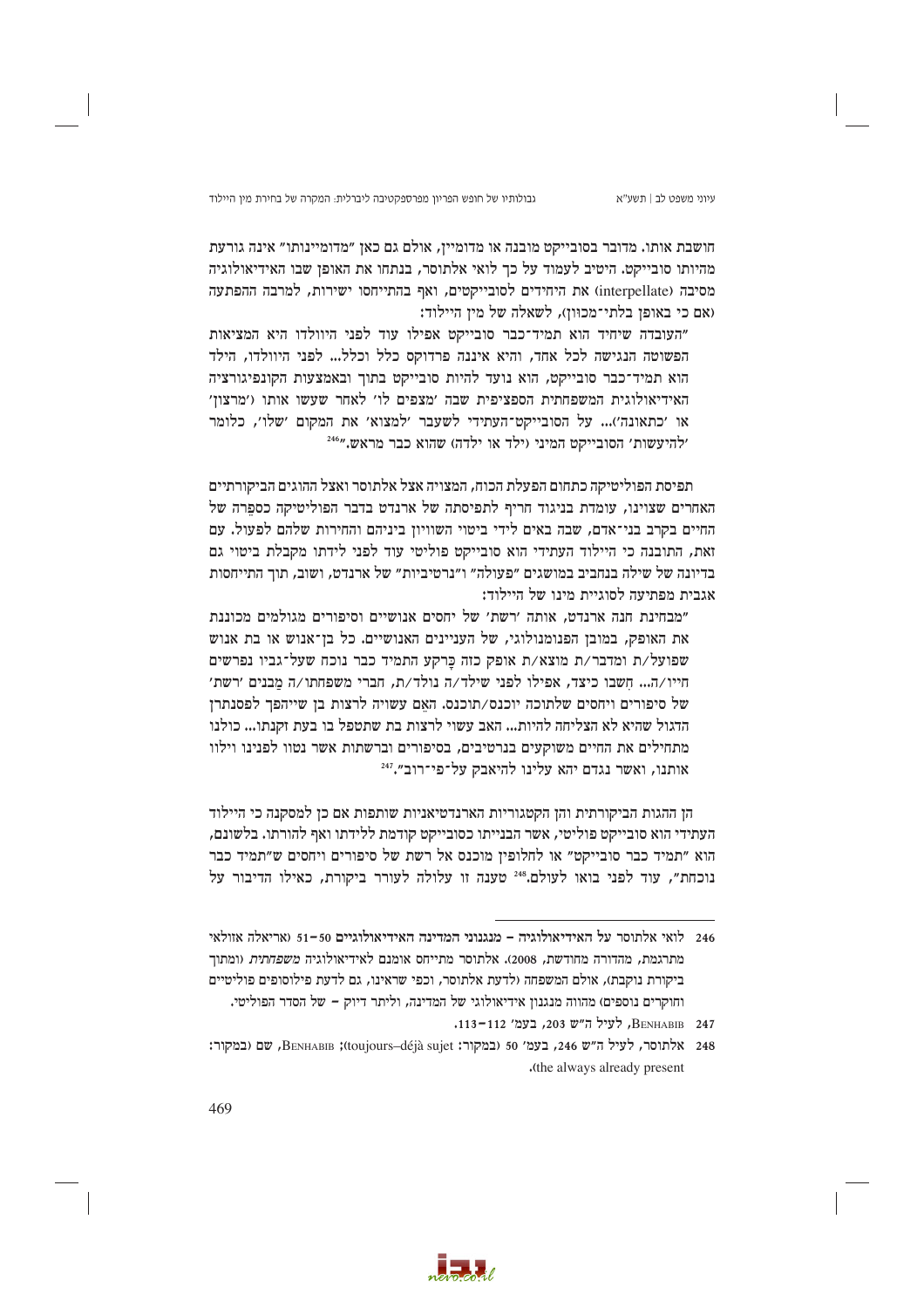יניב רוו־אל

## עיווי משפט לר∣ חשע״א

הסובייקטיביות של הצאצא העתידי הוא שוב מטפיזיקה (בדומה להתנגדויות לטיעונו של הברמס"44). אולם כפי שציינה ארנדט, ילודה, להבדיל מתמותה, היא קטגוריה של חשיבה פוליטית, להבדיל ממטפיזית.250 המטפיזיקה עוסקת בעניינים שלאחר המוות (וליתר דיוק, שמעבר לחיים ולמוות), ואילו כאן מדובר בעניינים שלפני החיים, וליתר דיוק, בעניינים ש*במהלד* החיים – חייהם של האנשים המצפים לתחילתם של חיים חדשים, שייכנסו לעולם החיים המשותף לבני־האדם. על־כן הפרדיגמה המדריכה אותנו היא הפוליטיקה. לשון אחר, היות היילוד העתידי סובייקט פוליטי אינו נובע מרעיון מטפיזי ביחס למהותה העל־זמנית של הסובייקטיביות, אלא מניתוח של המושג ״סובייקט״ כקונסטרוקט חברתי־פוליטי אשר משמעותו אינה אינהרנטית לו, אלא מושלכת עליו מצד סביבתו החברתית והאידיאולוגיה הפוליטית שלה.

אחד ההיבטים של היות היילוד העתידי סובייקט פוליטי הוא המשמעות ה״נתינית״ של המושג ״סובייקט״ – היותו כפוף להכרעות ריבוניות שנעשות על גבו – אשר נידונה בהרחבה בכתיבה הביקורתית על הפוליטיקה והביו־פוליטיקה הליברלית.'<sup>251</sup> ההכרה שההכרעה בדבר מינו של היילוד העתידי (ובדבר יתר מאפייניו) היא הכרעה ריבונית פוליטית היא צידה האחר של ההכרה בדבר היות היילוד העתידי סובייקט פוליטי עוד לפני לידתו. ההחלטה על מינו של היילוד העתידי מבססת את הריבונות ומקנה מעמד ריבוני למחליטים.252 המסורת הפוליטית הליברלית מתאפיינת לא רק בכיבוד האוטונומיה של הפרט וזכויות האדם, אלא גם בחשש מפני צבירת כוח ומפני הפעלתו, ובהטלת הגבלות המצמצמות את סמכויות הריבון ואת הכוח הריבוני.<sup>253</sup> מן ההכרה שההחלטה על מין היילוד היא הכרעה ריבונית יש להסיק, אפוא, כי הגבלת הבחירה וצמצום אפשרותה עשויים להיות מוצדקים בנסיבות ובתנאים מסוימים.

במשטר פוליטי ליברלי סמכות ההחלטה ביחס למין היילוד, ככל שזו נעשית באופן מודע ואינה נשארת בידי מנגנוני הברירה העלומים של הטבע, צריכה להיות מופקדת בידי ההורים העתידיים בלבד (ולא, למשל, בידי המדינה או סוכניה).254 אולם כאמור בפרק הקודם, אין מדובר בזכות של ההורים, ויש משמעות להעברת הדיון ממסגרת הדיון של זכויות למסגרת הדיון של סמכות ריבונית, הכפופה להגבלות ולביקורת. בחירת מין היילוד, כפי שעולה מו הדיוז עד כה, היא פעולה פוליטית המתרחשת בספרת החיים המשותפת לבני־האדם: היא אינה מוצדקת בשם זכות כזו או אחרת, מצד אחד, והיא נתפסת כפעולה ריבונית

254 - ראו AGAR, לעיל ה"ש 106, בעמ' 133.



<sup>249</sup> ראו לעיל ה"ש 148.

<sup>250</sup> לעיל הטקסט הסמוך לה"ש 235.

<sup>251</sup> לעיל ה״ש 243–243.

<sup>252 –</sup> תובנה זו מומחשת בצורה יפה גם על־ידי הד בהמשיגו את שאלת ההתערבות הגנטית ביילודים כ״בעיית בראשית״, תוך עריכת הקבלה בין יצירת היילוד על־ידי הוריו לבין בריאתו של אדם על־ידי אלוהים, כלומר, ריבון העולם. ראו HEYD, לעיל ה"ש 5, בעמ׳ 12-13, לדוגמה.

Judith N. Shklar The Liberalism of Fear, in her POLITICAL THOUGHT AND : 253 "POLITICAL THINKERS 3 (Stanley Hoffman ed., 1998)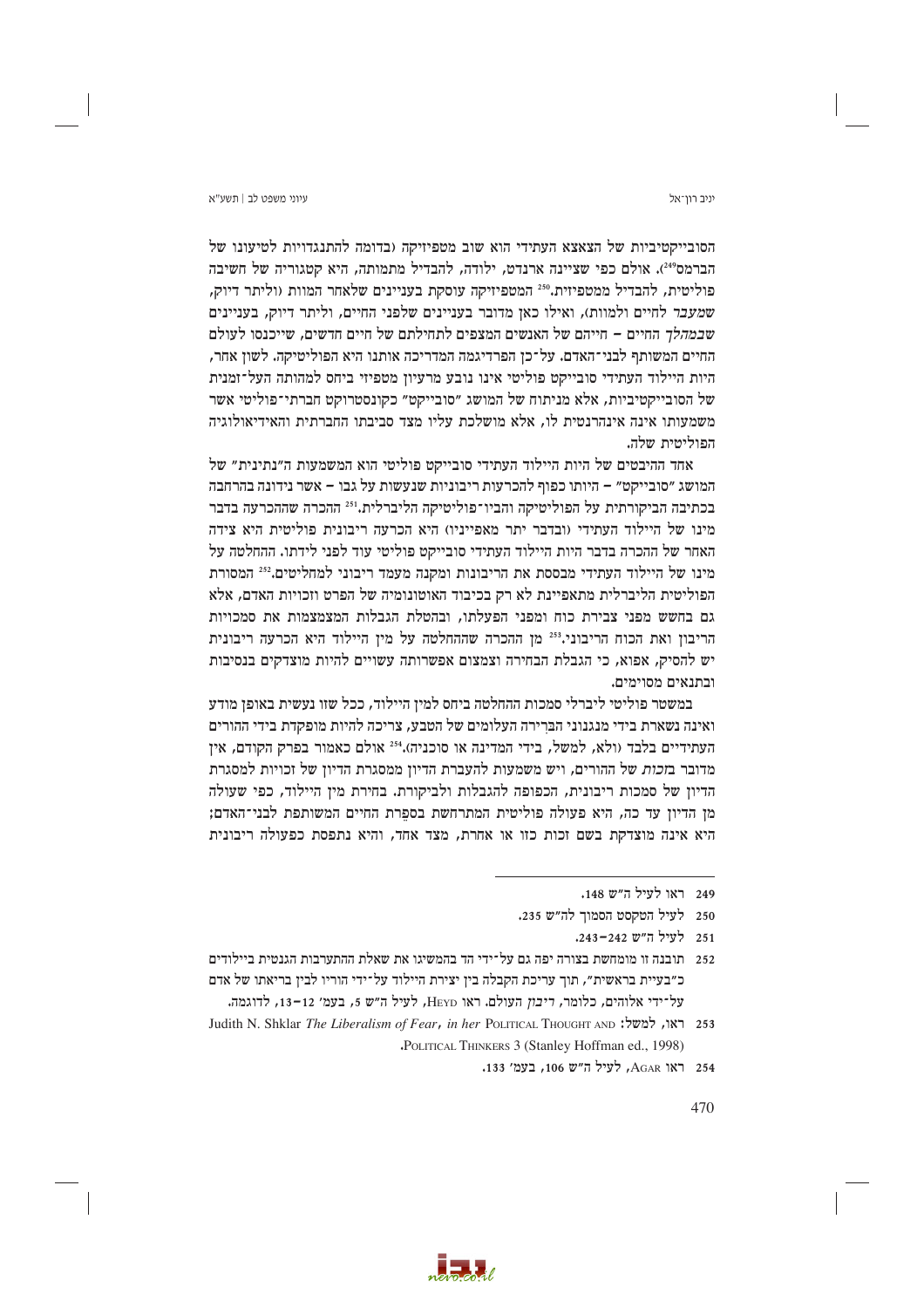גבולותיו של חופש הפריון מפרספקטיבה ליברלית: המקרה של בחירת מין היילוד

שניתן להגבילה ולצמצמה בהתאם לערכים המשותפים של הקהילה הפוליטית, מצד אחר. מכאז שחרף העובדה שעל־פי עקרונות השיטה הליברלית ההורים הם בעלי הסמכות לבחור במין היילוד, יש לגיטימציה למעורבות חברתית או פוליטית בבחירה מעין זו, ולצמצומה והגבלתה לנסיבות מסוימות, או אף לשלילתה כליל, בהתאם לערכים שהקהילה הפוליטית מבקשת לקדם.

המדיניות ביחס לבחירת מין היילוד באמצעים טכנולוגיים, וביחס לשאלת התרתה, הגבלתה או שלילתה כליל, צריכה להיות מודרכת לא על־ידי שיח של זכויות, אלא על־ידי שיח של ערכים משותפים, הנובע מן ההכרה כי ההחלטה על בחירת המין היא פעולה פוליטית ריבונית. החלטה זו מתקבלת בספרה הפומבית, ולפיכך יש לה השלכות על הקהילה הפוליטית; והיא מבססת את הריבונות על היילוד העתידי, ועל־כן כפופה להגבלות מצד הקהילה הפוליטית. תקצר היריעה מלדון כאן בקשת הערכים המגוונים שיכולים להדריך אותנו בקביעת מדיניות כזו, אשר רבים מהם, אם כי בוודאי לא כולם, הוזכרו בדיוז לעיל על הטעמים העומדים בבסיס ההתנגדות להתרת בחירת המין:255 שוויון בין המינים, ההשלכות על בריאות האישה והסיכונים שהיא נחשפת אליהם כתוצאה מהתהליכים הרפואיים הכרוכים בבחירה, הערך של היחסים המשפחתיים ותפיסת ההורות הטובה, איזון המשפחה מבחינה מינית, רווחת הילד העתידי ורווחת המשפחה, וכן צדק חלוקתי ונגישות שווה לאפשרות בחירת המין – והרשימה, כאמור, חלקית. אולם עליי להדגיש את נקודת המוצא השונה לדיון בערכים: בדיון הרווח עד כה בשיח הליברלי (ובניגוד לדיונים המבוססים על אתיקה דתית), ערכים מעין אלה מאוזנים אל מול זכותם לכאורה של ההורים לבחור את מין ילדם, או מועלים כדי להוכיח פוטנציאל של נזק ליילוד העתידי או לחברה כדי להתגבר על זכויות כאלה. לעומת זאת, מסקנות הדיון שערכנו לעיל מצביעות על כך שהדיון בערכים הללו ובאיזון ביניהם צריך להתקיים באופן עצמאי ובנפרד מהתבססות על זכויות או על הוכחת נזק. דומני כי במסגרת דיון מעין זו מעטים הם הערכים המטים את הכף לטובת התרת הבחירה, ולעומת זאת יש צידוקים ערכיים כבדי־משקל להגבלתה, אולם איני מבקש לקיים דיון זה ולהכריע בו כאן. יתרה מזו, סבורני שהכרעה בדיון כזה ראוי שתגיע רק לאחר דיון ציבורי מפותח, שנמצא בישראל בעת הנוכחית בשלביו הראשוניים.256 במקום זה אסתפק בציון שלוש הערות קצרות ולא־ממצות ביחס לשלושה מן הערכים שנזכרו. הערות אלה באות בהמשך לתמות שהועלו עד כה, והן רלוונטיות לדיון שיובא בהמשך בטיבו של ההסדר הישראלי.

הערך הראשון, ואולי הרלוונטי ביותר לדיון מעין זה, הוא ערך השוויון בין המינים. כאמור, יש דעות הרואות בעצם בחירת המין מראש פעולה מיננית מיסודה, ולעומתן יש דעות, אף מקרב התנועה הפמיניסטית, אשר מתנגדות לטענה זו ורואות בבחירה ביטוי להכרה בשוני המבורך שבין המינים.<sup>257</sup> אני שותף לדעה שאין לראות את בחירת המין

257 ראו לעיל בטקסט הסמוך לה"ש 57-58 ו־129.



<sup>255</sup> ראו לעיל פרק ג.

<sup>256 -</sup> ראו זפרן, לעיל ה״ש 53; זהר, לעיל ה״ש 64. מאמר זה מבקש לתרום נדבך לדיון זה, ואינו מתיימר לסיימו בהכרעה סופית, כאמור.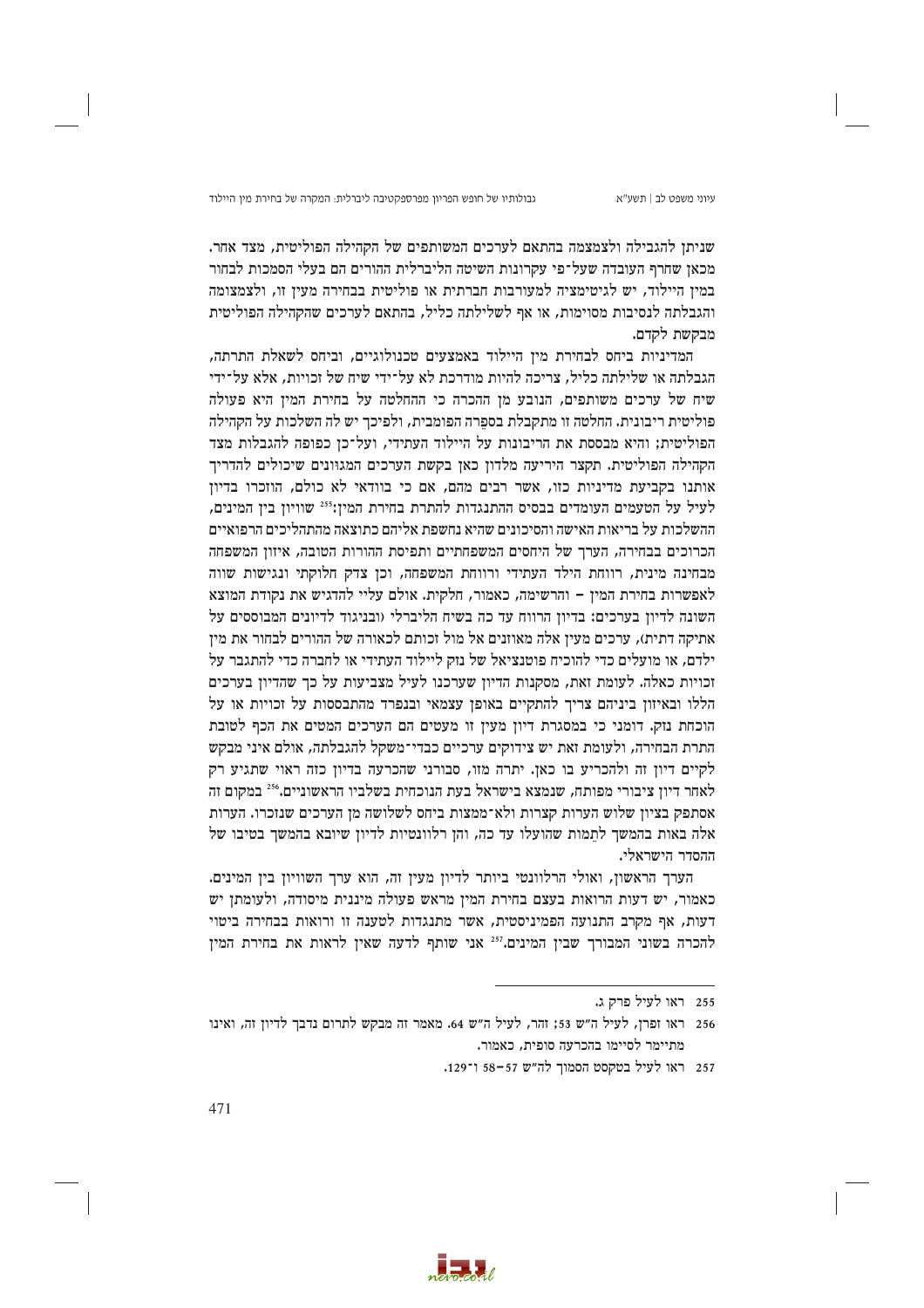יניב רוו־אל

כפעולה מיננית או מפלה בהכרח. עם זאת, דומני שתפקידו הסמלי וההבעתי של המשפט ביחס לערכים חברתיים מחייב נקיטת זהירות בהבעת עמדה שוות־נפש כלפי שאלת בחירת המין, שכן זו עלולה להצטייר כאדישות של הקהילה הפוליטית בדבר שאלת השוויון בין המינים עצמה.<sup>258</sup> מעבר לכך, בהמשך לדיוננו הקודם, שהדגיש את המשמעות הפוליטית של בחירת מין היילוד בהיותה קשורה להוספתם של חיים חדשים לעולם שביו בני־האדם. יש להדגיש את ההכרה (המהווה ציר מרכזי בהגות הפמיניסטית) שלזהות המינית והמגדרית יש השפעה ישירה על העמדה הפוליטית ולפיכך גם על תפיסת־העולם הפוליטית.259 אף אם הכרה זו אינה מובילה באופן ודאי לשלילת בחירת המין בכל מצב, סבורני כי משמעותה היא שעלינו להתייחס בזהירות ובהססנות, ואפילו בחשדנות, להוצאתן אל הפועל של בחירות כאלה, בוודאי באופן יומיומי.260

ערך נוסף שמוצב באור שונה לנוכח הדיון עד כה הוא ערך האיזון המיני במשפחה. איזון המשפחה מועלה לעיתים קרובות בכתיבה על בחירת מין היילוד כמענה לחששות בדבר הנזק הפוטנציאלי של עיוות היחס הדמוגרפי בין המינים וכן לטענות בדבר השלכותיה של הבחירה על השוויון בין המינים.<sup>261</sup> אולם הצבת השאלה של בחירת המין במסגרת הדיון הפוליטית־הערכית, שאינה מתנגדת למדיניות מתירנית ביחס לבחירה רק מחשש לתוצאותיה המזיקות, ואשר אינה מבקשת לאזן את הנזק באמצעות מנגנונים שיבטיחו את מניעתו, מסיבה את תשומת־הלב לשאלה היסודית - אשר אין בכוונת המאמר הנוכחי לפתחה ולענות עליה – אם משפחה מאוזנת מבחינה מינית אכן מהווה אינטרס בפני עצמו שיש לקדמו. כשלעצמי, איני בטוח שמדובר בערך שעל הקהילה הפוליטית לקדם, אך גם איני רואה סיבה להתנגדות לערך זה. ברם, גם אם זהו מסוג הערכים שמשטר ליברלי יכול וצריך להישאר ניטרלי ביחס אליהם, הדיון בשאלה מעמדת־המוצא של ערכים יביא בחשבון גם את הערך של צדק חלוקתי. אף אם המדיניות אינה נוקטת עמדה ביחס לערך איזון המשפחה כשלעצמו, יש מקום לטענה שהנגישות למשאבים המאפשרים איזון מגדרי במשפחה צריכה להיות מחולקת לפי עקרונות של צדק חלוקתי.262

- 258 על תפקידו הסמלי וההבעתי של המשפט ראו את טענתה של זפרן, לעיל ה״ש 53, בעמ׳ 474–475, בנוגע ליחסים המשפחתיים. עוד על תפקידו ההבעתי של המשפט באופז כללי Cass R. Sunstein, On the Expressive Function of the Law, 144 U. PA. L. REV. (777)  $.2021(1996)$
- 259 ראו, למשל, קייט מילט ״תיאוריה של פוליטיקה מינית (מתוך פוליטיקה מינית), 1970״ ללמוד פמיניזם: מקראה – מאמרים ומסמכי יסוד במחשבה הפמיניסטית 67, 69 ודלית באום, דלילה אמיר, רונה בראייר־גראב ואח׳ עורכות, דפנה עמית ודלית באום מתרגמות,  $(2006)$
- 260 ערך השוויון בין המינים רלוונטי במיוחד למדינת־ישראל, כפי שעולה מנתוני הפניות למשרד הבריאות בנוגע לבחירת מין, המצביעים על כ־80% בקשות לבחור בבנים. ראו להלן הטקסט הסמוך לה״ש 276.
	- 261 ראו לעיל ה"ש 126 והטקסט הסמוך אליה, וכן הטקסט הסמוך לה"ש 131.
- 262 על צדק חלוקתי בהקשרים של בריאות ראו אייל גרוס "בריאות בישראל: בין זכות למצרך"

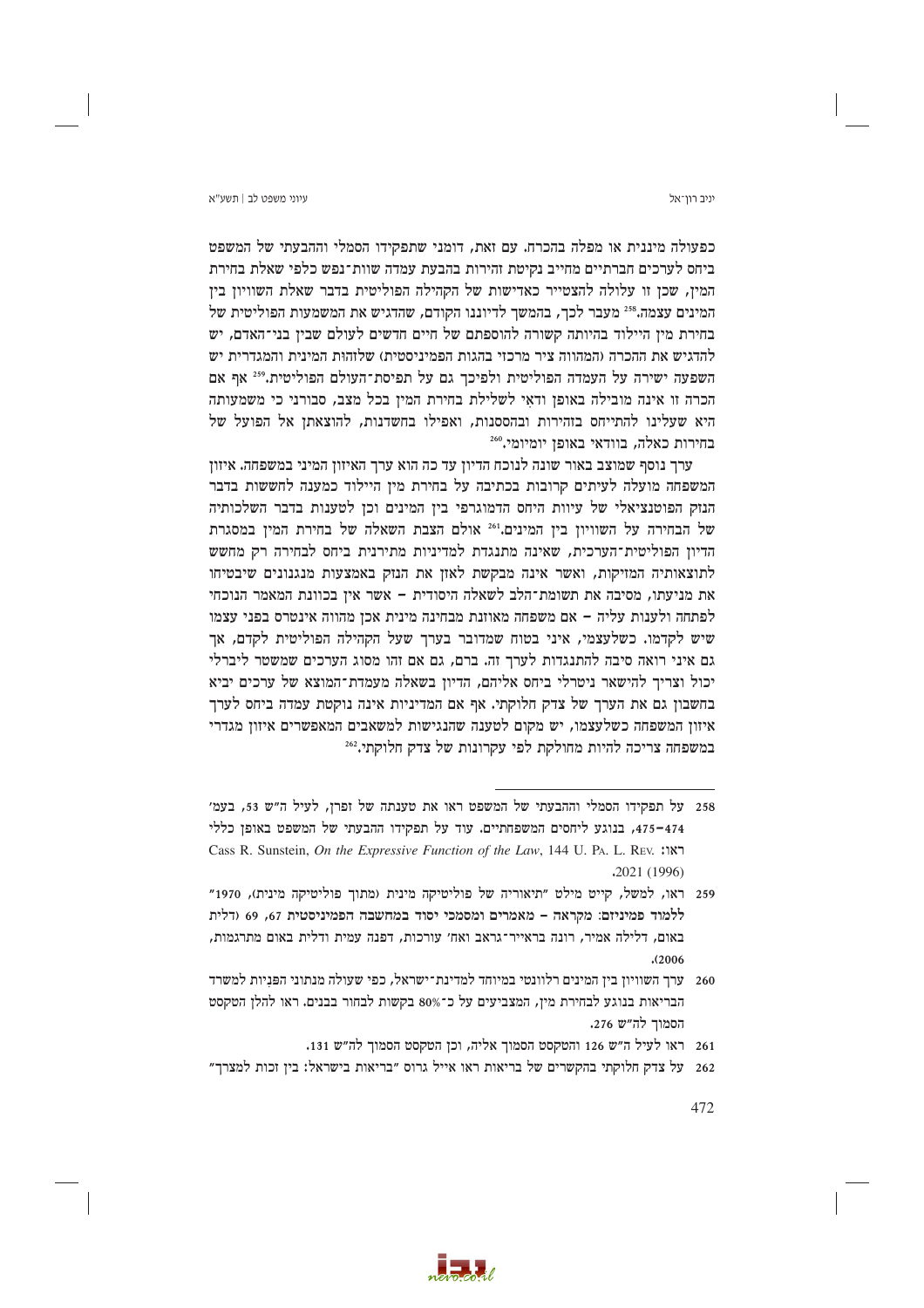עיוני משפט לב | תשע"א

הערך האחרון שאבקש לדון בו כאן הוא הערך של רווחת (או טובת) הילד העתידי.<sup>263</sup> לכאורה, בעיית האי־זהות שבה דנו לעיל גורסת כי איז לדבר על רווחה או על נזק לאדם שאינו קיים עדיין, ועל־כן השיקול של רווחת הילד הוא פרדוקסלי באותה מידה כמו הדיון בנזק,264 עם זאת, נדמה לי שדיון כזה ברווחת הילד העתידי הוא בעייתי פחות. ההתנגדות לדיבור על נזק פוטנציאלי לילד עתידי מתבססת, ביז היתר, על העדר בסיס להשוואה: חיים בכל מצב, אף אם במצב של חולי ונזק, עדיפים על מצב של אי־חיים או למצער אינם בני־השוואה למצב זה.265 אולם שלילת מסגרת השיח של זכויות מעבירה אותנו מדיון בנזק שיש להוכיחו כדי לגבור על הזכות לדיון בערך של רווחת הילד העתידי. לכן ההשוואה אינה בין אי־קיום לבין קיום בנזק, אלא בין אי־קיום לבין קיום ברווחה, או אף בין קיום טוב פחות (במין שאינו הנבחר) לבין קיום טוב יותר (במין הנבחר). השוואות אלה בעייתיות עדיין מבחינה לוגית, אך פחות מן ההשוואה בין קיום בנזק לבין אי־קיום. לכאורה הדבר פותח פתח להצדקת מדיניות מתירנית ביחס לבחירת מין היילוד על בסיס ההנחה שבחירה כזו עשויה להיטיב עם היילוד העתידי. אף־על־פי־כן, הדיון עודנו ערטילאי ומוקשה, שכן הצדקה של בחירת מין על בסיס הערך של רווחת הילד מחייבת הסכמה אפריורית על מצב שבו מוטב לילד להיוולד במין זה או אחר. המושג "טובת הילד" עמום ונתון לפרשנויות שונות וסותרות גם כאשר מדובר בילד קונקרטי,266 ועל אחת כמה וכמה כאשר מדובר בילד עתידי שטרם בא לעולם. יודגש כי לפי מסגרת הדיון הריבונית־הפוליטית המוצעת כאן, חרף הפקדת הסמכות לבחור את מין היילוד בידי ההורים, השיקולים שלפיהם תיעשה בחירה כזו אינם מתמצים בהכרח בשיקוליהם של ההורים העתידיים בלבד, אלא עשויים להתחשב בשיקוליה של הקהילה הפוליטית כולה. למעט המצבים (שאף הם אינם נקיים ממחלוקות) שבהם יש סכנה בריאותית לילד אם יבוא לעולם במין מסוים, כגון הסבירות ללקות במחלה

זכויות כלכליות, חברתיות ותרבותיות בישראל 437 (יורם רבין ויובל שני עורכים, 2004); שלו, לעיל ה"ש 179; כרמל שלו "זכויות בריאות" דילמות באתיקה רפואית 37, 46-51, 63–63 (רפאל כהז־אלמגור עורד, 2002): דני פילק ״הפרויקט הניאו־ליברלי ותהליכי הפרטה במערכת הבריאות" צדק חלוקתי בישראל 375 (מנחם מאוטנר עורך, 2000).

- 263 על הערך של טובת הילד ועל מרכזיותו במשפט הישראלי ראו, באופן כללי, אבנר ח׳ שאקי יאפיונים בדיני משמורת קטינים – תוך דגש על ישום עקרון טובת הילד" עיוני משפט י (1984); יחיאל קפלן "מטובת הילד לזכויות הילד – ייצוג עצמאי של קטינים" משפטים לא 623 (2001). על יישום עיקרון זה ועל הקשיים בו בהקשרים של טכנולוגיות הפריון ראו אלה שגיא "טובת הילד וזכויותיו" הריון מסוג אחר, לעיל ה"ש 5, 161.
	- 264 ראו לעיל ה״ש 139–140 והטקסט הסמוך אליהן. כן ראו זפרן, לעיל ה״ש 53, בעמ׳ 464.
- 265 ראו את דבריו של HARRIS, לעיל ה"ש 114, המצוטטים לעיל בה"ש 140, וכן את הדיון בפסק־הדין בעניין זייצוב, לעיל ה״ש 187. ראו גם דוד הד ״הזכות שלא להיוולד בפגם״ דילמות באתיקה רפואית 255 (רפאל כהן־אלמגור עורך, 2002); ROBERTS, לעיל ה"ש 139.
	- 266 ראו שיפמן, לעיל ה"ש 151, בעמ' 218; קפלן, לעיל ה"ש 263, בעמ' 631-633.

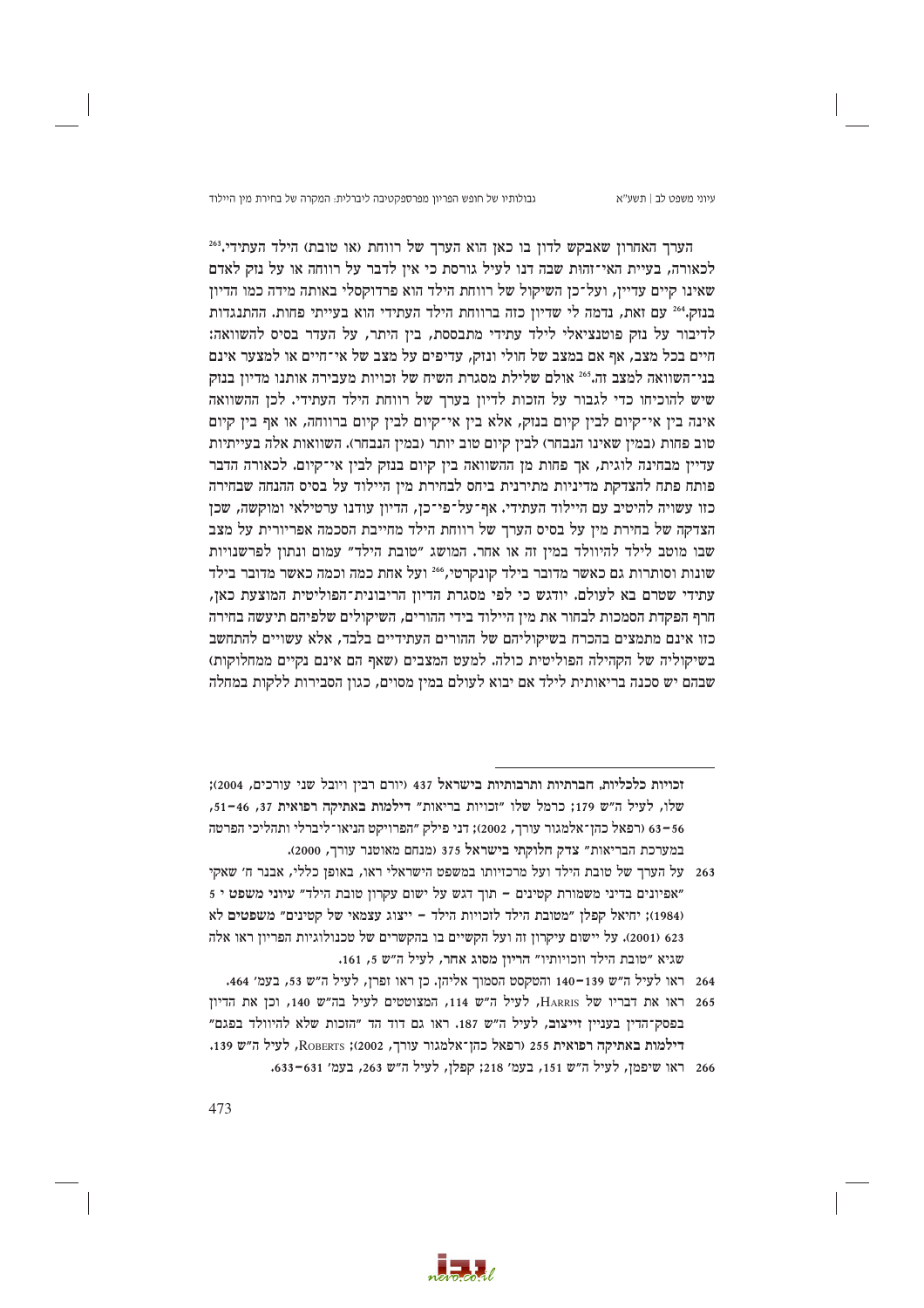יניב רוו־אל

גנטית, קשה להעלות על הדעת מצבים שבהם אפשר להסכים מראש שיהיה זה לטובת הילד מבחינה אובייקטיבית לבוא לעולם דווקא במיז כזה או אחר. $^{\text{267}}$ 

לסיכום עניין זה, מאמר זה אינו מבקש להציג עמדה המתנגדת בהכרח לבחירת מין היילוד או אף למדיניות מתירנית ביחס אליה. עם זאת, הוא בהחלט אינו מבקש לצדד במדיניות כזו. מטרתו העיקרית היא לערער על העמדה הרווחת בדיונים בסוגיה זו, המשותפת על־ פי־רוב הן למצדדי הבחירה והן לשולליה. נקודת המוצא של עמדה זו, המשעינה את עצמה על עקרונות הליברליזם, רואה את בחירת המין כמעוגנת בזכותם של ההורים העתידיים, ומבקשת לכבד זכות זו (במקרה של המתנגדים למעורבות מדינתית ורגולטיבית בבחירה) או לגבור עליה באמצעות הוכחת תוצאותיה המזיקות (במקרה של התומכים במעורבות מעין זו). ביקשתי לאתגר נקודת מוצא זו ולהציב לה מסגרת שיח חלופית, שאף היא, בראייתי, עקבית ביחס לעקרונותיה של הפילוסופיה הליברלית. הצבעתי על כך שהבחירה אינה מעוגנת בזכות כלשהי, ובכלל זה לא במושג ״חופש הפריוז״, שחקירת גבולותיו היא הנדרשת כאן. לצד זה הצבעתי על מהותה הפוליטית של פעולת הבחירה במין היילוד ועל אופייה הריבוני של החלטה מעין זו, אשר מצדיקים את הכפפתה לשיקולים ערכיים של הקהילה הפוליטית, אשר בהתאם להם תיקבע המדיניות בסוגיה. מדיניות זו עשויה לשלול לחלוטין את בחירת המין, או להגבילה ולהתירה במקרים מסוימים בלבד שאמות־המידה להם ידועות מראש, או אף להתירה על בסיס בחינה המוכוונת לגופו של כל מקרה. כך או כך, סבורני שמדיניות זו צריכה להיקבע על בסיס דיון ציבורי מקיף בסוגיה, אשר מאמר זה מבקש לתרום לפיתוחו.

# ו. על ההסדר הישראלי לגבי בחירת מין היילוד

ישראל היא מעצמת־פריון בקנה־מידה עולמי. הנתונים הסטטיסטיים על ביצוע הפריות חוץ־גופיות בישראל, אשר גבוהים בעשרות ובמאות אחוזים מן הנתונים במדינות אחרות בעולם, מצדיקים תואר זה.<sup>268</sup> למרות מעמד לא־רשמי זה, ההסדרה המשפטית של ההפריה



<sup>267 -</sup> הביו־אתיקאית הפמיניסטית ווֹרן מספקת דוגמה למצב כזה, כאשר אם עתידית בוחרת להביא לעולם בן זכר בנימוק שאנו חיים בעולם שוביניסטי שבו מצבן של נשים רע מזה משל גברים. ראו Warren, לעיל ה״ש 14. דומני שנימוק מעין זה דווקא מחזק את טענתי, שכן יותר משהוא מעיד על אפשרות להסכים על מצב שבו עדיף לבוא לעולם במין מסוים, הוא מעיד על הקושי להגיע להסכמה כזו.

<sup>268 –</sup> ממוצע מחזורי הטיפול בהפריה חוץ־גופית לכל מיליון נפש עומד בישראל, למן שנת 1996, על יותר מ־2,000 טיפולים, לעומת שיעורים של בין 200 ל־300 באנגליה ובארצות־הברית. וכ־900 מחזורי טיפול בצרפת. ראו את דבריו של נציג האוצר שגיא בלשה בפרוטוקול ישיבת ועדת הכנסת מיום 16.9.2003, לעיל ה"ש 180; רביצקי, לעיל ה"ש 151, בעמ' 147, ה"ש 30; גולדין, לעיל ה״ש 21, בעמ׳ 175–177; Joseph G. Shenker, Assisted Reproduction "Practice in Europe: Legal and Ethical Aspects, 3 HUM. REPROD. 173 (1997)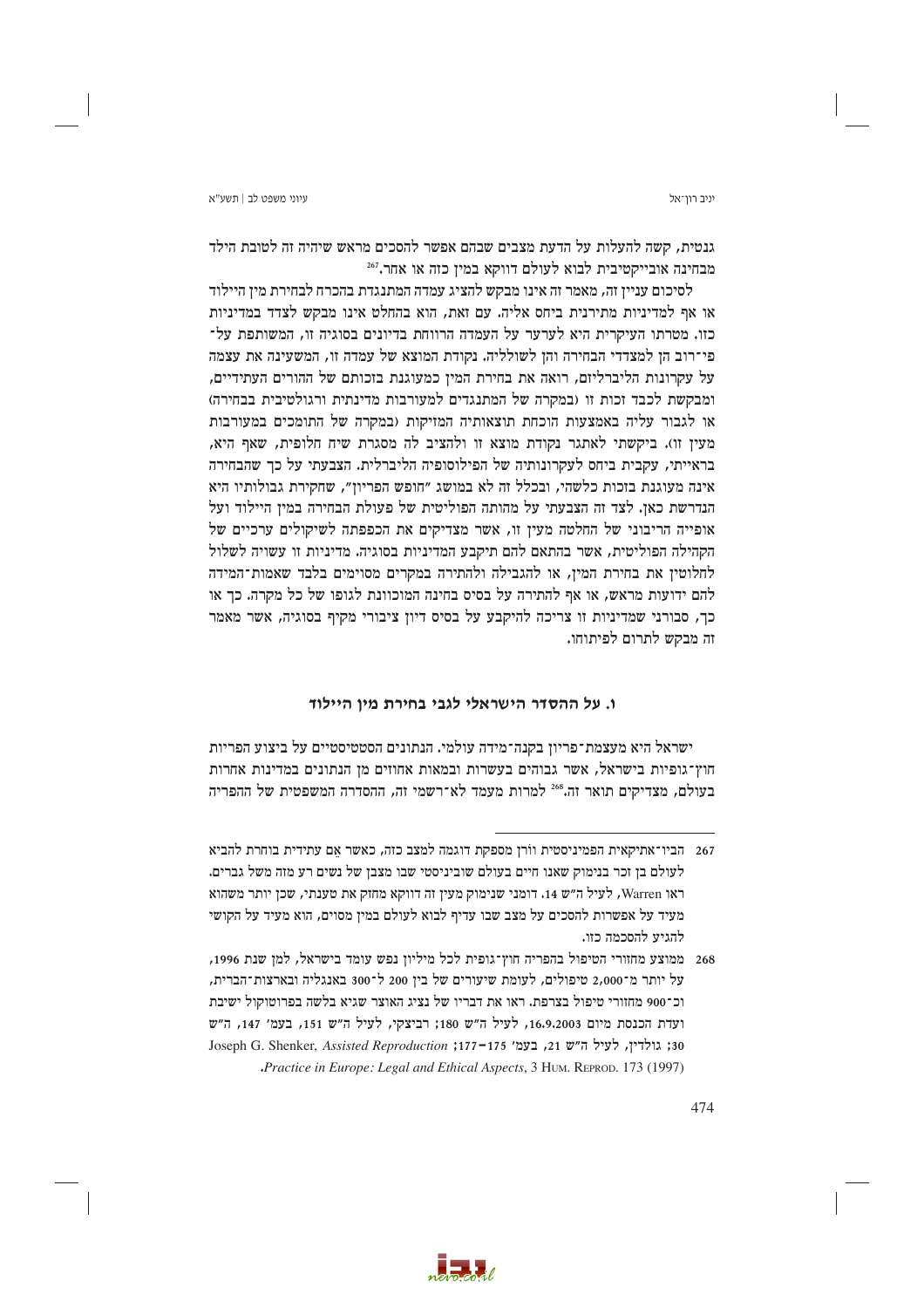גבולותיו של חופש הפריון מפרספקטיבה ליברלית: המקרה של בחירת מין היילוד

החוץ־גופית בישראל אינה מעוגנת בחוק, אלא בתקנות בלבד, 269 ואלה אינו מתייחסות כלל לנושא של בדיקות PGD או בחירת מיז מטעמים כלשהם. בחירת מיז אלקטיבית באמצעות PGD מוסדרת, למן שנת 2005, בחוזר מנכ״ל של משרד הבריאות. בטרם יפורט ההסדר עצמו, ראוי להביא דברי הקדמה על הרקע הפרוזאי להולדתו. בשנת 2002 אישר משרד הבריאות לבצע בחירת מיו אלקטיבית. זוג חרדי, כהז וזוגתו, נזקקו לתרומת זרע וביקשו לשמור את העניין בסוד. הזוג ביקש לבחור את מין היילוד מחשש שלידת בן זכר (שאינו בהכרח מזרע כוהנים) תחשוף את עניין התרומה בגיל הבר־מצווה בשל ההכרזה הפומבית בבית־הכנסת.270 הסיפור זכה בהד פומבי נרחב, ובמהרה הוציא משרד הבריאות, בלחץ הקהילה הרפואית, חוזר האוסר את יישום הפרקטיקה עד אשר יגובש נוהל על־ידי ועדה שמונתה לבדיקת הנושא.<sup>271</sup> בשנת 2005 הוצא הנוהל החדש בהתאם למודל שגיבשה ועדת המומחים.272

ההסדר המשפטי לבחירת מין היילוד בישראל מבוסס אפוא על נוהל פנימי של משרד הבריאות, שנבנה על־סמך עצתם של מומחים. נדמה שתוכנו של הסדר זה מבטא החלטת פשרה בין מגמות חזקות המתנגדות להתרתה של בחירת המין לבין מגמות התומכות בכך, אשר נובעות אולי גם מצורכי המציאות הישראלית, כפי שממחישה הדוגמה שגרמה לעיסוק בנושא. ככלל, הנוהל מנוסח באופן המתנגד לביצוע בחירת מין אלקטיבית ב־PGD ולעומת בחירת מין מטעמים רפואיים, הנעשית באופן תדיר בבתי־החולים), ולמעשה אינו מתיר אותה ״אלא במקרים חריגים במיוחד ובנסיבות ובמגבלות מחמירות ביותר״, ככתוב בדברי המבוא. בגוף הנוהל נכתב בצורה מפורטת ש״ככלל, ברירת מין היילוד למטרה שאינה מטרה רפואית - אסורה", ותותר רק "במקרים יוצאי דופן, חריגים, נדירים ומיוחדים", שיובאו לאישור מראש בוועדה ארצית.<sup>273</sup> ועדה זו הוקמה על־ידי שר הבריאות, אשר מינה אליה פסיכולוג, ביו־אתיקאי, עובד סוציאלי, משפטן, רופא מומחה בגנטיקה, רופא גינקולוג ואיש דת (לפי דת הפונים). הנוהל קובע גם שבוועדה יהיה ייצוג לשני המינים. התנאים לאישור בחירת המין על־ידי הוועדה הם מחמירים מאוד, וכוללים תנאי של ״סיכון

273 שם, ס' 2.1.



<sup>269</sup> תקנות בריאות העם (הפריה חוץ־גופית). נושא הפונדקאות, לעומת זאת, הוסדר בחוק, כאמור. יש לצייז כי חוק מידע גנטי, התשס״א־2001, ס״ח 62, אוסר ביצוע בדיקה גנטית שלא לצרכים המנויים בחוק. בחירת מין אלקטיבית אינה מנויה בחוק, אלא שהחוק מסדיר רק בדיקה גנטית ב"אדם", ואינו מגדיר מהו אדם לצורך חוק זה. סביר להניח שקדם־עוּבּר אינו נכלל במסגרת חוק זה.

<sup>270</sup> תמרה טראובמן וחיים שדמי "תקדים בישראל: בחירה מראש של מין התינוק" הארץ .18.10.2002

<sup>271</sup> משרד הבריאות, חוזר מנכ״ל מס׳ 17/03 בנושא: בחירת מיז היילוד בתהליכי L.V.F.  $(14.9.2003)$ 

<sup>272 –</sup> משרד הבריאות, חוזר מנכ״ל מס׳ 21/05 בנושא: מינוי ועדה ארצית לפי נוהל משרד הבריאות לברירת מין היילוד באבחון גנטי טרום השרשתי (9,5,2005) זמין בכתובת .www.health.gov il/download/forms/a2692\_mk21\_05.pdf (להלן: הנוהל).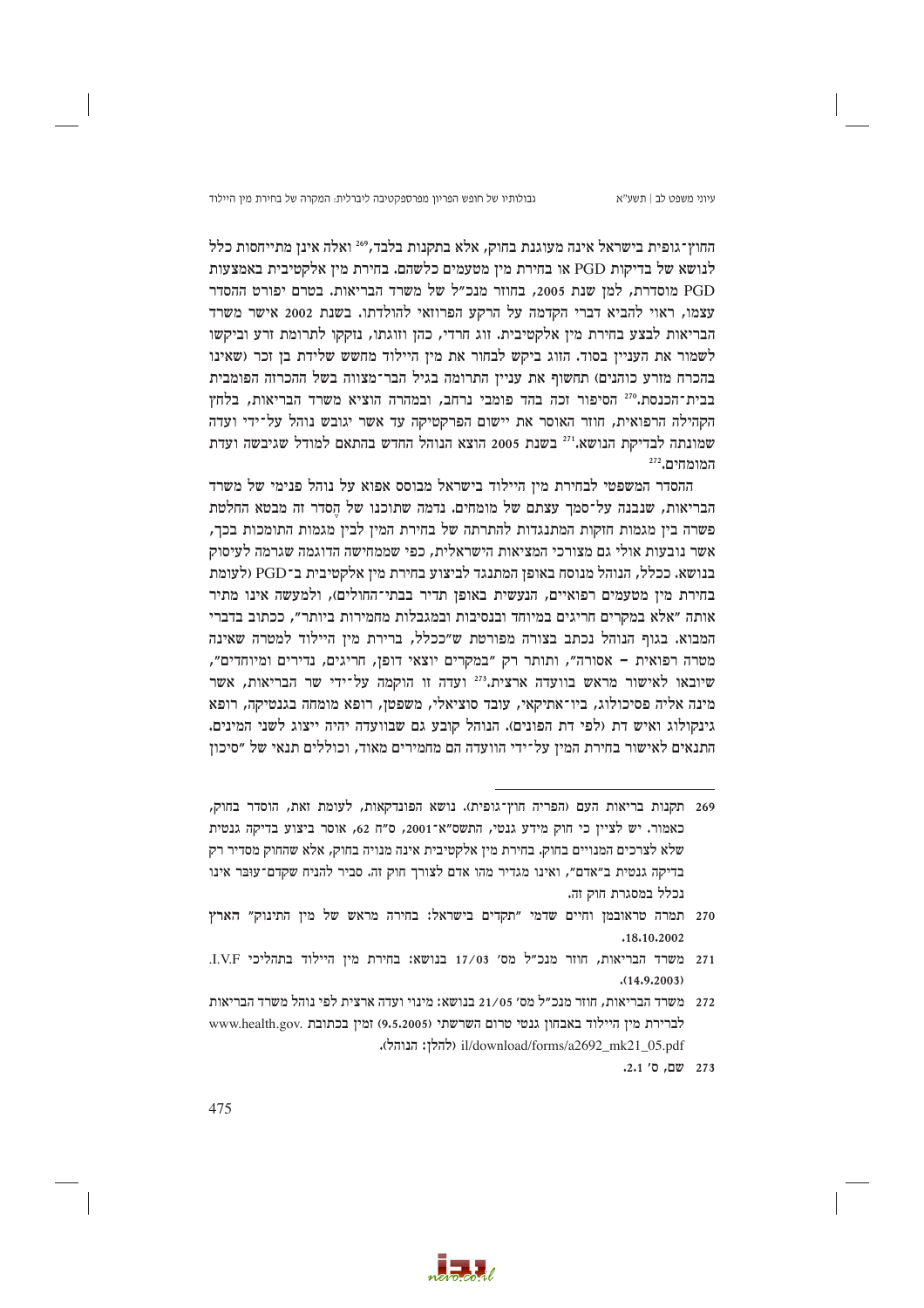יניב רוו־אל

ממשי וניכר לפגיעה מהותית ומשמעותית בבריאות הנפשית של ההורים או אחד מהם. או של הילד העתיד להיוולד״ אם לא יינתו אישור לבחירה: תנאי שלמבקשים יש כבר ארבעה ילדים לפחות מאותו מין, ואין להם ילדים מהמין המבוקש (הנוהל מציין כי מתנאי זה אפשר לסטות, אך רק במקרים ״חריגים ונדירים ביותר״); וכן תנאים פרוצדורליים נוספים, כגון מתז ייעוץ גנטי להורים ומתז התחייבות מצידם לא לעבור מחזור טיפולים נוסף בטרם ייעשה שימוש למטרות רבייה בכל העוברים שהופקו מתהליך ההפריה החוץ־גופית (אף אם הם אינם מהמין המבוקש).274 לענייננו חשוב לציין כי הנוהל גם מנחה את הוועדה לשקול שיקולים נוספים, ביניהם היזקקותם ממילא של ההורים להפריה חוץ־גופית, אם יש כזו; מידת הסיכון לאישה בהליך זה; וכן מצבם המשפחתי והחברתי של המבקשים.275

בארבע השנים הראשונות לפעילותה של הוועדה התקבלו בה 319 פניות, אשר רובן המכריע היו בקשות לבחירת בן זכר (251 פניות, המהוות כ־78.7%). מכלל הפניות אושרו 20 וסורבו 110 (היתר נמצאות עדיין בהליכי בירור).276 המין שנבחר בבקשות שאושרו לא נמסר, כמו־גם הרקע להן, אולם בשנה הראשונה לפעילותה, שבה אישרה הוועדה שלוש בקשות, שלושתן היו בקשות להולדת בת, ביניהן שתיים "על רקע דתי" (אב כהן) ושלישית על רקע מצב נפשי (זוג הורים לארבעה בנים).277

ניתוח הנוהל עשוי להצביע על התאמתו החלקית למסגרת הדיון שהוצעה לעיל. בדברי המבוא לנוהל נכתב כי ״למול הזכות הבסיסית של אדם לחירות וזכותו לבחור את הטוב עבורו, כאשר האמצעים הטכנולוגיים מאפשרים זאת - עומדים אינטרסים אחרים", ובכך הנוהל מאמץ את העמדה הליברלית המקובלת או לפחות את נקודת המוצא שלה. בפועל עמדת הנוהל אוסרנית למדי, 278 כפי שפורט, וניתן לזהות כמה שיקולים העומדים בבסיס הנוהל, כגון הערך של איזון המשפחה מבחינה מינית, העומד מאחורי התנאי שלזוג המבקש יהיו ארבעה ילדים לפחות שכולם ממין אחד, והערך של התחשבות בבריאות האישה ובסיכונים לה, כפי שניתן ללמוד מן השיקולים הנוספים שהנוהל מנחה את הוועדה לשקול.



<sup>274</sup> שם, ס' 2,2,1, 2,2,2, 2,2,3 ו־2,2,4, בהתאמה.

<sup>275</sup> שם, ס' 2.3.1, 2.3.2–2.3.4, בהתאמה.

<sup>276 –</sup> ראו דוח ״הוועדה הארצית לברירת מין הילוד באבחון גנטי טרום השרשתי״ לשנת 2008 באתר www.health.gov.il/pages/default.asp?pageid=3634&parentid=10&cat :בריאות ו הנתונים משנת 2009-id=6&maincat=1. הנתונים המצויים כאן משנת 2009 על־סמך כתבת עיתונות – ראו דן אבן ״דו״ח: מרבית הפונים לוועדה לבחירת מין היילוד מבקשים בן וכר" הארץ www.haaretz.co.il/hasite/spages/1145153.html 26.1.2010. לכאורה שיעור האישורים נמוך ביותר, ועומד על 6.3% (20 מתוך 319), אולם למעשה, מאחר שרוב הפניות טרם נידונו, שיעור האישורים בפועל גדול יותר, אם כי עדייז אינו גבוה, ועומד על 15.4% (20 מתוך 130 פניות שקיבלו תשובה סופית, נכון לסוף 2009).

<sup>277</sup> ראו פרוטוקול ישיבת ועדת הכנסת מיום 30.10.2006, לעיל ה"ש 71, וכן תמרה טראובמן "הבקשות מוכיחות: הישראלים מעדיפים בנים" הארץ 30.10.2006.

<sup>278 –</sup> ראו גם את ניתוח הנוהל במאמרו של זהר, לעיל ה״ש 64, בעמ׳ 250–254.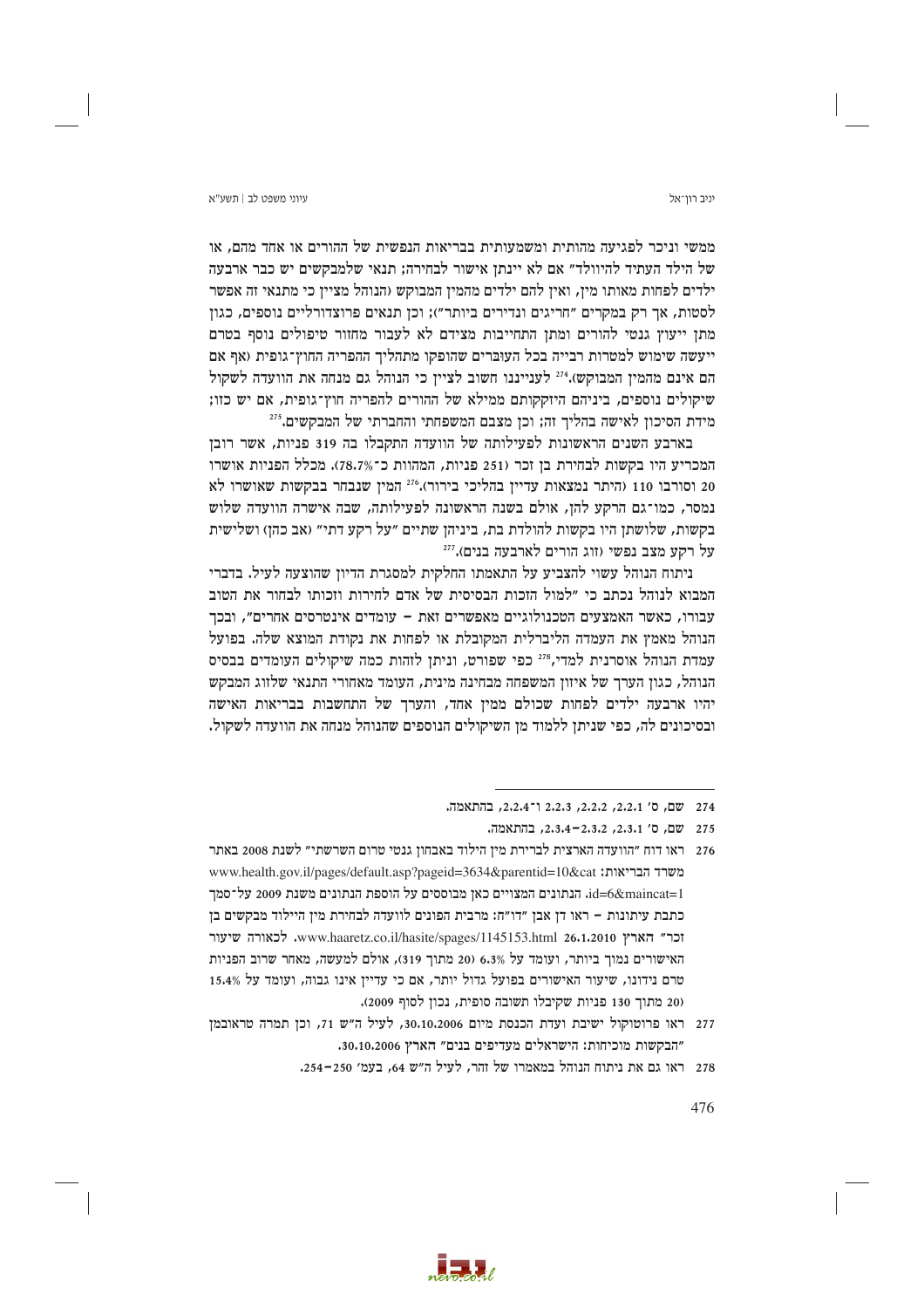עיוני משפט לב | תשע"א

שיקול נוסף שהדריך ככל הנראה את כותבי הנוהל הוא השוויון בין המינים, כפי שנלמד מן הדרישה שבהרכב הוועדה ייוצג כל מין בשיעור של שליש לפחות. 279

לכאורה, השיקול העיקרי העומד בבסיס הנוהל הוא רווחתם של ההורים והילד העתידי, כפי שעולה מאמות־המידה המחמירות הדורשות "סיכון ממשי וניכר" לבריאותם הנפשית של ההורים או של הילד אם לא תאושר הבחירה במין. עם זאת, מעיון בפרוטוקולים של ישיבות ועדות הכנסת שליוו את יישום הנוהל ואת פעילות הוועדה עולה תמונה שונה. נראה כי מאחורי תנאי זה של סכנה לבריאות הנפשית עומד, לפחות מבחינת חלק מהוגיו, הרעיון שהדרישה מכניסה גם את המקרים הללו של בחירת מין היילוד תחת הגג של "צורך רפואי" (חרף הגדרתה בנוהל כבחירה שנעשית "למטרה שאינה רפואית"). פרופ׳ מישל רבל, יושב־ראש המועצה הלאומית לביו־אתיקה, העיד בדיונים של ועדת הכנסת שעסקו בנושא כי "ברפואה, פרט לרפואה הגופנית של הגוף עצמו, יש גם היבטים של רפואת הנפש. היום איננו מבדילים ביז מחלה של הנפש ומחלה של הגוף, אלא לוקחים ברצינות רבה מאוד גם את הסכנות הנפשיות לבריאות הנפשית של אדם. זה מה שכתוב במסמך".280 אף־על־פי־כן, ככל שניתוח זה נכון, הנוהל החטיא את מטרתו זו, שכן לא זו בלבד שחברי הוועדה הארצית רואים בתפקידם הכרעה סוציאלית, ולא רפואית, הם אף מבקרים את הנהלים שלפיהם הם פועלים. לטענתם, ברגע שיש סכנה נפשית להורים בשל הבאה לעולם של ילד ממין מסוים, עולים ספקות לגבי "המסוגלות ההורית" שלהם בכלל.<sup>281</sup>

עניין אחרון זה מהווה המחשה מובהקת נוספת לטענת ההגות הביקורתית כי המדינה המודרנית עושה שימוש במנגנוני בריאות הנפש לצורך ניהול וויסות של האוכלוסייה.282 באופן קונקרטי יותר עולה כאן חשש תיאורטי לחריגת הוועדה מסמכותה החוקית (מבלי חלילה להטיל ספק ביכולותיהם ובכישוריהם של חברי הוועדה למלא את תפקידה) עקב התחשבות, במסגרת החלטתה, בשיקולים שאינם נמנים עם אמות־המידה שבנוהל (כגון המסוגלות ההורית, כאמור). חשש זה משותף לכל מנגנון של קבלת החלטות המבוסס על מודל ביורוקרטי, אך דומה כי בעניינים הנוגעים בנושא הרגיש של פריון והולדה ראוי לשים בו דגש מיוחד.

אף־על־פי־כן, הליקוי העיקרי לדעתי בהסדר הישראלי אינו בתוכנו של הנוהל, חרף כל הביקורות עליו, אלא בעצם ההחלטה לגבש נוהל כזה במקום להסדיר את הענייז בחוק.



<sup>279 –</sup> ס׳ 3.1.4 לנוהל, לעיל ה״ש 272.

<sup>280</sup> פרוטוקול ישיבת ועדת הכנסת מיום 5.7.2005, לעיל ה"ש 60. ראו גם את דבריו בפרוטוקול ישיבת ועדת הכנסת מיום 16,3,2005, לעיל ה״ש 60, וכן את ניתוחו של זהר ברוח זו – זהר, לעיל ה״ש 64, בעמ׳ 255.

<sup>281 –</sup> ראו את דבריהם של חברי הוועדה הרב יובל שרלו ופרופ׳ נעם זהר על־אודות נוקשותז של אמות־המידה והבעייתיות ביישומן, פרוטוקול ישיבת ועדת הכנסת מיום 30.10.2006, לעיל ה"ש 71. כן ראו את ביקורתו של זהר על הנהלים: זהר, לעיל ה"ש 64, בעמ' 254-258. בהקשר זה ראו גם את ביקורתה של זפרן על אמות־המידה שבנוהל, הננקטת מכיוון אחר לגמרי אך נגד אותה דרישה לסכנה נפשית: זפרן, לעיל ה״ש 53, בעמ׳ 484.

<sup>282</sup> ראו פוקו, לעיל ה״ש 242; מאסס ואופיר, לעיל ה״ש 168; גולדין, לעיל ה״ש 21.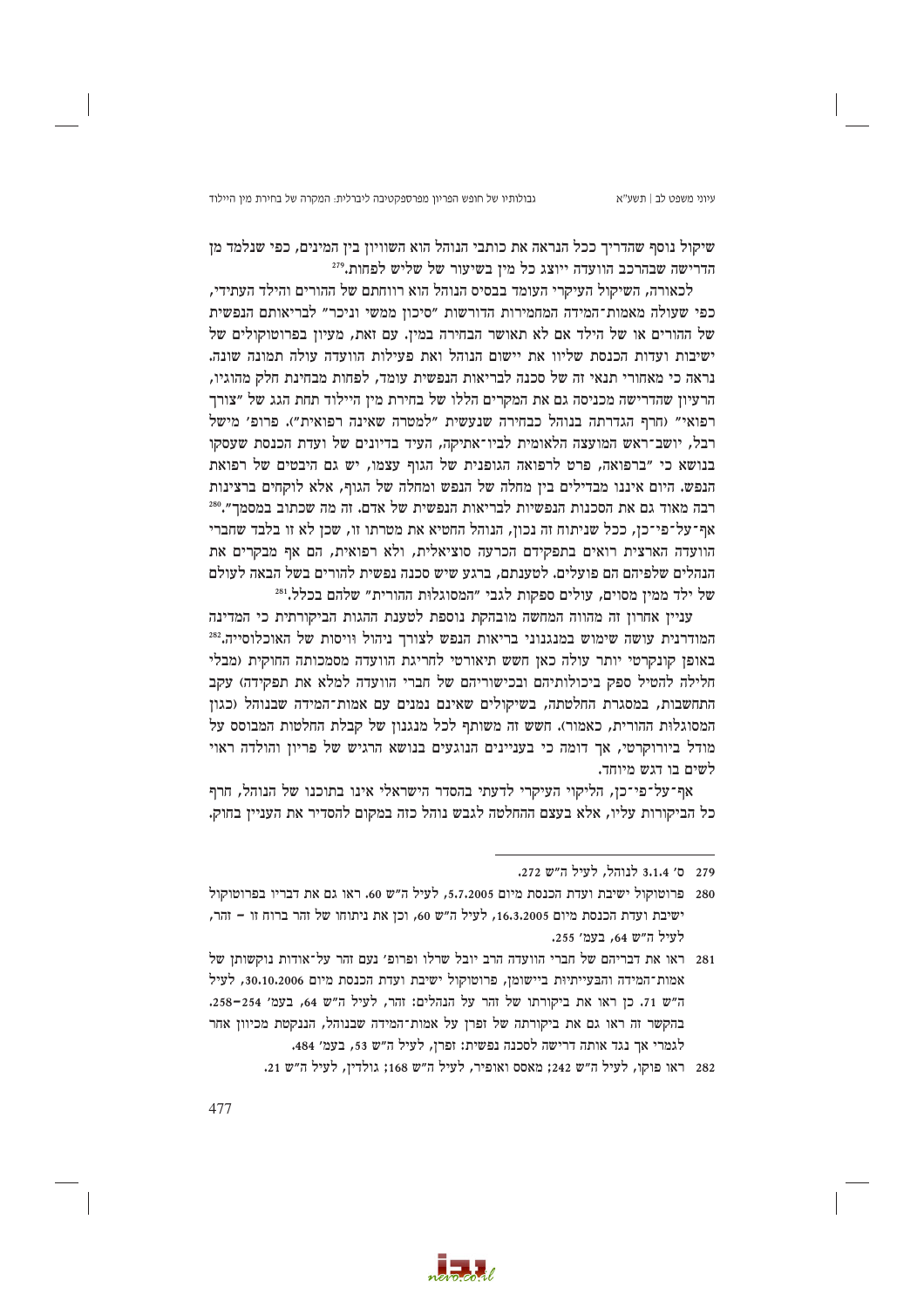יניב רוו־אל

רוצה לומר, הליקוי העיקרי בהסדר הישראלי הוא ביסוסו על נוהל פנימי אדמיניסטרטיבי, שגובש בהתאם לעצתה של ועדה מצומצמת של מומחים. במקום עיגונו בחקיקה ראשית. לאחר דיון ציבורי מקיף ההולם את כובד משקלה של הסוגיה.<sup>283</sup>

## ז. סיכום

"For some time now, a great many scientific endeavors have been directed toward making life also 'artificial', toward cutting the last tie through which even man belongs among the children of nature. It is the same desire to escape from imprisonment to earth that is manifest in the attempt to create life in the test tube, in the desire to mix 'frozen germ plasm from people of demonstrated ability under the microscope to produce superior human beings' and 'to alter [their] size, shape and function'... There is no reason to doubt our present abilities to accomplish such an exchange, such as there is no doubt to our present ability to destroy all organic life on earth. The question is only whether we wish to use our new scientific and technical knowledge in this direction, and this question cannot be decided by scientific means; it is a political question of the first order and therefore can hardly be left to the decision of professional scientists or professional politicians".<sup>284</sup>

דיונים בשאלות של מין ומגדר מתאפיינים תדיר בלהט, והדיון בבחירת מין היילוד ובהשלכותיו על השוויון המגדרי אינו יוצא מן הכלל. מעבר לכך, דיון זה מודרך ומולהט על־ידי שני חששות עיקריים מפני היעלמות המוכר אשר קרובים זה לזה אך שמים דגש בהיבטים שונים.

החשש האחד הוא הפחד מפני השתלטותה ההולכת וגוברת של גישת השוק הרציונלית, המחושבת. התועלתנית והאינדיווידואליסטית על תחום המשפחה והחיים האינטימיים. פחד זה הניע את הורקהיימר לכתוב, כבר בשנת 1949, כי "ילדים מגדלים לאו דווקא משום שרק באמצעותם יכול אדם למלא את ייעוד חייו, אלא מטעמים פחות או יותר טפלים. רק לעתים רחוקות הם חווים את החום של אותו רחם שני, שהמשפחה היוותה בעבר בתקופות



<sup>283</sup> \_ בדיונים של ועדת הכנסת שעסקה בנושא העלו כמעט כל המשתתפים את הצורך בעיגון ההסדר בחקיקה ראשית לאחר לימוד מעמיק שלו ושל השלכותיו. ראו פרוטוקול ישיבת ועדת הכנסת מיום 30.10.2006, לעיל ה"ש 71. אולם לא זו בלבד שחקיקה זו טרם באה לעולם, הכנסת אף לא שבה לעסוק בנושא בוועדותיה. אפשר שהדבר קשור לעובדה שהדיון האחרון בוועדה המשותפת של הכנסת ניזום על־ידי נציבות הדורות הבאים של הכנסת, וזו פורקה בינתיים הלכה למעשה.

ARENDT 284, לעיל ה"ש 203, בעמ' 2-3 (ההדגשה הוספה).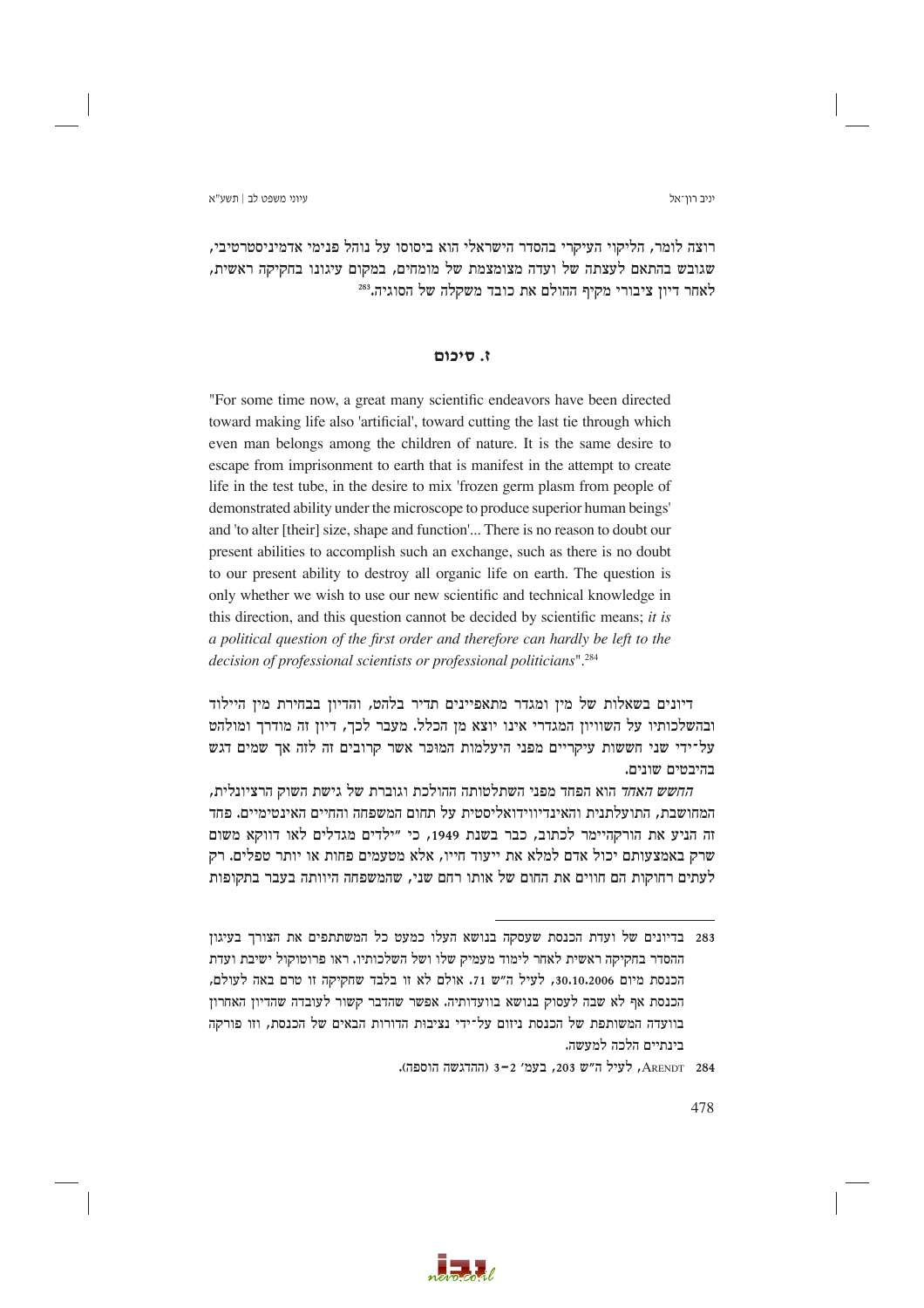גבולותיו של חופש הפריון מפרספקטיבה ליברלית: המקרה של בחירת מין היילוד

ובשכבות חברתיות מסויימות... האם המודרנית האידיאלית מתכננת את חינוך ילדה באופן כמעט מדעי, למו הדייטה המאוזנת היטב ועד ליחס המאוזו באותה מידה ביו שבח וגנאי, כפי שממליצה הספרות הפסיכולוגית הפופולרית. כל הגישה שלה אל הילד נעשית רציונאלית. אפילו באהבה היא משתמשת כבחלק מן ההיגיינה הפדגוגית".255 פחד זה הוא המדריך את אלה המבקשים לאמץ אתיקה שונה מזו הליברלית לתחום היחסים המשפחתיים.<sup>286</sup>

החשש האחר, שהוא אולי ביטוי עמוק יותר לאותו רגש, הוא החרדה מפני הטכנולוגיה המודרנית (והפוסט־מודרנית) ומפני יכולתה – באמצעות השתלבותה במערך הפריון וההולדה - למוסס את גבולות האנושי או את טבע האדם.<sup>287</sup> חשש זה מובע בספרו הנודע של הקסלי על העולם החדש ה״מופלא״, בכתיבתם של הברמס ושל לאון קס על השלכותיהם של החידושים הטכנולוגיים בתחום הפריון על טבע האדם, וכן בטיעונים אין־ספור לגבי ״המדרון החלקלק״.

ההפרדה בין החששות שרירותית במידת־מה. למעשה הם מצטלבים, כשם שהתהליכים שמולידים אותם – פיתוחה המואץ של הטכנולוגיה והתעצמותה של גישת הרציונליות התועלתנית - שלובים זה בזה בהשתרגותם סביב תחום הילודה. המעבר המינוחי מ־-pro re-production לציון תהליך הילודה ממחיש השתרגות זו. בגרסה העברית אפשר למצוא עדות לכך בשימוש הרווח בתחום ההתעברות והילודה במונח ״פריון״, שמקורו בתחום הנדסת התעשייה (פריון העבודה).

הגישה שהצעתי לסוגיה של בחירת מין היילוד מונעת אף היא, בוודאי, מחששות אלה, אולם היא מבקשת להתמודד עימם מבלי לזנוח את השקפת־העולם הליברלית ומבלי לפנות ליישומן של תורות מוסר אחרות של מוסר דתי או מוסר משפחתי בלעדי, או אף לאמונות מטפיזיות בדבר טבע העולם והאדם. התמודדות זו נעשית מתוך האמונה שההגחה מ״תחום החיקוי העבדותי של הטבע" אל עבר "העולם המעניין בהרבה של ההמצאה האנושית"<sup>288</sup> היא בלתי־נמנעת גם בתחום הפריון והילודה – בעתיד, ולמעשה כבר כיום, לא יהיה מנוס מהשתלטותה של ה״מלאכה״ או היצירה המלאכותית על הספרה הטבעית של הילודה. אולם תחום זה כרוך מעצם טיבו (וטבעו) בפעולה הפוליטית, וככזה עליו להיות מודרך על־ידי העקרונות הפוליטיים המהווים את יסודות המשטר. ביקשתי להראות כי אין צורך לסגת (או להתקדם) במסגרת ההסדר המשפטי אל עבר תורות אתיות אחרות, והצעתי טיעון שהוא קוהרנטי לטעמי עם מסגרת הדיון הליברלית ומסתמך על מקורותיה ועל מושגי־היסוד שלה. בחלקו הראשון הטיעון פוסל את קיומה של זכות לבחור באופן מתוכנן ואלקטיבי



<sup>285</sup> מ' הורקהיימר "סמכותיות ומשפחה בימינו" אסכולת פרנקפורט: מבחר 205, 209, 211 (דוד ארן מתרגם, 1993).

<sup>286</sup> ראו לעיל הטקסט הסמוך לה״ש 100.

<sup>287</sup> ראו לעיל הטקסט הסמוך לה"ש 76 ו־107–112, וכן ישי בלנק "טכנולוגיה וגבולות האנושי: גבולות מקומיים וטכנולוגיה" טכנולוגיות של צדק: משפט, מדע וחברה 123, 162–163 (שי לביא עורך, 2003).

<sup>288</sup> הציטוט מתוך אלדוס האקסלי עולם חדש מופלא 17 (מאיר ויזלטיר מתרגם, 1985), בקטע העוסק בבחירת/עיצוב המין.